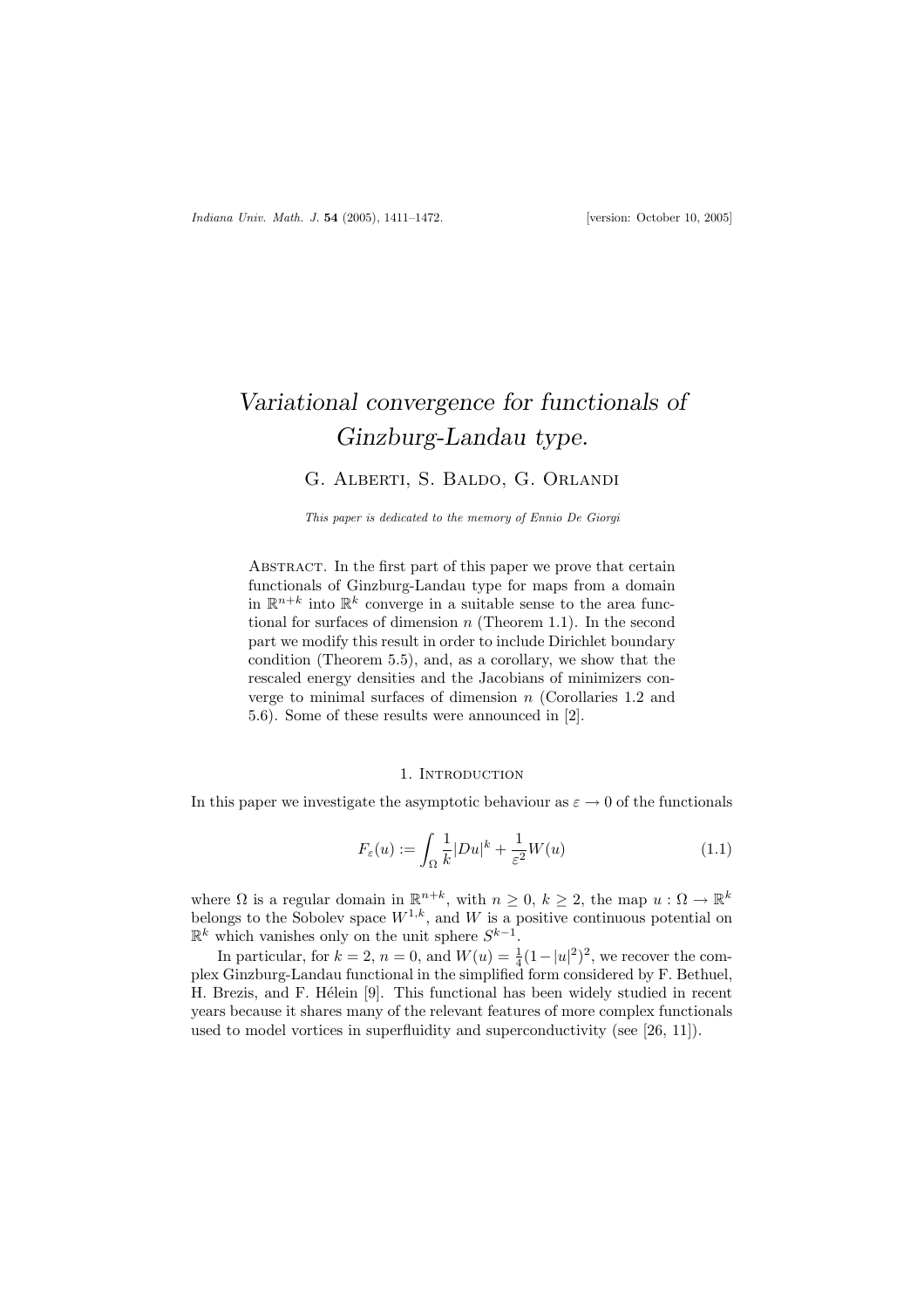We focus our attention on some asymptotic properties of the minimizers  $u_{\varepsilon}$ of  $F_{\varepsilon}$  with prescribed boundary datum v in the trace space  $W^{1-1/k,k}(\partial\Omega, S^{k-1})$ . Note that this boundary condition has no physical meaning, but is rather a replacement for the additional terms which appear in the physical functionals (e.g., accounting for the interaction with an external magnetic field). If  $n \geq 1$ and the Jacobian of the boundary datum  $v$  is non-trivial (cf. Section 5.2), the energy of minimizers  $F_{\varepsilon}(u_{\varepsilon})$  is of order  $|\log \varepsilon|$  as  $\varepsilon \to 0$ , and the energy densities

$$
e_{\varepsilon}(u_{\varepsilon}) := \frac{1}{k} |Du_{\varepsilon}|^{k} + \frac{1}{\varepsilon^{2}} W(u_{\varepsilon})
$$
\n(1.2)

concentrate on a minimal surface of dimension  $n$  in  $\Omega$ .

From a variational viewpoint, this energy-concentration result can be viewed as a corollary of a more general fact: as  $\varepsilon \to 0$ , the functionals  $F_{\varepsilon}$  approximate in a suitable sense the area functional for surfaces of dimension  $n$  (and codimension k) in  $\Omega$ . This fact is well-known for the *scalar* Ginzburg-Landau functionals, namely those defined as in (1.1) for  $k = 1, u : \Omega \subset \mathbb{R}^N \to \mathbb{R}$ , and W a double-well potential on R; a rigorous justification of their convergence to the area functional for codimension-one surfaces was given in terms of Γ-convergence by L. Modica and S. Mortola [32, 33] (see also [31, 5, 7, 1]), who developed an early suggestion of E. De Giorgi.

In this paper we prove a Γ-convergence result for the functionals  $F_{\varepsilon}$  with  $k \geq 2$  and  $n \geq 0$ , which is very close in spirit to that of Modica and Mortola.<sup>1</sup>

The underlying idea is that the energy densities of the maps  $u_{\varepsilon}$  are closely connected to their Jacobians—in other words the Jacobian is the right tool to track energy concentration in (vector) Ginzburg-Landau functionals. We recall that the Jacobian of a map  $u \in W^{1,k}(\Omega,\mathbb{R}^k)$  is the k-form  $Ju := du_1 \wedge \ldots \wedge du_k$ , where each  $du_i$  is the differential of the *i*-th component of u (in particular, for  $n = 0, Ju = \det(Du) dx_1 \wedge \cdots \wedge dx_k$ . If we denote by  $\star$  the standard identification of k-covectors and n-vectors in  $\mathbb{R}^{n+k}$ , then  $\star Ju$  is an  $L^1$  map on  $\Omega$  valued in nvectors, and defines an *n*-dimensional current in  $\Omega$ ; moreover  $Ju$  is a differential, and this means that  $\star Ju$  is a boundary (see Section 2.10). Thus the Jacobian is naturally endowed with a structure of oriented  $n$ -dimensional surface in a generalized sense; of course, being an  $L^1$  function, it brings little resemblance to the usual notion of n-dimensional surface, and should be rather understood as a sort of diffuse surface.

However, given maps  $u_{\varepsilon}$  such that  $F_{\varepsilon}(u_{\varepsilon})$  is of order  $|\log \varepsilon|$ , the corresponding Jacobians  $\star Ju_{\epsilon}$  converge, up to a subsequence, to a *n*-dimensional *integral bound*ary, that is, a current supported on an *n*-dimensional rectifiable set  $M$ , which is also a boundary. We prove indeed the following compactness and Γ-convergence result:<sup>2</sup>

<sup>1</sup>Our results do not quite fit in the standard definition of Γ-convergence as given by E. De Giorgi and T. Franzoni [18] (see also [1, 14, 17]), and we do not rely on any abstract result from that theory.

<sup>&</sup>lt;sup>2</sup>In what follows,  $\alpha_k$  is the Lebesgue measure of the unit ball of  $\mathbb{R}^k$ ,  $\beta_k := (k-1)^{k/2} \alpha_k$ , and  $||M||$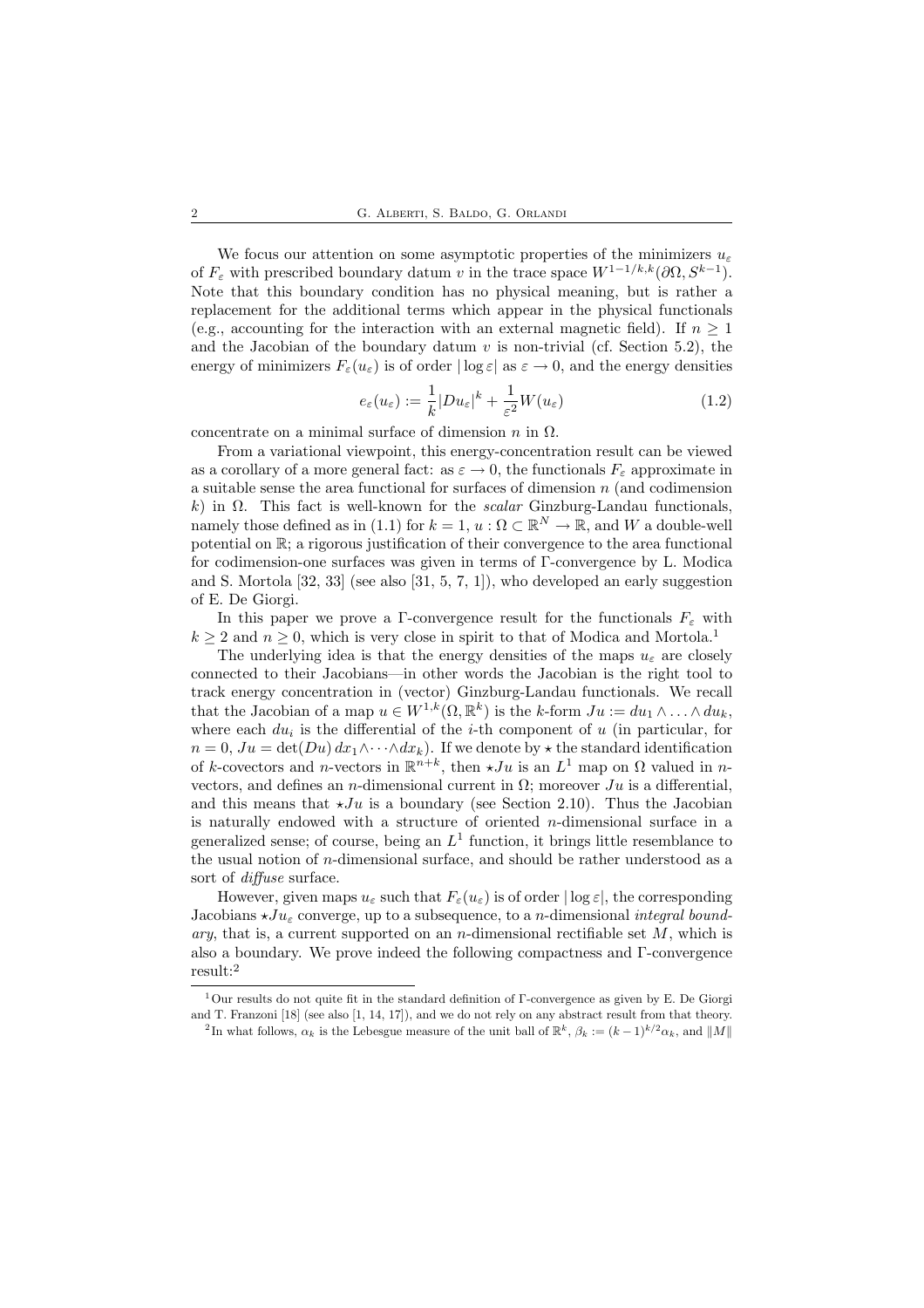**Theorem 1.1.** Let  $\Omega$  be a bounded Lipschitz domain in  $\mathbb{R}^{n+k}$  with  $n \geq 0$ and  $k \geq 2$ . Then the following statements hold.

(i) Compactness and lower-bound inequality. Given a (countable) sequence of maps  $(u_{\varepsilon})$  such that  $F_{\varepsilon}(u_{\varepsilon}) \leq C |\log \varepsilon|$  for some finite C, we can extract a subsequence (not relabelled) such that the Jacobians  $\star Ju_{\varepsilon}$  converge in the flat norm  $\mathbf{F}_{\Omega}$  to  $\alpha_k M$ , where M is an n-dimensional integral boundary in  $\Omega$ , and

$$
\liminf_{\varepsilon \to 0} \frac{F_{\varepsilon}(u_{\varepsilon})}{|\log \varepsilon|} \ge \beta_k \|M\| \tag{1.3}
$$

(ii) Upper bound inequality. For every n-dimensional integral boundary  $M$  in  $\Omega$  there exist maps  $u_{\varepsilon}$  such that  $\mathbf{F}_{\Omega}(*Ju_{\varepsilon} - \alpha_k M) \to 0$  and

$$
\lim_{\varepsilon \to 0} \frac{F_{\varepsilon}(u_{\varepsilon})}{|\log \varepsilon|} = \beta_k \|M\| \tag{1.4}
$$

**Remarks.** (i) It is important to notice that the constant  $\beta_k$  in the upper and lower bound inequality does not depend on the choice of the potential W. Thus, if we replace W by  $\sigma W$  in (1.1) and let  $\sigma$  tend to 0 in the lower bound inequality (1.3), we obtain the stronger estimate

$$
\liminf_{\varepsilon\to 0}\frac{1}{|\log\varepsilon|}\int_\Omega \frac{1}{k}|Du_\varepsilon|^k\geq \beta_k\|M\|\;.
$$

In particular, if the sequence  $(u_{\varepsilon})$  satisfies the upper bound inequality (1.4), then the potential part of the energy is asymptotically negligible, that is

$$
\int_{\Omega} \frac{1}{\varepsilon^2} W(u_{\varepsilon}) = o(|\log \varepsilon|) . \tag{1.5}
$$

(ii) As shown in Lemma 3.7 below, the sequence  $\star Ju_{\varepsilon}$  is asymptotically equivalent in the flat norm  $\mathbf{F}_{\Omega}$  to the sequence  $\rho(u_{\varepsilon}) \star Ju_{\varepsilon}$  for every bounded function  $\rho \in C^1(\mathbb{R}^k)$  whose integral on the unit ball of  $\mathbb{R}^k$  is  $\alpha_k$ , and therefore they converge to the same limit  $\alpha_k M$ .

(iii) For  $k = 2$  and n arbitrary, i.e., for maps valued in  $\mathbb{R}^2$ , the compactness and lower bound inequality for the functionals  $F_{\varepsilon}$  have been proved independently by R.L. Jerrard and H.M. Soner in [29].

(iv) The convergence of  $\star Ju_{\varepsilon}$  to  $\alpha_k M$  in the flat norm implies strong convergence in the dual of forms of class  $C_0^1$  (cf. Section 2.5). By a simple interpolation

is the mass of  $M$ ; see Section 2 for further details and the precise definitions of Lipschitz domain, integral boundary and flat norm.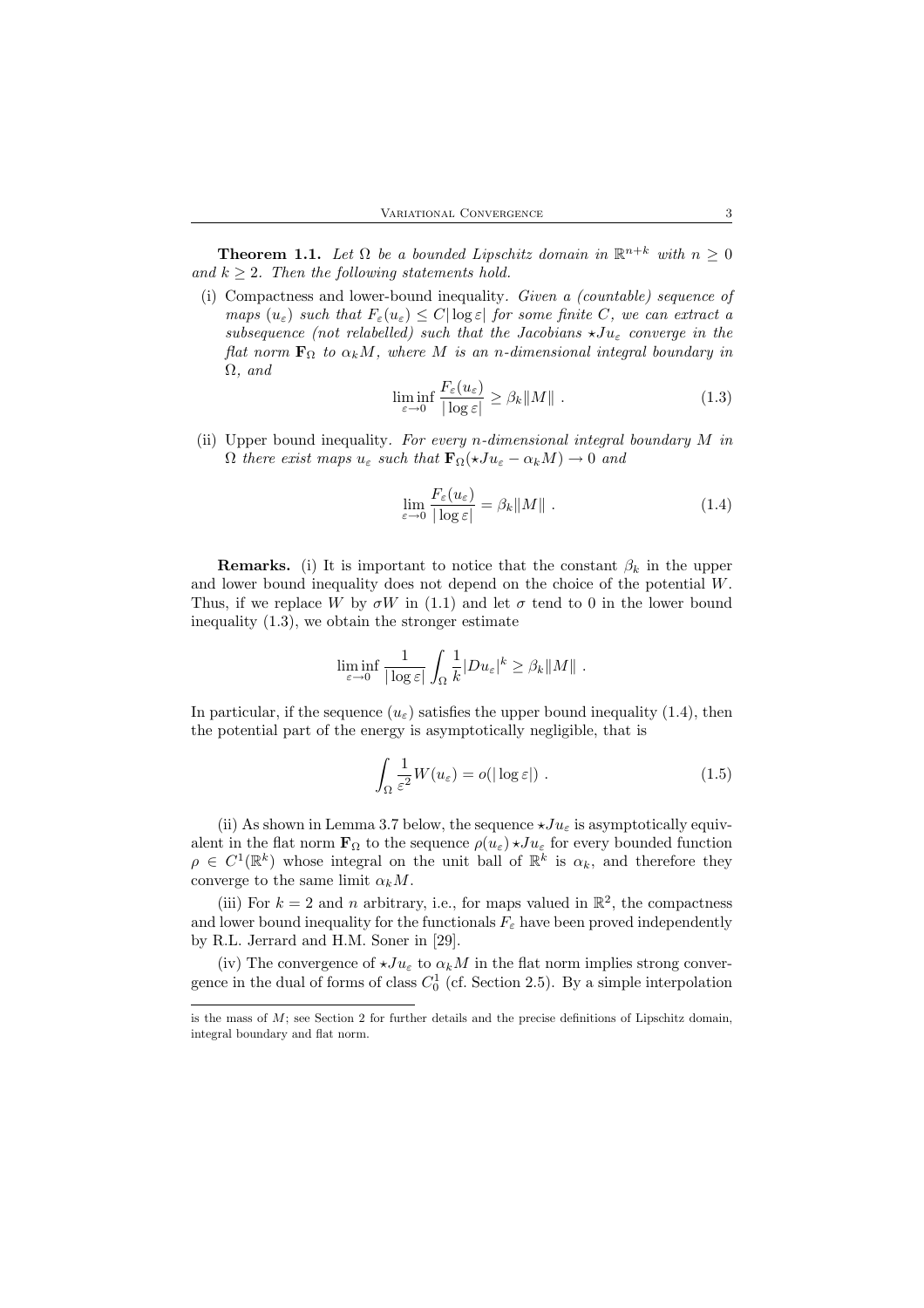argument (cf. [29, Theorem 3.5]), one can derive strong convergence of  $\star Ju_{\varepsilon}$  in the dual of forms of class  $C_0^{0,\beta}$  for every  $\beta > 0$ . However, the Jacobians  $\star Ju_{\varepsilon}$  are not necessarily uniformly bounded in mass,<sup>3</sup> and therefore convergence may not extend to forms of class  $C_0^0$ .

(v) Theorem 1.1 should hold also when  $\Omega$  is an  $(n+k)$ -dimensional, smooth, compact manifold with boundary. However, while statement (i) can be easily deduced from the flat case via a localization argument, the proof of statement (ii) requires a careful (even though not difficult) extension of Theorem 5.10 of [3].

(vi) While the exponent k in  $(1.1)$  has a relevant geometric meaning—cf. Remark (iv) after Corollary 1.2—the exponent 2 has none: replacing the term  $\varepsilon^{-2}$ in front of  $W(u)$  by any negative power of  $\varepsilon$  would only change the right-hand side of (1.3) and (1.4) by a constant factor.

(vii) A different way of stating the convergence of  $F<sub>\varepsilon</sub>$  to the area functional is the following: for a certain  $k - 1 < p < k$ , the rescaled functionals  $|\log \varepsilon|^{-1} F_{\varepsilon}$ Γ-converge on  $W^{1,p}$ , endowed with the weak topology, to the functional which agrees with  $||Ju||$  for  $u \in W^{1,p}(\Omega, S^{k-1})$  and with  $+\infty$  otherwise. For  $n = 0$ and  $k = 2$  this statement was actually proved in [29, Theorem 4.1]. For general  $n$ , the proof of the upper bound inequality would require a much more delicate construction than Theorem 1.1. Note that such a result makes sense only if coupled with the compactness of minimizers in  $W^{1,p}$ , which is rather difficult to prove (see remark (vi) after Corollary 1.2). On the other hand, the Γ-limit in weaker topologies is usually trivial: for instance, one easily checks that for every vanishing sequence  $\sigma_{\varepsilon}$  and every  $1 \leq p < \infty$  the rescaled functionals  $\sigma_{\varepsilon}F_{\varepsilon}$  Γconverge in the strong topology of  $L^p$  to the functional which is 0 on  $L^p(\Omega, S^{k-1})$ and  $+\infty$  elsewhere.

As stated, Theorem 1.1 has little usefulness, because the minimizers of  $F_{\varepsilon}$  on  $W^{1,k}(\Omega,\mathbb{R}^k)$  are all constant functions with value in  $S^{k-1}$ , and there is nothing more to be said about them. However, suitable variants of this result can be used to understand the asymptotics of different problems with non-trivial minimizer. For instance, similar ideas were used in [34] to find non-trivial local minimizers for the Ginzburg-Landau functional in 3d. Another interesting example is the minimization of the Ginzburg-Landau functional for sections of suitable fiber bundles on a given manifold, in the spirit of [6, 7].

Following the work of J. Bourgain, H. Brezis, and P. Mironescu [13], in the second half of this paper we consider the minimization of  $F_{\varepsilon}$  with a prescribed

<sup>&</sup>lt;sup>3</sup>For  $n = 0$ ,  $k = 2$ , and  $\Omega = (0, 1) \times (0, 1)$ , set  $u_{\varepsilon}(x_1, x_2) := [1 + \varepsilon \cos(x_1/\delta)] \cdot \tilde{u}(x_2)$  where  $\delta :=$  $\varepsilon |\log \varepsilon|^{-1/4}$  and  $\tilde{u}$  is a smooth map of  $(0, 1)$  onto  $S^1$ . Then  $F_{\varepsilon}(u_{\varepsilon}) \sim (\varepsilon/\delta)^2 = |\log \varepsilon|^{1/2} = o(|\log \varepsilon|)$ . On the other hand,  $u_{\varepsilon}^{-1}(y)$  has cardinality of order  $1/\delta$  for every  $y \in \mathbb{R}^2$  such that  $1-\varepsilon < |y| < 1+\varepsilon$ , and the area formula yields  $\int_{\Omega} |Ju_{\varepsilon}| \sim \varepsilon/\delta = |\log \varepsilon|^{1/4}$ , which diverges as  $\varepsilon \to 0$ .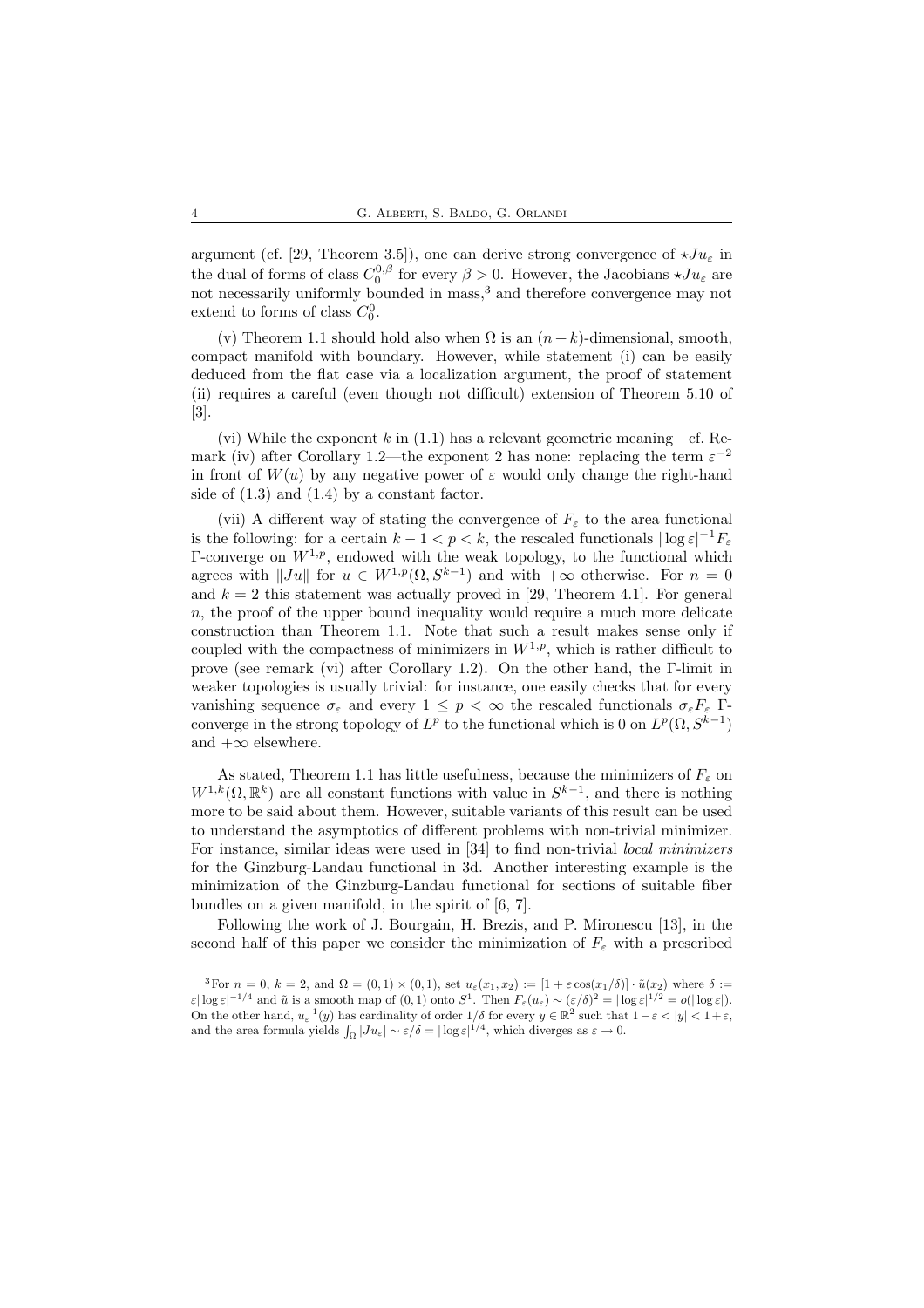boundary datum v in the trace space  $W^{1-1/k, k}(\partial\Omega, S^{k-1})$ . We prove a modification of Theorem 1.1 that includes these Dirichlet boundary conditions (Theorem 5.5) and immediately derive the concentration of Jacobians and energy densities for minimizing sequences (Corollary 5.6) to area-minimizing surfaces of codimension  $k$ . A particular case of this result is the following:

**Corollary 1.2.** Let  $\Omega$  be a bounded Lipschitz domain in  $\mathbb{R}^{n+k}$ , with  $n \geq 1$ and  $k \geq 2$ , whose n-th homology group  $H_n(\overline{\Omega}, \mathbb{Z})$  is trivial. Let v be a map in the trace space  $W^{1-1/k, k}(\partial\Omega, S^{k-1})$ , and for every  $\varepsilon > 0$  let  $u_{\varepsilon}$  be a minimizer of  $F_{\varepsilon}$ with trace v on  $\partial \Omega$ .<sup>4</sup> Then

$$
\min_{u=v \text{ on } \partial\Omega} F_{\varepsilon}(u) = F_{\varepsilon}(u_{\varepsilon}) = O(|\log \varepsilon|) .
$$

Possibly passing to a subsequence, the Jacobians  $\star Ju_{\varepsilon}$  converge in the flat norm  $\mathbf{F}_{\mathbb{R}^{n+k}}$  to  $\alpha_k M$ , where M minimizes the mass among all n-dimensional rectifiable currents supported in  $\overline{\Omega}$  with boundary  $\partial M = \alpha_k^{-1} \star Jv$ . Moreover the potential part of the energy is asymptotically negligible in the sense that (1.5) holds, and the energy densities  $e_{\varepsilon}(u_{\varepsilon})$  and  $\frac{1}{k}|Du_{\varepsilon}|^{k}$ , rescaled by  $1/|\log \varepsilon|$ , converge in the sense of measures to  $\beta_k|M|$ , where |M| is the variation of the vector measure M.

**Remarks.** (i) The boundary of  $\star Ju_{\varepsilon}$ , viewed as a current on the entire  $\mathbb{R}^{n+k}$ , is  $\star Jv$  (see Section 5.2). Moreover  $\star Jv$  is of the form  $\alpha_k\partial N$  where N is rectifiable n-dimensional current supported in  $\Omega$  (see Remark 5.4(ii)) and therefore the minimum problem that defines  $M$  is well-posed.

(ii) When  $H_n(\overline{\Omega}, \mathbb{Z})$  is non-trivial, then M solves the Plateau's problem with boundary condition  $\partial M = \alpha_k^{-1} \star Jv$  in a prescribed cobordism class determined by a generic level set of  $u$  (see Corollary 5.6 for a precise statement).

(iii) For  $n = 0$  it is usually assumed (cf. [9]) that  $\partial\Omega$  is connected and the boundary datum  $v : \partial \Omega \to S^{k-1}$  is a smooth map with degree  $d \neq 0$ . In this case the Jacobians of the minimizers  $u_{\varepsilon}$  converge to  $\alpha_k M$  where M is a 0-dimensional integral current—a sum of Dirac masses with integer multiplicities  $d_i$ —which minimizes the mass  $||M|| = \sum |d_i|$  under the constraint  $\sum d_i = d$ . Notice that this minimization problem only implies that the integers  $d_i$  have equal signs, while the locations of the Dirac masses are determined by a lower-order term in the formal expansion of the energies  $F_{\varepsilon}$  (see [9] for the case  $k = 2$ ). Thus the situation is very different from the case  $n > 0$ , where the limit currents M are (almost) completely determined by their minimality property.

(iv) If the term  $|Du|^k$  in  $F_\varepsilon$  is replaced by  $|Du|^p$ , then energy-concentration occurs only for  $p \geq k$ . Indeed, for every  $p > 1$  the functionals  $F_{\varepsilon}$  are

<sup>&</sup>lt;sup>4</sup>The existence of such minimizers is ensured by standard semicontinuity and compactness results.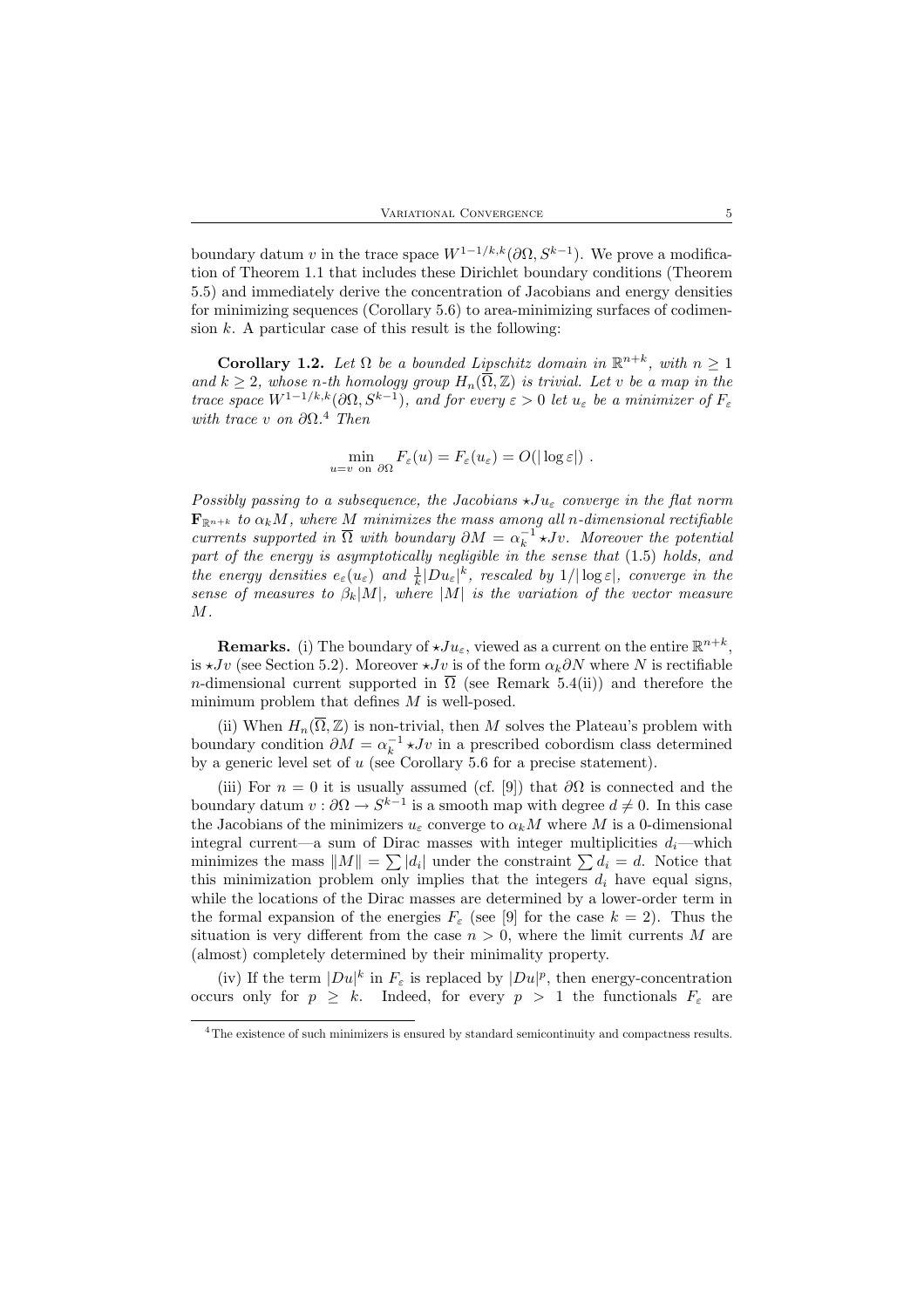equicoercive and Γ-converge on  $L^1$  to the functional F equal to  $\int_{\Omega} |Du|^p$  for  $u \in W^{1,p}(\Omega, S^{k-1}),$  and  $+\infty$  elsewhere. As pointed out in [24], for  $p < k$  every map v in  $W^{1-1/p,p}(\partial\Omega, S^{k-1})$  is the trace of a map in  $W^{1,p}(\Omega, S^{k-1})$ , and therefore the minimum of  $F_{\varepsilon}$  with Dirichlet boundary datum v is of order  $O(1)$ . Hence the minimizers of  $F_{\varepsilon}$  converge weakly in  $W^{1,p}$  to minimizers of  $F$ —that is, p-harmonic maps from  $\Omega$  into  $S^{k-1}$ —and convergence carries over to Jacobians and energy densities. On the other hand, for  $p \geq k$  not all maps v in  $W^{1-1/p,p}(\partial\Omega, S^{k-1})$  are traces of maps in  $W^{1,p}(\Omega, S^{k-1})$ ; thus the previous argument does not apply, and in fact we expect a situation very similar to the case  $p = k$ , albeit with few essential differences: the scaling factor  $1/|\log \varepsilon|$  in Theorem 1.1 should be replaced by  $\varepsilon^{p-k}$ , and the constant  $\beta_k$  should be replaced by a different one, determined by a suitable optimal-profile problem.<sup>5</sup> The fact that for  $p = k$  the constant  $\beta_k$  is not determined by an optimal-profile problem and the Γ-limit of the functionals  $F_{\varepsilon}$  does not depend on the choice of the potential W is related to the fact that  $p = k$  is in some sense a critical case (as shown in [4], a similar situation occurs also for scalar functionals).

(v) Corollary 1.2 is very close to many concentration results proved in recent years for minimizers of the Ginzburg-Landau functional. For  $n = 0$  and  $k =$ 2, that is, for maps from  $\Omega \subset \mathbb{R}^2$  into  $\mathbb{R}^2$ , an exhaustive description of the asymptotic behaviour of minimizers  $u_{\varepsilon}$  was given by Bethuel, Brezis, and Hélein [9] (see also [10, 40]). Some of their results about concentration on points have been later extended in [22, 25] to maps from  $\Omega \subset \mathbb{R}^k$  into  $\mathbb{R}^k$  with k arbitrary.<sup>6</sup> For  $n = 1$ , concentration results on curves of minimal length were obtained by T. Rivière [35] in the case  $k = 2$ , and by E. Sandier [38] in the case k arbitrary. Concentration on minimal surfaces of arbitrary dimension  $n$  and codimension  $k = 2$  was proved by F.-H. Lin and T. Rivière [30].

(vi) In the papers mentioned above, it is also shown that the minimizers  $u_{\varepsilon}$ are weakly compact in some Sobolev space. For  $k = 2$  and n arbitrary, an elegant and relatively simple proof of the compactness of critical points of  $F_{\varepsilon}$  in  $W^{1,p}$ for  $p \le n/(n-1)$  has been given in [8]. We underline that such compactness results cannot be obtained only by energy methods, but require the full strength of the Euler-Lagrange equation of  $F_{\varepsilon}$  (cf. [16]). To our knowledge, no results are available for general k and n.

To better explain the relation between Jacobians and energy concentration, we briefly sketch the idea of the proof of statement (i) of Theorem 1.1 for maps from  $\Omega \subset \mathbb{R}^k$  into  $\mathbb{R}^k$  (i.e.,  $n = 0$ ).

Let maps  $u_{\varepsilon}$  be given such that  $F_{\varepsilon}(u_{\varepsilon})$  is of order  $|\log \varepsilon|$ , and let  $e_{\varepsilon} = e_{\varepsilon}(u_{\varepsilon})$ 

<sup>&</sup>lt;sup>5</sup>The proof of the Γ-convergence for  $p > k$  has been recently carried out in [19].

<sup>&</sup>lt;sup>6</sup>In [9] it is shown that, for every  $\delta > 0$ , the sets  $\{|u_{\varepsilon}| \leq 1-\delta\}$  converge in the sense of Kuratowski to a finite set S, where also energy densities concentrate. For  $k > 2$ , energy concentration in a finite set S follows by the weak convergence of  $u_{\varepsilon}$  in  $W^{1,k}_{loc}(\Omega \setminus S, \mathbb{R}^k)$  proved in [25] (see also [27]).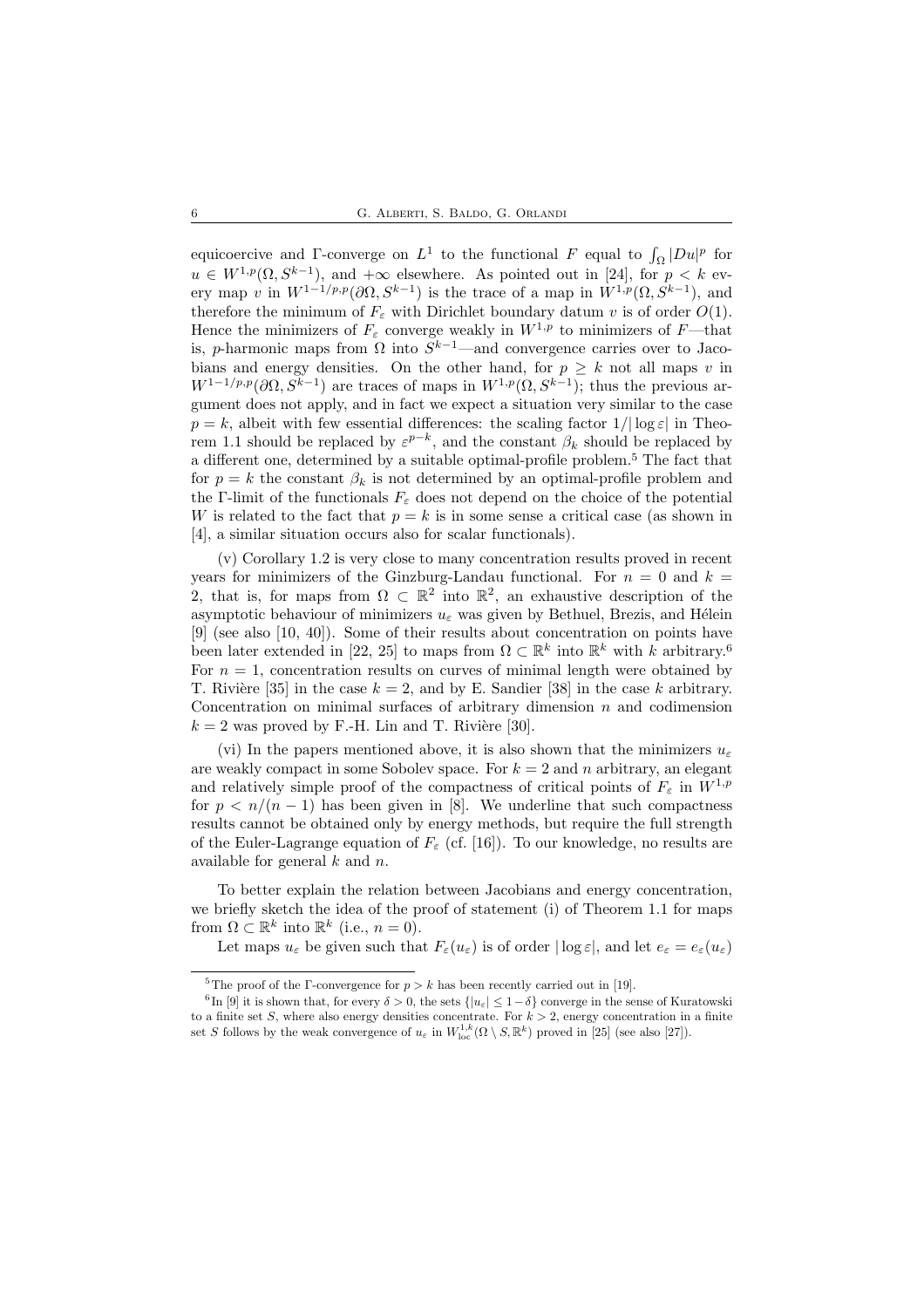denote the corresponding energy densities. For every  $\varepsilon > 0$  we choose a cubic grid of size  $\ell = \ell(\varepsilon)$ , and denote its  $(k-1)$ -dimensional skeleton by  $R_{\varepsilon,k-1}$  (see Figure 3.1 in Section 3). If  $\ell$  is chosen so that  $\varepsilon|\log \varepsilon| = o(\ell)$  and the grid is suitably positioned, the functions  $|u_{\varepsilon}|$  converge to 1 uniformly on  $R_{\varepsilon,k-1}$  as  $\varepsilon \to 0$ , and then we can slightly perturb each  $u_{\varepsilon}$  so that  $|u_{\varepsilon}| = 1$  on  $R_{\varepsilon,k-1}$ . Now, for every k-dimensional cell  $Q$  in the grid we denote by  $d<sub>Q</sub>$  the degree of the restriction of  $u_{\varepsilon}$  to  $\partial Q$  (as a map valued in  $S^{k-1}$ ). Then

- (i)  $\int_Q e_\varepsilon \geq \beta_k |d_Q| \cdot |\log \varepsilon|$  by a fundamental estimate of R.L. Jerrard [27];<sup>7</sup>
- (ii)  $\int_Q \star Ju_\varepsilon = \alpha_k d_Q$ . Indeed  $\star Ju_\varepsilon = \det(Du_\varepsilon)$ , and by the area formula its integral on Q is equal to the integral of the degree  $deg(u_{\varepsilon}, Q, y)$  over all  $y \in \mathbb{R}^k$ ; on the other hand,  $\deg(u_{\varepsilon}, Q, y)$  is equal to  $d_Q$  for  $|y| < 1$  and to 0 for  $|y| > 1$ .

We consider now the measure  $\mu_{\varepsilon} := \sum d_Q \delta_Q$ , where  $\delta_Q$  is the Dirac mass at the center of  $Q$  and the sum is taken over all cells  $Q$  in the grid. By (i) we obtain that  $|\log \varepsilon|^{-1} F_{\varepsilon}(u_{\varepsilon}) \geq \beta_k \sum |d_Q| = \beta_k ||\mu_{\varepsilon}||$ . Hence the measures  $\mu_{\varepsilon}$  converge (up to a subsequence) to a measure  $\mu$  which is also a sum of Dirac masses with integer multiplicity, i.e., a 0-dimensional integral current, and moreover

$$
\liminf_{\varepsilon \to 0} \frac{F_{\varepsilon}(u_{\varepsilon})}{|\log \varepsilon|} \geq \beta_k ||\mu||.
$$

Statement (ii) above shows that  $\star Ju_{\varepsilon}$  gets closer and closer to  $\alpha_k \mu_{\varepsilon}$ , in the sense that their integrals over all cells in the grid are the same, and the size of these cells tends to 0. Indeed  $\star Ju_{\varepsilon}$  and  $\alpha_k \mu_{\varepsilon}$  are asymptotically equivalent in the flat norm  $\mathbf{F}_{\Omega}$  if  $\ell = o(|\log \varepsilon|^{-1})$ , and therefore  $\star Ju_{\varepsilon}$  converge to  $\alpha_k \mu$ .

Let us briefly comment on the passage to higher dimension  $(n > 0)$ . The key step in the proof sketched above consists in approximating the Jacobians  $\star J u_{\varepsilon}$ by the measures  $\alpha_k \mu_{\varepsilon}$  which are obtained by "projecting" all the mass of  $\star Ju_{\varepsilon}$ contained in each cell of the grid into its center. Now we realize that this is just Federer-Fleming polyhedral deformation theorem applied to the 0-dimensional current  $\star Ju_{\varepsilon}$  and to the dual grid, in the sense that  $\alpha_k \mu_{\varepsilon}$  is the push-forward of  $\star Ju_{\varepsilon}$  according to a retraction of  $\mathbb{R}^2 \setminus R_{\varepsilon,k-1}$  onto the 0-dimensional dual skeleton  $R_{\varepsilon,0}$ , namely the set of centers of the cells in the original grid (see Figure 3.1 in Section 3).

Thus, for general  $n$  and  $k$ , we apply a suitable version of the deformation theorem to the *n*-dimensional current  $\star Ju_{\varepsilon}$ , or, more precisely, to a slight perturbation of  $\star Ju_{\varepsilon}$ , and obtain a current  $\alpha_k M_{\varepsilon}$ , where  $M_{\varepsilon}$  is a polyhedral boundary with integral multiplicity. Then we show that  $\alpha_k M_{\epsilon}$  get closer and closer to

<sup>&</sup>lt;sup>7</sup>The estimate actually contains an additional error term that depends on the restriction of  $u<sub>\epsilon</sub>$  on  $\partial Q$ . However, the proof can be adjusted so to control this error by the integral of  $e_{\varepsilon}$  on  $\partial Q$ , and this happens to be enough for our purposes. Results along this line were also obtained in earlier work by E. Sandier [37].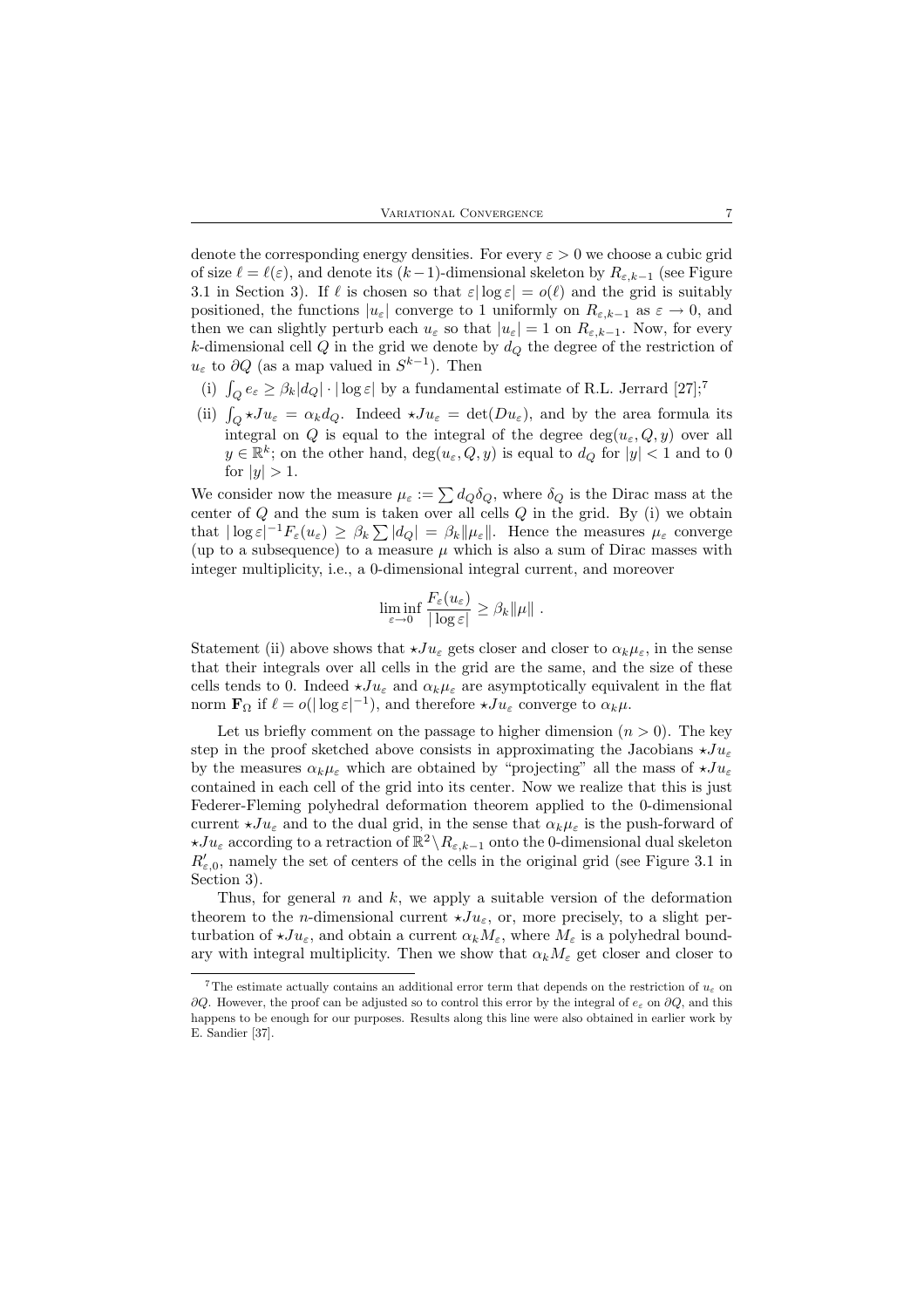$\star Ju_{\varepsilon}$  as  $\varepsilon$  tends to 0, and its mass can be controlled by  $|\log \varepsilon|^{-1} F_{\varepsilon}(u_{\varepsilon})$ . Now the compactness of  $M_{\varepsilon}$ , and therefore that of  $\star Ju_{\varepsilon}$ , follows from the closure theorem for integral currents, while the lower-bound inequality (1.3) is a by-product of an estimate obtained in the process and a standard localization argument.

The proof of statement (ii) of Theorem 1.1 is a direct application of the construction of  $S^{k-1}$ -valued maps with prescribed Jacobians described in [3], inspired to the dipole construction of [15]. In the case of prescribed boundary values (Theorem 5.5) compactness and lower bound inequality can be derived (with some work) from statement (i) of Theorem 1.1, but the upper bound inequality must be proved almost from scratch, and requires a non-trivial modification of the construction of [3] (see Appendix B).

The paper is organized as follows:

#### CONTENTS

| 8. Appendix A: Technical Lemmas and Approximation Results  46 |  |
|---------------------------------------------------------------|--|
|                                                               |  |
|                                                               |  |

## 2. Preliminaries and Notation

In this paper we use the term sequence also for families  $(x<sub>\epsilon</sub>)$  (of points, functions, or else) parametrized by the continuous positive parameter  $\varepsilon$ , and call countable subsequence any subfamily  $(x_{\varepsilon_i})$ , with i integer and  $\lim \varepsilon_i = 0$  as  $i \to +\infty$ , In order to simplify the notation, we often omit to relabel subsequences, and simply write  $x_{\varepsilon}$  instead of  $x_{\varepsilon_i}$ .

Given functions f and g, we write as usual  $f = o(g)$  and  $f = O(g)$  to mean that  $\lim |f|/|g|$  vanishes and  $\limsup |f|/|g|$  is finite, respectively. We use the letter  $K$ , with no index, to denote all universal constants, that is, constants that depend only on k, n, and on the potential W, but not on  $\Omega$ ,  $\varepsilon$  or any other parameter; K may take different values even within the same expression. We use the letter C, possibly indexed, for constants that are not universal.

We write  $a \vee b$  for max $\{a, b\}$ , and  $a \wedge b$  for min $\{a, b\}$ . The symbol  $\wedge$  is also used for the wedge product of vectors and covectors, the difference being clear from the context. We write  $U \in V$  to mean that U is relatively compact in V.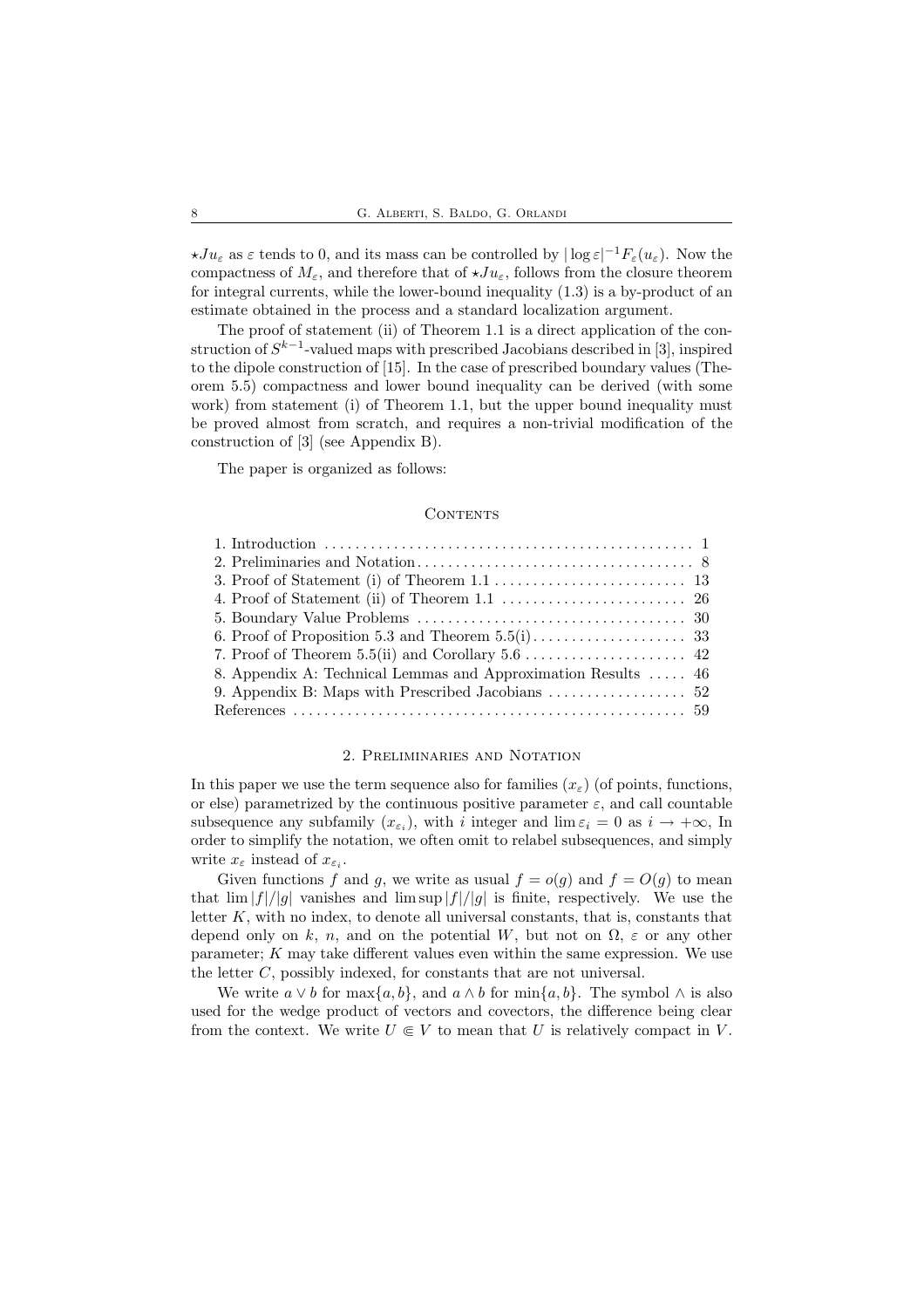We denote by  $B_r = B_r^d$  the open ball in  $\mathbb{R}^d$  with center in the origin and radius r; for every integer  $k \geq 2$ ,  $S^{k-1} := \partial B_1^k$  is the unit sphere in  $\mathbb{R}^k$ , and

$$
\alpha_k := \mathscr{L}^k(B_1^k) \ , \quad \beta_k := (k-1)^{k/2} \alpha_k \ , \tag{2.1}
$$

where  $\mathscr{L}^d$  denotes the Lebesgue measure on  $\mathbb{R}^d$ .  $\mathscr{H}^h$  is the h-dimensional Hausdorff measure. All other measures  $\mu$  are Borel, locally bounded, and possibly vector-valued;  $\mu \mathsf{L} E$  is the restriction of the measure  $\mu$  to the Borel set E, while  $f \cdot \mu$  is the measure associated to a density function  $f \in L^1_{loc}(\mu)$ . Sets and functions are always assumed Borel measurable. When no doubts may arise, we omit any explicit mention of the measure in integrals.

Given h-dimensional Lipschitz manifolds  $N$  and  $N'$  with  $N$  compact and  $\partial N' = \emptyset$ , and a continuous map  $f : N \to N'$ , we denote by  $\deg(f, N, N', y)$  the degree of f at  $y \in N' \setminus f(\partial N)$ . When N has no boundary and N' is connected the degree does not depend on y, and we simply write  $deg(f, N, N')$ .

For the rest of this paper,  $n \geq 0$  and  $k \geq 2$  are given integers, and  $\Omega$  is a *bounded Lipschitz domain* in  $\mathbb{R}^{n+k}$ . This means that  $\partial\Omega$  can be covered by open sets U such that  $\Omega$  agrees inside each U with the epigraph of a Lipschitz function (with respect to a suitable choice of the axes). Concerning the regularity of the boundary of  $\partial\Omega$ , we do not aim to achieve the maximal generality, but rather to show that the concentration phenomena that we investigate—unlike others—are not affected by a mild lack of smoothness in the boundary, including the presence of corner points.

**2.1. Ginzburg-Landau functionals.** The potential  $W$  is a continuous function on  $\mathbb{R}^k$  which vanishes on  $S^{k-1}$ , is strictly positive elsewhere, and has growth of order at least two around the zero-set, and at least  $k$  at infinity,<sup>8</sup> that is

$$
\liminf_{|y| \to 1} \frac{W(y)}{(1 - |y|)^2} > 0 \quad \text{and} \quad \liminf_{|y| \to \infty} \frac{W(y)}{|y|^k} > 0 \tag{2.2}
$$

Given  $\varepsilon > 0$ ,  $u \in W^{1,k}(\Omega, \mathbb{R}^k)$ , and  $A \subset \Omega$ , we set (cf. (1.1))

$$
F_{\varepsilon}(u, A) := \int_{A} \frac{1}{k} |Du|^{k} + \frac{1}{\varepsilon^{2}} W(u)
$$

where  $|Du|$  stands for the euclidean norm of the matrix  $Du$ . The  $\varepsilon$ -energy density associated to u is

$$
e_{\varepsilon}(u) := \frac{1}{k} |Du|^k + \frac{1}{\varepsilon^2} W(u) .
$$

<sup>8</sup>The growth of order two around the zero set is needed only for a direct application of Jerrard's estimate in the proof of Lemma 3.10, and could be removed with a little extra work. However, a growth of order k around the zero set and at infinity is essential in the proof of Lemma 3.7.

<sup>&</sup>lt;sup>9</sup>The choice of the norm is related to the value of the constant  $\beta_k$  in Theorem 1.1. It plays an effective role only in estimate (3.16) and computation (4.6).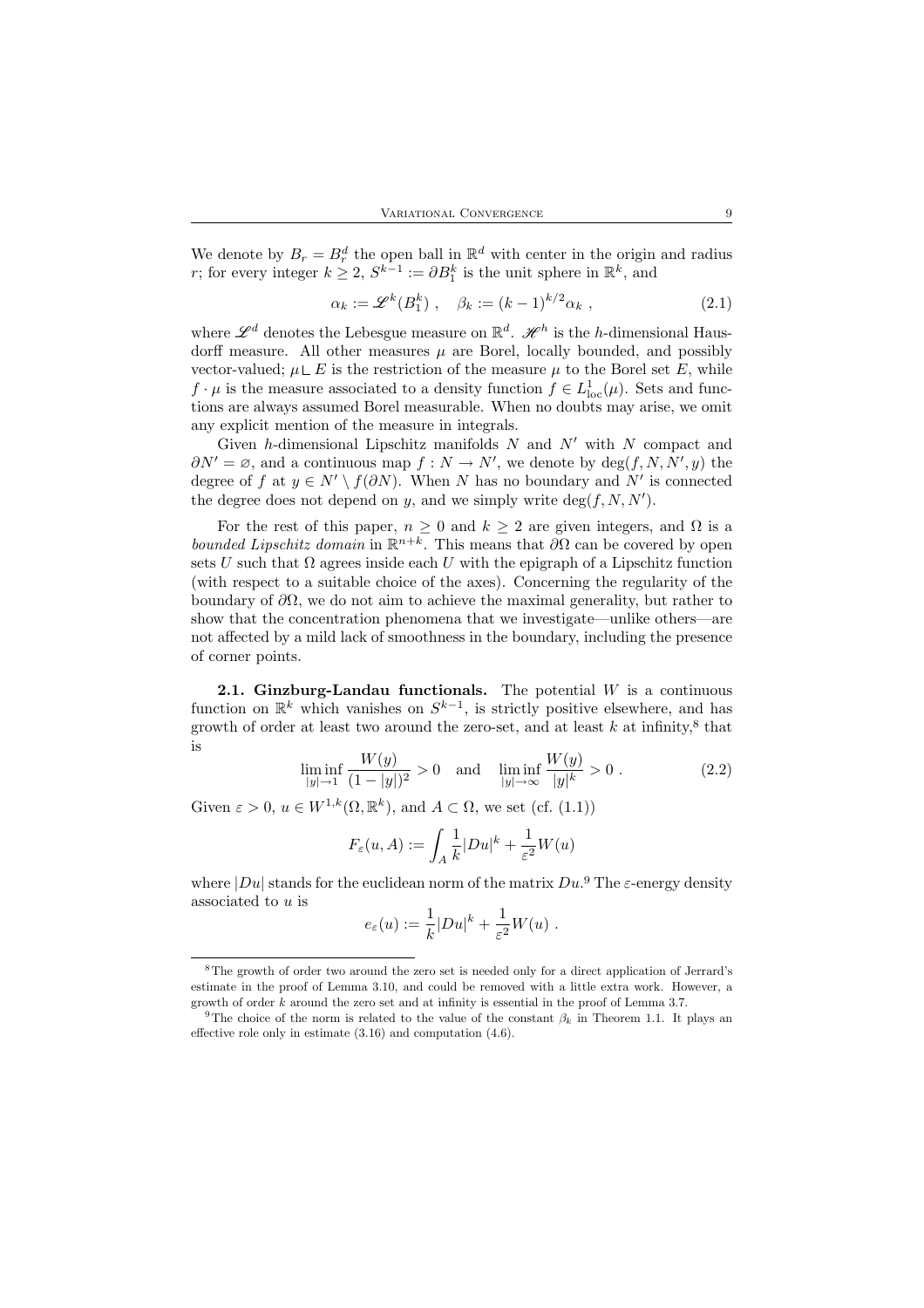2.2. Currents. For currents and forms we follow, with few exceptions, the standard notation (see [39, Chapter 6], or [21, Chapter 2], to which we also refer for a more detailed account of the theory). We just recall here some basic definitions.

For every integer  $h = 0, \ldots, n + k$ , an h-form on  $\Omega$  is a map from  $\Omega$  into the space of h-covectors  $\bigwedge^h (\mathbb{R}^{n+k})$ , while an h-dimensional current is a map, or more generally a distribution, valued into the space of h-vectors  $\bigwedge_h (\mathbb{R}^{n+k})$ . Using the standard duality product of vectors and covectors, the space  $\mathscr{D}_h(\Omega)$ of all h-currents is identified with the dual of the space  $\mathcal{D}^h(\Omega)$  of all smooth hforms with compact support. In particular, the integration of  $h$ -forms on a given h-dimensional oriented surface of class  $C<sup>1</sup>$  defines an h-current (often identified with the surface itself).

The boundary of an h-current T is the  $(h-1)$ -current defined by the identity  $\partial T[\omega] := T[d\omega]$  for every  $\omega \in \mathscr{D}^{h-1}(\Omega)$ , where  $d\omega$  is the differential of  $\omega$ . We call boundary any current which is also a boundary.

A current  $T$  is said to have (locally) finite mass when it can be represented as a (locally) bounded Borel measure valued in  $\bigwedge_h(\mathbb{R}^{n+k})$ ; in this case |T| is the variation of the measure T and the mass of T is the total variation  $||T|| :=$  $|T|(\Omega)$ .<sup>10</sup> We write  $||T||_U := |T|(U)$  for the mass of T in the open set  $U \subset \Omega$ . The restriction of T to a set E is denoted by  $T \cup E$ , as for measures.

**2.3. Rectifiable and polyhedral currents.** A set M in  $\Omega$  is h-rectifiable if it can be covered, up to an  $\mathscr{H}^h$ -negligible subset, by countably many h-surfaces of class  $C^1$ . As such, it admits at  $\mathcal{H}^h$ -a.e.  $x \in M$  a tangent space  $\text{Tan}(M, x)$ in a measure theoretic sense. An orientation of  $M$  is a map which associates to  $\mathscr{H}^h$ -a.e.  $x \in M$  a simple unitary h-vector which spans  $Tan(M, x)$ .<sup>11</sup> Given a rectifiable set M, an orientation  $\tau_M$ , and a multiplicity  $\sigma_M$ —namely a real function in  $L^1_{loc}(\mathcal{H}^h \mathsf{L} M)$ —we define the current

$$
T[\omega] := \int_M \sigma_M(\omega \cdot \tau_M) d\mathscr{H}^h \quad \text{for every } \omega \in \mathscr{D}^h(\Omega), \tag{2.3}
$$

that is,  $T := \sigma_M \tau_M \cdot \mathcal{H}^h \mathsf{L} M$ . In this case, the mass of T is just the measure of M counted with multiplicity, that is,  $||T|| = \int_M |\sigma_M| d\mathcal{H}^h$ .

A current  $T$  is *rectifiable* if it can be represented as in  $(2.3)$  for some integervalued multiplicity  $\sigma_M$ , and it is *integral* if both T and  $\partial T$  are rectifiable. Notice

<sup>&</sup>lt;sup>10</sup>The spaces  $\bigwedge_h (\mathbb{R}^{n+k})$  and  $\bigwedge^h (\mathbb{R}^{n+k})$  are endowed with the euclidean norms induced by the standard bases. If v is a *simple h*-vector, that is, if v can be written as  $v_1 \wedge \cdots \wedge v_h$ , then the norm |v| is the h-dimensional volume of the parallelogram spanned by the vectors  $v_1, \ldots, v_h$ , and agrees with the mass of  $v$ , as defined in [20, Section 1.8.1]. Note that Jacobians and rectifiable currents are valued in simple vectors, and then the difference between mass and euclidean norm is irrelevant.

<sup>&</sup>lt;sup>11</sup> If M is a smooth h-surface with boundary, the orientation  $\tau_M$  is always assumed continuous, and the orientation of the boundary satisfies  $\eta(x) \wedge \tau_{\partial M}(x) = \tau_M(x)$  for every  $x \in \partial M$ , where  $\eta(x)$ is the outer unit normal of  $\partial M$  at x.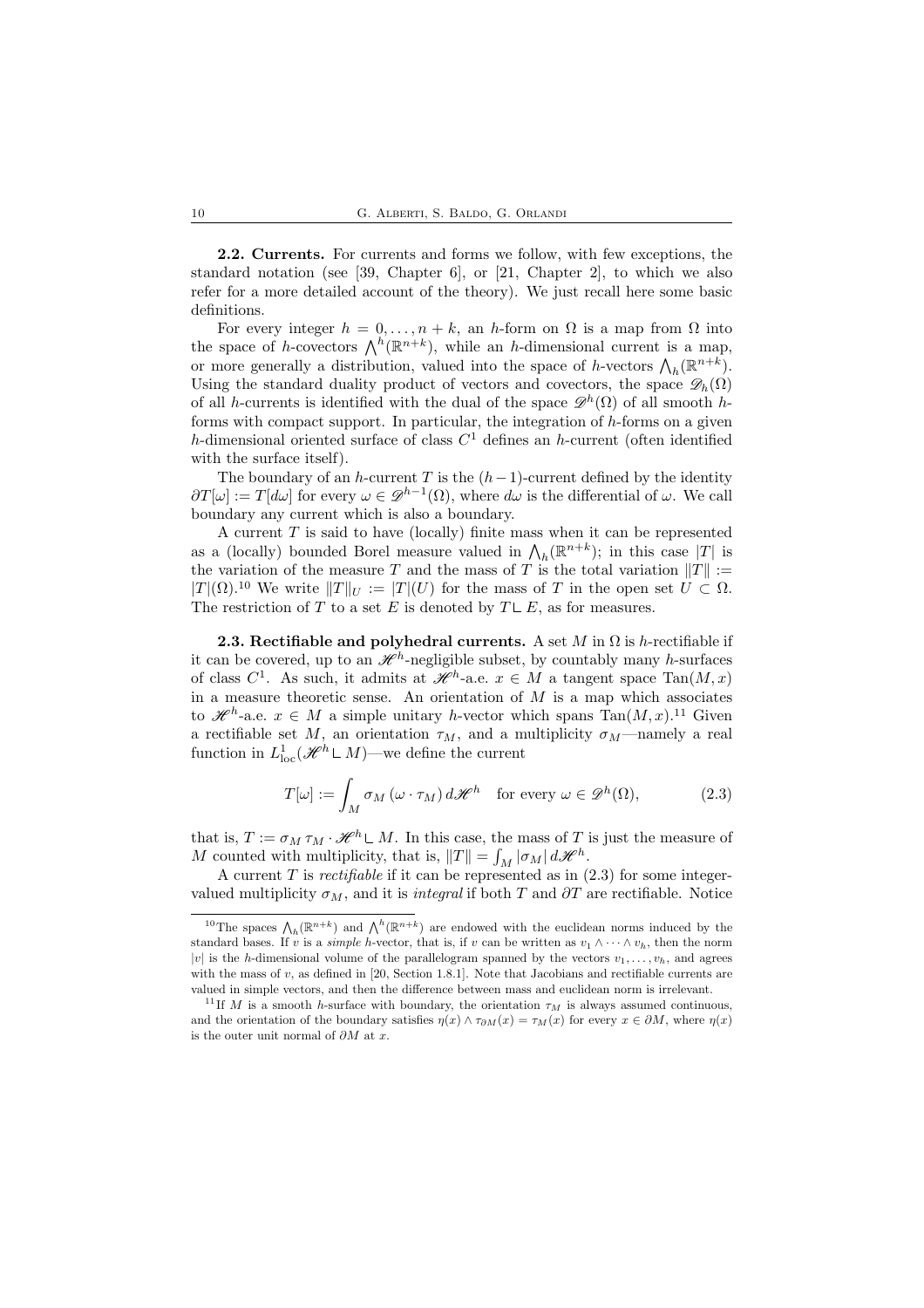that a rectifiable boundary T is also integral, because  $\partial T = 0$ . A sum of finitely many k-dimensional simplices in  $\mathbb{R}^{n+k}$ , endowed with constant orientations and constant real (resp., integral) multiplicities, is a real (resp., integral) polyhedral current in  $\mathbb{R}^{n+k}$ . Polyhedral currents in  $\Omega$  are obtained by restriction.

By the constancy theorem, every  $h$ -dimensional current without boundary supported on a union  $M$  of  $h$ -dimensional simplices with pairwise disjoint interiors can be represented as in (2.3) with a multiplicity function which is constant on each simplex, and therefore is a real polyhedral current (cf. [20, Section 4.1.32]).

2.4. Pull-back of forms and push-forward of currents. Given a linear map  $L : \mathbb{R}^{n+k} \to \mathbb{R}^m$  and  $\beta \in \Lambda^h(\mathbb{R}^m)$ , then  $L^{\sharp}\beta$  is the *h*-covector on  $\mathbb{R}^{n+k}$ defined by the identity  $(L^{\sharp}\beta) \cdot (v_1 \wedge \cdots \wedge v_h) = \beta \cdot (Lv_1 \wedge \cdots \wedge Lv_h)$  for every simple vector  $v_1 \wedge \cdots \wedge v_h$ . Given an open set  $\Omega'$  in  $\mathbb{R}^m$  and a map  $f : \Omega \to \Omega'$ , the *pull-back* of an h-form  $\omega$  on  $\Omega'$  according to f is the h-form  $f^{\sharp}\omega$  on  $\Omega$  defined by  $f^{\sharp}\omega(x) := (Df(x))^{\sharp}\omega(f(x))$  for every x. The push-forward of an h-current T on  $\Omega$  is the h-current  $f_{\sharp}T$  on  $\Omega'$  defined by the obvious duality  $f_{\sharp}T[\omega] = T[f^{\sharp}\omega]$ . If T has compact support in  $\Omega$ , then  $\partial(f_{\sharp}T) = f_{\sharp}(\partial T)$ .

The push-forward has a clear geometric meaning: if  $T$  is the current associated  $(M, \tau_M, \sigma_M)$  as in (2.3), then  $f_\sharp T$  is the current associated to  $(M', \tau_{M'}, \sigma_{M'})$ where M' is the rectifiable set  $f(M)$ ,  $\tau_{M'}$  is any orientation of M', and  $\sigma_{M'}(y)$ is the sum of the the multiplicities  $\sigma_M(x)$  over all  $x \in f^{-1}(y)$ , computed taking the orientation into account.

2.5. Flat norm. Throughout this paper we mostly deal with currents that are boundaries, or differ by a boundary. Therefore it is convenient to define the following flat norm of a current  $T \in \mathscr{D}_h(\Omega)$ :

$$
\mathbf{F}_{\Omega}(T) := \inf \{ ||S||_{\Omega} : S \in \mathcal{D}_{h+1}(\Omega) \text{ and } T = \partial S \},
$$
 (2.4)

where the infimum is taken to be  $+\infty$  if T is not a boundary. We say that  $T_i$ converge to T in the flat norm  $\mathbf{F}_{\Omega}$  if  $\mathbf{F}_{\Omega}(T_i - T) \to 0$ . This implies in particular that  $T_i$  and  $T$  differ by a boundary (for i sufficiently large).

Of course,  $\mathbf{F}_{\Omega}$  is related to, but not exactly the same as the usual flat seminorms for integral currents (see [20, Section 4.1.24], or [39, Section 31]). Clearly,  $\mathbf{F}_{\Omega}(T) \geq T[\omega]$  for every  $\omega \in \mathscr{D}^h(\Omega)$  such that  $||d\omega||_{\infty} \leq 1$ , and therefore convergence in the flat norm  $\mathbf{F}_{\Omega}$  implies convergence in the dual of the space of h-forms on  $\Omega$  of class  $C_0^1$ .

The following is a version of the closure theorem for integral currents.

**Proposition 2.6** (see Section 8 for the proof). Given a sequence of  $h$ dimensional integral boundaries  $(M_i)$  in  $\Omega$  which are uniformly bounded in mass, and an open set  $U \\\in \Omega$ , we can extract a subsequence which converges in the flat norm  $\mathbf{F}_U$  to an integral boundary in U.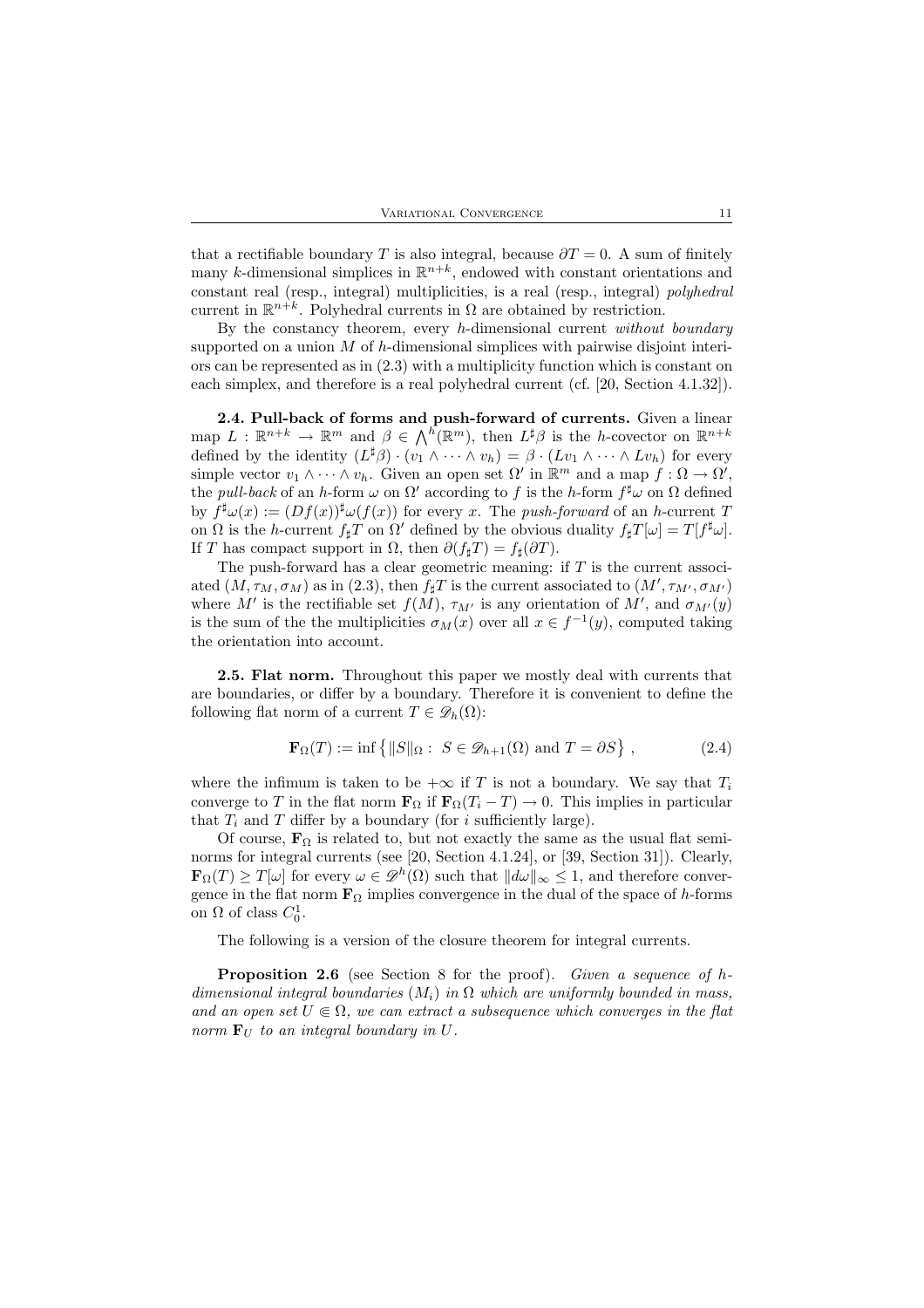2.7. Coarea formula for Sobolev maps. Following [3, Section 7.5], we extend the coarea formula to maps u in  $W^{1,k}(\Omega,\mathbb{R}^k)$ . Let E be the set of points of approximate differentiability of  $u$  (more precisely, of the representative of  $u$  under consideration) and set  $M_y = M_y(u) := u^{-1}(y) \cap E$  for every  $y \in \mathbb{R}^k$ . Then the sets  $M_y$  are n-rectifiable and have finite  $\mathscr{H}^n$ -measure for a.e. y. Moreover, they can be oriented in such a way that the resulting rectifiable *n*-currents on  $\mathbb{R}^{n+k}$ —still denoted by  $M_y$ —satisfy, for every bounded continuos function  $\rho : \mathbb{R}^k \to \mathbb{R}$ ,

$$
\|\rho(u)\star Ju\| = \int_{\mathbb{R}^k} \|M_y\| |\rho(y)| \, dy \;, \tag{2.5}
$$

$$
\rho(u) \star Ju = \int_{\mathbb{R}^k} M_y \, \rho(y) \, dy \tag{2.6}
$$

The integral in  $(2.6)$  is understood in the weak\* sense; in other words, identity (2.6) means that

$$
(\rho(u)\star Ju)[\omega] = \int_{\mathbb{R}^k} M_y[\omega] \cdot \rho(y) \, dy
$$

for every *n*-form  $\omega$  on  $\mathbb{R}^{n+k}$  of class  $C_0^0$ . Note that if u is a Lipschitz map then  $||M_y|| = \mathcal{H}^n(u^{-1}(y))$  for a.e. y, and setting  $\rho = 1$  in (2.5) we recover the usual coarea formula.

The map  $y \mapsto M_y$  is well-defined and approximately continuous in the weak\* sense at a.e.  $y \in \mathbb{R}^k$ , meaning that  $y \mapsto ||M_y||$  and  $y \mapsto M_y[\omega]$  are approximately continuous at y for all *n*-forms  $\omega$  on  $\mathbb{R}^{n+k}$  of class  $C_0^0$ . We call such y regular values, and the corresponding  $M_y$  regular level sets. In the following we write  $M_y$  only for regular level sets.

**Remark 2.8.** (i) If u is a map of class  $C^1$ , every value y which is regular in the classical sense is also regular in our sense, and the corresponding  $M_y$  is an n-surface of class  $C^1$  oriented by the n-vector  $\star Ju$ . By Sard theorem the set of regular values in the classical sense has full measure if u is of class  $C^{k+1}$ , but it may be even empty for maps of class  $C^k$ .

(ii) For maps in  $W^{1,k-1}(\Omega, S^{k-1})$ , the notion of regular value and regular set is the obvious generalization of the one for maps in  $W^{1,k-1}(\Omega,\mathbb{R}^{k-1})$ . In particular,  $M_y$  is a rectifiable current of dimension  $(n+1)$  for  $\mathscr{H}^{k-1}$ -a.e.  $y \in S^{k-1}$ (see [3, Section 7.5] for more details).

2.9. Jacobians of Sobolev maps. We recall here some basic facts about Jacobians of Sobolev maps; see [3, 28] for further details and additional references. Let  $y = (y_1, \ldots, y_k)$  denote the variable in  $\mathbb{R}^k$ , and  $\{dy_1, \ldots, dy_k\}$  the standard basis of  $\bigwedge^1(\mathbb{R}^k)$ . Then the wedge product  $dy := dy_1 \wedge \cdots \wedge dy_k$  is the standard volume-form on  $\mathbb{R}^k$ , and  $k \cdot dy$  is the differential of the  $(k-1)$ -form

$$
\omega_0(y) := \sum_i (-1)^{i-1} y_i \, \widehat{dy_i} \;, \tag{2.7}
$$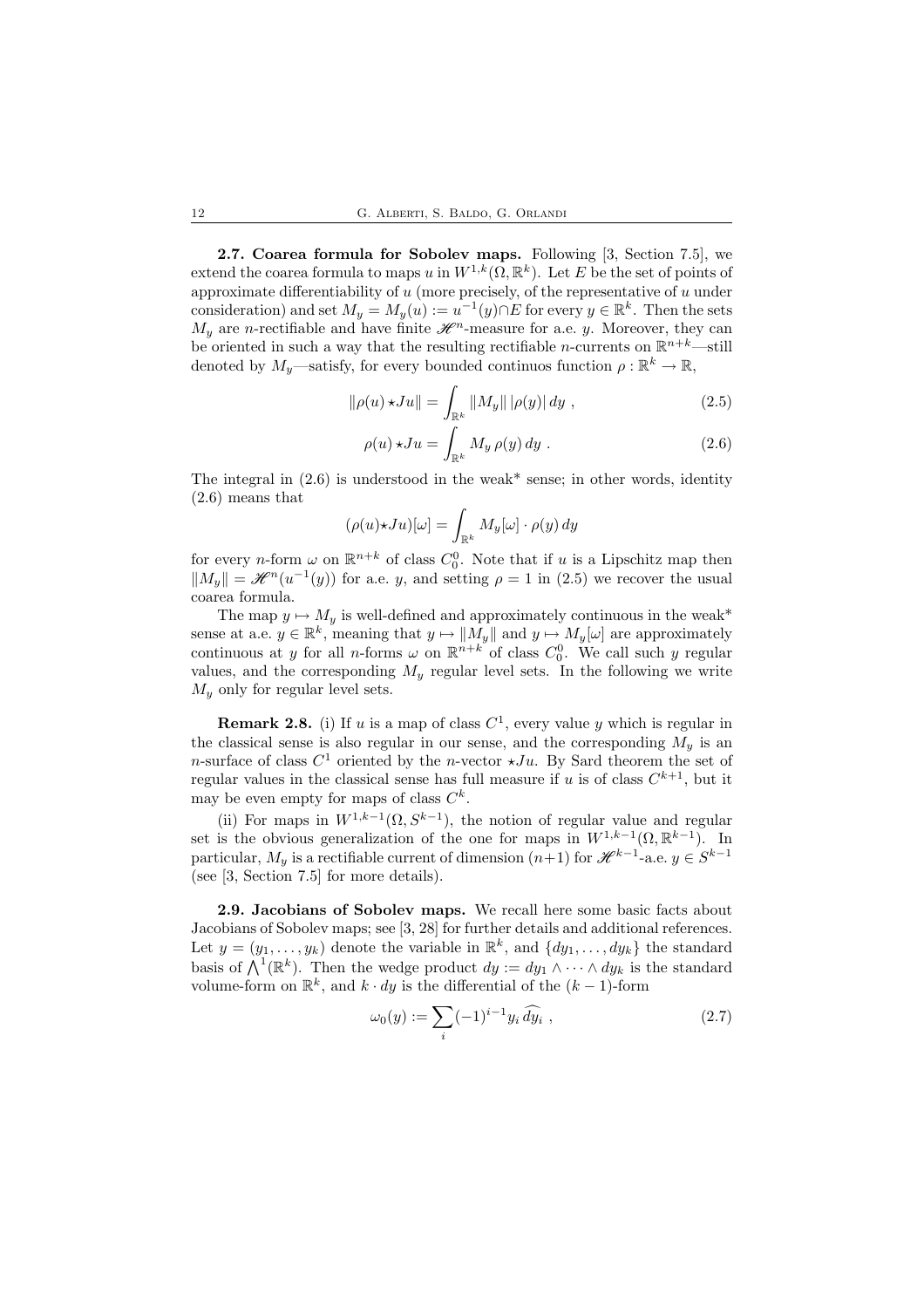where  $dy_i$  stands for the wedge product of all  $dy_j$  with  $j \neq i$ . The k-dimensional Jacobian of a map  $u \in W^{1,k}(\Omega,\mathbb{R}^k)$  is the pull-back of dy according to u, namely the k-form

$$
Ju := du_1 \wedge \cdots \wedge du_k = u^{\sharp}(dy) = \frac{1}{k} d(u^{\sharp}\omega_0) , \qquad (2.8)
$$

where  $du_i = \sum_j D_j u_i dx_j$  is the differential of the *i*-th component of u. J is a continuous operator from  $W^{1,k}(\Omega,\mathbb{R}^k)$  into  $L^1(\Omega,\bigwedge^k(\mathbb{R}^{n+k}))$ .

**2.10. Jacobians as currents.** Let  $\{e_1, \ldots, e_{n+k}\}\)$  be the standard basis of  $\mathbb{R}^{n+k}$ . We identify vector and covectors on  $\mathbb{R}^{n+k}$  using the operator  $\star$  defined in [3, Section 2.7]: given a covector  $\alpha \in \bigwedge^h (\mathbb{R}^{n+k})$ , the vector  $\star \alpha \in \bigwedge_{n+k-h} (\mathbb{R}^{n+k})$ is uniquely determined by the identity

$$
\alpha' \cdot (\star \alpha) = (\alpha' \wedge \alpha) \cdot (e_1 \wedge \cdots \wedge e_{n+k}) \quad \text{for every } \alpha' \in \bigwedge^{n+k-h} (\mathbb{R}^{n+k}).
$$

Thus, given an h-form  $\omega$  in  $L^1_{loc}(\Omega)$ ,  $\star \omega$  is the  $(n + k - h)$ -current on  $\Omega$  defined by

$$
\star \omega[\omega'] := \int_{\Omega} (\omega' \wedge \omega) \cdot \tau_{\Omega} \quad \text{for every } \omega' \in \mathcal{D}^{n+k-h}(\Omega), \tag{2.9}
$$

where  $\tau_{\Omega} := e_1 \wedge \cdots \wedge e_{n+k}$  is the standard orientation of  $\Omega$ . There holds

$$
\partial(\star\omega) = (-1)^{n+k-h} \star (d\omega) . \tag{2.10}
$$

Give a map  $u \in W^{1,k}(\Omega,\mathbb{R}^k)$ ,  $\star Ju$  is an *n*-current in  $L^1(\Omega)$ , and since Ju is a differential (cf. (2.8)), then  $\star Ju$  is a boundary. For  $n = 0$ , the 0-current  $\star Ju$  is the real function  $\det(Du)$ ; for  $k = 2$  and  $n = 1$ , the 1-current  $\star Ju$  is the vector product  $Du_1 \times Du_2$ .

**Remark 2.11.** Unlike the wedge product  $du_1 \wedge \cdots \wedge du_k$ , the last term in line (2.8) makes sense, at least as a distribution, also for maps u in  $L^{\infty} \cap$  $W^{1,k-1}(\Omega,\mathbb{R}^k)$ , and is therefore taken as a definition of Jacobian in this case (cf. [3, 28]). In this case  $\star Ju$  may have infinite mass, but still  $\mathbf{F}_{\Omega}(\star Ju) \le$  $||u||_{\infty}||Du||_{k-1}^{k-1}$ . Hence, for every closed bounded set  $E \subset \mathbb{R}^k$ ,  $\star J$  is a continuous operator from  $W^{1,k-1}(\Omega,E)$  into the space of *n*-dimensional boundaries in  $\Omega$ with finite flat norm  $\mathbf{F}_{\Omega}$ .

#### 3. Proof of Statement (i) of Theorem 1.1

The main step is the following proposition: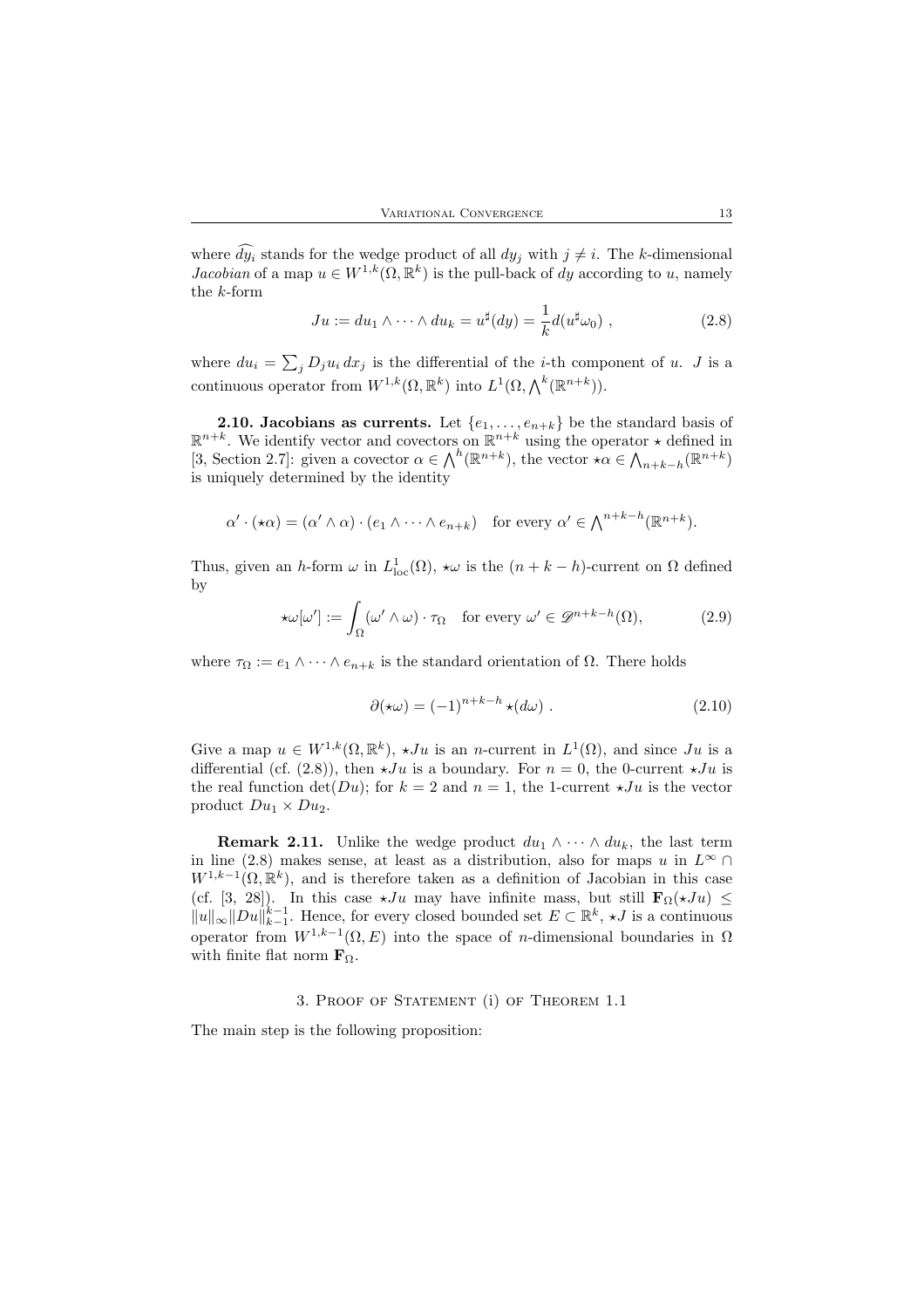**Proposition 3.1.** Assume a (countable) sequence of smooth maps  $(u_{\varepsilon})$  on  $\Omega$  such that  $F_{\varepsilon}(u_{\varepsilon}) = O(|\log \varepsilon|)$ . Then, for every open set  $U \in \Omega$ , we can extract a subsequence (not relabelled) such that  $\mathbf{F}_U(\star J u_\varepsilon - \alpha_k M) \to 0$ , where M is an integral boundary with finite mass in U. Moreover, for every simple n-covector  $\eta$  such that  $|\eta| = 1$  there holds

$$
\liminf_{\varepsilon \to 0} \frac{1}{|\log \varepsilon|} F_{\varepsilon}(u_{\varepsilon}) \geq \beta_k |\eta \cdot M|(U) . \tag{3.1}
$$

Here M is viewed as a vector measure on U and  $\eta \cdot M$  is the real measure defined by  $(\eta \cdot M)(B) := \eta \cdot (M(B))$  for every set  $B \subset U$ .

The proof of this statement is based on a variant of the polyhedral deformation theorem. To this purpose, we need some additional notation.

**3.2. Grids.** Given  $\ell > 0$  and  $a \in \mathbb{R}^{n+k}$ , we call grid of size  $\ell$  and center a the collection  $\mathscr{G} = \mathscr{G}(\ell, a)$  of all closed cubes of the form  $Q = a + \ell z + [0, \ell]^{n+k}$  such that z has integral coordinates;  $\mathscr{G}' = \mathscr{G}'(\ell, a)$  is the dual grid associated to  $\mathscr{G}$ , and precisely  $\mathscr{G}' := \mathscr{G}(\ell, a')$  with  $a' := a + (\ell/2, \ldots, \ell/2)$ . Given  $h = 0, 1, \ldots, n + k$ , we call h-cells (of the grid) the h-dimensional faces of the cubes in the grid. For every h-cell Q we denote by  $Q'$  the unique  $(n + k - h)$ -cell in the dual grid which intersects  $Q$ . Hence  $Q$  and  $Q'$  lie on orthogonal affine spaces which intersect at the center of Q (see Figure 3.1 below).



We denote by  $R_h = R_h(\ell, a)$  the h-skeleton of  $\mathscr{G}$ , that is, the union of all h-cells in the grid  $\mathscr{G}$ , and by  $R'_{h} = R'_{h}(\ell, a)$  the h-skeleton of the dual grid. In the following, we consider sequences of grids  $\mathscr{G}_{\varepsilon} = \mathscr{G}(\ell(\varepsilon), a(\varepsilon))$ . In this case  $\mathscr{G}'_{\varepsilon}$ ,  $R_{\varepsilon,h}, R'_{\varepsilon,h}$ , etc., denote the obvious objects.

3.3. Structure of the proof of Proposition 3.1. We first notice that if the grids  $\mathscr{G}_{\varepsilon}$  satisfy certain assumptions, then  $|u_{\varepsilon}| \geq 1/2$  on the  $(k-1)$ skeleton  $R_{\varepsilon,k-1}$  for all  $\varepsilon$  sufficiently small. We then introduce a modified Jacobian operator  $J_{\psi}$  with the following properties: the sequences  $(\star J u_{\varepsilon})$  and  $(\star J_{\psi} u_{\varepsilon})$  are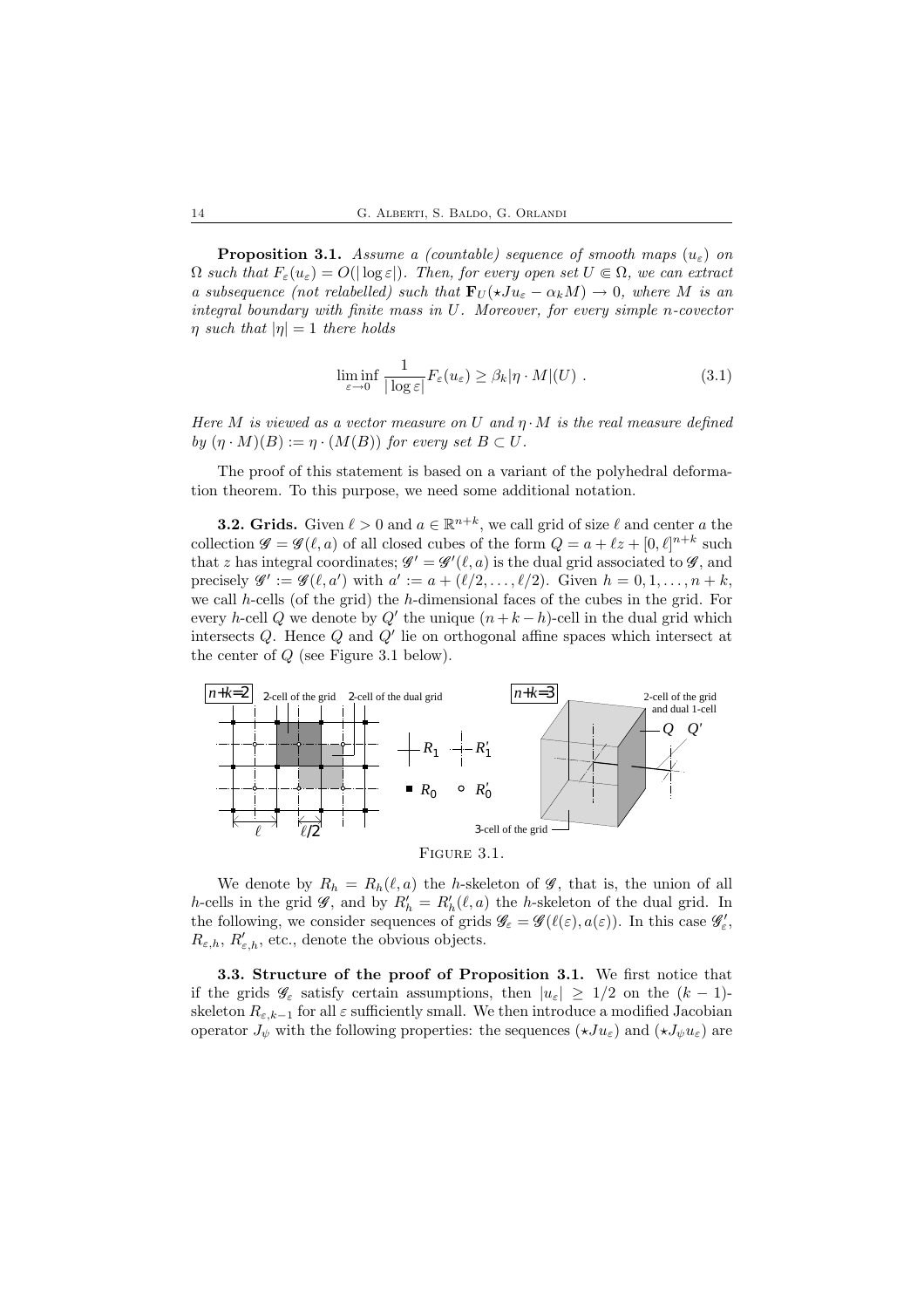asymptotically equivalent in the flat norm  $\mathbf{F}_{\Omega}$ , and  $J_{\psi}u_{\varepsilon}$  is supported away from  $R_{\varepsilon,k-1}.$ 

In the next step, we project  $\star J_{\psi}u_{\varepsilon}$  on the dual *n*-skeleton  $R'_{\varepsilon,n}$  using a suitable retraction of the complement of  $R_{\varepsilon,k-1}$  onto  $R'_{\varepsilon,n}$ , and show that the multiplicity of the projected current on each dual *n*-cell  $Q'$  is equal to  $\alpha_k d_Q$ , where  $d_Q$  is the degree of the restriction of  $u_{\varepsilon}/|u_{\varepsilon}|$  to the boundary of the k-cell Q. In particular the projected currents can be written as  $\alpha_k M_{\varepsilon}$  for suitable integral currents  $M_{\varepsilon}$ . Moreover, if certain additional assumptions are satisfied, then the sequences  $(\star J_{\psi}u_{\varepsilon})$  and  $(\alpha_k M_{\varepsilon})$  are asymptotically equivalent in the flat norm  $\mathbf{F}_{U}$ , and the masses  $||M_{\varepsilon}||_U$  can be efficiently estimated in terms of the energies  $F_{\varepsilon}(u_{\varepsilon}).$ 

Thus the currents  $M_{\varepsilon}$ , and consequently the Jacobians  $\star J u_{\varepsilon}$ , admit a converging subsequence by the closure theorem for integral currents. We conclude the proof by showing that the grids  $\mathscr{G}_{\varepsilon}$  can be chosen so that all assumptions made in the previous steps are satisfied.

We first gather some preliminary results (Lemmas 3.4 to 3.11) and then prove Proposition 3.1.

**Lemma 3.4.** Let  $\mathscr{G}_{\varepsilon}$  be a (countable) sequence of grids with size  $\ell = \ell(\varepsilon)$ , and denote by  $R_{\varepsilon,k-1}(\Omega)$  the union of all  $(k-1)$ -cells in  $R_{\varepsilon,k-1}$  which are contained in  $\Omega$ . Assume smooth maps  $u_{\varepsilon} : \Omega \to \mathbb{R}^k$  such that, for some  $b < 2/k$ ,

$$
\ell^{n+1} \int_{R_{\varepsilon,k-1}(\Omega)} e_{\varepsilon}(u_{\varepsilon}) d\mathscr{H}^{k-1} = O(\varepsilon^{-b}). \tag{3.2}
$$

If  $\ell$  tends to 0 sufficiently slow, and more precisely if  $\varepsilon^c = O(\ell(\varepsilon))$  for some positive  $c < (2/k - b)/(n + 1)$ , then the functions  $|u_{\varepsilon}|$  converge to 1 uniformly on  $R_{\varepsilon,k-1}(\Omega)$  as  $\varepsilon \to 0$ . In particular,  $|u_{\varepsilon}| \geq 1/2$  on  $R_{\varepsilon,k-1}(\Omega)$  for  $\varepsilon$  sufficiently small.

Remark. It can be easily shown (cf. Lemma 3.11) that condition (3.2) is verified if  $F_{\varepsilon}(u_{\varepsilon}, \Omega) = O(\varepsilon^{-b})$  and the centers of the grids  $\mathscr{G}_{\varepsilon}$  are properly chosen.

*Proof.* Let  $v_{\varepsilon} := |u_{\varepsilon}|$  and  $R_{\varepsilon} := R_{\varepsilon,k-1}(\Omega)$ . To prove the claim we will show that the oscillations of  $v_{\varepsilon}$  over each  $(k-1)$ -cell of  $R_{\varepsilon}$  tend uniformly to 0 as  $\varepsilon \to 0$ , while the averages of  $v_{\varepsilon}$  tend uniformly to 1.

Fix for the time being  $\lambda \in (0,1)$ . Take a positive continuos function  $\phi$  on  $[0, +\infty)$  which vanishes only in 1 and satisfies  $\phi(|y|) \leq W(y)$  for every  $y \in \mathbb{R}^k$ , and denote by  $\Phi$  a primitive of  $\phi^{\lambda/((1-\lambda)k)}$ .

To begin with, we denote by  $g(\varepsilon)$  the left-hand side of (3.2). Then<sup>12</sup>

$$
g(\varepsilon) \ge \ell^{n+1} \int_{R_{\varepsilon}} \frac{1}{k} |D v_{\varepsilon}|^k + \frac{1}{\varepsilon^2} \phi(v_{\varepsilon}) d\mathscr{H}^{k-1}
$$

<sup>&</sup>lt;sup>12</sup>In the first inequality we use that  $|D u_{\varepsilon}| \geq |D v_{\varepsilon}|$  and  $W(u_{\varepsilon}) \geq \phi(v_{\varepsilon})$ , while the second one follows from Young's inequality  $a + b \geq Ka^{1-\lambda}b^{\lambda}$  applied with  $a := |Dv_{\varepsilon}|^k$  and  $b := \varepsilon^{-2}\phi(v_{\varepsilon}).$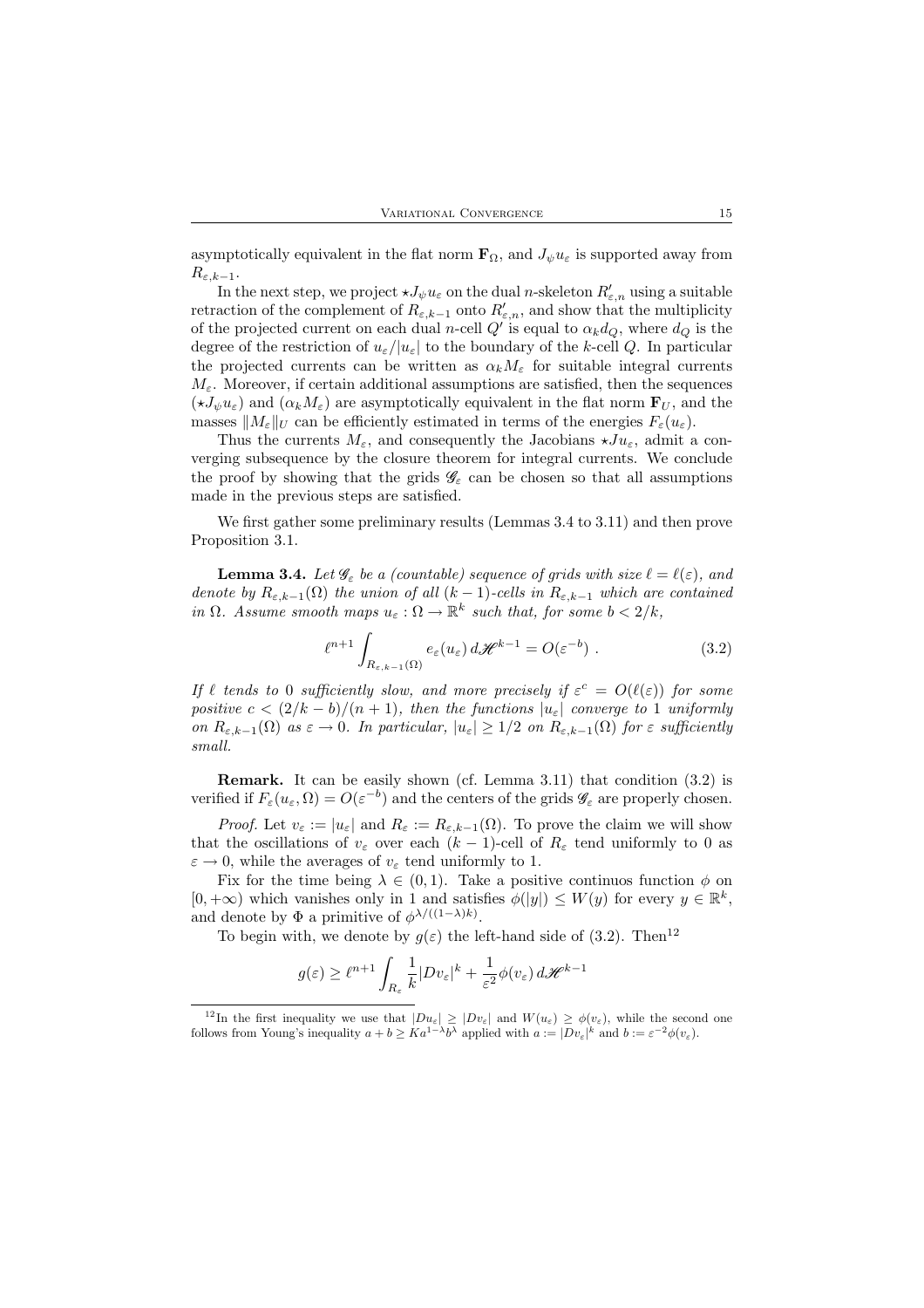$$
\geq K\ell^{n+1} \int_{R_{\varepsilon}} |Dv_{\varepsilon}|^{(1-\lambda)k} \varepsilon^{-2\lambda} \phi^{\lambda}(v_{\varepsilon}) d\mathcal{H}^{k-1}
$$
  

$$
\geq K\ell^{n+1} \varepsilon^{-2\lambda} \int_{R_{\varepsilon}} |D(\Phi(v_{\varepsilon}))|^{(1-\lambda)k} d\mathcal{H}^{k-1}.
$$
 (3.3)

Now we use (3.3) and the Sobolev-Morrey embedding theorem to estimate the oscillation of  $\Phi(v_{\varepsilon})$  on each  $(k-1)$ -cell Q of  $R_{\varepsilon}$ . To this end we need that  $(1 - \lambda)k > k - 1$ , that is,  $\lambda < 1/k$ :

$$
\begin{aligned} \left[ \operatorname{osc}(\Phi(v_{\varepsilon}), Q) \right]^{(1-\lambda)k} &\leq K\ell^{1-\lambda k} \int_{Q} \left| D(\Phi(v_{\varepsilon})) \right|^{(1-\lambda)k} d\mathscr{H}^{k-1} \\ &\leq K\ell^{-(n+\lambda k)} \varepsilon^{2\lambda} g(\varepsilon) = O(\varepsilon^{-(n+\lambda k)c+2\lambda-b}) \; . \end{aligned}
$$

Hence these oscillations converge uniformly to 0 if  $-(n + \lambda k)c + 2\lambda - b > 0$ , i.e.,

$$
c<\frac{2\lambda-b}{n+\lambda k}\;,
$$

and because of the assumption on c, it is clearly possible to choose  $\lambda < 1/k$  so that this inequality holds. Moreover, since  $\Phi$  is continuous and strictly increasing, also the oscillations of  $v_{\varepsilon}$  on each  $(k-1)$ -cell Q of  $R_{\varepsilon}$  converge uniformly to 0.

Now we use (3.2) to estimate the average of  $\phi(v_\varepsilon)$  over each cell

$$
\frac{1}{\ell^{k-1}}\int_Q \phi(v_\varepsilon)\,d\mathscr{H}^{k-1}\leq \frac{1}{\ell^{k-1}}\int_{R_\varepsilon}W(u_\varepsilon)\,d\mathscr{H}^{k-1}\leq O(\varepsilon^{-(n+k)c+2-b})\;.
$$

As the assumption on c implies  $-(n+k)c+2-b>0$ , these averages converge uniformly to 0. Moreover, since  $\phi$  is continuous, vanishes in 1 and is strictly positive elsewhere, then the averages of  $v_{\varepsilon}$  converge uniformly to 1.  $\Box$ 

**3.5. Modified Jacobians.** Let a bounded continuous k-form  $\psi$  on  $\mathbb{R}^k$  be given. For every function  $u \in W^{1,k}(\Omega,\mathbb{R}^k)$ , we denote by  $J_{\psi}u$  the pull-back of  $\psi$ according to u. In other words, writing  $\psi = \rho dy$  with  $\rho$  a bounded continuous function on  $\mathbb{R}^k$ ,

$$
J_{\psi}u := u^{\sharp}\psi = u^{\sharp}(\rho \, dy) = \rho(u) \, Ju \tag{3.4}
$$

We show below (Lemma 3.7) that, when the integral of  $\rho$  over the unit ball  $B_1^k$  is  $\alpha_k$ , the sequences  $\star Ju_\varepsilon$  and  $\star J_\psi u_\varepsilon$  are asymptotically equivalent in the flat norm  $\mathbf{F}_{\Omega}$  provided that  $F_{\varepsilon}(u_{\varepsilon}) = o(\varepsilon^{-2/k})$ . This will turn quite useful when proving the compactness part of statement (i) of Theorem 1.1.

**Lemma 3.6.** Let  $\rho : \mathbb{R}^k \to \mathbb{R}$  be a bounded function of class  $C^1$  such that

$$
\int_{B_1^k} \rho(y) dy = \alpha_k . \qquad (3.5)
$$

Then there exists a  $(k-1)$ -form  $\omega$  on  $\mathbb{R}^k$  of class  $C^1$  such that  $d\omega = (1-\rho) dy$ ,  $\omega(y) = 0$  for every  $y \in S^{k-1}$ , and  $\omega$  has growth at most linear at infinity.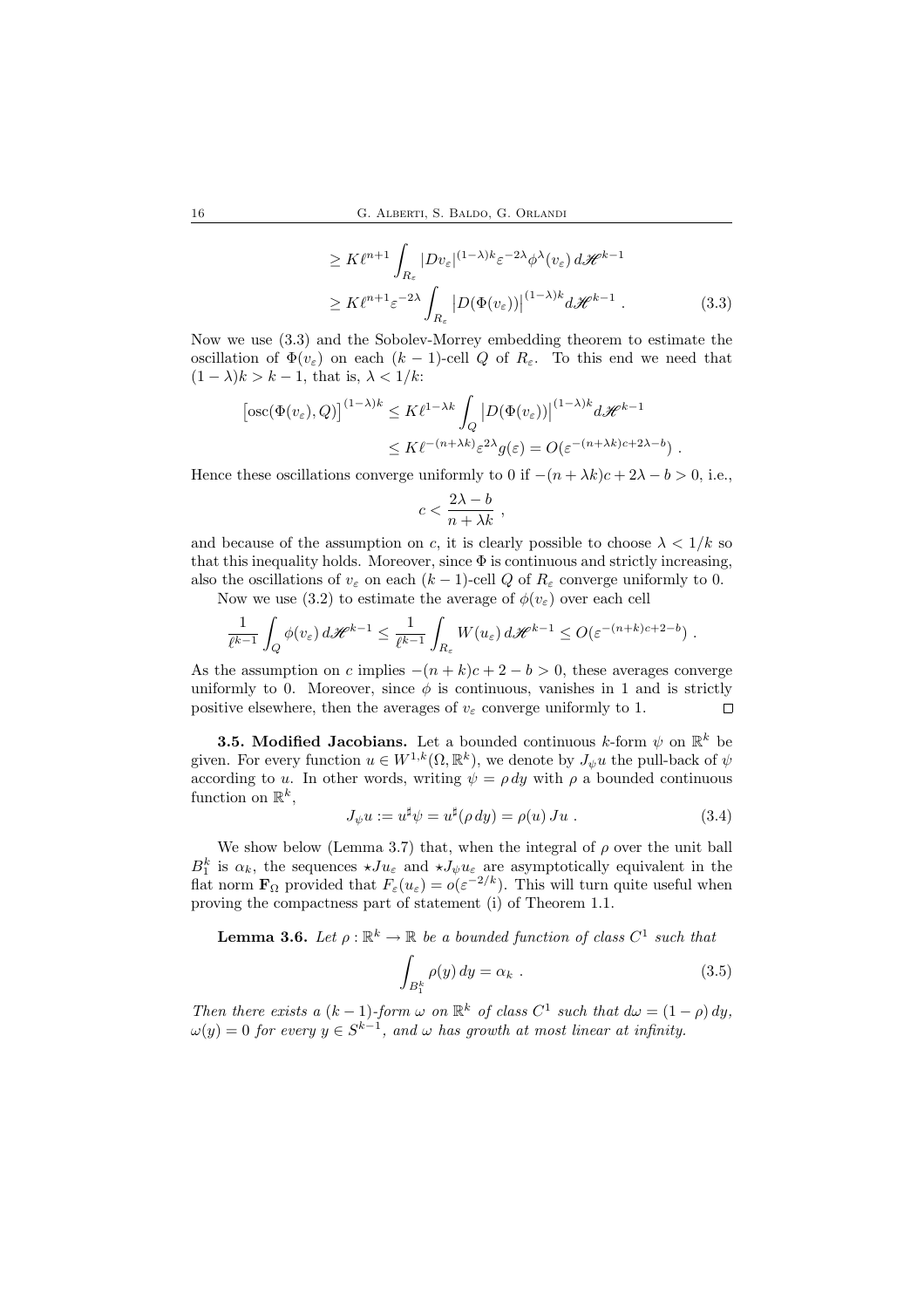*Proof.* If we write  $\omega = \sum_{i=1}^{n} (-1)^{i-1} a_i \widehat{dy}_i$  (cf. Section 2.9), then the problem reduces to finding a bounded  $C^1$  vectorfield  $a = (a_1, \ldots, a_k)$  on  $\mathbb{R}^k$  which is null on  $S^{k-1}$  and solves div  $a = f$  on  $\mathbb{R}^k$ , where  $f := 1 - \rho$ .

By assumption (3.5), the integral of f on  $B_1^k$  is 0. Using this fact we can decompose f as  $f = f_1 + f_2$  where  $f_1$  satisfies

$$
\int_0^1 f_1(ty) t^{k-1} dt = 0 \quad \text{for every } y \in S^{k-1}, \tag{3.6}
$$

and  $f_2$  is of the form  $f_2(y) = h_1(|y|) \cdot h_2(y/|y|)$  with  $h_1$  a non-negative  $C^1$  function on  $\mathbb R$  with support in  $(0,1)$  and integral equal to 1, and  $h_2$  a  $C^1$  function on  $S^{k-1}$ with integral equal to 0. To obtain such a decomposition, one can choose  $h_1$ arbitrarily, set

$$
h_2(y) := \int_0^1 f(ty) t^{k-1} dt ,
$$

and then take  $f_1 := f - f_2$ .

We first look for a solution of div  $a_1 = f_1$  of the form  $a_1 = g(y) y$  with g a real function on  $\mathbb{R}^k$ . Then the equation reduces to  $y \cdot Dg + kg = f_1$ , and the theory of characteristics provides the explicit solution

$$
g(y) := \int_0^1 f_1(ty) t^{k-1} dt.
$$

The function g is of class  $C^1$  and bounded because so is  $f_1$ , and (3.6) implies  $g(y) = 0$  for every  $y \in S^{k-1}$ . Hence  $a_1$  is of class  $C^1$ , grows at most linearly at infinity, and is null on  $S^{k-1}$ .

Since the integral of the function  $h_2$  on  $S^{k-1}$  must be 0, and  $S^{k-1}$  is a connected manifold, there exists a  $C<sup>1</sup>$  vectorfield b on  $S<sup>k-1</sup>$  whose divergence is  $h_2$  (one can take the gradient of the solution of the Laplace equation  $\Delta u = h_2$ , or exploit the fact that the  $(k-1)$ -form  $h_2\omega_0$ , with  $\omega_0$  the standard volume form on  $S^{k-1}$ , has integral 0 on  $S^{k-1}$  and therefore is a differential—cf. [12, Corollary 5.8]). Now it is easy to check that the vectorfield  $a_2(y) := |y| h_1(|y|) b(y/|y|)$ solves div  $a_2 = f_2$ , is of class  $C^1$ , and supp $(a_2) \subset B_1^k$ .

Finally, we take  $a := a_1 + a_2$ .

 $\Box$ 

**Lemma 3.7.** Let  $\psi := \rho \, dy$  with  $\rho : \mathbb{R}^k \to \mathbb{R}$  a bounded function of class  $C^1$ such that (3.5) holds. For every  $u \in W^{1,k}(\Omega,\mathbb{R}^k)$  and  $\varepsilon > 0$  there holds

$$
\mathbf{F}_{\Omega}(\star Ju - \star J_{\psi}u) \leq C\varepsilon^{2/k} F_{\varepsilon}(u) , \qquad (3.7)
$$

where C is a constant that depends only on the choice of  $\rho$ .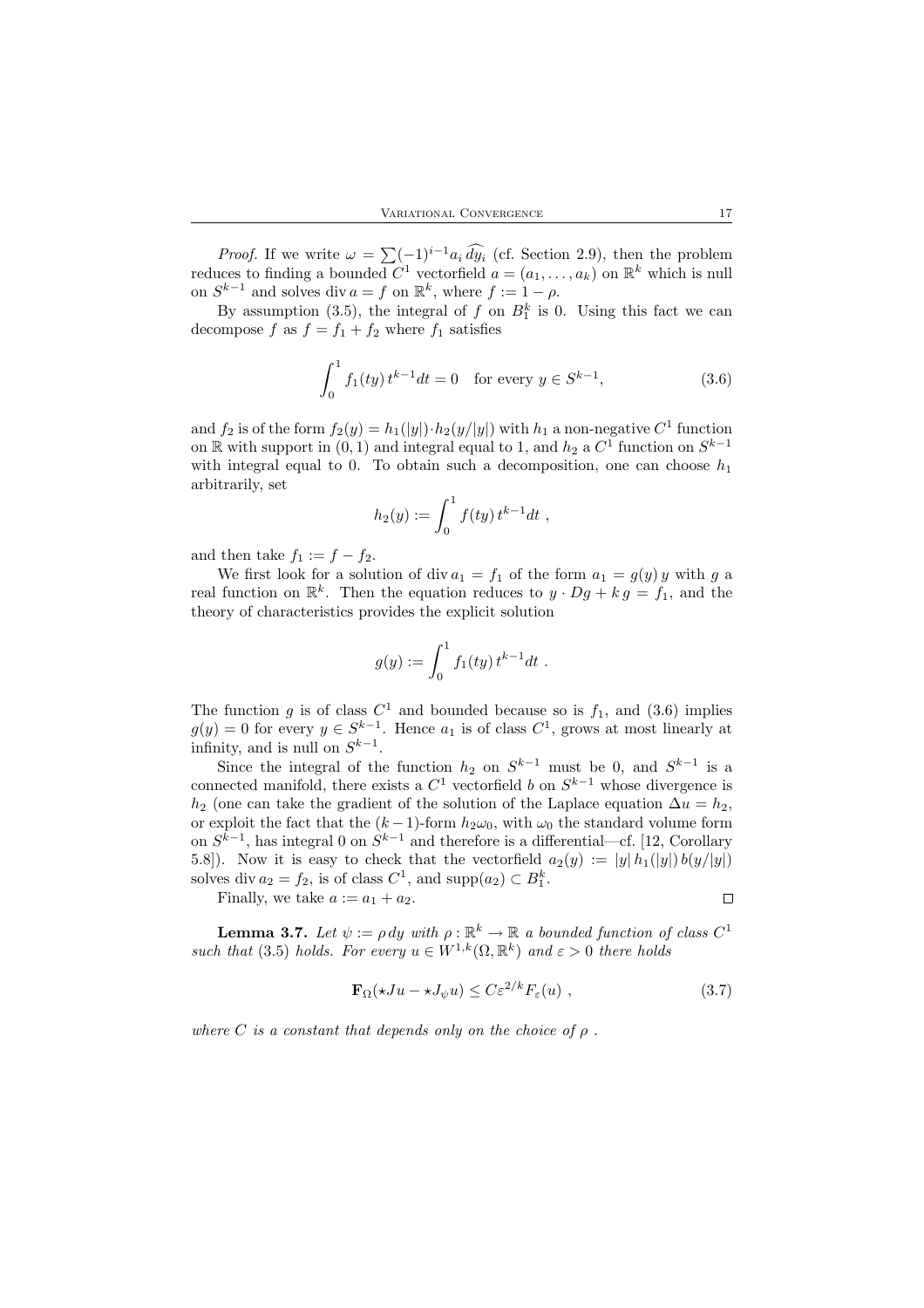*Proof.* Take  $\omega$  as in Lemma 3.6. Taking formula (2.10) into account we obtain  $\star Ju - \star J_{\psi} u = \star u^{\sharp}((1 - \rho) dy) = \star u^{\sharp}(d\omega) = (-1)^{n} \partial(\star u^{\sharp}\omega) ,$ 

and by the definition of flat norm,

$$
\mathbf{F}_{\Omega}(\star Ju - \star J_{\psi} u) \leq \|\star u^{\sharp}\omega\| \leq \int_{\Omega} |\omega(u)| \cdot |Du|^{k-1} . \tag{3.8}
$$

The form  $\omega$  grows at most linearly at infinity, and since it is of class  $C^1$  and vanishes on  $S^{k-1}$ , then it grows at most linearly around  $S^{k-1}$ , too. On the other hand, the potential W has growth of order at least k at infinity and around  $S^{k-1}$ , and therefore there exists a constant  $C$ , depending on  $\rho$  only, such that

$$
|\omega(y)| \leq C W^{1/k}(y) . \tag{3.9}
$$

To conclude the proof, it is enough to combine estimates (3.8) and (3.9):

$$
\mathbf{F}_{\Omega}(\star Ju - \star J_{\psi}u) \le C \int_{\Omega} W^{1/k}(u) \cdot |Du|^{k-1} \le C \varepsilon^{2/k} \int_{\Omega} |Du|^k + \frac{1}{\varepsilon^2} W(u) ,
$$

where the last inequality follows by applying Young's inequality  $ab \le a^k + b^{k/(k-1)}$ with  $a := \varepsilon^{-2/k} W^{1/k}(u)$  and  $b := |Du|^{k-1}$ .  $\Box$ 

The next lemma contains a version (in fact, a simplified one) of Federer-Fleming deformation theorem. Since none of the statements is exactly included in the standard formulations of this theorem (see for instance [39, Section 29], [20, Section 4.2]) we have included a detailed sketch of the proof.

**Lemma 3.8.** Let a grid  $\mathscr{G} = \mathscr{G}(\ell, a)$  and a bounded open set V in  $\mathbb{R}^{n+k}$  be given. Denote by  $d := 2\sqrt{n+k} \ell$  the double of the diameter of the cubes in  $\mathscr{G}$ , and by  $V_d$  the closed d-neighbourhood of V. The following statements hold.

(i) There exists a map  $\Phi : \mathbb{R}^{n+k} \setminus R_{k-1} \to R'_n$  which is locally Lipschitz, maps every cube in the grid  $\mathscr G$  into itself, and satisfies

$$
|D\Phi(x)| \le K\ell/\text{dist}(x, R_{k-1}) \quad \text{for every } x \in \mathbb{R}^{n+k} \setminus R_{k-1}.\tag{3.10}
$$

(ii) Let T be an n-dimensional current in  $\mathbb{R}^{n+k}$  with finite mass and compact support such that  $\text{supp}(T) \cap R_{k-1} = \emptyset$ . The push-forward  $\Phi_{\sharp}T$  is a welldefined current with finite mass in  $\mathbb{R}^{n+k}$  supported on  $R'_n$ . If in addition  $\text{supp}(\partial T) \cap V_d = \varnothing$ , then the restriction of  $\Phi_{\sharp}T$  to V is a real polyhedral current without boundary, and

$$
\mathbf{F}_V(T - \Phi_{\sharp}T) \le K\ell^{n+1} \int_{V_d} \frac{d|T|(x)}{\left[\text{dist}(x, R_{k-1})\right]^n} . \tag{3.11}
$$

(iii) Let M be a compact smooth n-surface in  $\mathbb{R}^{n+k}$  such that  $\text{supp}(M) \cap R_{k-1} =$  $\varnothing$  and supp $(\partial M) \cap V_d = \varnothing$ , and let Q be a k-cell in the grid whose dual n-cell  $Q'$  intersects V. If M is transversal to Q, then the multiplicity of  $\Phi_{\sharp}M$  on  $Q'$  is constant and agrees, up to a sign, with the intersection number of M and Q (namely, the sum over all  $x \in M \cap Q$  of  $+1$  if  $\tau_M(x) \wedge \tau_Q(x)$  agrees with the standard orientation of  $\mathbb{R}^{n+k}$ , and -1 otherwise).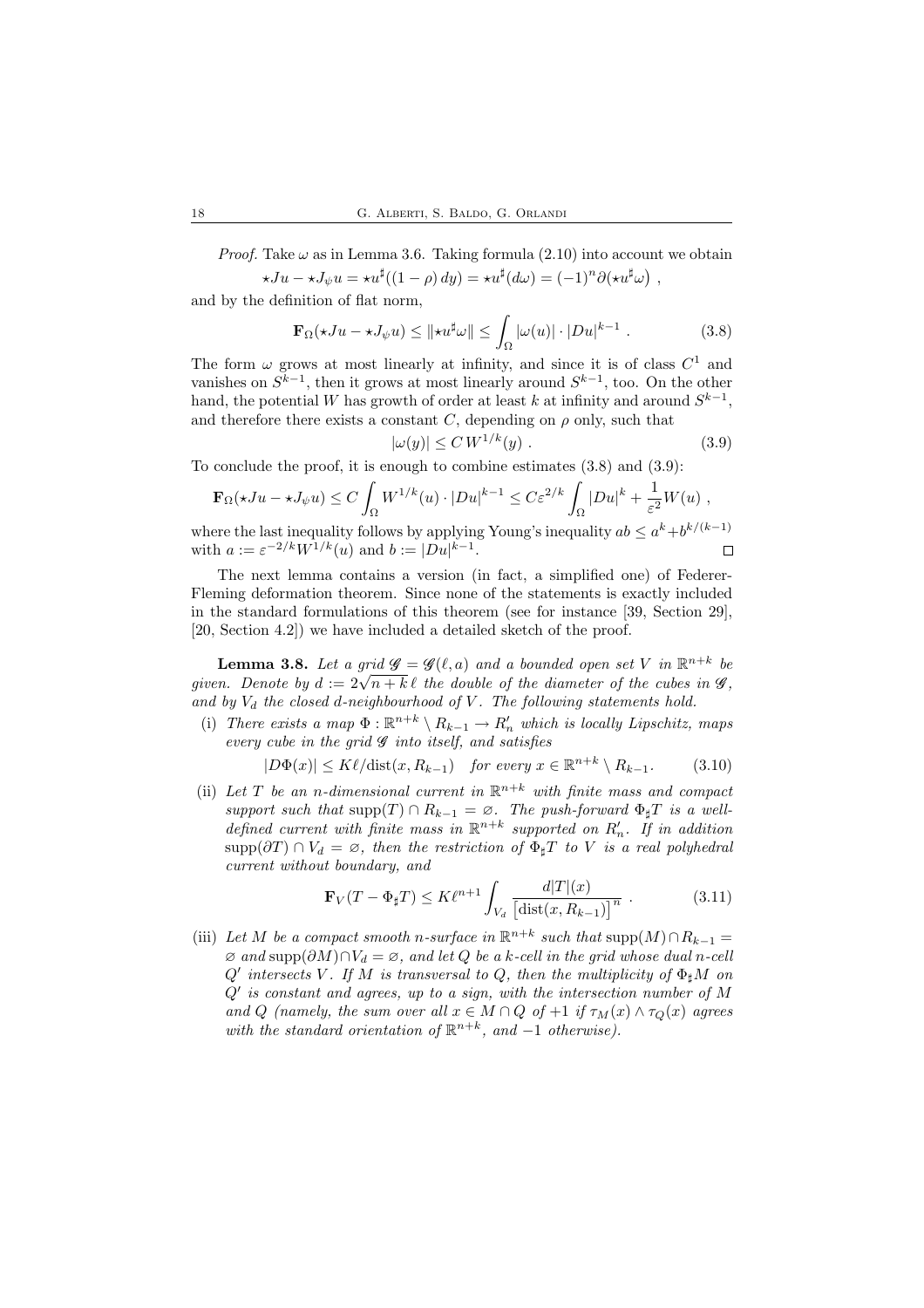*Proof.* First we construct the map  $\Phi$  on the convex hull  $H_Q$  of  $Q \cup Q'$ , where Q is a k-cell in the grid and Q' the associated dual cell. We write  $x \in \mathbb{R}^{n+k}$ as  $(s', s) \in \mathbb{R}^n \times \mathbb{R}^k$ . We can safely assume that Q is the set of all  $(s', s)$  such that  $s' = 0$  and  $|s|_{\infty} \le \ell/2$ , where  $|s|_{\infty} := \max_i |s_i|$ , and  $Q'$  is the set of all  $(s', s)$  such that  $s = 0$  and  $|s'|_{\infty} \leq \ell/2$  (see Figure 3.2). Then  $H_Q$  is given by  $|s'|_{\infty} + |s|_{\infty} \leq \ell/2$ . We define  $\Phi_Q : H_Q \setminus \partial Q \to Q'$  by

$$
\Phi_Q(s',s):=\left(\frac{\ell\,s'}{\ell-2|s|_\infty},0\right)\,.
$$

One verifies that  $\Phi_Q$  is singular on  $\partial Q$ , and satisfies  $|D\Phi_Q(x)| \leq K\ell/\text{dist}(x, \partial Q)$ .

The hulls  $H_Q$ , with Q ranging among all k-cells in the grid, cover  $\mathbb{R}^{n+k}$ and have pairwise disjoint interiors, and the associated maps  $\Phi_{Q}$  agree on their common faces. Therefore, to conclude the proof of statement (i), it suffices to take  $\Phi$  equal to  $\Phi_Q$  on each  $H_Q$ .



The proof of statement (ii) is standard. The push-forward  $\Phi_{\text{t}}T$  is a welldefined current because T is supported away from the singular set of  $\Phi$ . Denote by  $V'$  the interior of the union of all closed cubes in the grid  $\mathscr G$  that are contained in  $V_d$ . Thus  $V_d \supset V' \supset V$ . We set  $\Psi(t,x) := (1-t)x + t\Phi(x)$  for all  $t \in \mathbb{R}$ ,

 $x \in \mathbb{R}^{n+k} \setminus R_{k-1}$ , and define

$$
S:=\Psi_{\sharp}(I\times T)\;,
$$

where I is the 1-current associated to the oriented segment [0, 1]. Since  $\Psi(0, x) =$ x and  $\Psi(1, x) = \Phi(x)$ , if we assume that supp $(\partial T) \cap V_d = \emptyset$ , then<sup>13</sup>

$$
\partial S = \Phi_{\sharp} T - T \quad \text{in } V'. \tag{3.12}
$$

<sup>&</sup>lt;sup>13</sup>As  $I \times T$  is supported away from the singular set of  $\Psi$ , the push-forward S is well-defined and  $\partial S = \Psi_{\sharp}(\partial I \times T - I \times \partial T)$ . Since  $\Phi$  maps each cube Q in the grid into itself, then  $\Psi$  maps  $[0,1] \times Q$ into Q, and the assumption supp $(\partial T) \cap V_d = \varnothing$  implies  $\Psi$  maps  $[0, 1] \times \text{supp}(\partial T)$  in the complement of V'. Therefore, inside V' there holds  $\partial S = \Psi_{\sharp}(\partial (I \times T)) = \Psi_{\sharp}(\delta_1 \times T - \delta_0 \times T) = \Phi_{\sharp}T - T$ .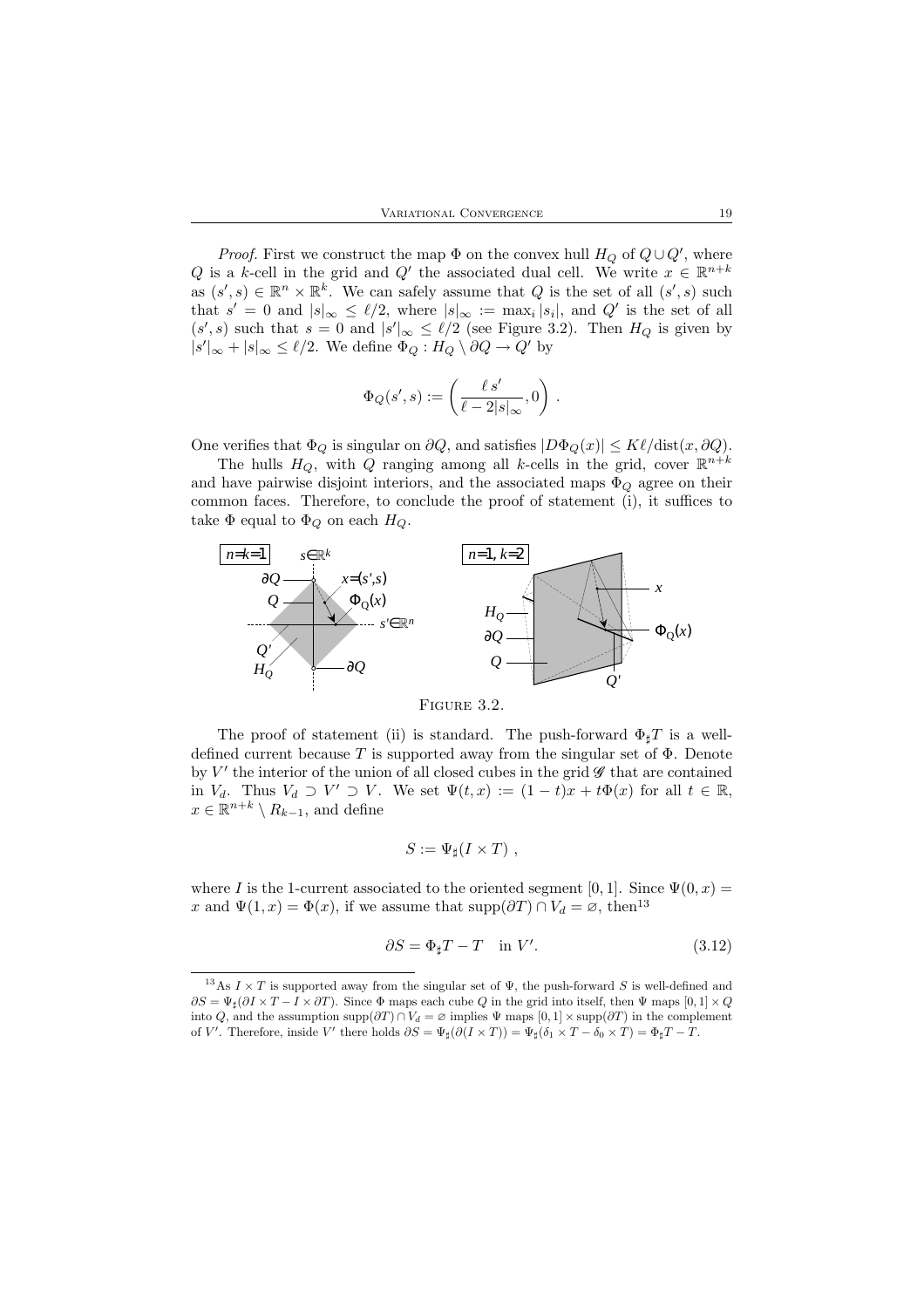In particular, since T has no boundary in V', the same holds for  $\Phi_{\sharp}T$ . Hence the multiplicity of  $\Phi_{\sharp}T$  on each *n*-cell of  $R'_n$  contained in  $V'$  is constant (and therefore  $\Phi_{\sharp}T$  agrees in  $V'$  with a real polyhedral current).

Given a unit vector  $e_0$  in  $\mathbb{R} \times \{0\}$  and a unit *n*-vector  $\tau$  in  $\{0\} \times \mathbb{R}^{n+k}$ , there holds

$$
|[D\Psi(t,x)]_{\sharp}(e_0 \wedge \tau)| \leq |D_t\Psi(t,x)| \cdot |D_x\Psi(t,x)|^n
$$
  

$$
\leq |x - \Phi(x)| \cdot |D\Phi(x)|^n \leq K\ell^{n+1} \cdot [\text{dist}(x, R_{k-1})]^{-n}
$$

and integrating this inequality with respect to the mass of the current  $I \times T$  namely the measure  $\mathscr{L}^1 \mathsf{L} [0,1] \times |T|$ —we obtain

$$
||S||_{V'} = ||\Psi_{\sharp}(I \times T)||_{V'} \leq K\ell^{n+1} \int_{\overline{V}'} \frac{d|T|(x)}{[\text{dist}(x, R_{k-1})]^n} ,
$$

which, in view of (3.12) and of the inclusions  $V \subset V'$  and  $\overline{V}' \subset V_d$ , implies (3.11).

It remains to prove statement (iii). Since  $Q'$  intersects V, then  $Q$  and  $Q'$ are contained in  $V'$ , and, as pointed out before, the multiplicity of  $\Phi_{\sharp}M$  on  $Q'$  is constant. Moreover, if x is the intersection point of Q and  $Q'$ , then  $\Phi^{-1}(x) = Q$ (cf. Figure 3.2), and therefore the multiplicity of  $\Phi_{\sharp}M$  at x is the intersection number of M and Q (up to a sign which depends on the orientations of Q and  $Q'$ , which have not been fixed).  $\Box$ 

The next statement is an almost straightforward application of the previous lemma to Jacobians.  $\mathscr{G}, \Phi, V, d$ , and  $V_d$  are taken as in Lemma 3.8, while  $\psi = \rho \, dy$  and  $J_{\psi} u$  are taken as in Section 3.5.

**Lemma 3.9.** Take  $0 < t < 1$ , and assume that  $\psi = \rho dy$  is supported in the ball  $B_t^k$  and has integral  $\alpha_k$ . Let V' be a neighbourhood of  $V_d$  and  $u: V' \to \mathbb{R}^k$  a map, smooth up to the boundary, such that  $|u| \geq t$  on  $R_{k-1}$ . Let Q be a k-cell in the grid  $\mathscr G$  whose dual n-cell  $Q'$  intersects  $V$ . The following statements hold.

(i) If  $|y| < t$  and  $M_y$  is a regular level set of u, the push-forward  $\Phi_{\dagger} M_y$  defines an integral polyhedral current in  $V$  whose multiplicity on  $Q'$  agrees, up to a sign, with  $d_Q := \deg(u/|u|, \partial Q, S^{k-1})$ . In particular  $\Phi_{\sharp} M_y$  does not depend on the choice of y. Moreover

$$
|d_Q| \le K \int_Q |Du|^k \, d\mathscr{H}^k \ . \tag{3.13}
$$

(ii) The push-forward  $\Phi_{\sharp}(*J_{\psi}u)$  is well-defined and agrees with  $\alpha_k \Phi_{\sharp}M_y$  for every regular value y with  $|y| < t$ . Thus  $\Phi_{\sharp}(\star J_{\psi}u)$  is a real polyhedral boundary in V with multiplicity  $\pm \alpha_k d_Q$  on  $Q'$ . Moreover

$$
\mathbf{F}_V(\star J_\psi u - \Phi_\sharp(\star J_\psi u)) \le K \|\psi\|_\infty \ell^{n+1} \int_{V_d} \frac{|Du(x)|^k dx}{\left[\text{dist}(x, R_{k-1})\right]^n} \quad . \tag{3.14}
$$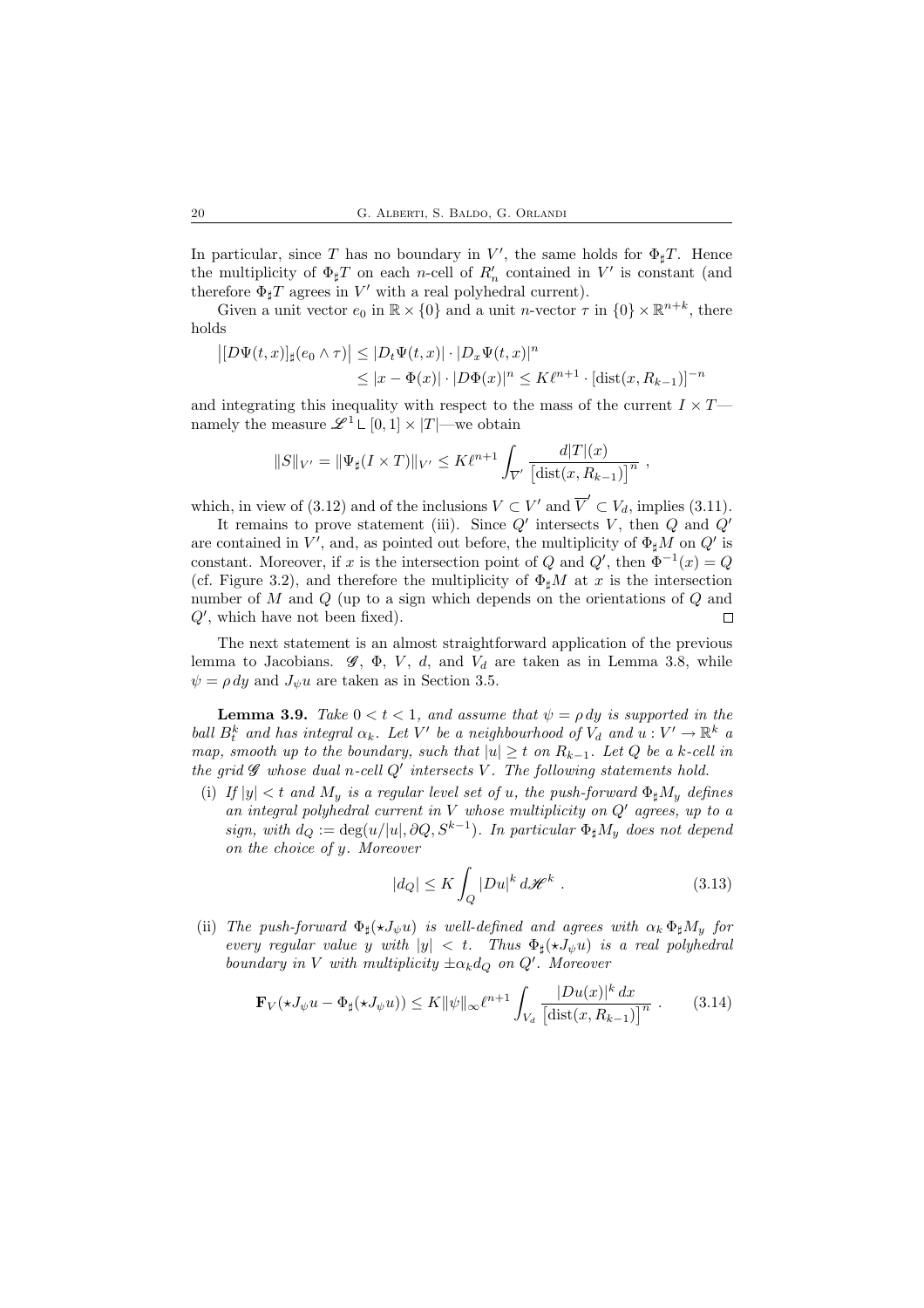Proof. We prove statement (i) first. By a density argument we can assume that y is a regular value in the classical sense and  $M_y$  is transversal to Q. Since  $|y| < t$  and  $|u| \geq t$  on  $R_{k-1}$ , the level set  $M_y$  is supported away from  $R_{k-1}$ , and therefore satisfies the assumption of statement (iii) of Lemma 3.8. Hence  $\Phi_{\sharp}M_y$  agrees with a real polyhedral current on V, and its multiplicity on  $Q'$  is the intersection number of  $M_y$  and  $Q$ , which in turn agrees—almost by definitionwith  $\deg(u, Q, \mathbb{R}^k, y)$ . We claim that

$$
\deg(u, Q, \mathbb{R}^k, y) = d_Q . \tag{3.15}
$$

By integrating identity (3.15) over all  $y \in B_t^k$  we obtain

$$
\alpha_k t^k |d_Q| \leq \int_{B_t^k} \left| \deg(u,Q,\mathbb{R}^k,y) \right| dy \leq \int_Q |\det Du| \leq \int_Q |Du|^k \ ,
$$

which gives  $(3.13)$ . It remains to prove  $(3.15)$ . Consider the truncated map

$$
\tilde{u}(x):=\left\{\begin{aligned} u(x)&\quad \text{ if }|u(x)|\leq t,\\ t\,u(x)/|u(x)|&\quad \text{otherwise.}\end{aligned}\right.
$$

Since  $|u| > t$  on  $R_{k-1}$ , which contains  $\partial Q$ , and  $|y| < t$ , then  $\deg(u, Q, \mathbb{R}^k, y) =$  $deg(\tilde{u}, Q, \mathbb{R}^k, y)$ . Since  $\tilde{u}$  maps  $\partial Q$  in the sphere of radius t, then  $deg(\tilde{u}, Q, \mathbb{R}^k, y)$ is equal to  $\deg(\tilde{u}, \partial Q, S_t^{k-1})$  (see, e.g., [3, Section 2.10]), which is clearly the same as  $d_Q$ .

To prove statement (ii), we denote by  $T$  the the current obtained by extending  $\star J_{\psi}u$  to 0 outside V'. Then T satisfies the assumptions of statement (ii) of Lemma 3.8, and (3.14) follows from (3.11) and the estimate  $|J_{\psi}u| \le ||\psi||_{\infty}|Du|^{k}$ . Note that  $\Phi_{\sharp}(\star J_{\psi}u)$  is a boundary in V because it has finite flat distance from  $\star J_{\psi}u$ , which is a boundary in  $V$  (see Sections 2.5 and 2.10).

By the coarea formula (see Section 2.7),  $\star J_w u = \rho(u) \star Ju$  is given by the integral of the currents  $M_y$  with respect to the measure  $\rho(y) d\mathscr{L}^k(y)$ . Then, by the linearity of the push-forward operator,  $\Phi_{\sharp}(\star J_{\psi}u)$  is the integral of the currents  $\Phi_{\sharp}M_{y}$ . But these currents are all the same for  $|y| < t$ , and to conclude the proof it suffices to recall that  $\rho$  is supported in  $B_t^k$  and its integral is  $\alpha_k$ .

The following key estimate is a direct application of the results in [27].

**Lemma 3.10.** There exist a universal finite constant K and, for every  $r > 0$ , finite constants  $C_0$  and  $C_1$  (depending on r, k and the potential W) so that, given a cube  $Q_{\ell} := [-\ell/2, \ell/2]^k$  with  $\ell > 0$ , and a smooth map  $u : Q_{\ell} \to \mathbb{R}^k$  such that  $|u| > 1/2$  on  $\partial Q_\ell$  and  $d := \deg(u/|u|, \partial Q_\ell, S^{k-1}) \neq 0$ , then

$$
\beta_k |d| \cdot \left[ |\log(\varepsilon/\ell^{k/2})| - C_1 (1 + \log |d|) \right]
$$
  
\n
$$
\leq \int_{Q_\ell} e_\varepsilon(u) d\mathscr{L}^k + Kr\ell \int_{\partial Q_\ell} e_\varepsilon(u) d\mathscr{H}^{k-1}
$$
(3.16)

for every  $\varepsilon$  such that  $\varepsilon/\ell^{k/2} < 1$  and  $(\varepsilon/\ell^{k/2}) \cdot |\log(\varepsilon/\ell^{k/2})| \leq C_0/|d|$ .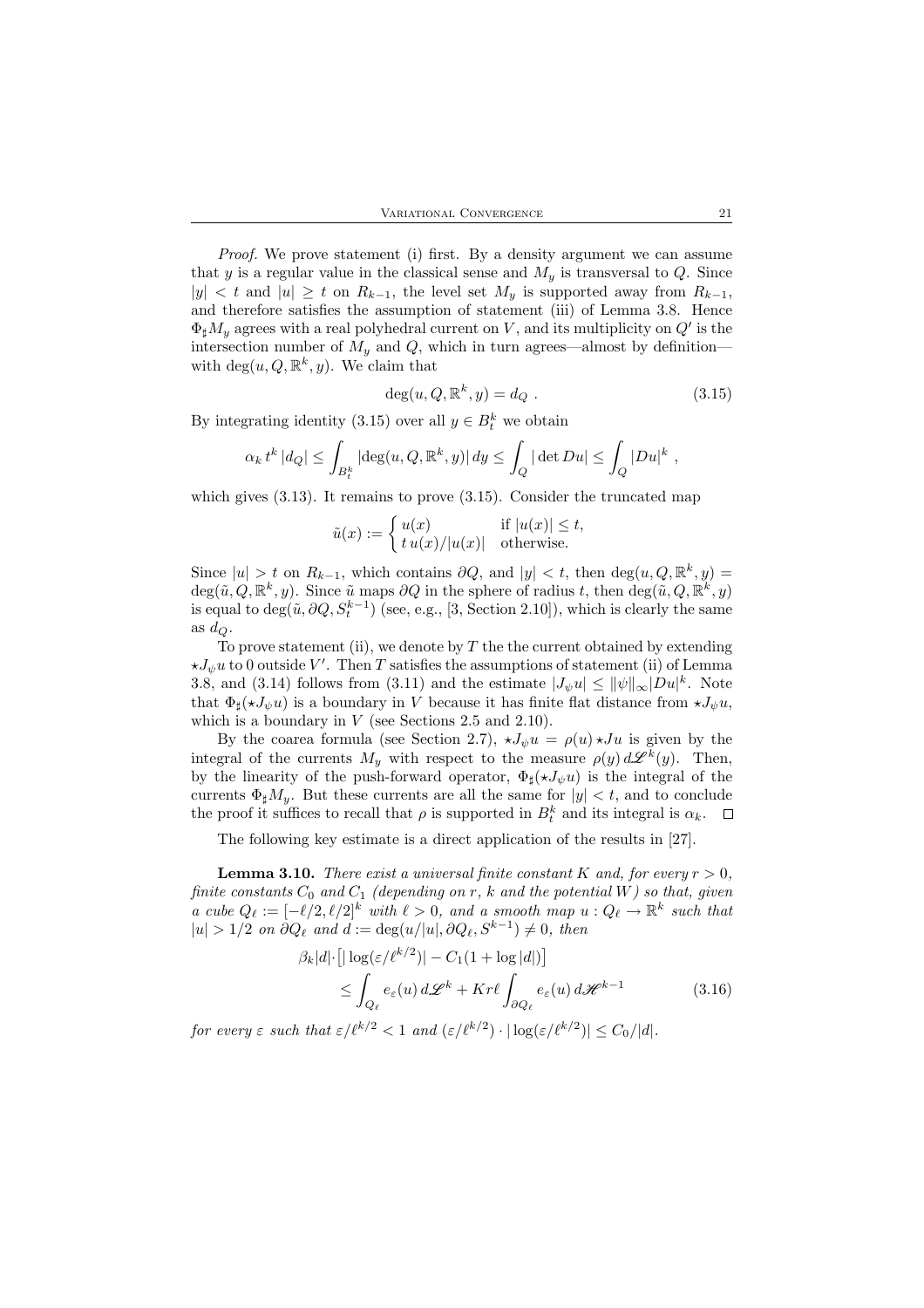*Proof.* Because of the growth assumptions on the potential  $W$  (see Section 2.1), there exists a constant K such that  $(1 - |y|^2)^2 \leq KW(y)$ . Then it suffices to prove the statement for  $W(y) = K^{-1}(1-|y|^2)^2$ , and by rescaling we can also assume that  $K = 1$ .

It is proved in [27] that for every bounded Lipschitz domain  $U \subset \mathbb{R}^k$  and  $r > 0$ , there exist constants  $C_0 = C_0(U, r)$  and  $C_1 = C_1(U, r)$  so that

$$
\beta_k|d|\cdot\left[|\log\varepsilon|-C_1(1+\log|d|)\right]\leq\int_U e_\varepsilon(u)\,d\mathscr{L}^k
$$

for every map  $u: U \to \mathbb{R}^k$  such that  $|u(x)| \geq 1/2$  for  $dist(x, \partial U) \leq r$  and every  $\varepsilon$  such that  $\varepsilon < 1$  and  $\varepsilon |\log \varepsilon| \leq C_0/|d|^{14}$ 

To prove Lemma 3.10 for  $\ell = 1$ , it suffices to apply this result with  $U :=$  $Q_{1+r}$  and u extended to  $Q_{1+r} \setminus Q_1$  by the formula  $u(x) := u(x/|x|_{\infty})$ , where  $|x|_{\infty} := \max\{|x_i|\}.$  Indeed a simple computation gives

$$
\int_{Q_{1+r}\backslash Q_1} e_{\varepsilon}(u) d\mathscr{L}^k \leq Kr \int_{\partial Q_1} e_{\varepsilon}(u) d\mathscr{H}^{k-1} .
$$

The statement for general  $\ell$  is obtained by scaling.

We finally show that the grid can always be chosen so to satisfy certain additional energy estimates that will be used in the proof of Proposition 3.1.

**Lemma 3.11.** Assume  $u : \Omega \to \mathbb{R}^k$  smooth, and positive numbers  $\delta$ ,  $\varepsilon$  and l. Then there exists  $a \in \mathbb{R}^{n+k}$  such that the grid  $\mathscr{G} = \mathscr{G}(\ell, a)$  satisfies

$$
\ell^n \int_{\widetilde{R}_k \cap \Omega} e_{\varepsilon}(u) d\mathscr{H}^k \le (1+\delta) F_{\varepsilon}(u)
$$
 (3.17)

$$
\ell^n \int_{R_k \cap \Omega} e_{\varepsilon}(u) d\mathscr{H}^k \le \frac{K}{\delta} F_{\varepsilon}(u)
$$
\n(3.18)

$$
\ell^{n+1} \int_{R_{k-1} \cap \Omega} e_{\varepsilon}(u) d\mathcal{H}^{k-1} \leq \frac{K}{\delta} F_{\varepsilon}(u)
$$
\n(3.19)

$$
\ell^n \int_{\Omega} \frac{e_{\varepsilon}(u) dx}{\left[ \text{dist}(x, R_{k-1}) \right]^n} \le \frac{K}{\delta} F_{\varepsilon}(u) , \qquad (3.20)
$$

where  $\widetilde{R}_k$  is the union of all k-cells in  $R_k$  that are parallel to the k-plane spanned by  $\{e_{n+1}, \ldots, e_{n+k}\}.$ 

 $\Box$ 

<sup>&</sup>lt;sup>14</sup>We have used estimate  $\int_U e_\varepsilon(u) \geq \beta_k |d| \cdot \log(\sigma/\varepsilon) - C$  in Theorem 1.2 of [27]. However, the constants C and  $\sigma$  given in that statement depend on the domain U and the trace of u on the boundary of U. To show that their contribution can be estimated by  $C_1(1 + \log |d|)|d|$  independently of the trace of  $u$  and of the degree  $d$ , one has to go through the proof given in Section 4 of that paper. More precisely, if one rewrites the constant  $\sigma$  in Proposition 4.1 as  $\sigma_0/|d|$ , then  $\sigma_0$  can be arbitrarily chosen in the interval  $(0, r/4)$ , independently of d, and looking through the proof one finds that the desired inequality holds provided that  $\sigma_0/|d| \geq s(\varepsilon)$ , where  $s(\varepsilon)$  is a universal function of order  $\varepsilon |\log \varepsilon|$ .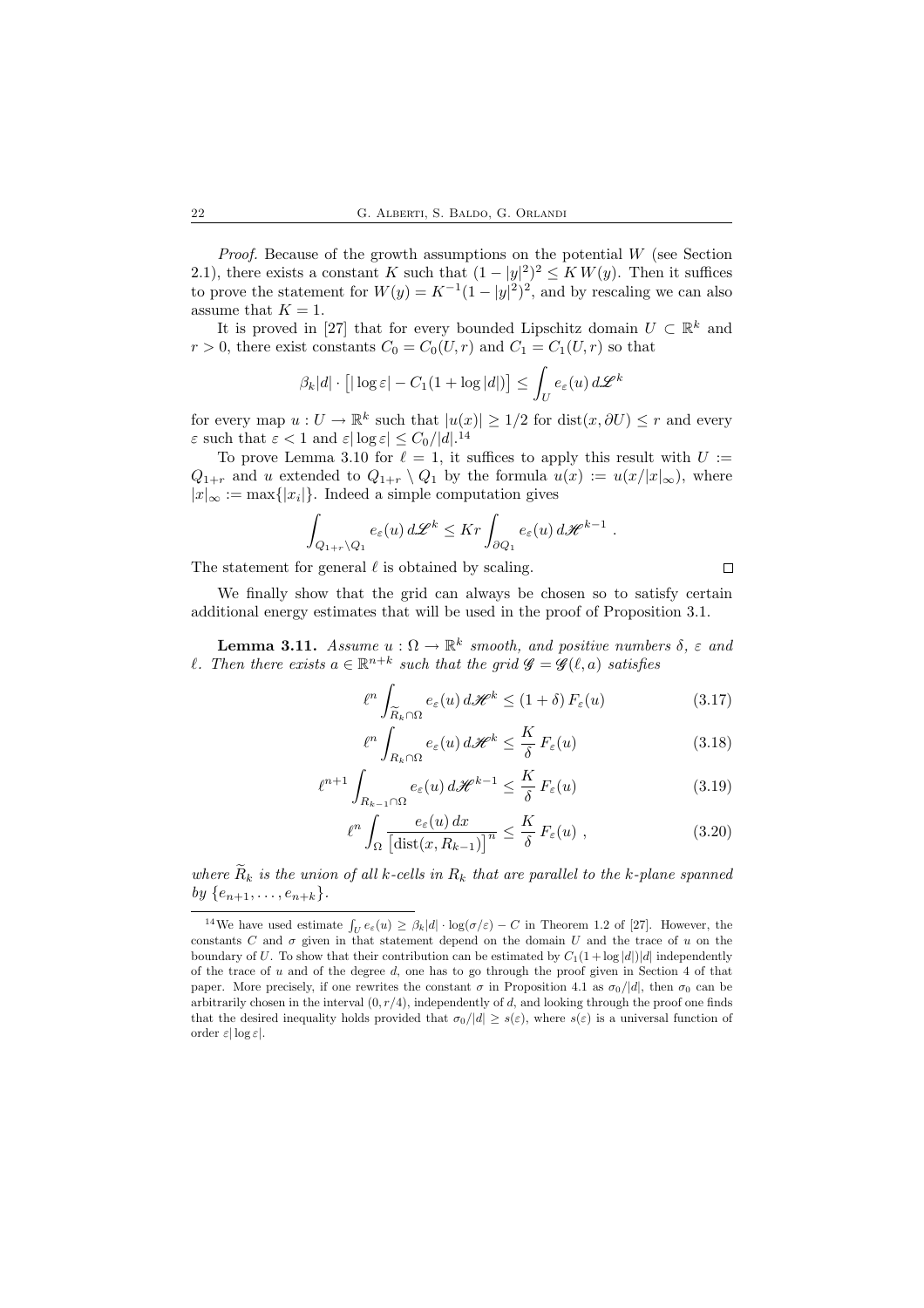*Proof.* Denote the left-hand sides of  $(3.17)$ ,  $(3.18)$ ,  $(3.19)$ , and  $(3.20)$  by  $f_0(a)$ ,  $f_1(a)$ ,  $f_2(a)$ , and  $f_3(a)$ , respectively. We claim that the average of  $f_0(a)$  over all a in the cube  $Q_{\ell} := [0, \ell]^{n+k}$  is  $F_{\varepsilon}(u)$ , while the average of  $f_i(a)$  agrees with  $F_{\varepsilon}(u)$  times some universal constant for  $i = 1, 2, 3$ . Were this claim true, the rest of the proof would follow by Lemma 8.4 (with  $X := Q_\ell$  and  $\mu := \mathscr{L}^{n+k} \mathsf{L}\, Q_\ell).$ 

We first compute the average of  $f_0$ . Notice that the set  $\widetilde{R}_k = \widetilde{R}_k(\ell, a)$  depends only on the first *n*-coordinates of a (see Figure 3.3), and then, denoting by  $Q_{\ell}^{n}$ the set of all  $a \in Q_\ell$  whose last k-coordinates are null, the average of  $f_0$  on  $Q_\ell$  is the same as the average on  $Q_\ell^n$ . Hence

$$
\int_{Q_{\ell}} f_0 = \int_{Q_{\ell}^n} \left[ \int_{\widetilde{R}_k(\ell,a)\cap\Omega} e_{\varepsilon}(u) d\mathscr{H}^k \right] d\mathscr{L}^n(a) = \int_{\Omega} e_{\varepsilon}(u) d\mathscr{L}^{n+k} = F_{\varepsilon}(u) ,
$$

where the second identity follows by Fubini's theorem (see Figure 3.3).



FIGURE 3.3.

We compute now the average of  $f_1$ . For every k-plane P spanned by subsets of  $\{e_1, \ldots, e_{n+k}\}$  we take the union  $R_k(P)$  of all k-cell in the grid that are parallel to P, then we proceed as above with  $R_k$  replaced by  $R_k(P)$  and take the sum over all P. We thus obtain that the average of  $f_1$  over  $Q_\ell$  is  $\binom{n+k}{k}$  times  $F_\varepsilon(u)$ .

In a similar way one proves that the average of  $f_2$  is  $\binom{n+k}{k-1}$  times  $F_\varepsilon(u)$ .

Finally, we compute the average of  $f_3$ . Let R be the  $(k-1)$ -skeleton of the grid with size 1 and center 0. Since  $R_{k-1} = a + \ell R$ , we have

$$
dist(x, R_{k-1}) = \ell \cdot dist(\ell^{-1}(x - a), R) ,
$$

and therefore<sup>15</sup>

$$
\int_{Q_{\ell}} f_3 = \int_{Q_{\ell}} \left[ \ell^n \int_{\Omega} \frac{e_{\varepsilon}(u) dx}{\left[ \ell \operatorname{dist}(\ell^{-1}(x-a), R) \right]^n} \right] da
$$
\n
$$
= \int_{\Omega} \left[ \int_{Q_{\ell}} \frac{da}{\left[ \operatorname{dist}(\ell^{-1}(x-a), R) \right]^n} \right] e_{\varepsilon}(u) dx
$$
\n
$$
= \int_{\Omega} \left[ \int_{Q_1} \frac{dy}{\left[ \operatorname{dist}(y, R) \right]^n} \right] e_{\varepsilon}(u) dx . \tag{3.21}
$$

<sup>&</sup>lt;sup>15</sup>The last identity follows from the change of variable  $y = \ell^{-1}(x - a)$  and the fact that  $Q_{\ell}$  and  $Q_1$  are periodicity cells for  $a \mapsto \text{dist}(\ell^{-1}(x-a), R)$  and  $y \mapsto \text{dist}(y, R)$ , respectively.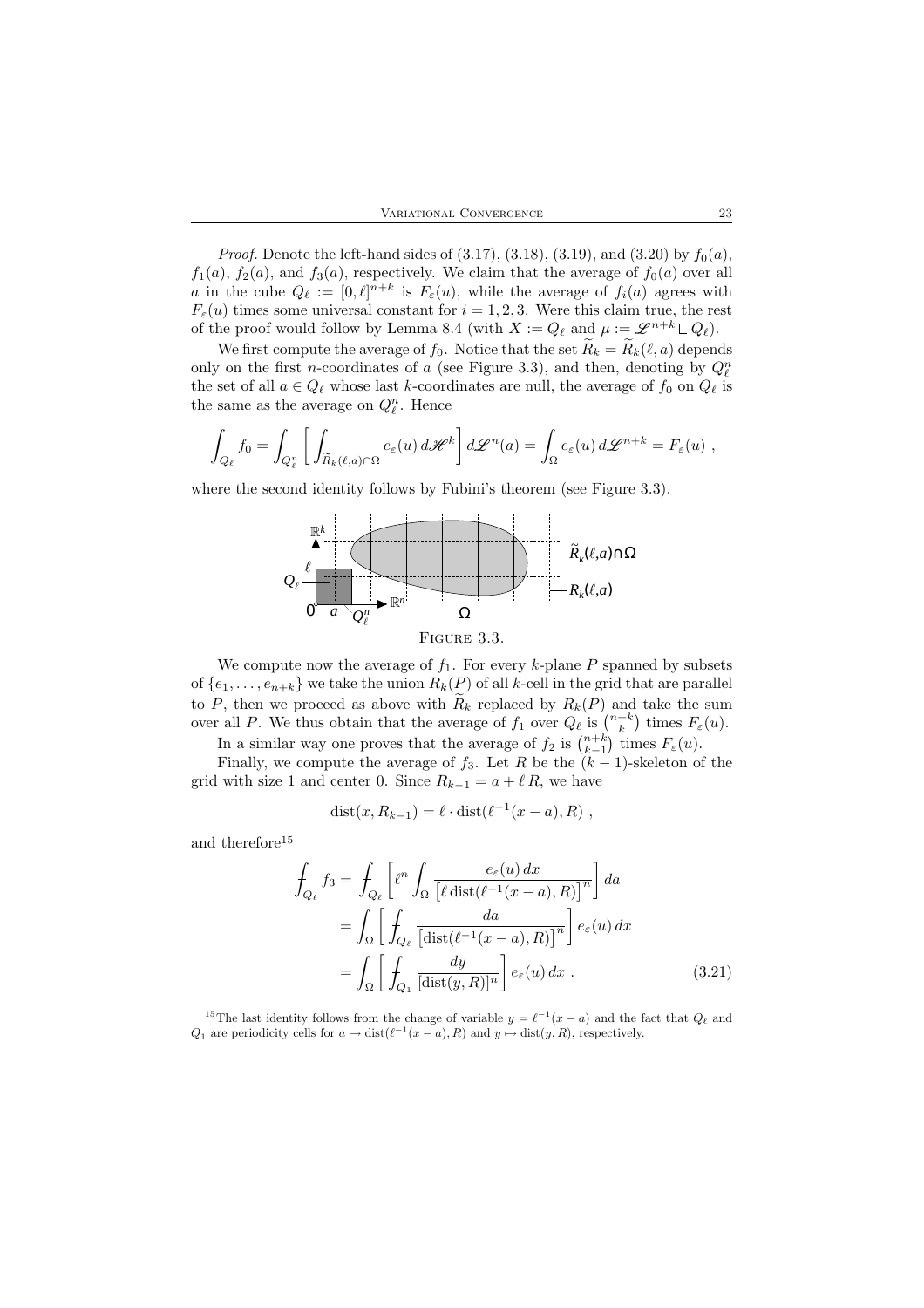Since the integral between square brackets in the last line of formula (3.21) is finite (Lemma 8.3), the average of  $f_3$  is  $F_{\varepsilon}(u)$  times some universal constant K.  $\Box$ 

**Proof of Proposition 3.1/compactness.** Let  $u_{\varepsilon}$  be as in the statement of Proposition 3.1, and set  $e_{\varepsilon} := e_{\varepsilon}(u_{\varepsilon})$ . Passing to a subsequence, we can assume that the liminf at the left-hand side of (3.1) is a limit (and therefore will not be affected by further extractions of subsequences).

We fix a k-form  $\psi = \rho \, dy$  on  $\mathbb{R}^k$  with support contained in  $B_{1/2}^k$  and integral equal to  $\alpha_k$ , and set

$$
\ell = \ell(\varepsilon) := |\log \varepsilon|^{-2} \quad \text{for every } \varepsilon. \tag{3.22}
$$

We take the grids  $\mathscr{G}_{\varepsilon} = \mathscr{G}(a(\varepsilon), \ell(\varepsilon))$  where the centers  $a = a(\varepsilon)$  are chosen according to Lemma 3.11, so that  $(3.17)$ – $(3.20)$  hold for some fixed positive number δ, with *u* and *G* replaced by  $u_{\varepsilon}$  and  $\mathscr{G}_{\varepsilon}$ . Recall that

$$
F_{\varepsilon}(u_{\varepsilon}) = O(|\log \varepsilon|) \tag{3.23}
$$

We choose two open sets V and V' so that  $U \in V \in V' \in \Omega$ . First of all, we notice that Lemma 3.7 and (3.23) yield

$$
\mathbf{F}_{\Omega}(\star Ju_{\varepsilon} - \star J_{\psi} u_{\varepsilon}) \to 0. \tag{3.24}
$$

Lemma 3.4 and estimates (3.19) and (3.23) imply  $|u_{\varepsilon}| \geq 1/2$  on  $R_{\varepsilon,k-1}(\Omega)$  for  $\varepsilon$ sufficiently small.

We want to apply Lemma 3.9 with  $u = u_{\varepsilon}$ ,  $\mathscr{G} = \mathscr{G}_{\varepsilon}$ , and  $t = 1/2$ . Since the quantity d which appears in that lemma tends to 0 as  $\varepsilon \to 0$ , then  $R_{\varepsilon k-1}(\Omega) \supset$  $R_{\varepsilon,k-1}\cap V_d$  and  $V'\supset V_d$  for  $\varepsilon$  sufficiently small, and the assumptions of the lemma are satisfied. Hence the projected current  $\Phi_{\varepsilon\sharp}(\star J_{\psi}u_{\varepsilon})$  can be represented in V as  $\alpha_k M_\varepsilon$  where  $M_\varepsilon$  is an integral boundary in V supported on  $R'_{\varepsilon,n}$ . Combining estimates (3.14) and  $|Du_{\varepsilon}|^k \leq ke_{\varepsilon}$ , and recalling (3.20), (3.22), (3.23), we obtain

$$
\mathbf{F}_V(\star J_\psi u_\varepsilon - \alpha_k M_\varepsilon) = \ell \cdot O(|\log \varepsilon|) \to 0. \tag{3.25}
$$

Now we estimate the mass of  $M_{\varepsilon}$  in V. Given a dual n-cell  $Q' \in R'_{\varepsilon,k}$  which intersects V, the corresponding k-cell Q is contained in  $\Omega$ , and by Lemma 3.9 the multiplicity of  $M_{\varepsilon}$  on  $Q'$  agrees with  $d_Q := \deg(u_{\varepsilon}/|u_{\varepsilon}|, \partial Q, S^{k-1})$ . Hence

$$
||M_{\varepsilon}||_{V} \leq \ell^{n} \sum_{Q \subset \Omega} |d_{Q}|.
$$
 (3.26)

We fix  $r > 0$ , and use Lemma 3.10 to estimate  $|d_Q|$ . Since  $Q \subset V_d \subset \Omega$  for  $\varepsilon$ small enough, estimates (3.13) and (3.18) yield

$$
|d_Q| \le K \int_Q |Du|^k \, d\mathscr{H}^k \le K \int_{R_{\varepsilon,k}(\Omega)} e_{\varepsilon} \, d\mathscr{H}^k = O(|\log \varepsilon|^{2n+1}).\tag{3.27}
$$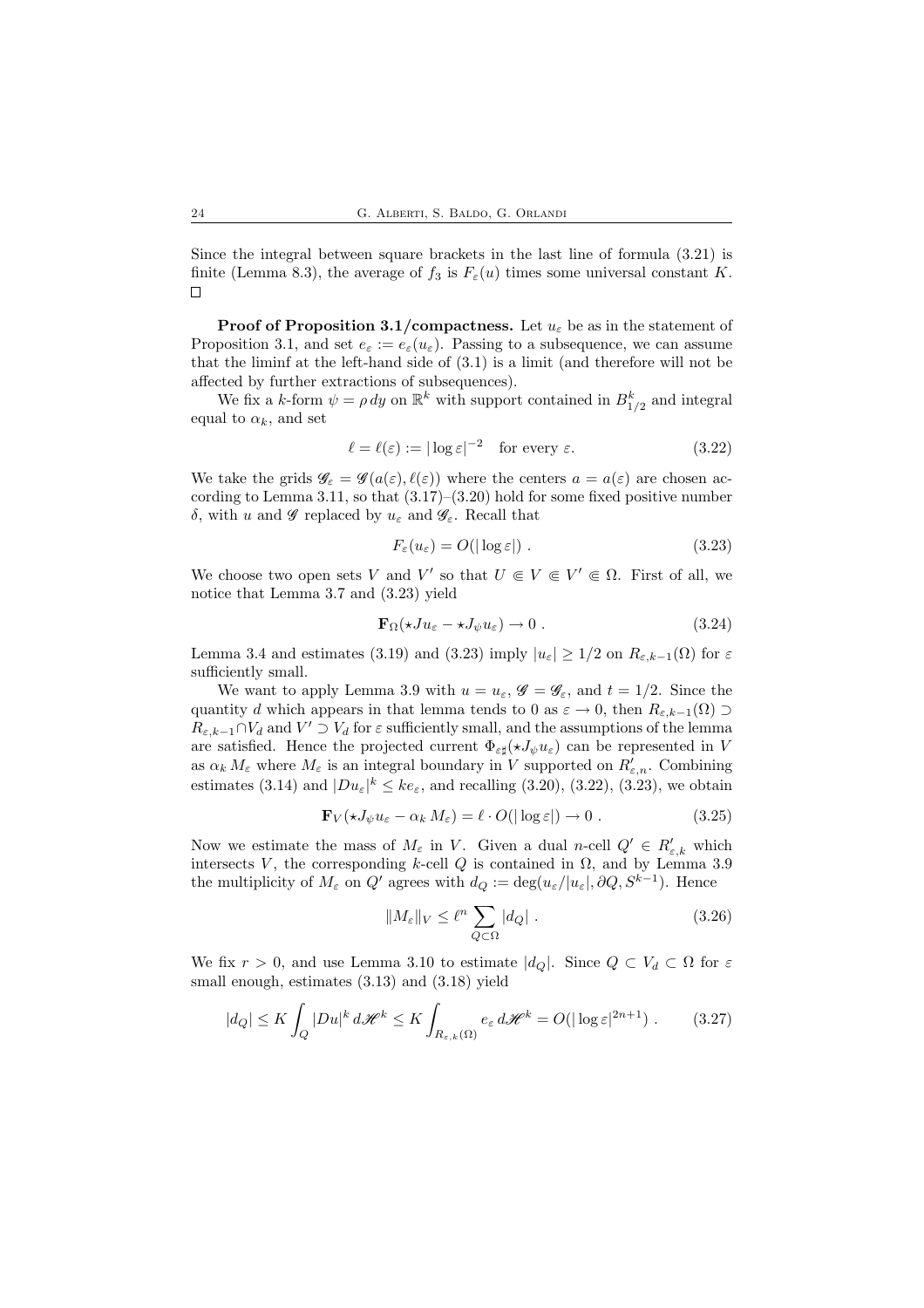Hence  $(\varepsilon/\ell^{k/2}) |\log(\varepsilon/\ell^{k/2})| \le K \varepsilon |\log \varepsilon|^{k+1} = o(1/d_Q)$ , which implies that, for  $\varepsilon$ sufficiently small, estimate  $(3.16)$  holds for all  $Q$ . Moreover, by  $(3.27)$ , the term between square brackets in the first line of (3.16) is asymptotically equivalent to  $|\log \varepsilon|$ , and therefore (3.16) can be rewritten as

$$
(1 - c_r(\varepsilon)) \beta_k |d_Q| \le \frac{1}{|\log \varepsilon|} \int_Q e_\varepsilon d\mathscr{H}^k + \frac{Kr\ell}{|\log \varepsilon|} \int_{\partial Q} e_\varepsilon d\mathscr{H}^{k-1}
$$
(3.28)

where  $c_r(\varepsilon)$  tends to 0 as  $\varepsilon \to 0$  (and does not depend on Q). For  $\varepsilon$  sufficiently small  $c_r(\varepsilon) \leq 1/2$ , and the previous inequality and (3.26) becomes

$$
||M_{\varepsilon}||_{V} \le \frac{K\ell^{n}}{|\log \varepsilon|} \int_{R_{\varepsilon,k}(\Omega)} e_{\varepsilon} d\mathscr{H}^{k} + \frac{K\ell^{n+1}}{|\log \varepsilon|} \int_{R_{\varepsilon,k-1}(\Omega)} e_{\varepsilon} d\mathscr{H}^{k-1} . \tag{3.29}
$$

Estimates  $(3.29)$ ,  $(3.18)$ ,  $(3.19)$ , and  $(3.23)$  imply that the integral boundaries  $M_{\varepsilon}$  are uniformly bounded in mass in V, and therefore converge in the flat norm  $\mathbf{F}_U$  to some integral boundary M in U (Proposition 2.6). Finally, (3.25) and (3.24) imply that the currents  $\star Ju_{\varepsilon}$  and  $\star J_{\psi}u_{\varepsilon}$  converge to  $\alpha_k M$  in the flat norm  ${\bf F}_U$ .  $\Box$ 

Proof of Proposition 3.1/inequality (3.1). We follow the notation of the previous section. With no loss in generality we may assume  $\eta = dx_1 \wedge \cdots \wedge dx_n$ . Then the proof of (3.1) just follows from a refinement of estimate (3.29).

Since the current  $M_{\varepsilon}$  is supported on the dual *n*-skeleton  $R'_{\varepsilon,n}$ , the positive measure  $|\eta \cdot M_{\varepsilon}|$  is just the part of  $|M_{\varepsilon}|$  supported on the union of the dual n-cells  $Q'$  parallel to the *n*-plane spanned by  $\{e_1, \ldots, e_n\}$ , that is, the duals of the *k*-cells Q contained in  $\tilde{R}_{\varepsilon,k}$  (see Lemma 3.11). Moreover, if Q' intersects V, then Q is contained in  $\Omega$ . Hence, taking into account (3.28), (3.17), and (3.19)

$$
(1 - c_r(\varepsilon)) \beta_k |\eta \cdot M_{\varepsilon}|(V)
$$
  
\n
$$
\leq (1 - c_r(\varepsilon)) \beta_k \ell^n \sum_{Q \subset \widetilde{R}_{\varepsilon,k} \cap \Omega} |d_Q|
$$
  
\n
$$
\leq \frac{\ell^n}{|\log \varepsilon|} \int_{\widetilde{R}_{\varepsilon,k} \cap \Omega} e_{\varepsilon} d\mathcal{H}^k + \frac{Kr\ell^{n+1}}{|\log \varepsilon|} \int_{R_{\varepsilon,k-1} \cap \Omega} e_{\varepsilon} d\mathcal{H}^{k-1}
$$
  
\n
$$
\leq \frac{1+\delta}{|\log \varepsilon|} F_{\varepsilon}(u_{\varepsilon}) + rO(1),
$$

and passing to the limit as  $\varepsilon \to 0$ ,

$$
\beta_k |\eta \cdot M|(V) \le \liminf_{\varepsilon \to 0} \frac{1+\delta}{|\log \varepsilon|} F_{\varepsilon}(u_{\varepsilon}) + C r.
$$

Finally, (3.1) follows because  $\delta$  and r can be taken arbitrarily small.

 $\Box$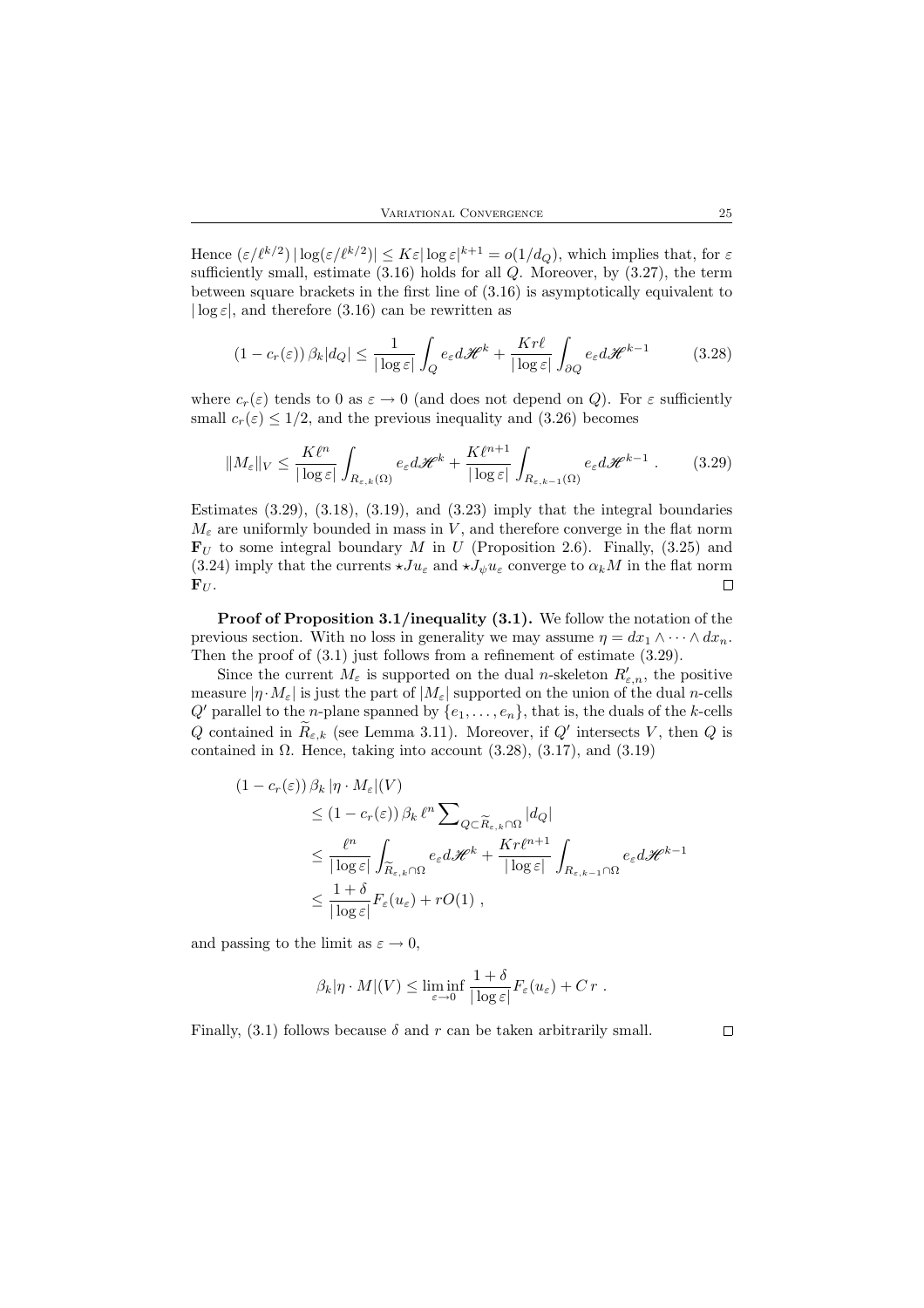**Proof of Theorem 1.1(i).** We use the reflection map  $\Phi$  described in Remark 8.2 to extend  $u_{\varepsilon}$  to  $\Omega' := \Omega \cup U$  so that the energy of  $u_{\varepsilon}$  on  $\Omega'$  remains of order  $|\log \varepsilon|$ . By a density argument, we can also assume that  $u_{\varepsilon}$  is smooth in  $\Omega'$ , and then the compactness statement follows from Proposition 3.1 (with  $\Omega$ ) and U replaced by  $\Omega'$  and  $\Omega$ , respectively).

We prove the lower-bound inequality  $(1.3)$  using a standard localization argument. Given an open set  $A \in \Omega$  and a simple unit *n*-covector *n*, we apply Proposition 3.1 with  $\Omega$  replaced by A, and taking the supremum in (3.1) over all  $U \in A$  we obtain

$$
\liminf_{\varepsilon \to 0} \frac{F_{\varepsilon}(u_{\varepsilon}, A)}{|\log \varepsilon|} \geq \beta_k |\eta \cdot M|(A) .
$$

Now we apply the previous inequality to finitely many pairwise disjoint open sets  $A_i \in \Omega$  and simple unit *n*-covectors  $\eta_i$ , and summing over all i we get

$$
\liminf_{\varepsilon \to 0} \frac{F_{\varepsilon}(u_{\varepsilon})}{|\log \varepsilon|} \geq \beta_k \sum_i |\eta_i \cdot M|(A_i) .
$$

Finally, taking the supremum over all choices of  $A_i$  and  $\eta_i$  we obtain (1.3).  $\Box$ 

#### 4. Proof of Statement (ii) of Theorem 1.1

The upper bound inequality in Theorem 1.1 is a direct consequence of Theorem 5.10 in [3] and of the construction described in Lemma 4.2 below. We begin with some additional notation.

**4.1. Additional Notation.** Given a polyhedral current  $M = \sum_i \sigma_i F_i$ , we tacitly assume that the intersection of any two simplexes  $F_i$  and  $F_j$  is either empty or a common face of  $F_i$  and  $F_j$ . With a slight abuse of notation, we use the letter M also to denote the supporting polyhedral set  $\cup_i F_i$ .

Given an *n*-dimensional simplex F in  $\mathbb{R}^{n+k}$  and  $\delta, \gamma > 0$ , let  $U = U(F, \delta, \gamma)$ be the set of all  $x \in \mathbb{R}^{n+k}$  such that

$$
dist(x, F) \le \delta \wedge \frac{\gamma}{\sqrt{1 + \gamma^2}} \operatorname{dist}(x, \partial F) . \tag{4.1}
$$

If we identify the *n*-plane spanned by F with  $\mathbb{R}^n$  and write  $x \in \mathbb{R}^{n+k}$  as  $x =$  $(x', x'') \in \mathbb{R}^n \times \mathbb{R}^k$ , then U is the set of all x such that (see Figure 4.1 below, or Figure 9.1 in Appendix B)

$$
x' \in F \text{ and } |x''| \le g(x'), \text{ where } g(x') := \delta \wedge \gamma \text{ dist}(x', \partial F). \tag{4.2}
$$

Jacobians of maps of class  $W^{1,k-1}$  valued in the sphere  $S^{k-1}$  are intended in the distributional sense (see Remark 2.11).

The next proposition contains the basic construction for the approximating maps  $u_{\varepsilon}$ . In view of the proof of the upper bound inequality in Theorem 5.5, we have chosen a more general statement than needed for the proof of Theorem 1.1(ii).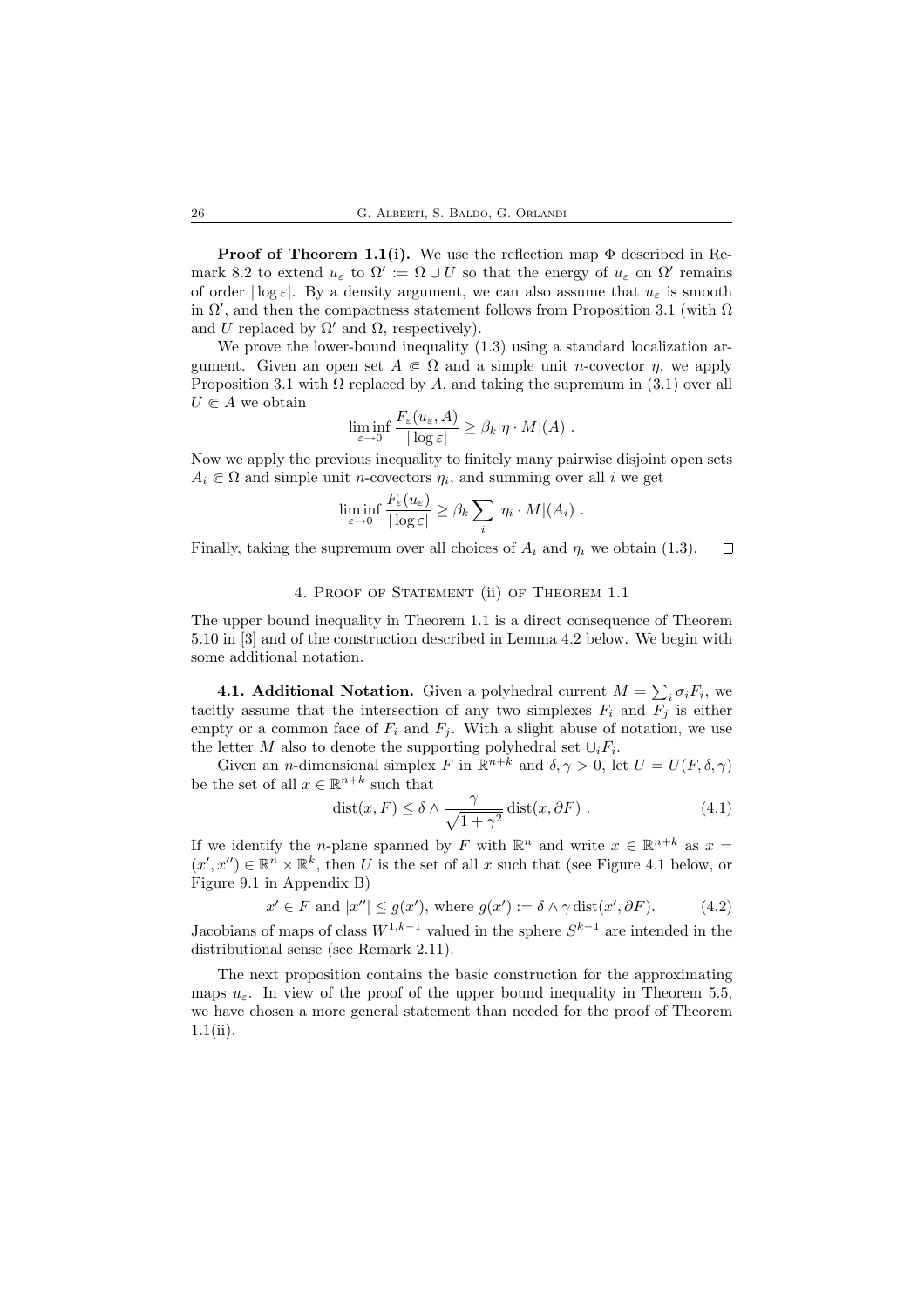**Lemma 4.2.** Let N be an integral polyhedral current in  $\mathbb{R}^{n+k}$  with dimension  $n + 1$  such that  $|\partial N|(\partial \Omega) = 0$  and  $\partial N$  has multiplicity 1, and denote by M the restriction of  $\partial N$  to  $\Omega$ . Let these be given: positive numbers  $\delta, \gamma$ , a map  $\tilde{u}: \overline{\Omega} \to S^{k-1}$ , and a finite union S of  $(n-1)$ -dimensional simplexes in  $\mathbb{R}^{n+k}$ which contains all  $(n - 1)$ -dimensional faces of N, so that the following holds:

- (i)  $\tilde{u} \in W^{1,k-1}(\Omega, S^{k-1})$  and  $\star J\tilde{u} = \alpha_k M;$
- (ii)  $\tilde{u}$  is locally Lipschitz in  $\overline{\Omega} \setminus (M \cup S)$  and there exists  $p < 1 + \frac{1}{k}$  such that

$$
|D\tilde{u}(x)| = O\big(1/\text{dist}(x,M)\big) + O\big(1/(\text{dist}(x,S))^p\big) .
$$

(iii) for every n-dimensional face F of  $\partial N$ ,

$$
\tilde{u}(x) = x''/|x''|
$$
 for  $x \in U(F, \delta, \gamma) \cap \Omega$ .

Then the approximating maps  $u_{\varepsilon} : \overline{\Omega} \to \mathbb{R}^k$  defined by

$$
u_{\varepsilon}(x) := g_{\varepsilon}(x) \tilde{u}(x) \quad where \quad g_{\varepsilon}(x) := 1 \wedge \frac{\text{dist}(x, M \cup S)}{\varepsilon} \tag{4.3}
$$

are locally Lipschitz in the complement of S, belong to  $W^{1,q}(\Omega,\mathbb{R}^k)$  for every  $q < \frac{k+1}{p-1}$ , and converge strongly to  $\tilde{u}$  in  $W^{1,q}(\Omega)$  for every  $q < k \wedge \frac{k+1}{p}$ , and in particular for  $q = k - 1$ . The Jacobians  $\star Ju_{\varepsilon}$  converge to  $\star J\tilde{u} = \alpha_k M$  in the flat norm  $\mathbf{F}_{\Omega}$ , and

$$
\limsup_{\varepsilon \to 0} \frac{F_{\varepsilon}(u_{\varepsilon})}{|\log \varepsilon|} \leq \beta_k \, \|M\|_{\Omega} \, . \tag{4.4}
$$

*Proof.* Using Lemma 8.3, the regularity of  $u_{\varepsilon}$  and the convergence of  $u_{\varepsilon}$  to  $\tilde{u}$ are matter of simple computations. The strong convergence in  $W^{1,q}$  for  $q = k-1$ follows by the assmption on  $p$ , and implies the convergence of Jacobians (see Remark 2.11). It remains to prove (4.4).



FIGURE 4.1.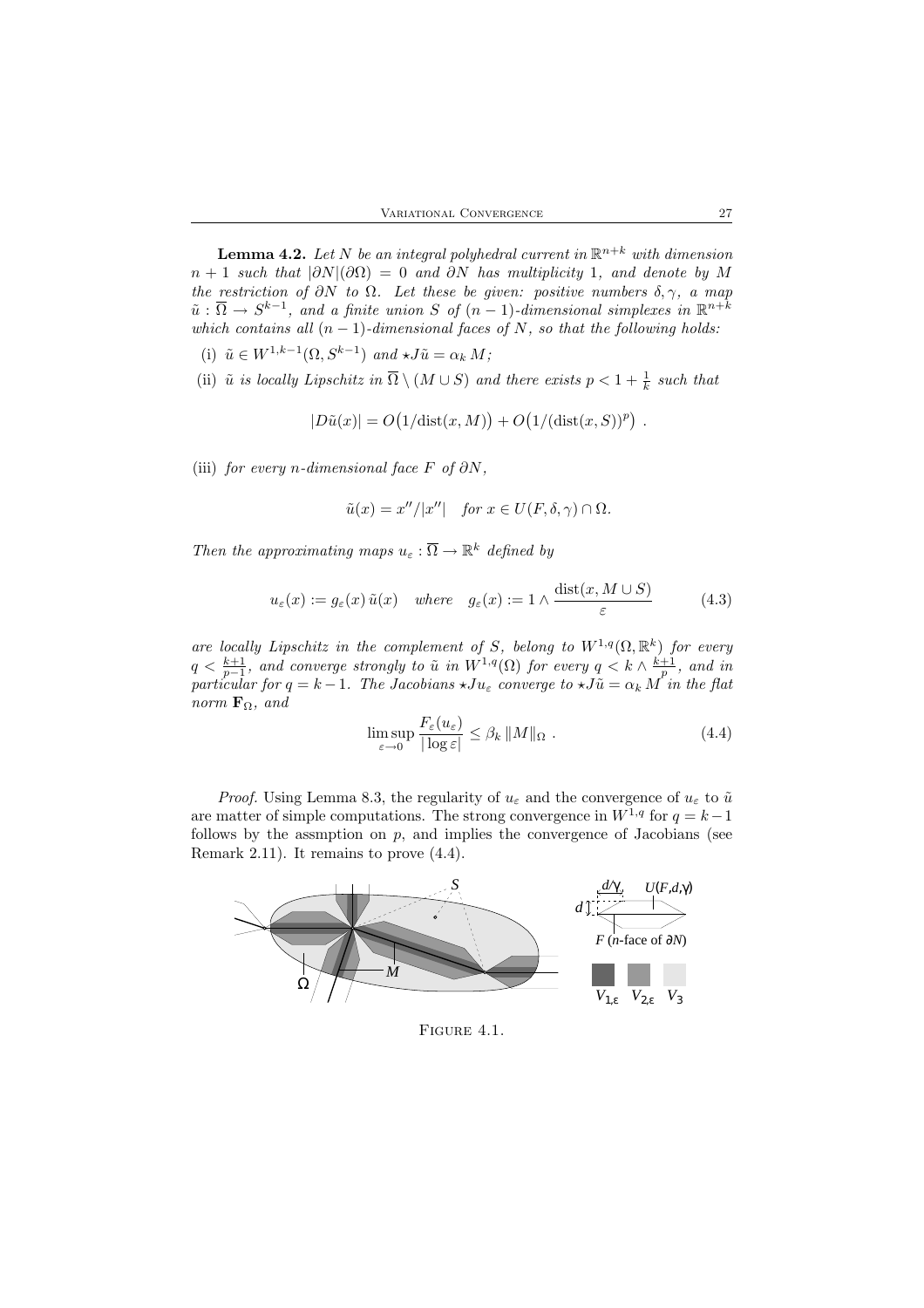Let  $d \in (0, \delta \wedge 1]$  be fixed for the time being, and denote by U the union of the set  $U(F, d, \gamma)$  over all n-dimensional faces F of  $\partial N$ . For every  $\varepsilon \in (0, d]$  we decompose  $\Omega$  as union of the sets  $V_{1,\varepsilon}$ ,  $V_{2,\varepsilon}$ ,  $V_3$  defined as follows (see Figure 4.1):

$$
V_{1,\varepsilon} := \{ x \in \Omega \cap U : \operatorname{dist}(x, M \cup S) \le \varepsilon \}
$$
  
\n
$$
V_{2,\varepsilon} := (\Omega \cap U) \setminus V_{1,\varepsilon}
$$
  
\n
$$
V_3 := \Omega \setminus U.
$$

For the rest of this proof, the letter  $C$  denotes any positive finite constant, possibly different at each occurrence, that depends only on the choice of  $\Omega$ , N,  $\tilde{u}$ , δ and γ. Since  $V_{1,\varepsilon} \subset U$ , assumption (iii) implies  $|D\tilde{u}(x)| \leq C/\text{dist}(x, M)$ , and therefore formula (4.3) yields

$$
|Du_{\varepsilon}(x)| \le g_{\varepsilon}(x) \cdot |D\tilde{u}(x)| + |Dg_{\varepsilon}(x)| \cdot |\tilde{u}(x)|
$$
  

$$
\le \frac{C \cdot \text{dist}(x, M \cup S)}{\varepsilon \cdot \text{dist}(x, M)} + \frac{1}{\varepsilon} \le \frac{C}{\varepsilon}.
$$

Using that  $W(u_{\varepsilon}) \leq C$  and  $\mathscr{L}^{n+k}(V_{1,\varepsilon}) \leq C\varepsilon^k$  (cf. Lemma 8.3), we obtain

$$
F_{\varepsilon}(u_{\varepsilon}, V_{1,\varepsilon}) \leq C \tag{4.5}
$$

In  $V_{2,\varepsilon}$ ,  $u_{\varepsilon}$  agrees with  $\tilde{u}$ , and since  $\tilde{u}$  takes values in  $S^{k-1}$ , the energy density  $e_{\varepsilon}(u_{\varepsilon})$  reduces to  $\frac{1}{k}|D\tilde{u}|^{k}$ . For every *n*-dimensional face F of  $\partial N$  and every  $x \in U(F, d, \gamma)$ , assumption (iii) implies

$$
|D\tilde{u}(x)| = \left| D \frac{x''}{|x''|} \right| = \left| \frac{I}{|x''|} - \frac{x'' \otimes x''}{|x''|^3} \right| = \frac{(k-1)^{1/2}}{|x''|} . \tag{4.6}
$$

Since the projection of  $V_{2,\varepsilon} \cap U(F,d,\gamma)$  on the affine plane spanned by F is contained in  $F \cap \Omega_d$ , where  $\Omega_d$  is the closed d-neighbourhood of  $\Omega$ , from (4.6) we obtain

$$
F_{\varepsilon}(u_{\varepsilon}, V_{2,\varepsilon} \cap U(F, d, \gamma)) \leq \mathscr{H}^{n}(F \cap \Omega_{d}) \frac{(k-1)^{k/2}}{k} \int_{B_{d}^{k} \setminus B_{\varepsilon}^{k}} \frac{dx''}{|x''|^{k}}
$$
  

$$
\leq \mathscr{H}^{n}(F \cap \Omega_{d}) \frac{(k-1)^{k/2}}{k} \int_{\varepsilon}^{1} \frac{k \alpha_{k} \rho^{k-1} d\rho}{\rho^{k}}
$$
  

$$
= \beta_{k} |\log \varepsilon| \cdot \mathscr{H}^{n}(F \cap \Omega_{d}).
$$

Since the sets  $V_{2,\varepsilon} \cap U(F,d,\gamma)$  cover  $V_{2,\varepsilon}$  (and have negligible intersections), summing the previous estimate over all  $F$  yields

$$
F_{\varepsilon}(u_{\varepsilon}, V_{2,\varepsilon}) \leq \beta_k |\log \varepsilon| \cdot \mathcal{H}^n(M \cap \Omega_d) . \tag{4.7}
$$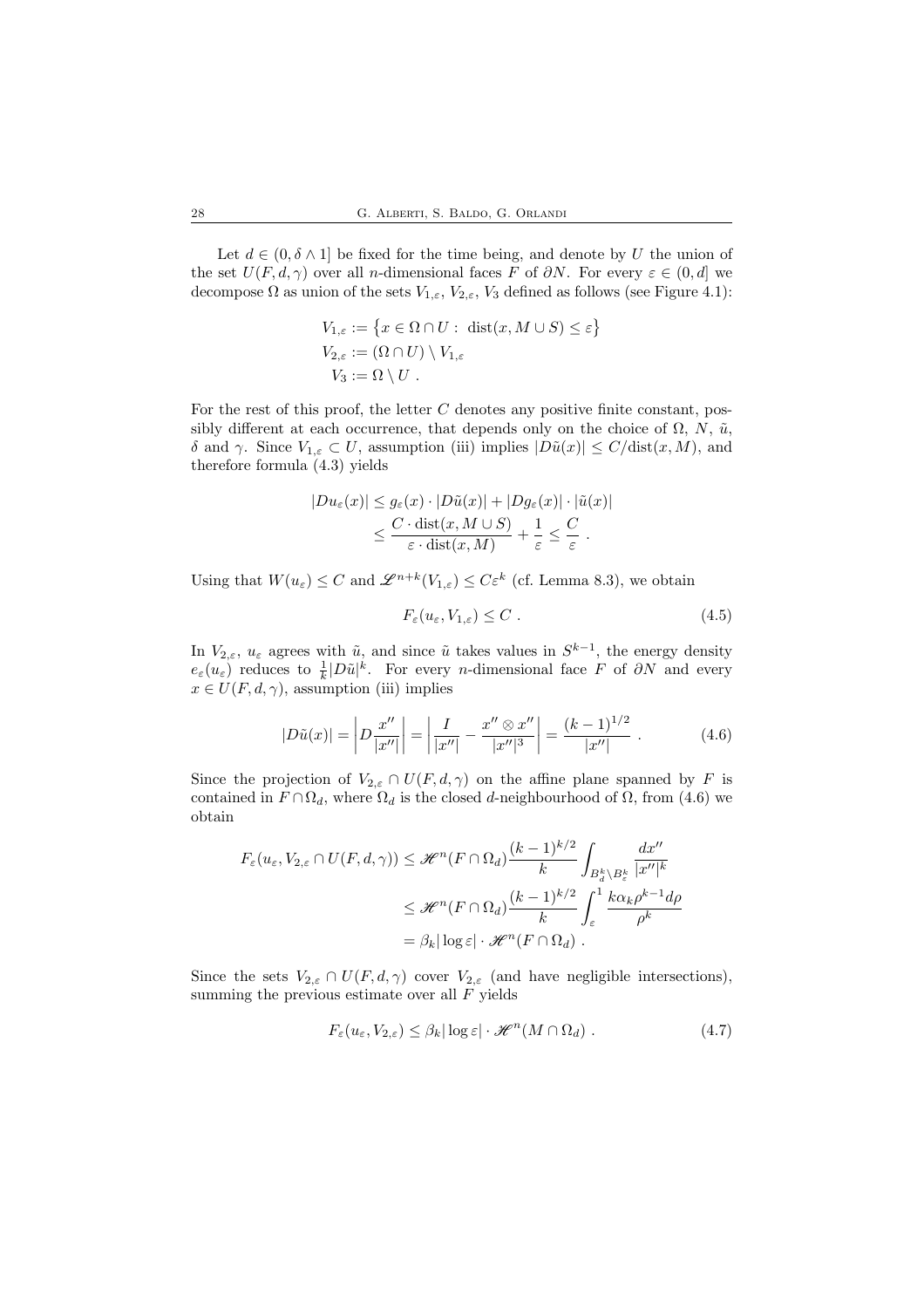It remains to estimate the energy in  $V_3 := \Omega \setminus U$ . Using (4.1) it is easy to check that  $dist(x, S) \leq C dist(x, M \cup S)$  in the complement of U. Thus assumption (ii) becomes  $|D\tilde{u}| \le C/(\text{dist}(x, S))^p$ , and by formula (4.3)

$$
|Du_{\varepsilon}(x)| \leq \frac{C}{\text{dist}(x, S)^p}.
$$

Taking into account that  $W(u_{\varepsilon}) = 0$  in the complement of the  $\varepsilon$ -neighbourhood of  $M \cup S$ , and using Lemma 8.3 we obtain

$$
F_{\varepsilon}(u_{\varepsilon}, V_{3,\varepsilon}) \le \int_{\Omega} \frac{C dx}{\text{dist}(x, S)^{kp}} + \frac{C}{\varepsilon^2} \mathcal{L}^{n+k}((M \cup S)_{\varepsilon}) \le C.
$$
 (4.8)

Putting together  $(4.5)$ ,  $(4.7)$ , and  $(4.8)$  we obtain

$$
\limsup_{\varepsilon \to 0} \frac{F_{\varepsilon}(u_{\varepsilon})}{|\log \varepsilon|} \leq \beta_k \mathscr{H}^n(M \cap \Omega_d) = \beta_k |M|(\Omega_d) .
$$

Finally, the assumption  $|M|(\partial \Omega) = 0$  implies that the infimum of  $|M|(\Omega_d)$  over all  $d \in (0, 1 \wedge \delta]$  is  $|M|(\overline{\Omega}) = |M|(\Omega) = ||M||_{\Omega}$ , and (4.4) is proved. all  $d \in (0, 1 \wedge \delta]$  is  $|M|(\overline{\Omega}) = |M|(\Omega) = ||M||_{\Omega}$ , and (4.4) is proved.

**Remark 4.3.** Let  $\Sigma$  be a Lipschitz m-surface contained in  $\overline{\Omega}$  and transversal to  $M$  and  $S^{16}$  Then the proof of Lemma 4.2 gives

$$
\limsup_{\varepsilon \to 0} \frac{1}{|\log \varepsilon|} \int_{\Sigma} e_{\varepsilon}(u_{\varepsilon}) d\mathscr{H}^m \le C \mathscr{H}^{m-k}(M \cap \Sigma) ,
$$

where C is a constant that depends only on the choice of M and  $\Sigma$ .

**Proof of Theorem 1.1(ii).** Let M be taken as in Lemma 4.2: by Theorem 5.10 in [3] (see also Theorem 9.6 in Appendix B), there exist a map  $\tilde{u}$  which satisfies assumptions (i)–(iii) of Lemma 4.2 with S the union of all  $(n - 1)$ dimensional faces of N; in fact,  $\tilde{u}$  is defined on  $\mathbb{R}^{n+k}$ , and satisfies

$$
|D\tilde{u}(x)| = O\!\left(\frac{1}{\text{dist}(x, \partial N \cup S)}\right).
$$

Then the maps  $u_{\varepsilon}$  defined in (4.3) satisfy statement (ii) of Theorem 1.1—note that (4.4) and (1.3) imply (1.4). The proof for general M follows by the polyhedral approximation given in Proposition 8.6 and a suitable diagonal argument.  $\Box$ 

<sup>&</sup>lt;sup>16</sup>If  $N_1$  and  $N_2$  are finite union of Lipschitz surfaces in  $\mathbb{R}^d$  of dimension  $d_1$  and  $d_2$ , respectively, we say that they are transversal when either  $d_1 + d_2 < d$  and  $N_1 \cap N_2$  is empty, or  $d_1 + d_2 \geq d$  and  $N_1 \cap N_2$  is contained in a finite union of Lipschitz surfaces with dimension  $d_1 + d_2 - d$ , and there exists a finite C such that  $dist(x, N_1 \cap N_2) \leq C \text{dist}(x, N_1)$  for all  $x \in N_2$ , and viceversa. In case of polyhedral sets, this notion is equivalent to  $\dim(N_1 \cap N_2) \leq d_1 + d_2 - d$ .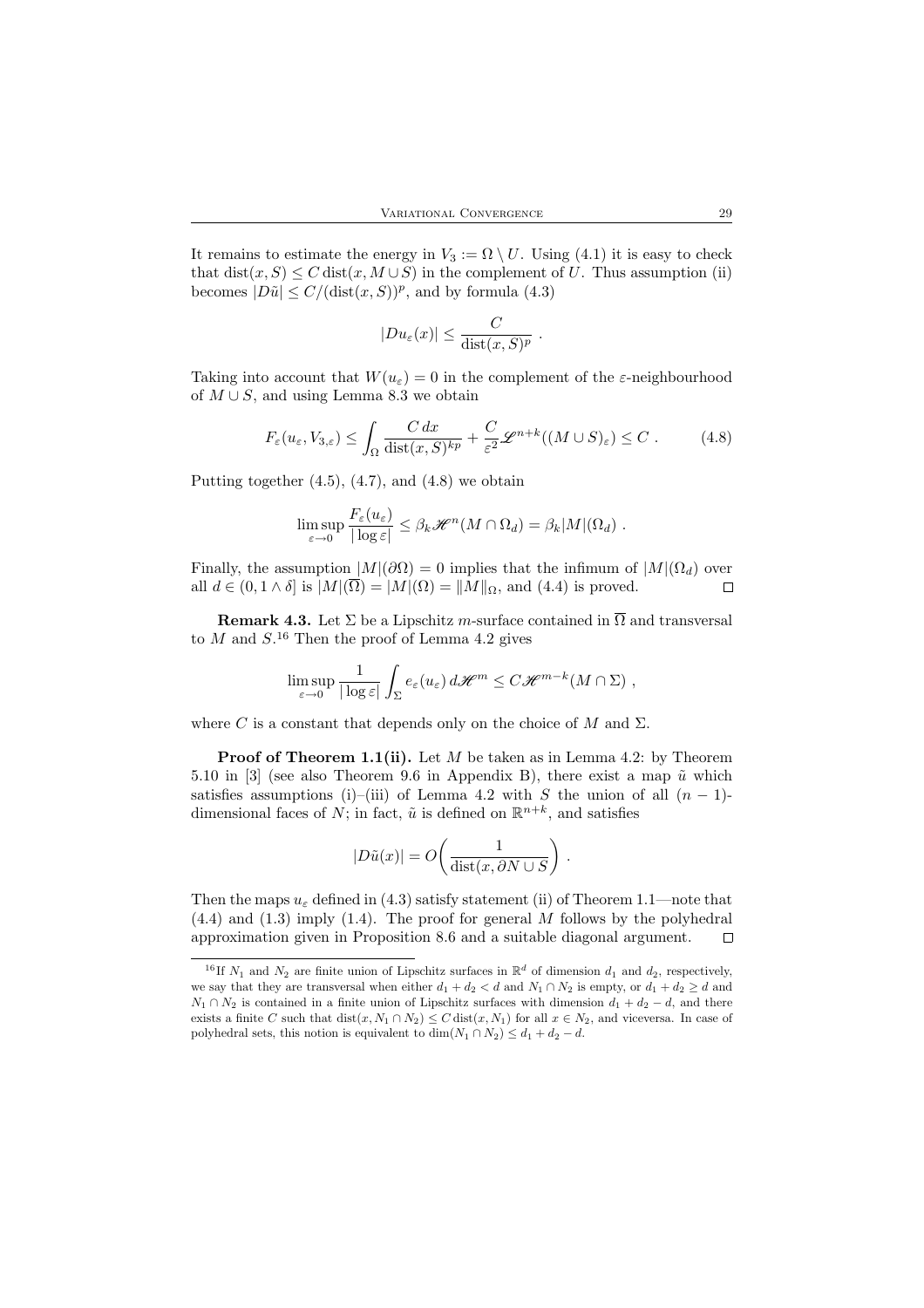#### 5. Boundary Value Problems

In the rest of this paper we deal with Dirichlet boundary conditions. In this section we describe some related notions and then state the Γ-convergence and compactness result in this setting (Theorem 5.5) and the concentration result for minimizing sequences (Corollary 5.6). Proofs will be given in Sections 6 and 7.

Here and in the rest of this paper we assume that  $n \geq 1$  and  $\Omega$  is a bounded Lipschitz domain. Unless otherwise stated, we only consider currents on the entire space  $\mathbb{R}^{n+k}$ , and convergence will be intended in the sense of the flat norm  $\mathbf{F}_{\mathbb{R}^{n+k}}$ . In particular, given  $u \in W^{1,k}(\Omega,\mathbb{R}^k)$ ,  $\star Ju$  denotes now the current in  $\mathbb{R}^{n+k}$  which is obtained by extending the Jacobian of u to 0 outside  $\Omega$ .

**5.1. Cobordant currents.** We say that the rectifiable *n*-currents  $M$  and M' are *cobordant* in the compact set E, and write  $M \sim_E M'$ , if  $M - M' = \partial N$ where N is an integral  $(n + 1)$ -current supported in E.

If  $M \sim_E M'$  and E is the closure of a bounded Lipschitz domain, by the isoperimetric theorem we can find N supported in E such that  $M - M' = \partial N$ and  $||N|| \leq C||M - M'||^{1+1/n}$ , where the constant C depends only on E (apply Theorem 4.4.2(2) in [20] with A equal to E, U a neighbourhood of E that admits a Lipschitz retraction on  $E, B$  and  $W$  empty). This fact and the closure theorem for integral currents imply the following closure property of the relation  $\sim_E$ : given sequences of rectifiable *n*-currents  $(M_i)$  and  $(M'_i)$  which are uniformly bounded in mass, if  $M_i \sim_E M'_i$  for all i and  $M_i \to M$ ,  $M'_i \to M'$ , then  $M \sim_E M'$ .

Clearly  $M \sim_E M'$  implies that supp $(M - M') \subset E$  and  $\partial M = \partial M'$ , but the converse may not hold. However, if  $E$  is the closure of a bounded Lipschitz domain and the *n*-th integral homology group  $H_n(E,\mathbb{Z})$  is trivial, then a rectifiable current supported in  $E$  is the boundary of a rectifiable current supported in E if and only if it has no boundary, and therefore  $M \sim_E M'$  if and only  $\mathrm{supp}(M-M')\subset E$  and  $\partial M=\partial M'.$ 

**5.2.** Jacobians of traces of Sobolev maps. If  $v : \partial\Omega \to \mathbb{R}^k$  is a smooth map, then  $Jv$  and  $\star Jv$  can be defined as in Sections 2.9 and 2.10, and in particular  $\star Jv$  is an  $(n-1)$ -current in  $\mathbb{R}^{n+k}$  supported on  $\partial\Omega$ . Moreover, if u is a smooth extension of v to  $\Omega$ , then  $\star Jv$  is the boundary of  $\star Ju$  (cf. Lemma 6.1). This identity motivates the following general definition due to F.-B. Hang and F.- H. Lin [23] (inspired by similar notions introduced in [13], see also [36]): the k-dimensional Jacobian of a map v in the trace space  $W^{1-1/k, k}(\partial\Omega, \mathbb{R}^k)$  is the current in  $\mathscr{D}_{n-1}(\mathbb{R}^{n+k})$  defined by

$$
\star Jv := \partial(\star Ju) \;, \tag{5.1}
$$

where u is any map in  $W^{1,k}(\Omega,\mathbb{R}^k)$  with trace v on  $\partial\Omega$ , and  $\star Ju$  is the current on  $\mathbb{R}^{n+k}$  obtained by extending the Jacobian to 0 outside  $\Omega$ , as already agreed.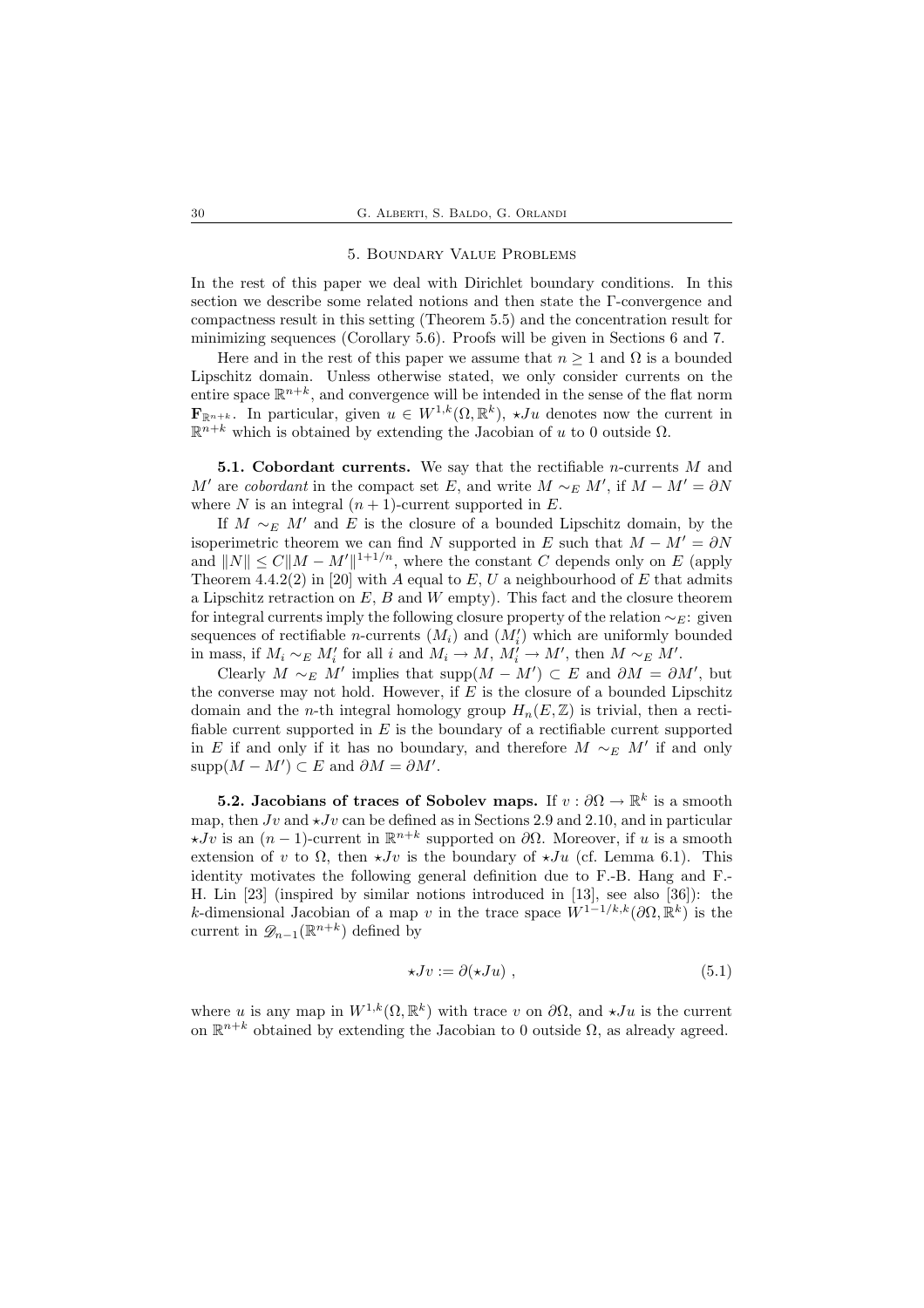As shown by identity (5.2) below,  $\star Jv$  does not depend on the choice of the extension u, and since  $\star Ju$  has no boundary in  $\Omega$ ,  $\star Jv$  is always supported on  $\partial\Omega$ , and clearly  $\mathbf{F}_{\mathbb{R}^{n+k}}(\star Jv) \leq ||\star Ju|| \leq ||Du||_k^k$  (but  $\star Jv$  may have infinite mass). Moreover  $\star J$  is a continuous operator from  $W^{1-1/k, k}(\partial\Omega, \mathbb{R}^k)$  into the space of  $(n-1)$ -dimensional boundaries in  $\mathbb{R}^{n+k}$  with finite  $\mathbf{F}_{\mathbb{R}^{n+k}}$  norm.

**Proposition 5.3.** Let  $\Omega$  be a bounded Lipschitz domain and v a map in  $W^{1-1/k,k}(\partial\Omega,\mathbb{R}^k)$ . Take maps  $u, u' \in W^{1,k}(\Omega,\mathbb{R}^k)$  which extend v, and regular level sets  $M_y(u)$ ,  $M_{y'}(u)$ ,  $M_y(u')$  in the sense of Section 2.7. Then

$$
M_y(u) \sim_{\overline{\Omega}} M_y(u') . \tag{5.2}
$$

If in addition v takes values in  $S^{k-1}$ , then

- (i)  $M_{\nu}(u)$  is cobordant to 0 in  $\overline{\Omega}$  when  $|y| > 1$ ;
- (ii)  $M_y(u)$  and  $M_{y'}(u)$  are cobordant in  $\overline{\Omega}$  when  $|y|, |y'| < 1$ ;
- (iii)  $M_y(u)$  is cobordant in  $\overline{\Omega}$  to  $(-1)^n M_{y'}(v)$  when  $|y| < 1$ , v is of class  $W^{1,k-1}$ , and  $y'$  is a regular value of v in the sense of Remark 2.8(ii);
- (iv)  $\partial M_y(u) = \alpha_k^{-1} \star Jv$  when  $|y| < 1$ ; then  $\alpha_k^{-1} \star Jv$  is the boundary of a rectifiable current, and is itself rectifiable when it has finite mass.

Remark 5.4. (i) The proof of statement (iii) above (see Section 6) gives a slightly more explicit result: for a.e. y and y',  $M_y(u) - (-1)^n M_{y'}(v)$  is the boundary of  $M_e(u_y)$  where  $u_y := (u - y)/|u - y|$  and  $e := (y' - y)/|y' - y|$ (by Proposition 6.4(ii), the map  $u_y$  belongs to  $W^{1,k-1}(\Omega, S^{k-1})$  for a.e. y). In particular  $M_y(u)$  agrees in  $\Omega$  with  $\partial M_e(u_u)$ .

(ii) The rectifiability of  $\alpha_k^{-1} \star Jv$  (see statement (iv)) was first proved in [23]. We give here a simplified proof.

(iii) If v is a map of class  $W^{1,k}$ , then Jv agrees with the usual Jacobian, namely the pull-back of the standard volume form on  $\mathbb{R}^k$ . Therefore  $Jv = 0$ when v takes values in  $S^{k-1}$  because  $\mathscr{L}^k(S^{k-1}) = 0$ . This is not true in general for maps of class  $W^{1-1/k, k}$ , and the typical example is  $v(x) := x'/|x'|$ , with  $x = (x', x'')$  in  $\mathbb{R}^k \times \mathbb{R}^{n-1}$ , whose Jacobian  $\star Jv$  is the current associated to the plane  $\{0\} \times \mathbb{R}^{n-1}$  and constant multiplicity  $\alpha_k$ .

(iv) If  $v \in W^{1-1/k,k}(\partial \Omega, S^{k-1})$  is smooth in the complement of an  $(n-1)$ dimensional surface  $M \subset \partial\Omega$  without boundary, then  $\star Jv$  is supported on M, and more precisely is of the form  $\alpha_k \sigma \tau_M \cdot \mathcal{H}^{n-1} \mathsf{L} M$ , where  $\sigma$  is an integral multiplicity that can be explicitly computed in terms of the degree of the restriction of u to certain k-surfaces (cf. [28] and [3, Section 3.7]).

We can now state the main results of this section.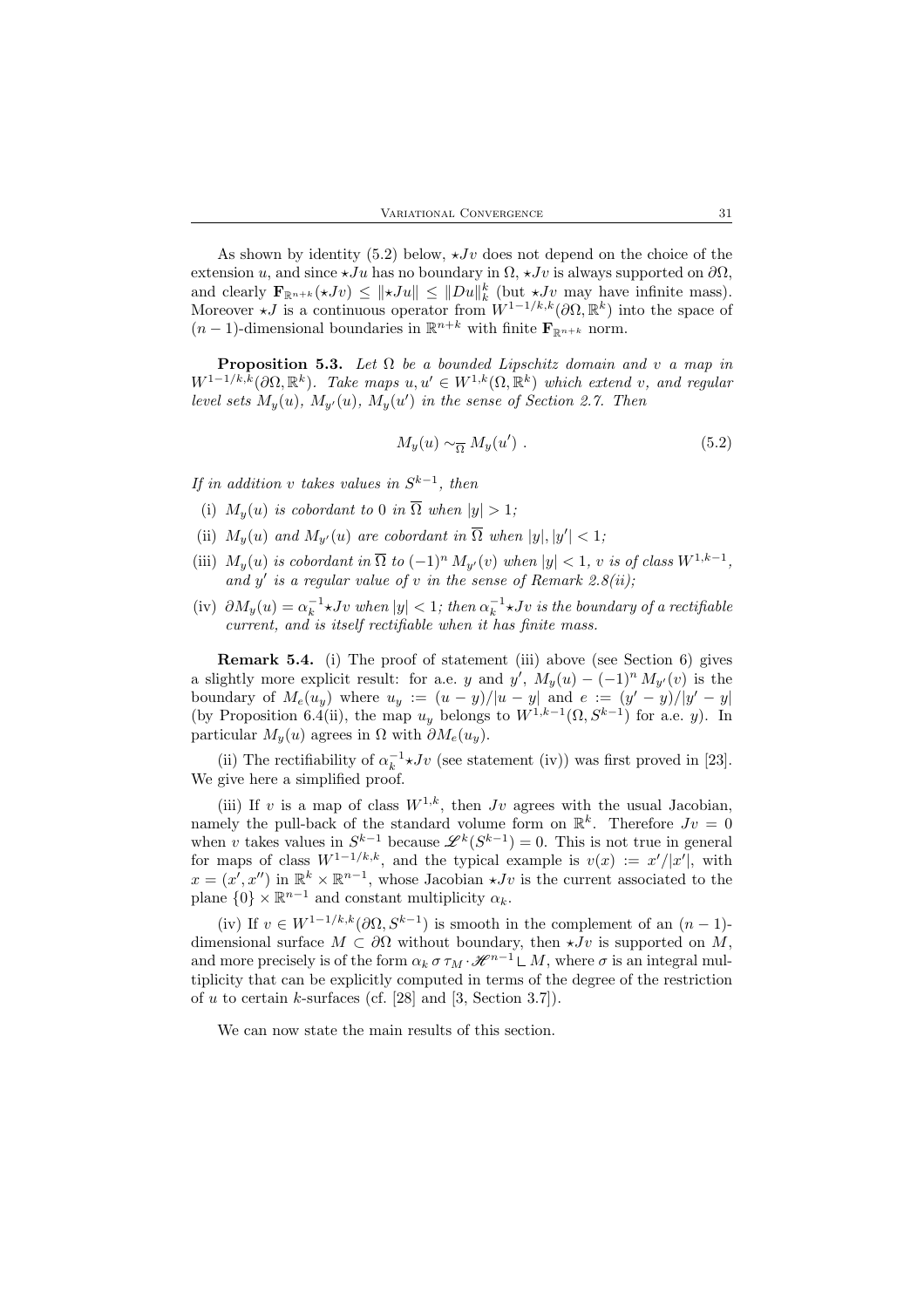**Theorem 5.5.** Let  $\Omega$  be a bounded Lipschitz domain and let v be a map in  $W^{1-1/k,k}(\partial\Omega, S^{k-1})$ . Choose  $u \in W^{1,k}(\Omega, \mathbb{R}^k)$  with trace v on  $\partial\Omega$  and a regular level set  $M_y = M_y(u)$  with  $|y| < 1$ . The following statements hold.

(i) Assume a (countable) sequence of maps  $u_{\varepsilon} \in W^{1,k}(\Omega,\mathbb{R}^k)$  with trace v on  $∂Ω such that F<sub>ε</sub>(u<sub>ε</sub>) = O($  | log  $ε$ ]. Then we can extract a subsequence such that the Jacobians  $\star Ju_{\varepsilon}$  converge in the flat norm  $\mathbf{F}_{\mathbb{R}^{n+k}}$  to  $\alpha_k M$ , where M is a rectifiable n-current supported in  $\overline{\Omega}$  such that  $M \sim_{\overline{\Omega}} M_y$ . The following localized version of the lower bound inequality holds: for every open set  $A \subset \mathbb{R}^{n+k}$ 

$$
\liminf_{\varepsilon \to 0} \frac{F_{\varepsilon}(u_{\varepsilon}, A \cap \Omega)}{|\log \varepsilon|} \ge \beta_k \|M\|_A . \tag{5.3}
$$

(ii) Given a rectifiable n-current M supported in  $\overline{\Omega}$  such that  $M \sim_{\overline{\Omega}} M_y$ , for every  $\varepsilon > 0$  we can find  $u_{\varepsilon}$  such that  $u_{\varepsilon} = v$  on  $\partial\Omega$ ,  $\mathbf{F}_{\mathbb{R}^{n+k}}(*Ju_{\varepsilon}-\alpha_k M) \to 0$ , and

$$
\lim_{\varepsilon \to 0} \frac{F_{\varepsilon}(u_{\varepsilon}, \Omega)}{|\log \varepsilon|} = \beta_k \|M\|_{\mathbb{R}^{n+k}} . \tag{5.4}
$$

**Remarks.** (i) By Proposition 5.3, the cobordancy condition  $M \sim_{\overline{O}} M_y(u)$ in Theorem 5.5 (and in Corollary 5.6 below) is independent of the choice of the extension u and of the value y. If v is of class  $W^{1,k-1}$ , by Proposition 5.3(iii) we can replace  $M_y(u)$  by any regular level set of v in the sense of Remark 2.8(ii).

(ii) Statement (i) of Theorem 5.5 is stronger than the corresponding statement in Theorem 1.1 under many regards. First of all, the rectifiable current M is the limit of the Jacobians of  $u_{\varepsilon}$  in  $\mathbb{R}^{n+k}$ , and not just in  $\Omega$ : it may happen that part of M is supported on the boundary of  $\partial\Omega$ , and in that case the rectifiable current given by statement (ii) of Theorem 1.1 is the restriction of  $M$  to  $\Omega$ . Accordingly, the right-hand side of (5.3) takes also into account the part of the mass of M which is located on the boundary of  $\Omega$  and therefore (5.3) cannot be deduced from (1.3) except when  $A \cap \partial\Omega = \emptyset$ .

(iii) As already pointed out in Remark (i) after Theorem 1.1, the right-hand side of  $(5.3)$  does not depend on the choice of the potential W. Hence, replacing W with  $\sigma W$  and then taking the limit in (5.3) as  $\sigma \to 0$ , we obtain the stronger estimate

$$
\liminf_{\varepsilon \to 0} \frac{1}{|\log \varepsilon|} \int_{\Omega \cap A} \frac{1}{k} |Du_{\varepsilon}|^k \geq \beta_k ||M||_A.
$$

In particular, if the sequence  $(u_{\varepsilon})$  satisfies the upper bound inequality (5.4), then the potential part of the energy is asymptotically negligible, in the sense that (1.5) holds.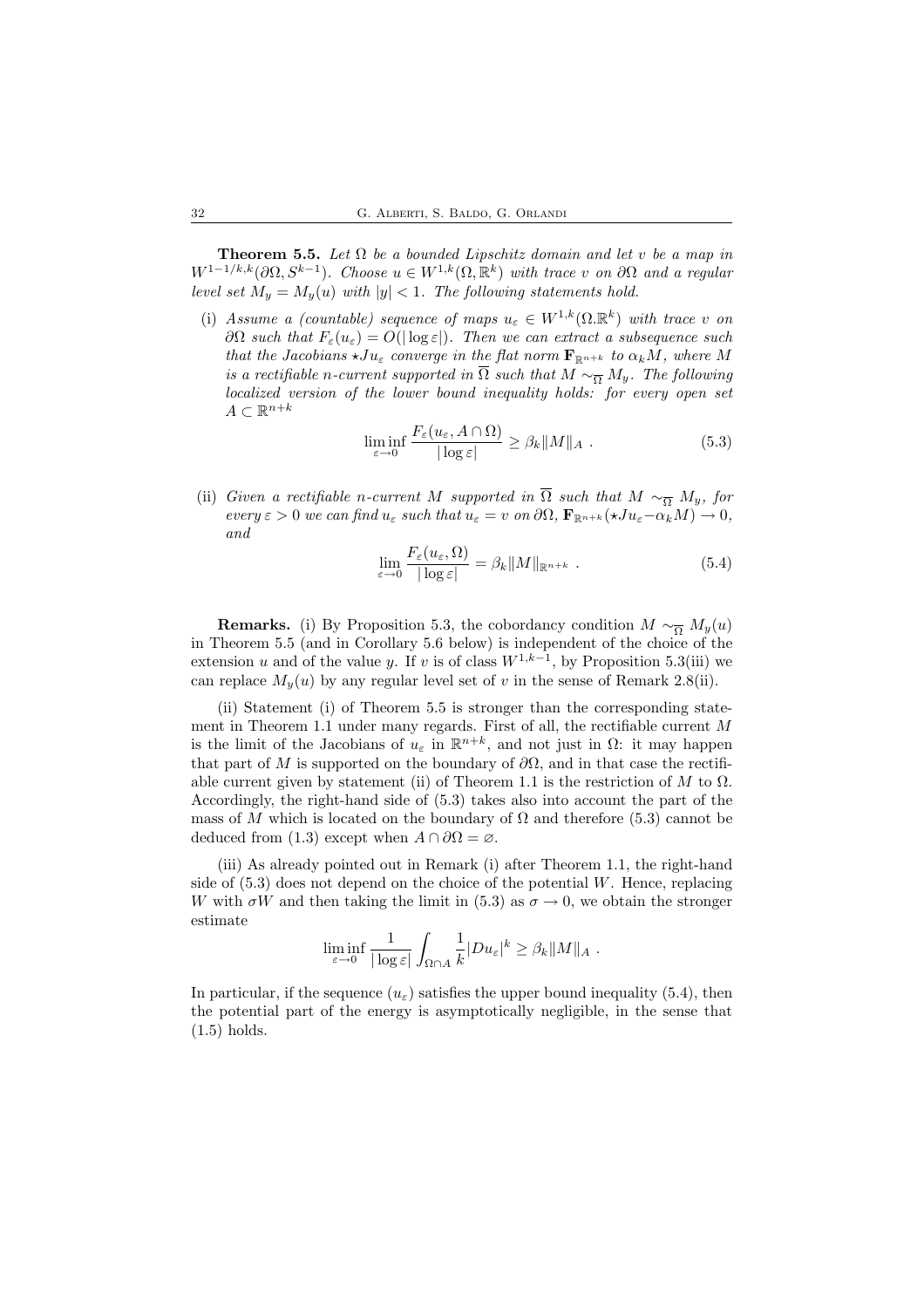**Corollary 5.6.** Take  $\Omega$ , v, u,  $M_y$  as in Theorem 5.5, and denote by  $m_{\varepsilon}$  the minimum of  $F_{\varepsilon}(u,\Omega)$  over all maps  $u \in W^{1,n}(\Omega,\mathbb{R}^k)$  with trace v on  $\partial\Omega$ . Then

$$
m_{\varepsilon} = O(|\log \varepsilon|) \tag{5.5}
$$

Let  $(u_{\varepsilon})$  be any (countable) sequence of maps with trace v on  $\partial\Omega$  such that

$$
F_{\varepsilon}(u_{\varepsilon},\Omega) = m_{\varepsilon} + o(|\log \varepsilon|) . \tag{5.6}
$$

Then, up to a subsequence, the Jacobians  $\star Ju_{\varepsilon}$  converge in the flat norm  $\mathbf{F}_{\mathbb{R}^{n+k}}$ to  $\alpha_k M$ , where M minimizes the mass among all rectifiable n-current supported in  $\overline{\Omega}$  which are cobordant to  $M_y$  in  $\overline{\Omega}$ . Moreover the potential part of the energy is asymptotically negligible, in the sense that (1.5) holds, and the energy densities  $e_{\varepsilon}(u_{\varepsilon})$  and  $\frac{1}{k}|Du_{\varepsilon}|^k$ , rescaled by  $1/|\log \varepsilon|$ , converge to  $\beta_k|M|$  in the sense of measures on  $\mathbb{R}^{n+k}$ .

**Remarks.** (i) By Proposition 5.3(iv), the cobordancy condition  $M \sim_{\overline{\Omega}} M_y$ implies

$$
\partial M = \alpha_k^{-1} {\star} J v \ .
$$

When the *n*-th homology group  $H_n(\overline{\Omega}, \mathbb{Z})$  is trivial,  $M \sim_{\overline{\Omega}} M_y$  is equivalent to  $\partial M = \alpha_k^{-1} \star Jv$  (see Section 5.1). Thus Corollary 1.2 is a particular case of Corollary 5.6.

(ii) If  $\star Jv$  vanishes—which happens, e.g., when v is of class  $W^{1,k}$ —then the current  $M$  in Corollary 5.6 minimizes the area among all cycles (rectifiable currents without boundary) in the integral homology class of  $M_y$ . If in addition  $H_n(\overline{\Omega}, \mathbb{Z}) = 0$ , then M is trivial.

#### 6. Proof of Proposition 5.3 and Theorem 5.5(i)

We prove first Proposition 5.3: even though all claims are obvious (or empty) when  $u$  and  $u'$  are smooth up to the boundary, the proof in the general case is rather delicate. We follow the notation of Section 5.

**Lemma 6.1.** Let u be a map in  $W^{1,k}(\Omega, \mathbb{R}^k)$  with trace v in  $W^{1,k}(\partial \Omega, \mathbb{R}^k)$ , and let  $\rho$  be a bounded continuous function on  $\mathbb{R}^k$ . Then

$$
\partial(\rho(u)\star Ju) = \rho(v)\star Jv \quad in \ \mathbb{R}^{n+k}.\tag{6.1}
$$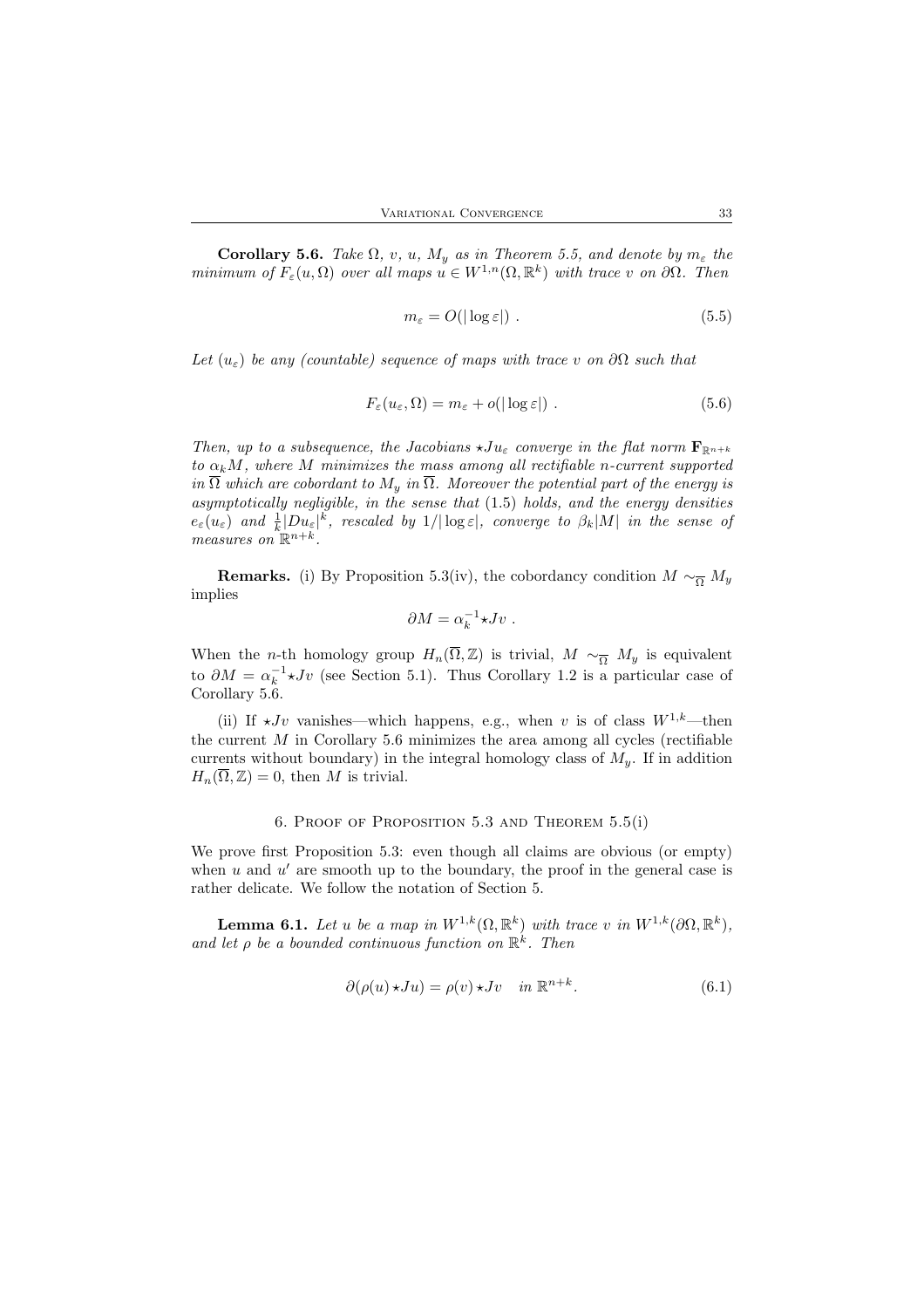*Proof.* By a density argument, it suffices to prove  $(6.1)$  when u is smooth up to the boundary. Denoting by  $\tau_{\Omega} = e_1 \wedge \cdots \wedge e_{n+k}$  the standard orientation of  $\Omega$ , for every  $(n-1)$ -form  $\omega \in \mathscr{D}^{n-1}(\mathbb{R}^{n+k})$  there holds

$$
(\rho(u) \star Ju)[d\omega] = \int_{\Omega} (d\omega \wedge \rho(u) Ju) \cdot \tau_{\Omega}
$$
  
= 
$$
\int_{\Omega} d(\omega \wedge \rho(u) Ju) \cdot \tau_{\Omega}
$$
  
= 
$$
\int_{\partial \Omega} (\omega \wedge \rho(u) Jv) \cdot \tau_{\partial \Omega} = (\rho(u) \star Jv)[\omega],
$$

where the first and fourth identities follow from  $(2.9)$ , the third one is Stokes theorem, and the second one is a particular case of the general identity  $d(\omega \wedge \omega') =$  $d\omega \wedge \omega' + (-1)^m \omega \wedge d\omega'$ , where m is the order of the form  $\omega$  (in this case  $m := n-1$ ) and  $\omega' := \rho(u) J u = u^{\sharp}(\rho dy)$ , thus  $d\omega' = u^{\sharp}(d(\rho dy)) = u^{\sharp}(0) = 0$ .

**Lemma 6.2.** Assume a bounded continuous function  $\rho$  on  $\mathbb{R}^k$ , and maps u, u' in  $W^{1,k}(\Omega,\mathbb{R}^k)$ . We denote by  $\pi$  the projection of  $\mathbb{R}\times\mathbb{R}^{n+k}$  on  $\mathbb{R}^{n+k}$ . and set

$$
U(t, x) := t u(x) + (1 - t) u'(x) \quad \text{for every } (t, x) \in (0, 1) \times \Omega,
$$

$$
\bar{\rho}(y) := \int_0^1 \rho(ty) t^{k-1} dt \quad \text{for every } y \in \mathbb{R}^k.
$$

Thus  $\pi_{\sharp} \partial (\rho(U) \star JU)$  is an n-current on  $\mathbb{R}^{n+k}$  of class  $L^1$ . If u and u' have the same trace on  $\partial\Omega$  then

$$
\pi_{\sharp} \partial (\rho(U) \star JU) = \rho(u) \star Ju - \rho(u') \star Ju' \quad \text{in } \mathbb{R}^{n+k}, \tag{6.2}
$$

whereas if u has trace  $v \in W^{1,k-1}(\partial\Omega,\mathbb{R}^k)$  and  $u' = 0$  then<sup>17</sup>

$$
\pi_{\sharp} \, \partial \big( \rho(U) \star JU \big) = \rho(u) \star Ju - (-1)^n \star v^{\sharp} (\bar{\rho} \,\omega_0) \quad \text{in } \mathbb{R}^{n+k}.
$$

*Proof.* By a density argument, we can assume that the traces of  $u$  and  $u'$ belongs to  $W^{1,k}(\partial\Omega,\mathbb{R}^k)$ . If we denote by V the trace of U on the boundary of  $A := (0, 1) \times \Omega$ , Lemma 6.1 yields

$$
\pi_{\sharp}\partial(\rho(U) \star JU) = \pi_{\sharp}(\rho(V) \star JV) . \tag{6.4}
$$

<sup>&</sup>lt;sup>17</sup>Here  $\omega_0$  is the  $(k-1)$ -form defined in (2.7). Thus  $v^{\sharp}(\bar{\rho}\,\omega)$  is a  $(k-1)$ -form on  $\partial\Omega$  and  $\star v^{\sharp}(\bar{\rho}\,\omega)$ is an *n*-current supported on  $\partial\Omega$ .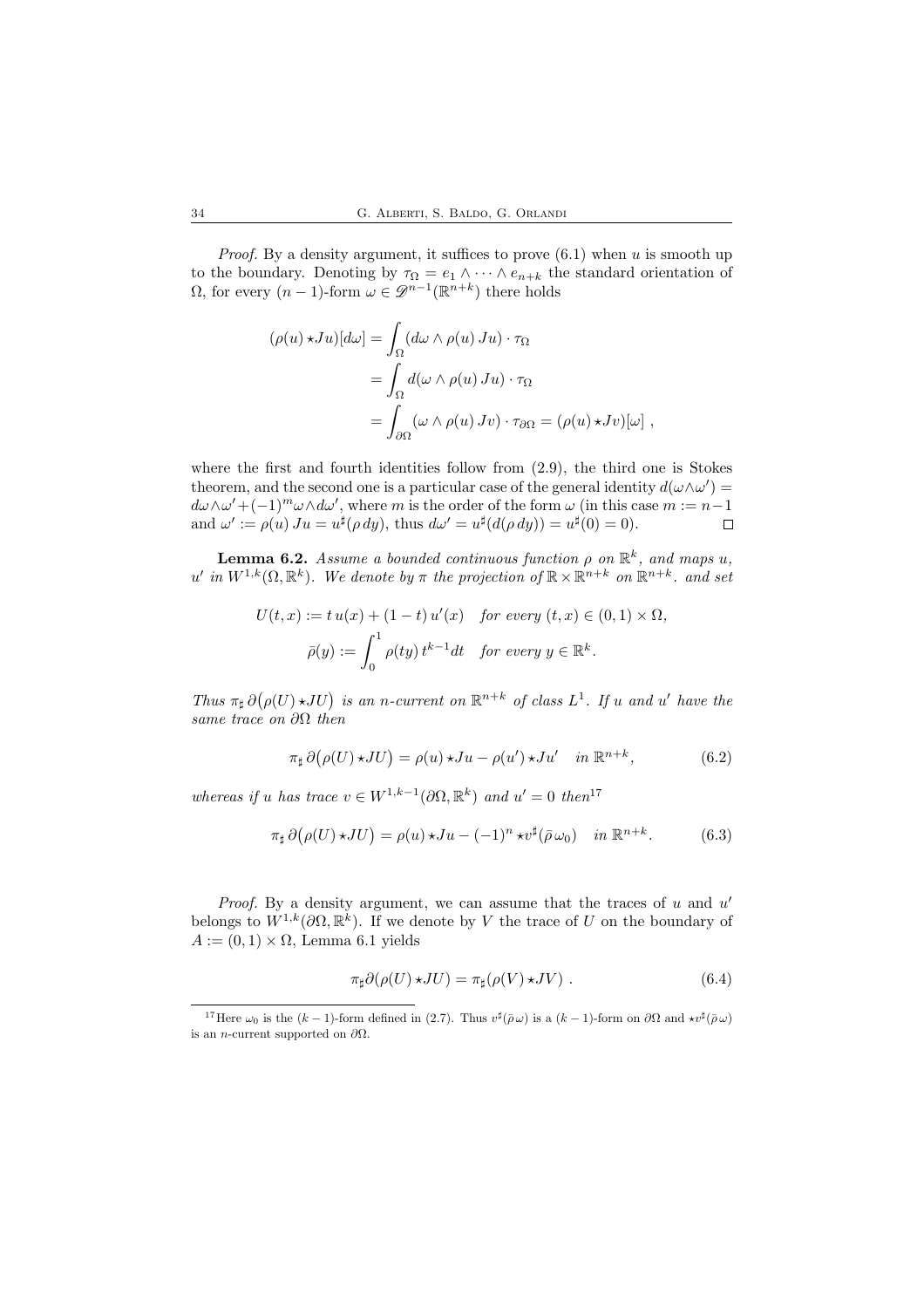The boundary of A is the union of  $\{1\} \times \Omega$ ,  $\{0\} \times \Omega$ , and  $(0, 1) \times \partial \Omega$ , and we denote the restrictions of  $\rho(V) \star JV$  to these three sets by  $T_1$ ,  $T_2$  and  $T_3$ . We claim that

$$
\pi_{\sharp}T_1 = \rho(u) \star Ju \quad \text{and} \quad \pi_{\sharp}T_2 = -\rho(u') \star Ju' \ . \tag{6.5}
$$

Indeed, since  $V = u$  and  $\tau_{\partial A} = \tau_{\Omega}$  on  $\{1\} \times \Omega$  (cf. Note 11), for every smooth  $n\text{-form}\ \omega$  on  $\Omega$  there holds

$$
\pi_{\sharp}T_{1}[\omega] = T_{1}[\pi^{\sharp}\omega] = \int_{\{1\} \times \Omega} (\pi^{\sharp}\omega \wedge \rho(V) JV) \cdot \tau_{\partial A}
$$
  
= 
$$
\int_{\Omega} (\omega \wedge \rho(u) Ju) \cdot \tau_{\Omega} = (\rho(u) \star Ju) [\omega].
$$

A similar argument gives the second identity in (6.5).

We compute now  $T_3$ . Let e be the unit vector that orients  $\mathbb{R} \times \{0\}$ . Then  $\tau_{\partial A} = -e \wedge \tau_{\partial \Omega}$  on  $(0,1) \times \partial \Omega$ . If we assume that u and u' have the same trace v on  $\partial\Omega$ , then  $V(t, x) = v(x)$  and  $JV(t, x) = Jv(x)$  on  $(0, 1) \times \partial\Omega$ , and therefore<sup>18</sup>

$$
\pi_{\sharp}T_3[\omega] = \int_{(0,1)\times\partial\Omega} \rho(v) \left(\omega \wedge Jv\right) \cdot \left(-e \wedge \tau_{\partial\Omega}\right) = 0.
$$

Recalling (6.5), (6.4) and identity  $\rho(V) \star JV = T_1 + T_2 + T_3$  we obtain (6.2).

On the other hand, if we assume  $u' = 0$ , then  $V(t, x) = tv(x)$  on  $(0, 1) \times \partial\Omega$ and an easy computation yields

$$
JV = \bigwedge_i (t dv_i + v_i dt) = t^k Jv + t^{k-1} dt \wedge v^{\sharp} \omega_0 .
$$

Proceeding as before,

$$
\pi_{\sharp}T_{3}[\omega] = \int_{(0,1)\times\partial\Omega} \rho(tv) \left(t^{k} \omega \wedge Jv + t^{k-1} \omega \wedge dt \wedge v^{\sharp}\omega_{0}\right) \cdot (-e \wedge \tau_{\partial\Omega})
$$
  
\n
$$
= \int_{(0,1)\times\partial\Omega} (-1)^{n+1} \rho(tv) t^{k-1} (dt \wedge \omega \wedge v^{\sharp}\omega_{0}) \cdot (e \wedge \tau_{\partial\Omega})
$$
  
\n
$$
= (-1)^{n+1} \int_{\partial\Omega} \bar{\rho}(v) \left(\omega \wedge v^{\sharp}\omega_{0}\right) \cdot \tau_{\partial\Omega}
$$
  
\n
$$
= (-1)^{n+1} \star v^{\sharp}(\bar{\rho}\omega_{0})[\omega] ,
$$

and (6.3) is proved.

 $\Box$ 

<sup>&</sup>lt;sup>18</sup> Since no component of  $\omega \wedge Jv$  contains  $dt$ ,  $(\omega \wedge Jv) \cdot (e \wedge \tau) = 0$  for every  $(n-1)$ -vector  $\tau$ .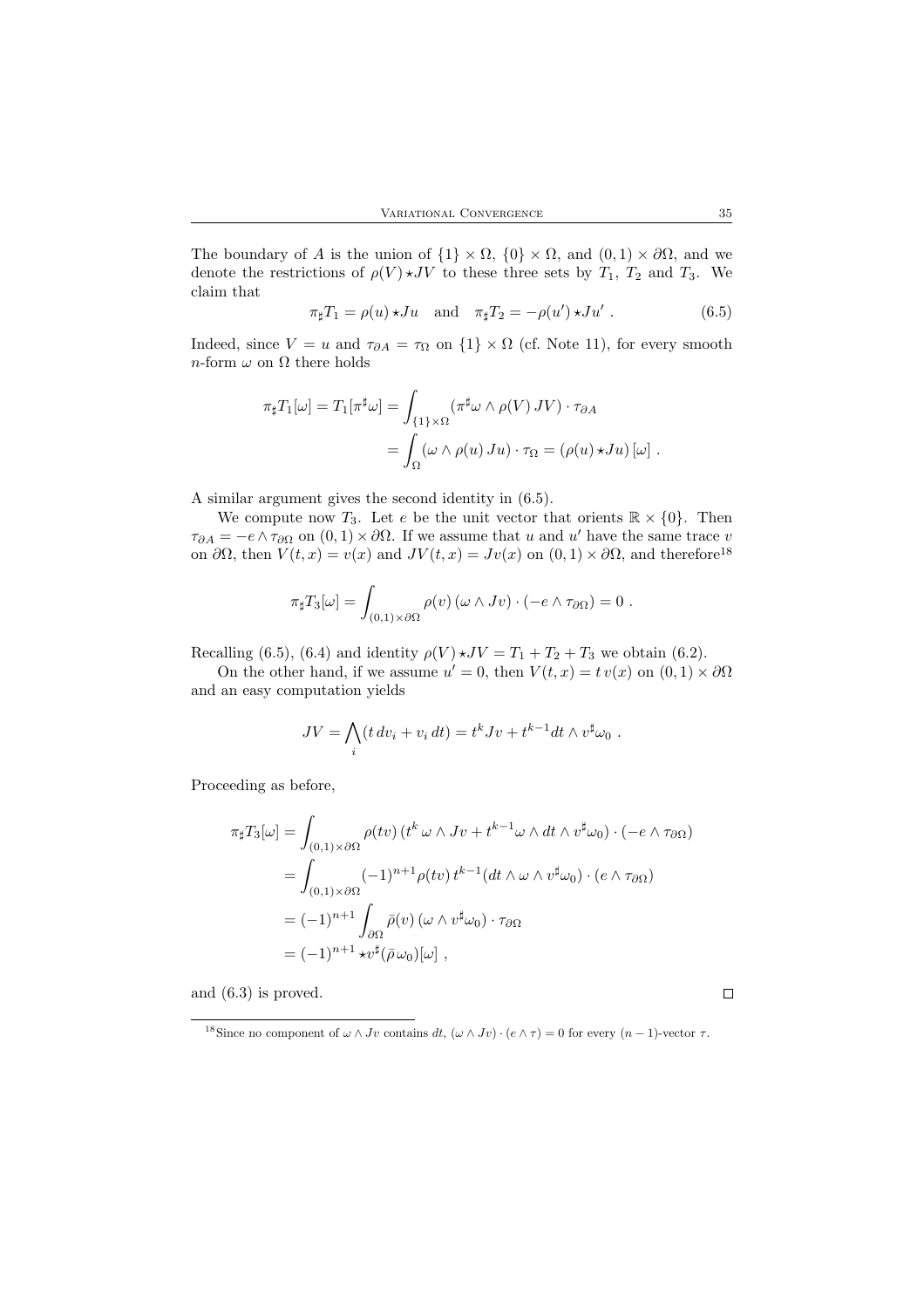**Proof of Proposition 5.3.** We first prove  $(5.2)$ . Let y be a regular value of  $u, u'$  and of the map U defined in Lemma 6.2. Take a smooth non-negative function  $\rho : \mathbb{R}^k \to \mathbb{R}$  with compact support and integral 1, and set  $\rho_{\varepsilon}(z) :=$  $\varepsilon^{-k}\rho((z-y)/\varepsilon)$ . Using the coarea formula (2.6), and replacing  $\rho$  with  $\rho_{\varepsilon}$ , identity (6.2) can be rewritten as

$$
\int_{\mathbb{R}^k} \rho_{\varepsilon}(z) \, \partial(\pi_{\sharp} M_z(U)) \, dz = \int_{\mathbb{R}^k} \rho_{\varepsilon}(z) \left(M_z(u) - M_z(u')\right) dz \;,
$$

and passing to the limit as  $\varepsilon \to 0$  we obtain (5.2). A density argument and the closure property of the cobordism relation give  $(5.2)$  when y is not a regular value  $\alpha f$  I.

Statement (i) follows from (5.2) by taking  $u' := \Phi(u)$ , where  $\Phi$  agrees with the identity on  $S^{k-1}$  (so that  $u = u'$  on  $\partial\Omega$ ), and projects  $\mathbb{R}^k$  onto the closed unit ball (so that  $M_y(u') = 0$ ).

Statement (ii) follows from (5.2) by taking  $u' := \Phi(u)$ , where  $\Phi$  is a smooth diffeomorphism that agrees with the identity on  $S^{k-1}$  and takes y' into y (so that  $M_y(u') = M_{y'}(u)$ .

The coarea formula (2.6) yields

$$
\star Jv = \partial(\star Ju) = \int_{\mathbb{R}^k} \partial M_y(u) \, dy ,
$$

and since the currents  $M_y(u)$  have all the same boundary for  $|y| < 1$ , and no boundary for  $|y| > 1$ , we obtain that  $\star Jv = \alpha_k \partial M_y(u)$ . The rest of statement (iv) follows by the boundary rectifiability theorem.

It remains to prove statement (iii). Let  $y$  be a regular value of  $u$  and  $U$ , and assume that  $y' := y/|y|$  is a regular value of v. Using the coarea formula (2.6) and the coarea formula for maps in  $W^{1,k-1}(\partial\Omega, S^{k-1})$  (see [3, Section 7.5]), and replacing  $\rho$  with the function  $\rho_{\varepsilon}$  defined above, identity (6.3) can be rewritten as

$$
\int_{\mathbb{R}^k} \rho_{\varepsilon}(z) \, \partial(\pi_{\sharp} M_z(U)) \, dz
$$
\n
$$
= \int_{\mathbb{R}^k} \rho_{\varepsilon}(z) \, M_z(u) \, dz - (-1)^n \int_{S^{k-1}} \bar{\rho}_{\varepsilon}(z') \, M_{z'}(u) \, d\mathcal{H}^{k-1}(z') ,
$$

and passing to the limit as  $\varepsilon \to 0$  we obtain  $\partial(\pi_\sharp M_y(U)) = M_y(u) - M_{y'}(v)$ , which implies  $M_y(u) \sim_{\overline{\Omega}} M_{y'}(v)$ . We prove statement (iii) in full generality using statement (ii) and a density argument. using statement (ii) and a density argument.

**6.3.** Construction of maps with good energy bounds. For every  $a \in \mathbb{R}^k$ and  $\varepsilon \geq 0$  such that  $\varepsilon + |a| < 1$  we choose a map  $\Phi_{a,\varepsilon} : \mathbb{R}^k \to \mathbb{R}^k$  that maps the open ball  $B_{a,\varepsilon} := (1-\varepsilon)a + B_{\varepsilon}^k$  onto the unit open ball  $B_1^k$  homothetically, maps the rest of  $\mathbb{R}^k$  in the sphere  $S^{k-1}$ , and agrees with the identity on  $S^{k-1}$ .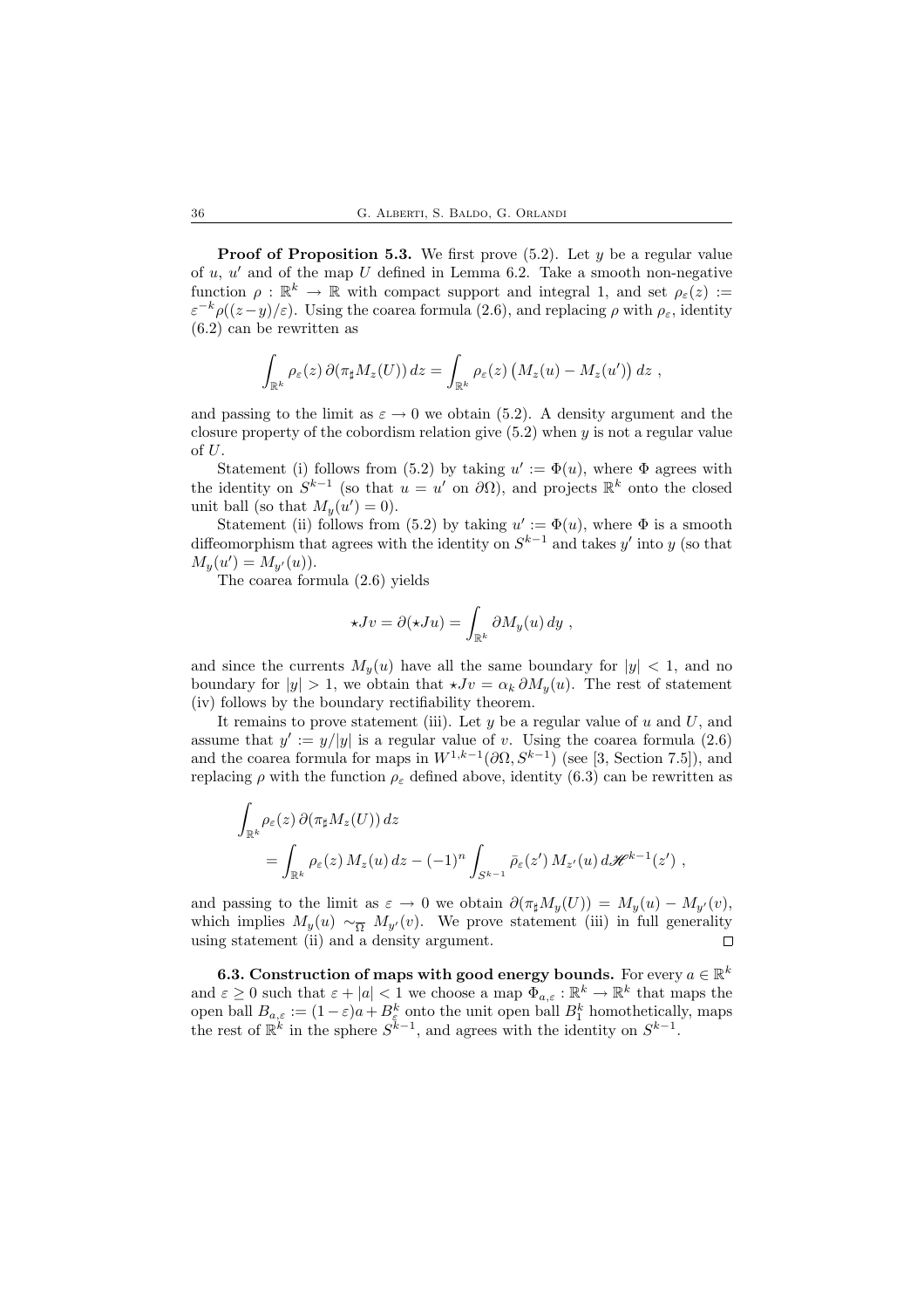Here is a more precise definition: we set  $\Phi_{a,\varepsilon}(a) := a$ , then we write every  $y \in \mathbb{R}^k$  different from a as  $a + tv$  with  $t > 0$  and v such that  $a + v \in S^{k-1}$ , and set

$$
\Phi_{a,\varepsilon}(y) := \begin{cases} a + \frac{1}{\varepsilon}tv & \text{for } t < \varepsilon, \\ a + v & \text{for } t \ge \varepsilon. \end{cases}
$$

In particular  $\Phi_{a,\varepsilon}(y) = a + \frac{1}{\varepsilon}(y-a)$  for every  $y \in B_{a,\varepsilon}$ . Moreover  $\Phi_{a,\varepsilon}$  is Lipschitz for  $\varepsilon > 0$ , and locally Lipschitz on  $\mathbb{R}^k \setminus \{a\}$  for  $\varepsilon = 0$ . A lengthy but straightforward computation yields

$$
|D\Phi_{a,\varepsilon}(y)| \le \frac{K}{|y-a| \vee \varepsilon} \quad \text{for a.e. } y.
$$
 (6.6)

For every  $u : \Omega \to \mathbb{R}^k$  we set

$$
u_a = u_{a,0} := \Phi_{a,0}(u) \quad \text{and} \quad u_{a,\varepsilon} := \Phi_{a,\varepsilon}(u) . \tag{6.7}
$$

The following lemma was inspired by the proof of Proposition 4 in [8], based in turn on computations from [24].

**Proposition 6.4.** Take u, a,  $\varepsilon$ ,  $u_a$ ,  $u_{a,\varepsilon}$ ,  $B_{a,\varepsilon}$  as above.

(i) The map  $u_{a,\varepsilon}$  belongs to  $W^{1,k}(\Omega,\mathbb{R}^k)$  for all a and all  $\varepsilon > 0$ , and

$$
\star Ju_{a,\varepsilon} = \frac{1}{\varepsilon^k} \int_{B_{a,\varepsilon}} M_y(u) \, dy \tag{6.8}
$$

- (ii) The map  $u_a$  belongs to  $W^{1,k-1}(\Omega, S^{k-1})$  for a.e.  $a \in B_1^k$ , and  $\star Ju_a =$  $\alpha_k M_a(u)$ .
- (iii) There exists a universal constant K such that, for every  $\varepsilon > 0$ ,

$$
\int_{B_{1-\varepsilon}^k} F_{\varepsilon}(u_{a,\varepsilon}) da \le K \left[ |\log \varepsilon| \cdot ||Du||_k^k + \varepsilon^{k-2} \mathcal{L}^{n+k}(\Omega) \right] \tag{6.9}
$$

$$
\int_{B_{1-\varepsilon}^k} \|Du_{a,\varepsilon} - Du_a\|_{k-1}^{k-1} da \le K\varepsilon \|Du\|_{k-1}^{k-1} .
$$
\n(6.10)

(iv) for every  $\delta > 0$  there exists  $E_{\delta} \subset B_1^k$  with  $\mathscr{L}^k(E_{\delta}) \leq \delta$  such that

$$
\liminf_{\varepsilon \to 0} \frac{F_{\varepsilon}(u_{a,\varepsilon})}{|\log \varepsilon|} \le \frac{K}{\delta} \|Du\|_{k}^{k} \quad \text{for every } a \in B_1^k \setminus E_{\delta}.
$$
 (6.11)

(v) For every  $a \in B_1^k$ ,  $u_{a,\varepsilon} \to u_a$  pointwise  $as \varepsilon \to 0$ , and for  $a.e.$   $a \in B_1^k$ 

$$
\liminf_{\varepsilon \to 0} \|u_{a,\varepsilon} - u_a\|_{W^{1,k-1}} = 0 ,\qquad(6.12)
$$

$$
\liminf_{\varepsilon \to 0} \mathbf{F}_{\Omega}(\star J u_{a,\varepsilon} - \star J u_a) = 0 \tag{6.13}
$$

(vi) If the trace of u on  $\partial\Omega$  takes values in  $S^{k-1}$ , for a.e.  $a \in B_1^k$  there holds  $\liminf_{\varepsilon \to 0} \mathbf{F}_{\mathbb{R}^{n+k}}(\star J u_{a,\varepsilon} - \alpha_k M_a(u)) = 0$  . (6.14)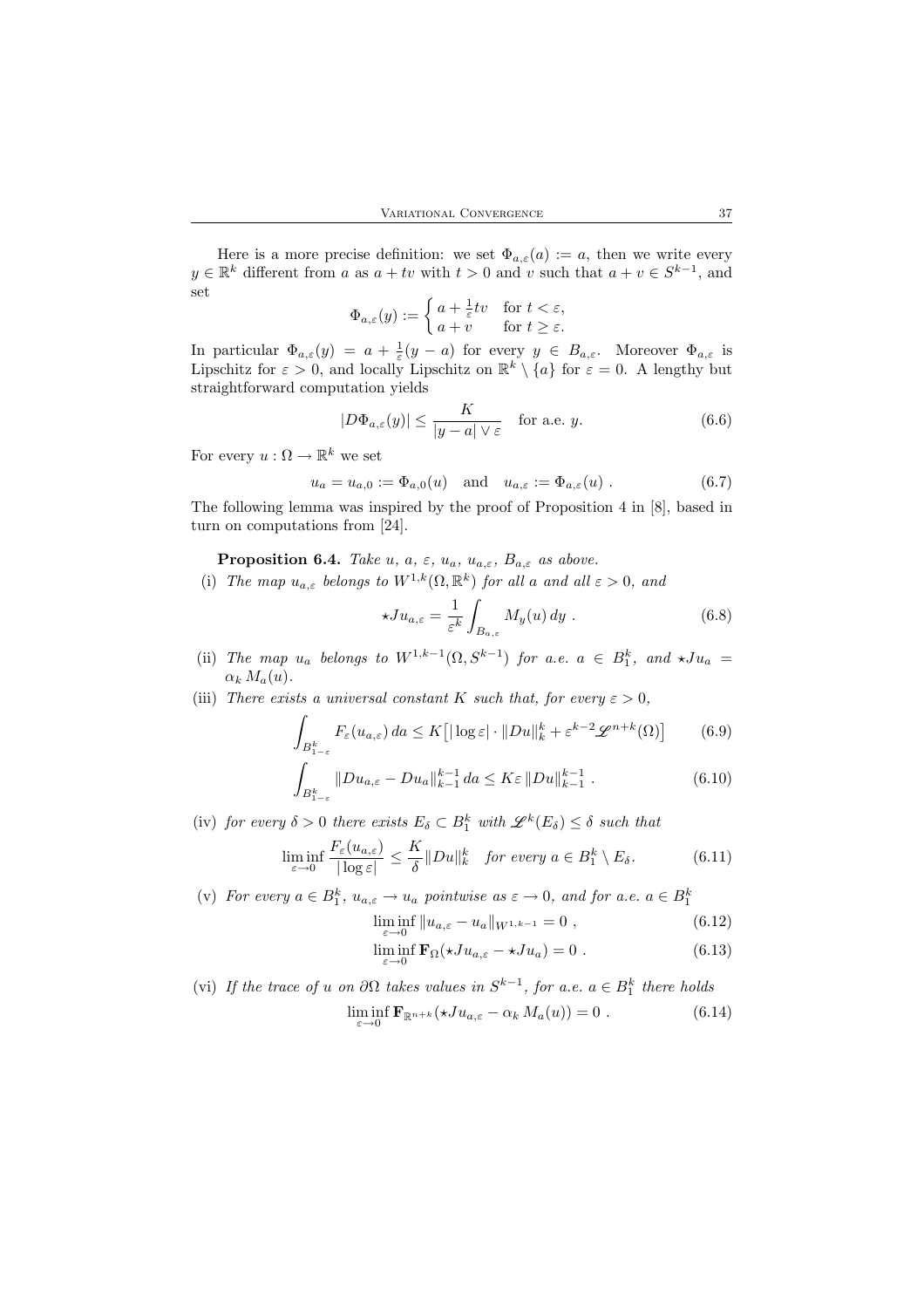**Remarks.** (i) As shown in [3, Theorem 3.8], if  $u_a$  is of class  $W^{1,k-1}$  then  $\star Ju_a = (-1)^{n+1} \partial M_{\bar{y}}(u_a)$  for every  $\bar{y} \in S^{k-1}$  which is a regular value of  $u_a$  in the sense of Remark 2.8(ii).

(ii) Statements (iv)–(vi) hold even when applied to a subsequence of  $(\varepsilon)$ . However, the set of all a for which one among  $(6.11)$ – $(6.14)$  fails may depend on the choice of the subsequence, and therefore we cannot infer that the liminf in  $(6.11)$ – $(6.14)$  can be replaced by a limsup. As far as we know, these stronger versions of statements  $(iv)$ – $(vi)$  could be true. If so, some of the proofs below could be simplified.

*Proof.* The first part of statement (i) follows by the fact that  $\Phi_{a,\varepsilon}$  is Lipschitz for  $\varepsilon > 0$ , while (6.8) follows by the coarea formula (2.6) and the fact that  $\det(D\Phi_{a,\varepsilon})$  is equal to  $\varepsilon^{-k}$  on the ball  $B_{a,\varepsilon}$ , and vanishes elsewhere.

In order to prove  $(6.9)$ , we define the following auxiliary function:

$$
\sigma_{\varepsilon}(a, x) := \begin{cases} 1 & \text{if } |u(x) - a| \leq 2\varepsilon \\ 0 & \text{otherwise.} \end{cases}
$$

Thus (6.6) implies  $|Du_{a,\varepsilon}| \leq K\varepsilon^{-1}|Du|$  for a.e. x such that  $\sigma_{\varepsilon}(a,x) = 1$ , while  $|Du_{a,\varepsilon}| \leq K|u-a|^{-1}|Du|$  for a.e. x such that  $\sigma_{\varepsilon}(a,x) = 0$ . Moreover, in the latter case we also have  $u_{a,\varepsilon} \in S^{k-1}$ , because  $\Phi_{a,\varepsilon}$  maps the complement of  $B_{a,\varepsilon}$ into  $S^{k-1}$ . Hence

$$
F_{\varepsilon}(u_{a,\varepsilon}) \le K \int_{\Omega} \sigma_{\varepsilon}(a,x) \left( \frac{|Du(x)|^k}{\varepsilon^k} + \frac{1}{\varepsilon^2} \right) + (1 - \sigma_{\varepsilon}(a,x)) \frac{|Du(x)|^k}{|u(x) - a|^k} dx . \tag{6.15}
$$

Now we integrate both sides of (6.15) over all a such that  $|a|+\varepsilon < 1$ , and change the order of integration in the right-hand side:

$$
\int_{B_{1-\varepsilon}^k} F_{\varepsilon}(u_{a,\varepsilon}) da \leq K \int_{\Omega} \left[ \left( \frac{|Du(x)|^k}{\varepsilon^k} + \frac{1}{\varepsilon^2} \right) \int_{B_{1-\varepsilon}^k} \sigma_{\varepsilon}(a, x) da + |Du(x)|^k \int_{B_{1-\varepsilon}^k} \frac{1 - \sigma_{\varepsilon}(a, x)}{|u(x) - a|^k} da \right] dx.
$$

Thus (6.9) follows by the estimates

$$
\int_{B_{1-\varepsilon}^k} \sigma_{\varepsilon}(x, a) da \leq \mathscr{L}^k(B_{2\varepsilon}^k) = 2^k \alpha_k \, \varepsilon^k
$$

and

$$
\int_{B_{1-\varepsilon}^k} \frac{1-\sigma_\varepsilon(x,a)}{|u(x)-a|^k} \, da \le \int_{B_{3/2}^k \setminus B_\varepsilon^k} \frac{dy}{|y|^k} \le K \int_{\varepsilon}^{3/2} \frac{d\rho}{\rho} \le K |\log \varepsilon| \, .
$$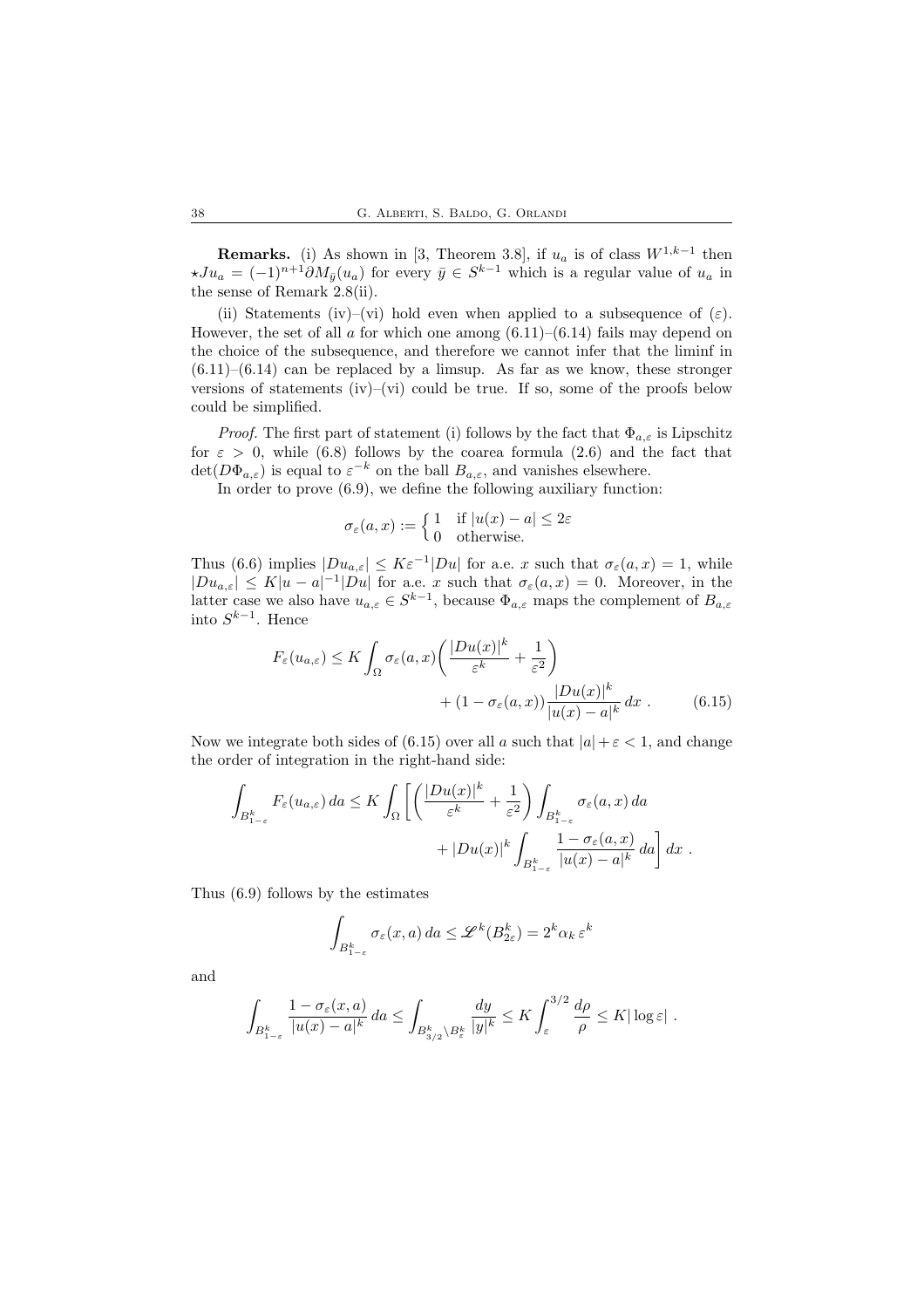To prove (6.10), we use that  $|Du_{a,\varepsilon}| \leq K\varepsilon^{-1}|Du|$  and  $|Du_a| \leq K|u-a|^{-1}|Du|$  for a.e. x such that  $\sigma_{\varepsilon}(a, x) = 1$ , while  $Du_{a, \varepsilon} = Du_a$  for a.e. x such that  $\sigma_{\varepsilon}(a, x) = 0$ because  $u_{a,\varepsilon} = u_a$  in the complement of  $B_{a,\varepsilon}$ . Hence

$$
\int_{\Omega} |Du_{a,\varepsilon}-Du_a|^{k-1} \leq K \int_{\Omega} \sigma_{\varepsilon}(a,x) \left( \frac{1}{\varepsilon^{k-1}} + \frac{1}{|u(x)-a|^{k-1}} \right) |Du(x)|^{k-1} dx.
$$

The rest of the proof of  $(6.10)$  follows that of  $(6.9)$ . Estimate  $(6.9)$  and Fatou's lemma imply

$$
\int_{B_1^k} \liminf_{\varepsilon \to 0} \frac{F_{\varepsilon}(u_{a,\varepsilon})}{|\log \varepsilon|} da \le \liminf_{\varepsilon \to 0} \int_{B_1^k} \frac{F_{\varepsilon}(u_{a,\varepsilon})}{|\log \varepsilon|} da \le K \|Du\|_k^k,
$$
\n(6.16)

which yields  $(6.11)$ . In a similar way, we use  $(6.10)$  to obtain  $(6.12)$ , which implies that, up to a subsequence, the maps  $u_{a,\varepsilon}$  converge strongly to  $u_a$  in  $W^{1,k-1}$  (and in particular  $u_a$  belongs to  $W^{1,k-1}$ ). Now (6.13) follows by the fact that strong convergence in  $W^{1,k-1}$ , implies convergence of Jacobians in the flat norm  $\mathbf{F}_{\Omega}$  (see Remark 2.11).

The convergence of  $\star Ju_{a,\varepsilon}$  to  $\star Ju_a$  (up to a subsequence) and formula (6.8) imply  $\star Ju_a = \alpha_k M_a(u)$  for every regular value a of u, and the proof of (ii) is completed.

It remains to prove (vi). We take a regular value a of u such that  $\star Ju_a$  =  $\alpha_k M_a(u)$  (cf. statement (ii)) and  $u_{a,\varepsilon}$  converge to  $u_a$  in  $W^{1,k-1}$  up to a subsequence, not relabelled in the following (cf.  $(6.12)$ ). Now we choose a map  $\tilde{u}$  in  $W^{1,k}(\mathbb{R}^{n+k} \setminus \overline{\Omega}, \mathbb{R}^k)$  with the same trace as u on  $\partial\Omega$  and for every  $\varepsilon > 0$  we set

$$
\tilde{u}_{a,\varepsilon}(x) := \begin{cases} u_{a,\varepsilon}(x) & \text{if } x \in \Omega \\ \tilde{u}(x) & \text{if } x \in \mathbb{R}^{n+k} \setminus \overline{\Omega}, \end{cases}
$$

and define  $\tilde{u}_a$  in the same way. Since trace of  $u_{a,\varepsilon}$  and  $u_a$  on  $\partial\Omega$  agrees with that of u, and therefore with that of  $\tilde{u}$ , the maps  $\tilde{u}_{a,\varepsilon}$  belong to  $W^{1,k}(\mathbb{R}^{n+k}, \mathbb{R}^k)$  and converge in  $W^{1,k-1}(\mathbb{R}^{n+k}, \mathbb{R}^k)$  to  $\tilde{u}_a$ . Hence

$$
\mathbf{F}_{\mathbb{R}^{n+k}}(\star J\tilde{u}_{a,\varepsilon}-\star J\tilde{u}_a)\to 0\ .\tag{6.17}
$$

On the other hand,  $\star J\tilde{u}_{a,\varepsilon}$  can be decomposed as  $\star J\tilde{u} + \star J u_{a,\varepsilon}$  on  $\mathbb{R}^{n+k}$  (we assume that  $\star J\tilde{u}$  is extended to 0 in  $\overline{\Omega}$ , while  $\star Ju_{a,\varepsilon}$  is extended to 0 outside  $\Omega$ ). Now, the first addendum agrees with the restriction of  $\star J\tilde{u}_a$  to  $\mathbb{R}^{n+k} \setminus \overline{\Omega}$ , while formula  $(6.8)$  and the fact that a is a regular value of u imply that the second addendum converges to  $\alpha_k M_a(u)$  in the weak topology of currents. In particular  $\alpha_k M_a(u)$  must agree with the restriction of  $\star J\tilde{u}_a$  to  $\overline{\Omega}$ , and then (6.17) yields  $(6.14)$  (recall that  $(6.17)$  holds for a subsequence only).  $\Box$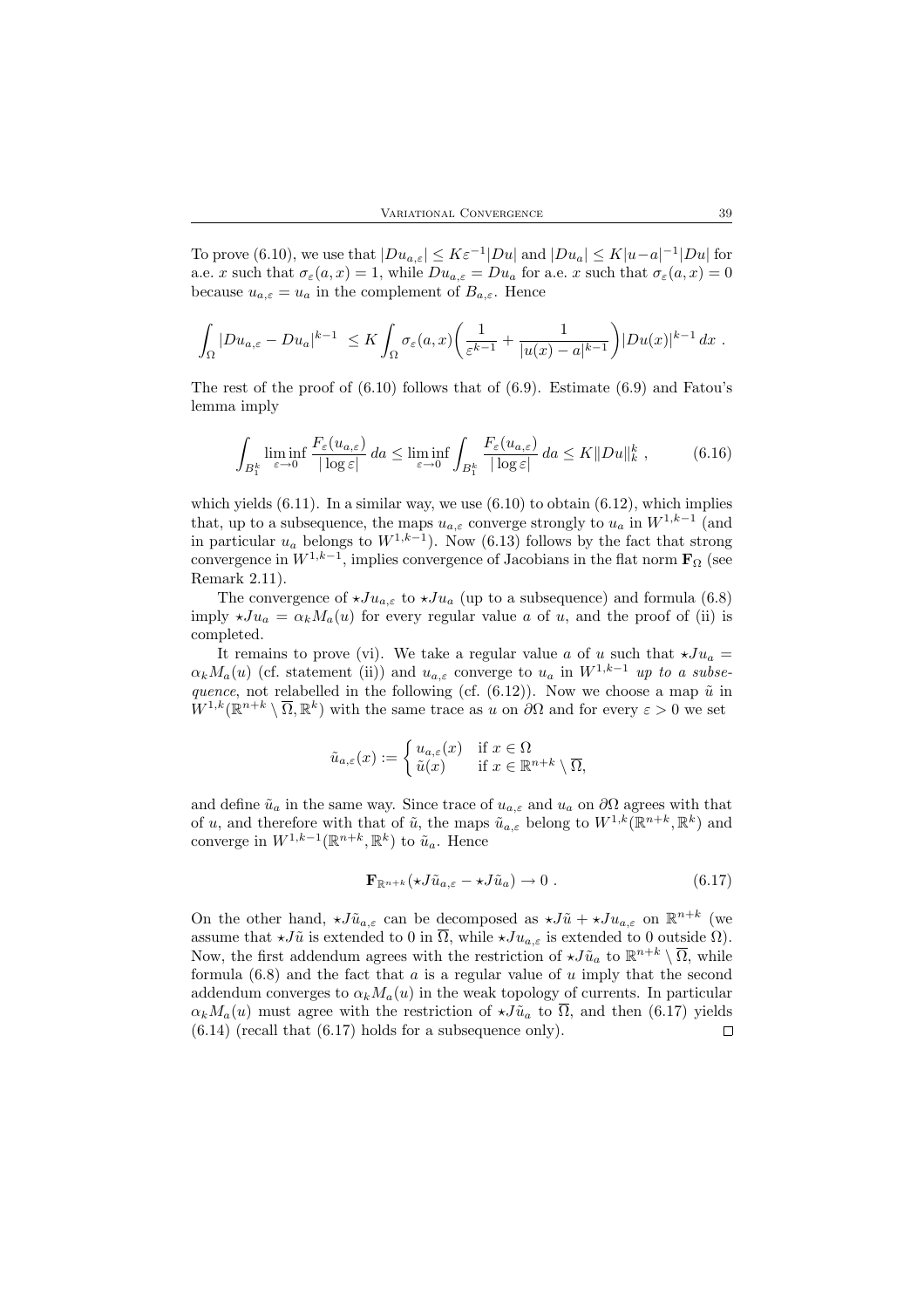**Proof of statement (i) of Theorem 5.5.** Let a (countable) sequence  $(u_{\varepsilon})$ be given such that  $u_{\varepsilon} = v$  on  $\partial\Omega$  and  $F_{\varepsilon}(u_{\varepsilon}) = O(|\log \varepsilon|)$ , and an open set  $A \subset \mathbb{R}^{n+k}$ . As in the proof of statement (i) of Theorem 1.1, we can assume that the liminf at the left-hand side of (5.3) is a limit.

First step: compactness and lower bound inequality.

The idea is to apply statement (i) of Theorem 1.1 with  $\Omega$  replaced by a larger set (and  $u_{\varepsilon}$  suitably extended outside of  $\Omega$ ). Let  $\delta > 0$  be fixed for the time being. First we take  $u \in W^{1,k}(\mathbb{R}^{n+k}, \mathbb{R}^k)$  with trace v on  $\partial\Omega$ . Then we choose an open set  $\Omega'$  so that  $\Omega \Subset \Omega'$  and

$$
\int_{\Omega'\setminus\Omega}|Du|^k\leq \delta.
$$

We set  $U := \Omega' \setminus \overline{\Omega}$ . Now, let  $u_{a,\varepsilon}$  be defined as in (6.7). By Proposition 6.4 we can choose  $a \in B_1^k$  so that, passing to a subsequence,

$$
F_{\varepsilon}(u_{a,\varepsilon},\Omega') = O(|\log \varepsilon|)
$$
\n(6.18)

$$
F_{\varepsilon}(u_{a,\varepsilon}, U) \le K |\log \varepsilon| \int_{U} |Du|^{k} \le K\delta |\log \varepsilon| \tag{6.19}
$$

$$
\mathbf{F}_{\Omega'}(\star Ju_{a,\varepsilon} - \alpha_k M_a(u)) \to 0 \tag{6.20}
$$

$$
\mathbf{F}_{\mathbb{R}^{n+k}}\big(\star Ju_{a,\varepsilon}\mathsf{L}\,U-\alpha_k M_a(u)\mathsf{L}\,U\big)\to 0\ .\tag{6.21}
$$

Finally we set

$$
u'_{\varepsilon}(x) := \begin{cases} u_{\varepsilon}(x) & \text{if } x \in \Omega, \\ u_{a,\varepsilon}(x) & \text{if } x \in \Omega' \setminus \Omega. \end{cases}
$$

The maps  $u'_{\varepsilon}$  belong to  $W^{1,k}(\Omega', \mathbb{R}^k)$ , and  $F(u'_{\varepsilon}, \Omega') = O(|\log \varepsilon|)$  by (6.19). By Theorem 1.1(i) implies that, up to a subsequence,  $\star Ju_{\varepsilon}'$  converge to  $\alpha_k M'$  in the flat norm  $\mathbf{F}_{\Omega}$ , where M' is a rectifiable current supported in  $\Omega'$ . Then (6.21) implies that  $\star Ju_{\varepsilon} = \star Ju'_{\varepsilon} - \star Ju_{a,\varepsilon} \mathsf{L} U$  converge in the flat norm  $\mathbf{F}_{\Omega'}$  to  $\alpha_k M$ , where

$$
M := M' - M_a(u) \mathsf{L} U = M' \mathsf{L} \overline{\Omega} . \tag{6.22}
$$

Since  $\star Ju_{\varepsilon}$  and M are supported in  $\overline{\Omega}$ , we have convergence in the flat norm  $\mathbf{F}_{\mathbb{R}^{n+k}}$ <sup>19</sup> Moreover the lower bound inequality (1.3) applied to the maps  $u'_{\varepsilon}$  and to the set  $\Omega' \cap A$  and estimate (6.19) yield

$$
\beta_k|M|(A) = \beta_k|M'| (A \cap \overline{\Omega})
$$
  
\n
$$
\leq \beta_k|M'| (A \cap \Omega')
$$
  
\n
$$
\leq \liminf_{\varepsilon \to 0} \frac{F_{\varepsilon}(u_{\varepsilon}', A \cap \Omega')}{|\log \varepsilon|} \leq \liminf_{\varepsilon \to 0} \frac{F_{\varepsilon}(u_{\varepsilon}, A \cap \Omega)}{|\log \varepsilon|} + K\delta.
$$

<sup>&</sup>lt;sup>19</sup> $\mathbf{F}_{\Omega'}(T_i - T) \to 0$  means that there exist currents  $S_i$  on  $\Omega'$  such that  $\partial S_i = T_i - T$  in  $\Omega'$  and  $||S_i|| \to 0$ . Clearly, if  $S_i$  is regarded as a current on  $\mathbb{R}^{n+k}$ ,  $\partial S_i$  may have an additional part supported on  $\partial\Omega'$ . However, if all current  $T_i$  are supported on  $\Omega$ , a careful use of truncation and of the cone construction allows to modify each  $S_i$  so that  $\partial S_i = T_i - T$  in  $\mathbb{R}^{n+k}$  (and  $||S_i||$  still converge to 0).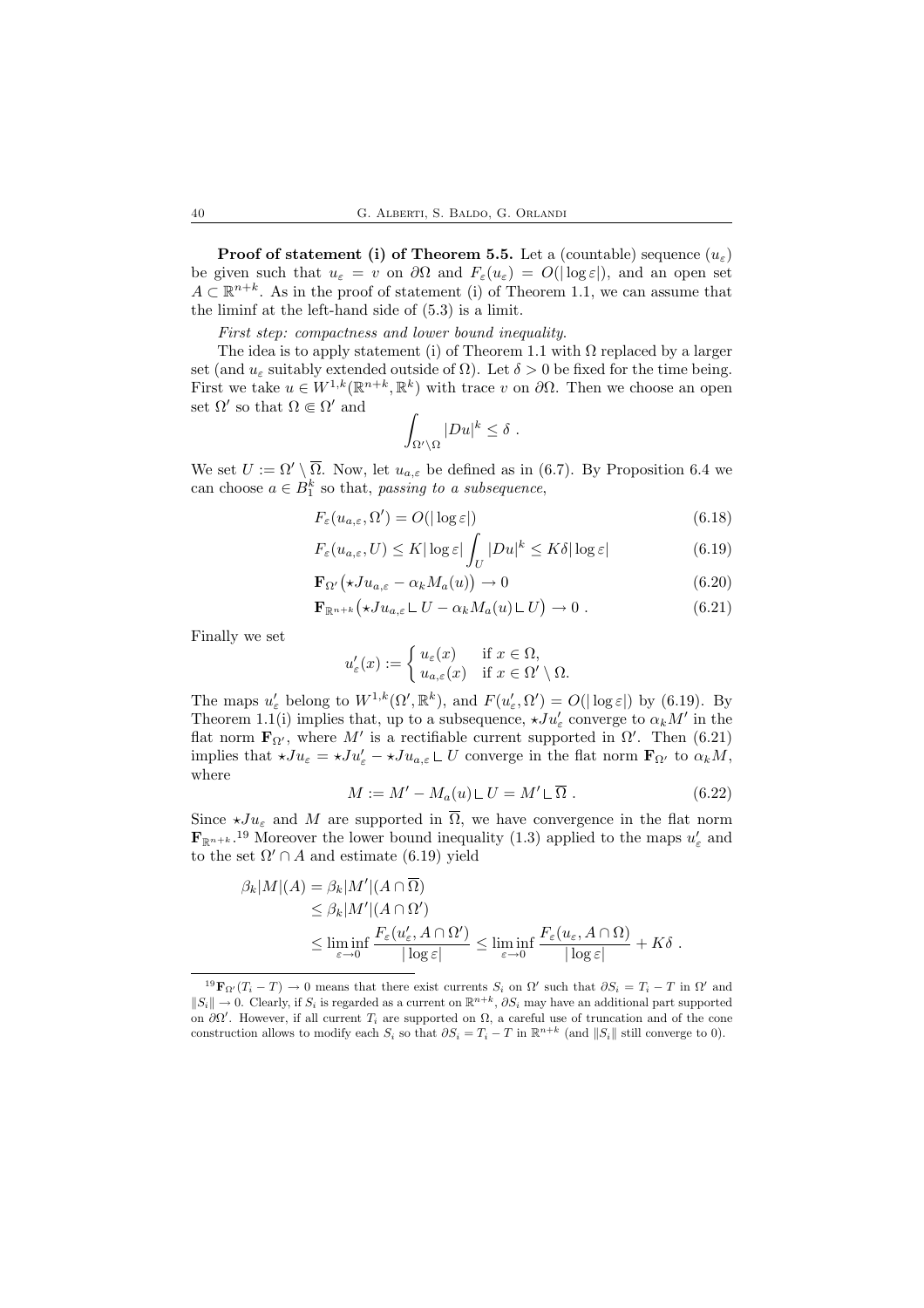Since  $\delta$  can be taken arbitrarily small, the lower bound inequality (5.3) is proved.

Second step: M is cobordant to  $M_a(u) \sqcup \Omega$  in  $\overline{\Omega}$ .

While it is easy to prove that these two currents differ by the boundary of a real current with finite mass supported in  $\overline{\Omega}$ , it is more difficult to show that they differ by a rectifiable one.

Choose an open set V such that  $\Omega \in V \in \Omega'$  and whose closure admits a Lipschitz retraction onto  $\overline{\Omega}$  (use Proposition 8.1). We claim that  $M' \sim_{\overline{V}} M_a(u)$ . Were this proved, (6.22) and the fact that  $M_a(u) \perp \partial\Omega = 0$  (recall that the trace of u on  $\partial\Omega$  takes values in  $S^{k-1}$ ) would imply  $M \sim_{\overline{V}} M_a(u) \mathsf{L} \Omega$ , and we would conclude the proof using the retraction of  $\overline{V}$  to  $\Omega$ . We prove the claim by showing that  $M'$  and  $M_a(u)$  can be obtained as limits—with respect to the weak convergence of currents—of rectifiable currents which are cobordant in  $\overline{V}$ (cf. Section 5.1).

By the choice of a, the current  $\alpha_k M_a(u)$  is the limit of  $\star Ju_{a,\varepsilon}$  in the flat norm  $\mathbf{F}_{\Omega'}$ , and  $F_{\varepsilon}(u_{a,\varepsilon},\Omega') = O(|\log \varepsilon|)$ . Following the proof of the compactness statement in Proposition 3.1 (see Section 3), we see that the currents  $\star Ju_{\alpha,\varepsilon}$  are asymptotically equivalent in the flat norm  $\mathbf{F}_{\Omega'}$  to  $\star J_{\psi}u_{a,\varepsilon}$ , where  $\psi = \rho dy$  is a k-form with support contained in  $B_{1/2}^k$  and integral  $\alpha_k$ , and  $J_\psi$  is defined in Section 3.5. In turn,  $\star J_{\psi}u_{a,\varepsilon}$  are asymptotically equivalent in the flat norm  $\mathbf{F}_{V}$ to the polyhedral deformations  $\Phi_{\varepsilon\sharp}(\star J_{\psi}u_{a,\varepsilon})$ , which are uniformly bounded in mass ( $\Phi_{\varepsilon}$  are the retractions associated to the grids  $\mathscr{G}_{\varepsilon}$  as in Lemmas 3.8 and 3.9).

By Lemma 3.9(ii),  $\Phi_{\epsilon\sharp}(\star J_{\psi}u_{a,\epsilon}) = \alpha_k \Phi_{\epsilon\sharp}(M_{\psi}(u_{a,\epsilon}))$  for any regular value  $y = y(\varepsilon)$  of  $u_{a,\varepsilon}$  with  $|y| < 1/2$ . Thus  $M_a(u)$  is the limit in the flat norm  $\mathbf{F}_V$ of the integral polyhedral currents  $\Phi_{\varepsilon\sharp}(M_y(u_{a,\varepsilon}))$ , which are uniformly bounded in mass. Similarly,  $M'$  is the limit of in the flat norm  $\mathbf{F}_V$  of the polyhedral currents  $\Phi_{\varepsilon\sharp}(M_y(u'_{\varepsilon}))$ , which are also uniformly bounded in mass (we take the same  $y = y(\varepsilon)$  as above).

It remains to show that  $\Phi_{\varepsilon\sharp}(M_y(u_{\varepsilon}'))$  and  $\Phi_{\varepsilon\sharp}(M_y(u_{a,\varepsilon}))$  are cobordant in  $\overline{V}$ . Since  $u_{a,\varepsilon}$  and  $u'_{\varepsilon}$  agree outside  $\Omega$ ,  $M_y(u'_{\varepsilon}) - M_y(u_{a,\varepsilon})$  is supported in  $\overline{\Omega}$ , and by  $(5.2)$  is cobordant to 0 in  $\Omega$ . Hence  $\Phi_{\varepsilon\sharp}(M_y(u_{\varepsilon}') - M_y(u_{a,\varepsilon}))$  is cobordant to 0 in  $\overline{V}$  for  $\varepsilon$  small enough by a known property of polyhedral deformation,<sup>20</sup> and this concludes the proof.

Let us point out a couple of technical issues in this second step of the proof. Firstly, the argument above, as most lemmas in Section 3, requires that  $u'_{\varepsilon}$  and  $u_{a,\varepsilon}$  are smooth in  $\Omega'$ . This can be fixed by regularizing these maps (e.g., by convolution). Indeed we never used that they have trace v on  $\partial\Omega$ , but only that they agree outside  $\overline{\Omega}$  (in fact, it is enough that they agree outside  $\overline{V}$ ). Secondly, the argument works provided that the size of the grid  $\mathscr{G}_{\varepsilon}$  is taken as in (3.22),

<sup>&</sup>lt;sup>20</sup>More precisely, the deformation of the boundary of a current supported in  $\overline{\Omega}$  is the boundary of a polyhedral current supported on a d-neighbourhood of  $\Omega$ , where d is, say, twice the diameter of a cube in the grid (cf. [20, Theorem 4.2.9]).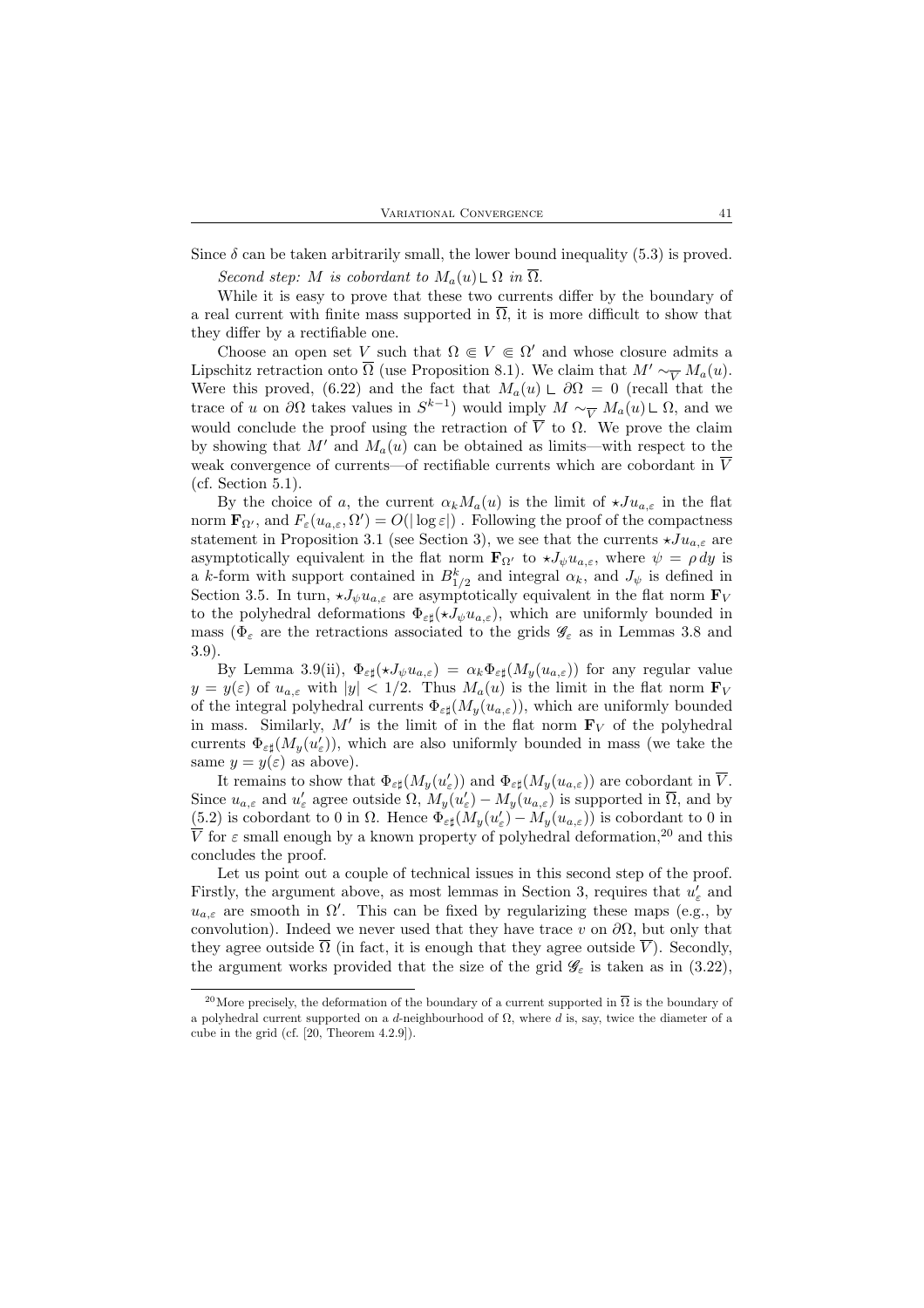and the center is chosen so that estimates  $(3.18)$ – $(3.20)$ —but not  $(3.17)$ —hold for  $u'_{\varepsilon}$  and  $u_{a,\varepsilon}$  at the same time. This can be achieved by a suitable modification of Lemma 3.11.  $\Box$ 

## 7. Proof of Theorem 5.5(ii) and Corollary 5.6

In this section we assume that the potential W in the definition of  $F_{\varepsilon}$  takes a constant value inside the unit ball of  $\mathbb{R}^k$ : it is clear that proving statement (ii) of Theorem 5.5 for this particular choice of  $W$  is sufficient.<sup>21</sup> This assumption is used in the proof of Lemma 7.1 only.

For the rest, we follow the notation of Section 6. In particular,  $n \geq 1$  and  $\Omega$ is a bounded Lipschitz domain.

The proof of statement (ii) of Theorem 5.5 is a modification of the proof of statement (ii) of Theorem 1.1 given in Section 4. Hence we need an  $S^{k-1}$ -valued map  $\tilde{u}$  with the same properties as the one used in Section 4, which satisfies the additional condition  $\tilde{u} = v$  on  $\partial\Omega$ . This refinement of Theorem 5.10 of [3] is proved in Theorem 9.6 for special boundary data v. In order to handle a general v, we paste together the maps  $u_{\varepsilon}$  defined in (4.3) and the maps  $u_{a,\varepsilon}$  defined in (6.7). This last step is based on the following lemma:

**Lemma 7.1.** Let  $\Omega_1$  be a Lipschitz domain relatively compact in  $\Omega$ , and set  $\Omega_2 := \Omega \setminus \overline{\Omega}_1$ . Let maps  $u_i \in W^{1,k}(\Omega_i, \mathbb{R}^k)$  for  $i = 1,2$  be given so that  $|u_1|, |u_2| \leq 1$  everywhere and their traces on  $\Sigma := \partial \Omega_1$  (the interface between  $\Omega_1$ ) and  $\Omega_2$ ) satisfy the following compatibility condition:

$$
|u_1(x)| = |u_2(x)| = 1 \Rightarrow u_1(x) = u_2(x) \quad \text{for } \mathcal{H}^{n+k-1}\text{-a.e. } x \in \Sigma. \tag{7.1}
$$

Then there exist positive finite constants  $\eta_0$  and C (depending on  $\Omega$  and  $\Omega_1$ ) so that, for every  $0 < \eta \leq \eta_0$  there exists  $u \in W^{1,k}(\Omega,\mathbb{R}^k)$  which agrees with  $u_1$  in  $\Omega_1$  and with  $u_2$  in  $\partial\Omega$ , and for every  $\varepsilon > 0$  satisfies

$$
F_{\varepsilon}(u,\Omega_2) \le 2 F_{\varepsilon}(u_2,\Omega_2) + C\eta \int_{\Sigma} \frac{1}{\eta^k} + e_{\varepsilon}(u_1) + e_{\varepsilon}(u_2) . \tag{7.2}
$$

*Proof.* By Proposition 8.1, we can find a neighbourhood U of  $\partial\Omega_1 = \Sigma$  which is relatively compact in  $\Omega$  and homeomorphic to  $(-1, 1) \times \Sigma$  via some bi-Lipschitz map  $\Psi$ . For every  $0 < \eta < 1$ , we set  $u := u_1$  in  $\Omega_1$ ,  $u := u_2$  in  $\Omega_2 \setminus U$ , and  $u := u' \circ \Psi^{-1}$  in  $U \setminus \Omega_1 = \Psi([0,1) \times \Sigma)$ , where

$$
u'(t,x') := \begin{cases} (1-t/\eta) u_1(x') + (t/\eta) u_2(x') & \text{for } 0 \le t < \eta, \\ u_2(\Psi((t-\eta)/(1-\eta),x')) & \text{for } \eta \le t < 1. \end{cases}
$$
(7.3)

 $21$ W is not continuous, but this is not needed in the construction that follows.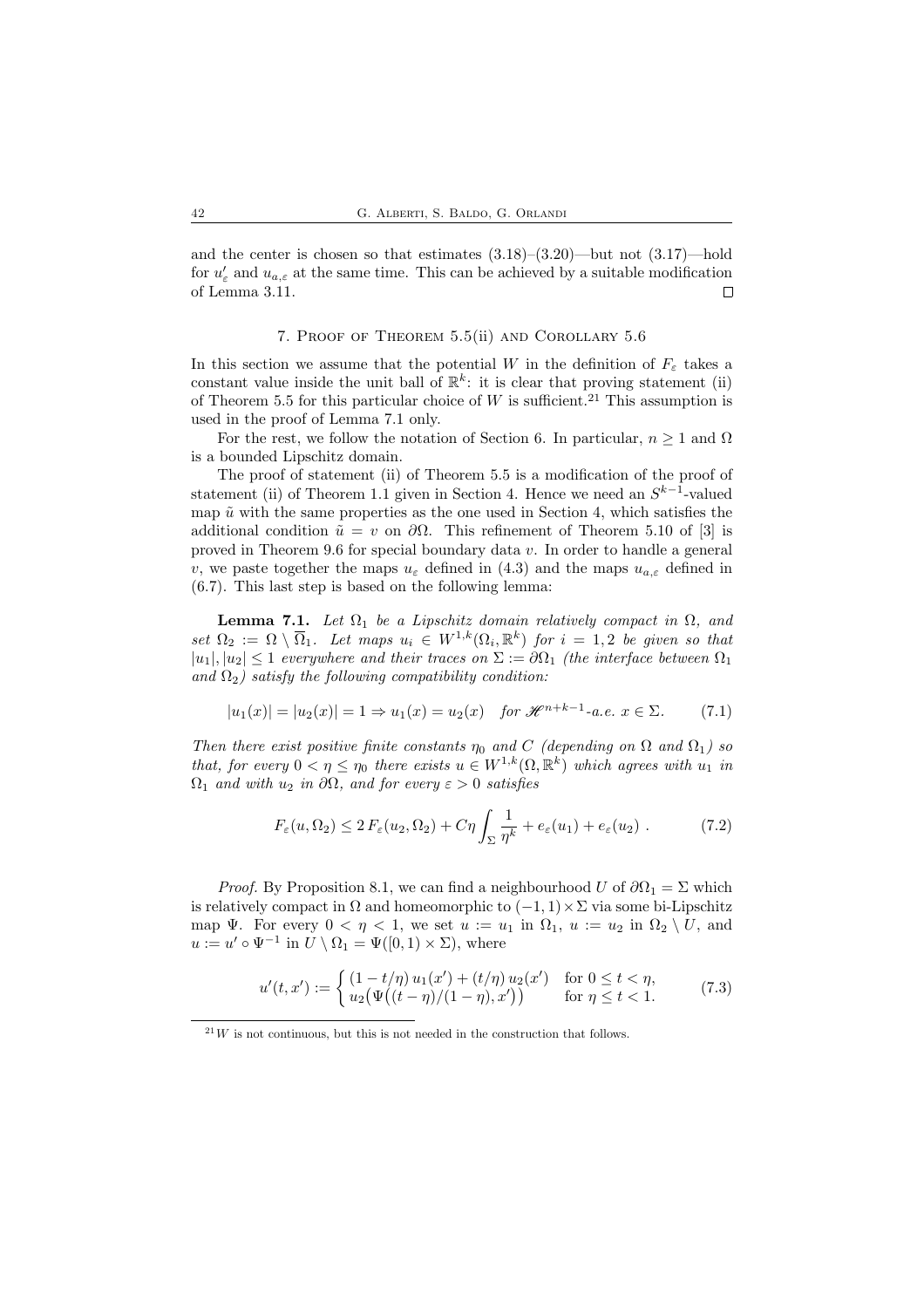Hence

$$
F_{\varepsilon}(u,\Omega_2 \setminus U) = F_{\varepsilon}(u_2,\Omega_2 \setminus U) . \tag{7.4}
$$

It remains to estimate the energy of u in  $U \cap \Omega_2$ . To this end, we decompose  $U \cap \Omega_2$  as  $U_\eta \cup U'_\eta$  with  $U_\eta := \Psi([0, \eta) \times \Sigma)$  and  $U'_\eta := \Psi([\eta, 1) \times \Sigma)$ . For almost every  $(t, x') \in [0, \eta) \times \Sigma$  there holds

$$
|Du'(t,x')|^k \le K \Big[ |Du_1(x')|^k + |Du_2(x')|^k + \frac{1}{\eta^k} \Big],
$$

while condition (7.1) and the fact that  $W(y)$  is constant for  $|y| < 1$  yield

$$
W(u'(t,x')) \le W(u_1(x')) + W(u_2(x')) .
$$

Hence

$$
F_{\varepsilon}(u', [0, \eta) \times \Sigma) \leq K \eta \int_{\Sigma} \frac{1}{\eta^k} + e_{\varepsilon}(u_1) + e_{\varepsilon}(u_2) .
$$

The change of variable formula gives the estimate

$$
F_{\varepsilon}(u, \Psi(A)) \le C_1 F_{\varepsilon}(u \circ \Psi, A) , \qquad (7.5)
$$

where  $C_1 := (1 \vee \text{Lip}(\Psi^{-1}))^k \cdot \text{Lip}(\Psi)^{n+k}$ , and therefore

$$
F_{\varepsilon}(u, U_{\eta}) \leq C_1 F_{\varepsilon}(u', (0, \eta) \times \Sigma)
$$
  
 
$$
\leq KC_1 \eta \int_{\Sigma} \frac{1}{\eta^k} + e_{\varepsilon}(u_1) + e_{\varepsilon}(u_2).
$$
 (7.6)

By (8.2) and (7.3), for every  $x \in U'_\eta$  there holds  $u(x) = u_2(R_\eta(x))$  where

$$
R_{\eta}(x) := x - \eta \frac{1 - t}{1 - \eta} v(x') ,
$$

and t, x' satisfy  $x = x' + t v(x) = \Psi(t, x')$ . Hence  $\text{Lip}(R_{\eta})$  and  $\text{Lip}(R_{\eta}^{-1})$  are both of order  $1 + O(\eta)$ , and formula (7.5) yields

$$
F_{\varepsilon}(u, U_{\eta}') \le (1 + O(\eta)) \cdot F_{\varepsilon}(u_2, U \setminus \Omega_1).
$$
 (7.7)

For  $\eta$  small enough, estimates (7.4), (7.6), (7.7) yield (7.2).  $\Box$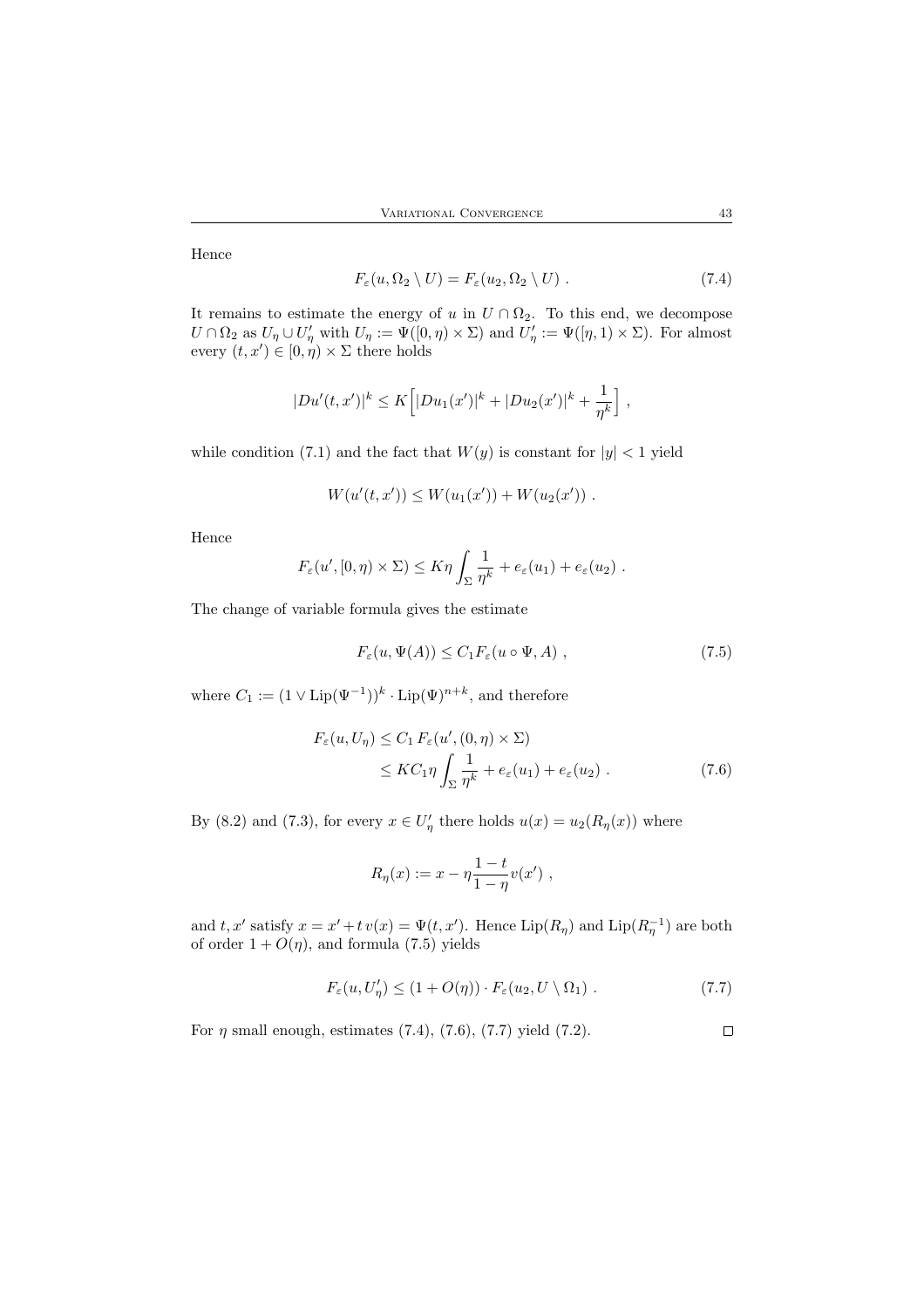**Proof of statement (ii) of Theorem 5.5.** Let u be a map in  $W^{1,k}(\Omega,\mathbb{R}^k)$ with trace v on  $\partial\Omega$  such that  $|u|\leq 1$  and u is locally piecewise affine in  $\Omega$ , that is, agrees with some piecewise affine map on every compact subset of  $\Omega$  (such a map can be obtained from any  $u$  with trace  $v$  by truncation and a local regularization argument à la Meyers-Serrin).

First reduction. A simple diagonal argument shows that the statement we want to prove is equivalent to the following: for every  $\delta > 0$ , every admissible current M and every countable subsequence of  $(\varepsilon)$  there exists a subsequence (not relabelled) for which we can construct maps  $u_{\varepsilon}$  such that  $\star Ju_{\varepsilon}$  converge to  $\alpha_k M$  and

$$
\limsup \frac{F_{\varepsilon}(u_{\varepsilon}, \Omega)}{|\log \varepsilon|} \leq \beta_k \|M\| + \delta . \tag{7.8}
$$

This remark allows us to pass freely to subsequences in the construction below.

Let  $\delta$  and the countable subsequence of  $(\varepsilon)$  be fixed. We take now  $d > 0$  so that  $\int_{U_d} |Du|^k \leq \delta^2/(2K)$ , where  $U_d$  the set of all  $x \in \Omega$  such that  $dist(x, \partial \Omega) < d$ and K is the universal constant in (6.11). Then, by Proposition 6.4(iv) we can find  $y \in B_1^k$  so that, passing to a subsequence, the maps  $u_{y,\varepsilon}$  given in (6.7) satisfy

$$
\lim_{\varepsilon \to 0} \frac{F_{\varepsilon}(u_{y,\varepsilon}, U_d)}{|\log \varepsilon|} \le \frac{K}{\delta} \int_{U_d} |Du|^k \le \frac{\delta}{2} \ . \tag{7.9}
$$

Second reduction. A simple diagonal argument and Proposition 8.7 show that it suffices to prove the claim above when the current  $M$  has multiplicity 1 and can be written as  $M = M_y(u) + \partial N$ , where N is a polyhedral current of dimension  $n + 1$  with compact support in  $\Omega$ .

Let M and N be fixed, and for every  $\varepsilon > 0$  let a positive  $\eta = \eta(\varepsilon)$  be giventhe correct choice of  $\eta$  will be specified below. Now choose a polyhedral domain  $\Omega_d$  so that  $N \in \Omega_d \in \Omega$ ,  $\Omega_d \cup U_d = \Omega$  (see Figure 7.1 below) and

$$
\liminf_{\varepsilon \to 0} \frac{1}{|\log \varepsilon|} \int_{\partial \Omega_d} \frac{1}{\eta^k} + e_\varepsilon(u_{y,\varepsilon}) \le \frac{\delta}{2d} + \frac{|\Omega|}{\eta^k |\log \varepsilon|} . \tag{7.10}
$$

To find such  $\Omega_d$ , apply Lemma 8.5 with  $g: U_d \to [0, d/2]$  a piecewise affine 1-Lipschitz function such that  $g = 0$  on  $\partial\Omega$  and  $g = d/2$  on  $\partial U_d \setminus \Omega$ —such a function exists because the distance between these two sets is  $d$ —and then use estimate (7.9). After *passing to a subsequence*, we may assume that the liminf at the left-hand side of (7.10) is a limit.

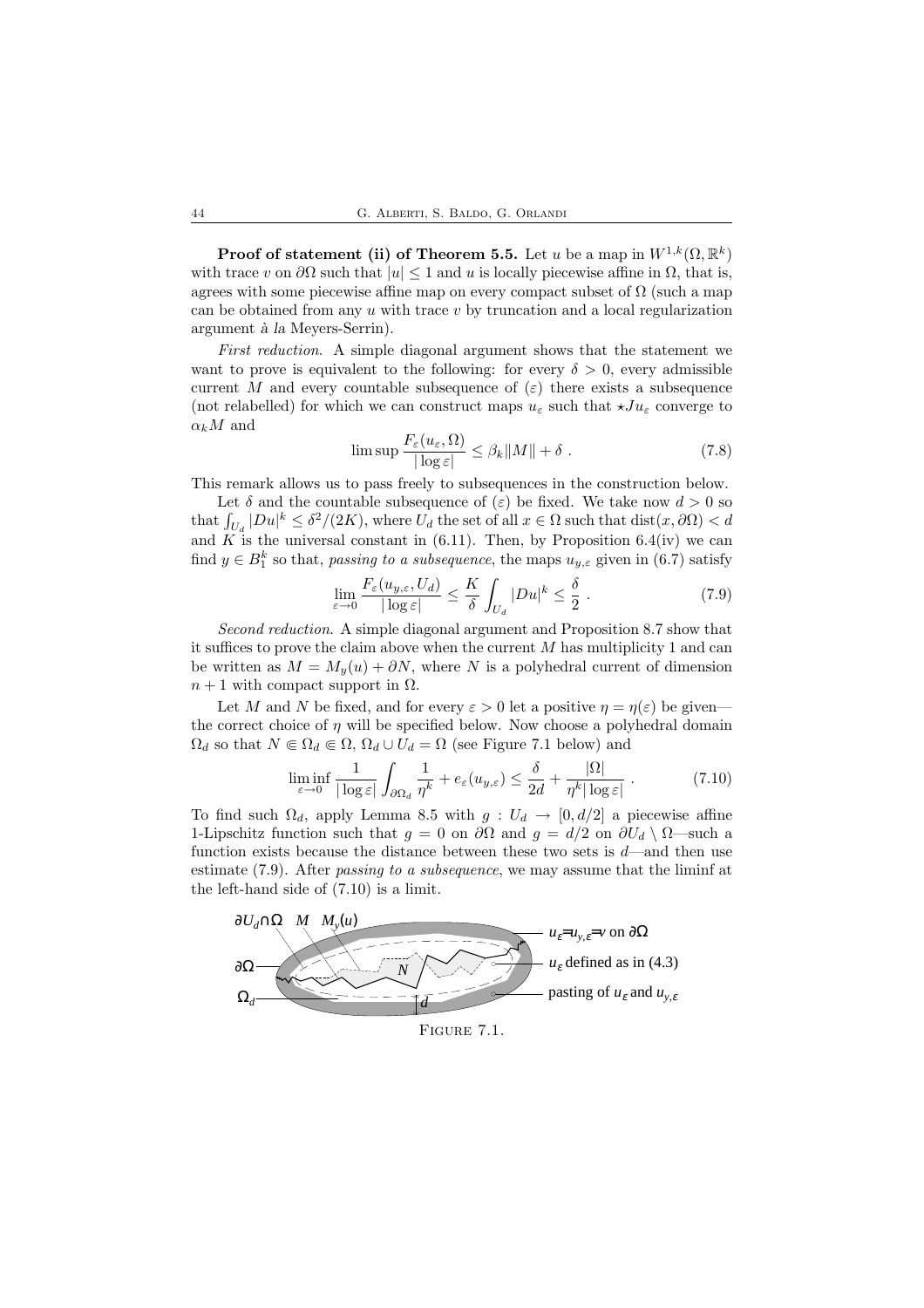By Theorem 9.6, there exists a map  $\tilde{u} : \overline{\Omega}_d \to S^{k-1}$  which satisfies assumptions (i), (ii), (iii) of Lemma 4.2 with  $\Omega$  replaced by  $\Omega_d$ , and  $\tilde{u} = u_y$  on  $\partial \Omega_d$ , where  $u_y$  is defined as in (6.7). Take  $u_{\varepsilon} : \overline{\Omega}_d \to \mathbb{R}^k$  as in (4.3): then the Jacobians  $\star Ju_{\varepsilon}$  converge in the sense of currents to  $\alpha_k M$  on  $\Omega_d$ , and

$$
\limsup_{\varepsilon \to 0} \frac{F_{\varepsilon}(u_{\varepsilon}, \Omega_d)}{|\log \varepsilon|} \leq \beta_k \|M\|_{\Omega_d} \leq \beta_k \|M\|_{\Omega} \ . \tag{7.11}
$$

Moreover, as pointed out in Remark 4.3,

$$
\int_{\partial \Omega_d} e_{\varepsilon}(u_{\varepsilon}) = O(|\log \varepsilon|) . \tag{7.12}
$$

It is easy to check that  $u_{\varepsilon}$  and  $u_{y,\varepsilon}$  satisfy the compatibility condition (7.1) on  $\partial\Omega_d$ , and therefore we can apply Lemma 7.1 to extend the maps  $u_\varepsilon$  to  $\Omega$  so that they agree with  $u_{y,\varepsilon} = v$  on  $\partial\Omega$ . Moreover estimate (7.2) yields

$$
F_{\varepsilon}(u_{\varepsilon}, \Omega) \le F_{\varepsilon}(u_{\varepsilon}, \Omega_d) + 2 F_{\varepsilon}(u_{y, \varepsilon}, \Omega \setminus \Omega_d) +
$$
  
+ 
$$
C\eta \int_{\partial\Omega_d} \frac{1}{\eta^k} + e_{\varepsilon}(u_{\varepsilon}) + e_{\varepsilon}(u_{y, \varepsilon}). \tag{7.13}
$$

Now we divide both sides of (7.13) by  $|\log \varepsilon|$  and take the limsup as  $\varepsilon \to 0$ . If we have choosen  $\eta = \eta(\varepsilon)$  so that it tends to 0 and  $1/\eta = o(|\log \varepsilon|^{1/(k-1)}),$ then estimates (7.10) and (7.12) imply that the term in the second line of formula  $(7.13)$  is negligible with respect to  $|\log \varepsilon|$ , and recalling estimates (7.9) and (7.11) we obtain (7.8).

It remains to prove that the Jacobians  $\star Ju_{\varepsilon}$  converge to  $\alpha_k M$  in the flat norm  $\mathbf{F}_{\mathbb{R}^{n+k}}$ . On the one hand, we already know that  $\star Ju_{\varepsilon}$  converge in the sense of currents to  $\alpha_k M$  on every  $\Omega_d$ , and therefore also on  $\Omega$ . On the other hand, by estimate (7.8) and statement (i) of Theorem 5.5,  $\star Ju_{\varepsilon}$  converge, up to a subsequence and in the flat norm  $\mathbf{F}_{\mathbb{R}^{n+k}}$ , to some  $\alpha_k M'$ , and

$$
\beta_k \|M'\|_{\mathbb{R}^{n+k}} \le \liminf_{\varepsilon \to 0} \frac{F_{\varepsilon}(u_{\varepsilon}, \Omega)}{|\log \varepsilon|} \ . \tag{7.14}
$$

It remains to prove that  $M' = M$ . Note that M is supported in  $\Omega$  and agrees with M' in  $\Omega$ , that is,  $M = M' \sqcup \Omega$ . Combining (7.8) and (7.14) we obtain  $||M'|| \le ||M||$ , and therefore M' must be equal to M.  $\Box$ 

Proof of Corollary 5.6. Estimate (5.5) follows by applying statement (ii) of Theorem 5.5 to any admissible  $M$  with finite mass—for instance any regular level set  $M_y(u)$  of any map  $u \in W^{1,k}(\Omega,\mathbb{R}^k)$  with trace v on  $\partial\Omega$ .

Let  $(u_{\varepsilon})$  be a sequence of maps that satisfy (5.6). Then  $F_{\varepsilon}(u_{\varepsilon}) = O(|\log \varepsilon|)$ , and Theorem 5.5(i) implies that  $\star Ju_{\varepsilon}$  converge, up to a subsequence and in the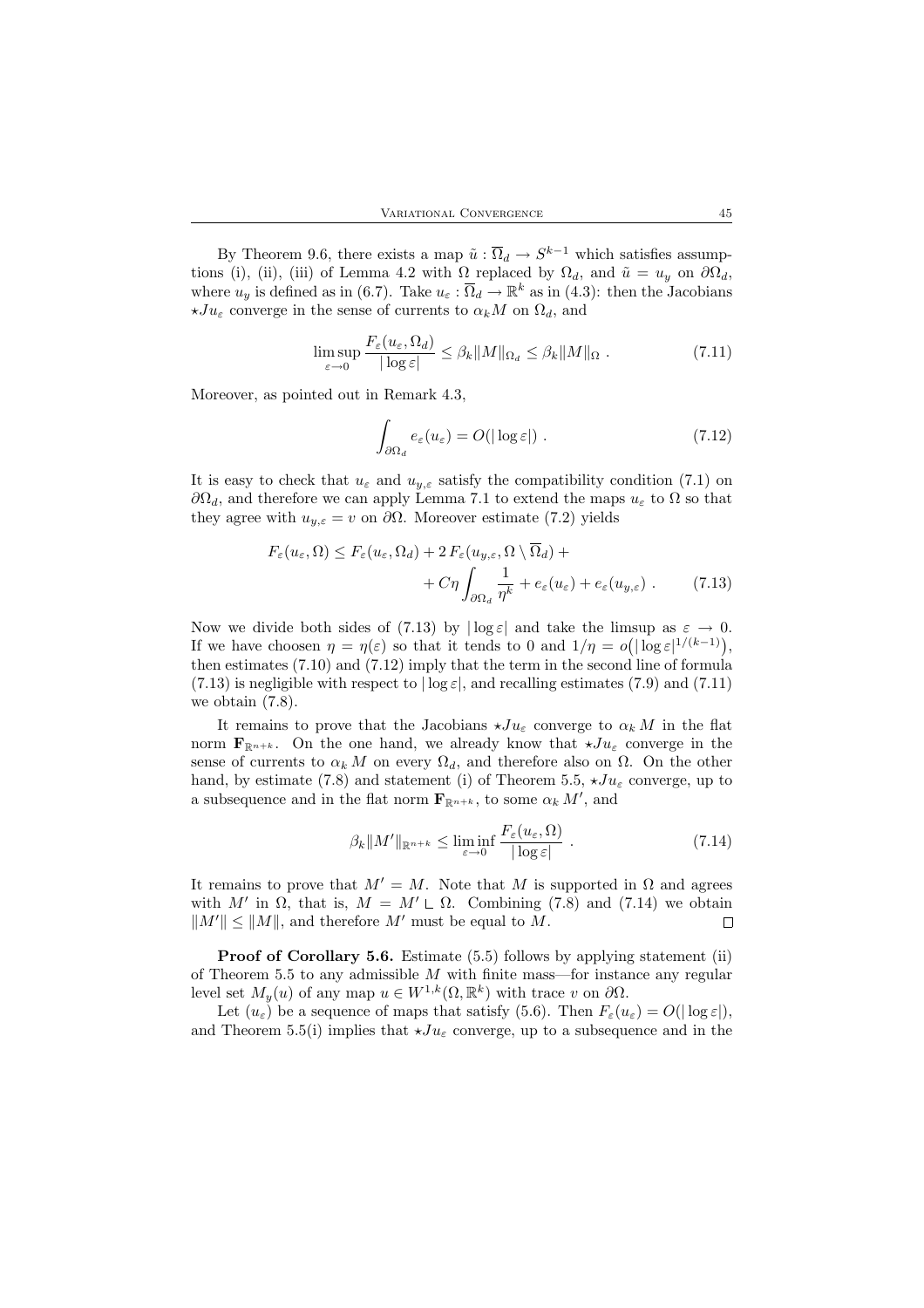flat norm  $\mathbf{F}_{\mathbb{R}^{n+k}}$ , to  $\alpha_k M$ , where M is a rectifiable current cobordant to  $M_y$  in  $\overline{\Omega}$ , and  $\beta_k||M|| \leq \liminf |\log \varepsilon|^{-1} F_{\varepsilon}(u_{\varepsilon}).$ 

On the other hand, by Theorem 5.5(ii), every M' such that  $M' \sim_{\overline{\Omega}} M_y$  can be realized as a limit of Jacobians  $\star J u_{\varepsilon}'$  so that  $\lim |\log \varepsilon|^{-1} F_{\varepsilon}(u_{\varepsilon}') = \beta_k ||M'||$ . Hence the minimizing property (5.6) implies  $||M|| \le ||M'||$  (and therefore M is mass-minimizing) and  $\lim |\log \varepsilon|^{-1} F_{\varepsilon}(u_{\varepsilon}) = \beta_k ||M||$ . As pointed out in Remark (iii) after Theorem 5.5, the latter condition implies (1.5).

Let  $\lambda$  be any limit point (in the sense of measures on  $\mathbb{R}^{n+k}$ ) of the rescaled energy densities  $\lambda_{\varepsilon} := |\log \varepsilon|^{-1} e_{\varepsilon}(u_{\varepsilon}),$  extended to 0 outside  $\Omega$ . By Theorem 5.5(i), for every open set  $A \subset \mathbb{R}^{n+k}$  there holds

$$
\beta_k|M|(A) \leq \liminf_{\varepsilon \to 0} \int_{A \cap \Omega} \lambda_{\varepsilon} \leq \lambda(\overline{A}).
$$

Thus  $\beta_k|M|(A) \leq \lambda(A)$  when A is an open set such that  $|\lambda|(\partial A) = 0$ , and by approximation also when A is a Borel set. On the other hand,  $\|\lambda\| \leq \lim_{k \to \infty} \|\lambda_{\varepsilon}\|$  $\beta_k||M||$ , and therefore  $\lambda = \beta_k|M|$ . In other words, the rescaled energy densities  $|\log \varepsilon|^{-1} e_{\varepsilon}(u_{\varepsilon})$  converge to  $\beta_k|M|$  in the sense of measures on  $\mathbb{R}^{n+k}$ . The same holds for  $|\log \varepsilon|^{-1} \frac{1}{k} |Du_{\varepsilon}|^k$  because of (1.5).  $\Box$ 

#### 8. Appendix A: Technical Lemmas and Approximation Results

**Proposition 8.1.** Let  $\Omega$  be a bounded Lipschitz domain in  $\mathbb{R}^d$ . Then there exists a bi-Lipschitz homeomorphism  $\Psi$  which maps the product  $(-1,1) \times \partial \Omega$ onto a neighbourhood U of  $\partial\Omega$ . Moreover  $\Psi$  takes  $(-1,0) \times \partial\Omega$  onto  $U \cap \Omega$  and  $[0, 1) \times \partial\Omega$  onto  $U \setminus \Omega$ , and  $\Psi(0, x) = x$  for every  $x \in \partial\Omega$ .

*Proof.* For every  $x \in \partial\Omega$  and  $\varepsilon > 0$ , denote by  $C(x)$  the set of all vectors  $v \in \mathbb{R}^d$  such that  $x + \lambda v \in \mathbb{R}^d \setminus \overline{\Omega}$  and  $x - \lambda v \in \Omega$  for every  $\lambda \in (0, 1]$  (thus  $v \neq 0$ ), and by  $C_{\varepsilon}(x)$  the set of all v such that  $v + B_{\varepsilon} \subset C(x)$ .

Assume  $x \in \partial\Omega$ , vectors  $v, v' \in \mathbb{R}^d$  and  $r > 0$  such that  $|v|, |v'| \leq r$  and  $v, v' \in C(x')$  for every  $x' \in (x + B_r) \cap \partial\Omega$ . Then every convex combination of v and v' belongs to  $C(x)$ . Let indeed  $T^+$  and  $T^-$  be the triangles with vertices x,  $x + v$ ,  $x + v'$  and  $x$ ,  $x - v$  and  $x - v'$ , respectively. It is easy to check that  $T^+$  and  $T^-$  intersect  $\partial\Omega$  only in the common vertex x, and therefore they are contained, except for  $x$ , in  $\mathbb{R}^d \setminus \overline{\Omega}$  and  $\Omega$ , respectively.

From the previous remark we deduce the following property: given  $\varepsilon, r > 0$ and a set  $E \subset \mathbb{R}^d$ , and denoting by  $Conv(E)$  the convex hull of E,

$$
E \subset C_{\varepsilon}(x') \cap \overline{B}_r \,\forall x' \in (x + B_r) \cap \partial\Omega \Rightarrow \text{Conv}(E) \subset C_{\varepsilon}(x) . \tag{8.1}
$$

The fact that  $\Omega$  is a bounded Lipschitz domain means that there exist  $\varepsilon > 0$ , finitely many open sets  $U_i$  which cover  $\partial\Omega$ , and vectors  $v_i \in \overline{B}_1$  such that  $v_i \in$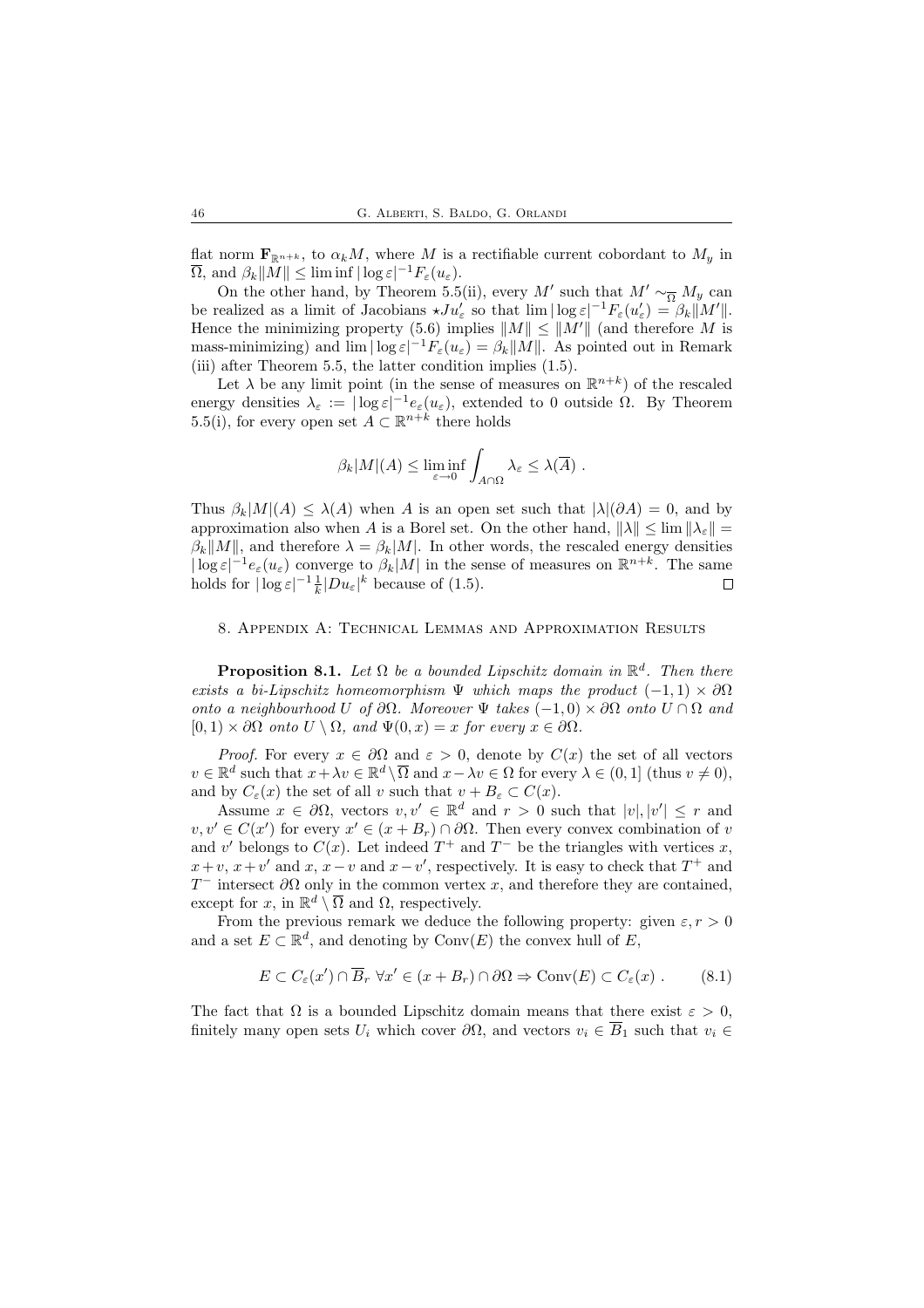$C_{\varepsilon}(x_i)$  for every  $x \in U_i$ . We take non-negative smooth functions  $\phi_i : \mathbb{R}^d \to [0,1]$ with compact support in  $U_i$  such that  $\sum \phi_i = 1$  on  $\partial \Omega$ , and denote by r the minimum of dist(supp $(\phi_i)$ ,  $\partial U_i$ ) over all i. Then the map  $v(x) := r \sum_i \phi_i(x) v_i$ is smooth and compactly supported, and (8.1) implies  $v(x) \in C_{\varepsilon}(x)$  for every  $x \in \partial\Omega$ , and in particular  $v(x) \neq 0$ . We set

$$
\Psi(t, x) := x + t v(x) \quad \text{for every } t \in \mathbb{R}, x \in \mathbb{R}^d. \tag{8.2}
$$

Thus  $\Psi$  is smooth,  $\Psi(0, x) = x$  for every  $x \in \partial\Omega$ , and the linear map  $D\Psi(0, x)$ takes  $(dt, dx) \in \mathbb{R} \times \mathbb{R}^d$  in  $v(x) dt + dx$ . Then the kernel of  $D\Psi(0, x)$  is spanned by the vector  $(1, -v(x))$ .

We claim that there exists  $\delta > 0$  such that the restriction of  $\Psi$  to the set  $(-\delta, \delta) \times \partial \Omega$  is bi-Lipschitz. This would also imply that  $\Psi$  is open on this set, and conclude the proof. Were the claim not true, we could find sequences  $(t_i, x_i)$ and  $(t'_i, x'_i)$  in  $\mathbb{R} \times \partial\Omega$ , converging to  $(0, x)$  and  $(0, x')$ , respectively, such that  $(t_i, x_i) \neq (t'_i, x'_i)$  and

$$
\frac{|\Psi(t_i, x_i) - \Psi(t'_i, x'_i)|}{|(t_i - t'_i, x_i - x'_i)|} \to 0.
$$
\n(8.3)

If  $x \neq x'$ , (8.3) implies  $0 = \Psi(0, x) - \Psi(0, x') = x - x'$ , which is a contradiction. If  $x = x'$ , (8.3) implies that every limit point of every renormalized sequence  $\lambda_i(t_i - t_i', x_i - x_i')$  is in the kernel of  $D\Psi(0, x)$ , and can be written as  $\lambda(1, -v(x))$ for some  $\lambda \in \mathbb{R}$ . In particular we can find  $\lambda_i$  so that  $\lambda_i(x_i - x'_i)$  converge to  $v(x)$ . On the other hand,  $x_i$  and  $x'_i$  belong to  $\partial\Omega$ , and since  $v(x_i) \in C_{r\epsilon}(x_i)$ , the angle between  $x'_i - x_i$  and  $v(x_i)$  is at least  $arcsin(r\varepsilon/|v(x_i)|)$  for i large enough. Since the map  $v$  is continuous, the same is true, in the limit, for the angle between  $x'_i - x_i$  and  $v(x)$ , and this contradicts the previous conclusion.  $\Box$ 

**Remark 8.2.** Let  $\Psi$  be taken as in Proposition 8.1, and R be the reflection map on  $(-1,1) \times \partial\Omega$ , namely  $R(t,x) := (-t,x)$ . Then  $\Phi := \Psi \circ R \circ \Psi^{-1}$  is a bi-Lipschitz map of U onto itself which agrees with the identity on  $\partial\Omega$ , and swaps  $U \cap \overline{\Omega}$  with  $U \setminus \Omega$ , that is, a reflection with respect to  $\partial \Omega$ .

**Proof of Proposition 2.6.** Let  $V$  be a smooth bounded domain such that  $U \in V \subset \Omega$ . By the isoperimetric theorem, for every rectifiable boundary M in V with finite mass there exists an integral current N in V such that  $M = \partial N$  and  $||N||_V \leq C||M||_V^{1+1/n}$  $V^{1+1/n}$ , where the constant C depends only on V (apply Theorem 4.4.2(2) in [20] with  $A := \overline{V}$ ,  $B := \partial V$ , and U, W neighbourhoods of A and B that admit a Lipschitz retraction on  $A$  and  $B$ , respectively).

Thus we can find integral currents  $N_i$  in V which are uniformly bounded in mass and satisfy  $M_i = \partial N_i$ , and by the closure theorem for integral currents (cf. [39, Theorem 27.3 and Remark 31.3]), we can extract a subsequence  $N_j$  which converges to an integral current  $N$  in the flat metric topology of  $V$ , as defined in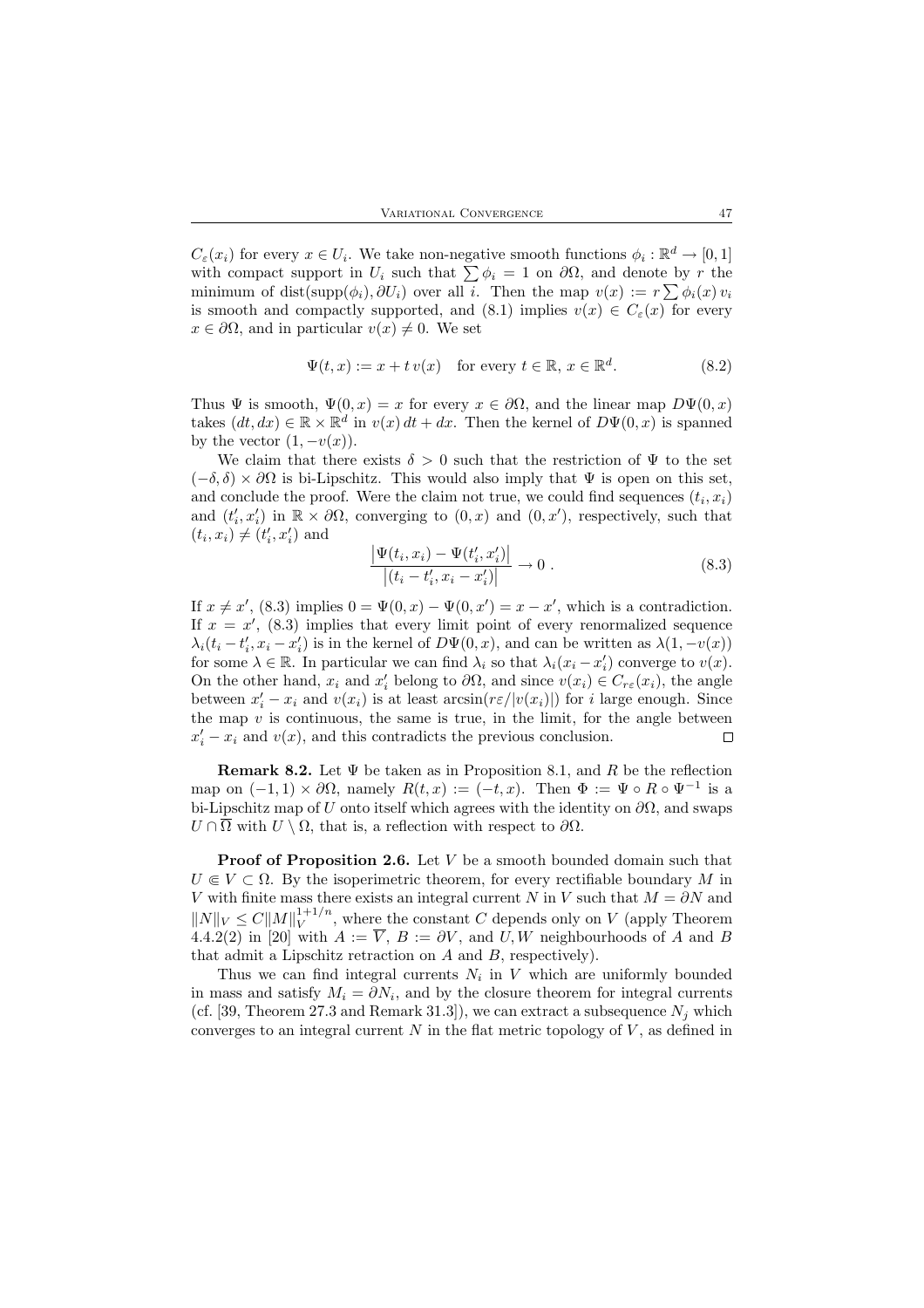[39, Section 31]. This immediately implies the convergence of the corresponding boundaries  $M_j$  to  $M := \partial N$  in  $\mathbf{F}_U$ .  $\Box$ 

**Lemma 8.3.** Let  $S \subset \mathbb{R}^d$  be a bounded set contained in a finite union of Lipschitz surfaces of codimension h, and for every  $t > 0$ , denote by  $S_t$  the tneighbourhood of S. There exists a finite constant  $C$  (depending on  $S$ ) such that  $\mathscr{L}^d(S_t) \leq C t^h$  for every  $t \geq 0$  and

$$
\int_{S_t} \frac{dx}{[\text{dist}(x, S)]^p} \le \frac{C}{h - p} t^{h - p} \quad \text{for every } p < h \text{ and } t \ge 0,
$$
\n
$$
\int_{S_t \setminus S_{t'}} \frac{dx}{[\text{dist}(x, S)]^h} \le C \log(t/t') \quad \text{for every } t \ge t' \ge 0.
$$

*Proof.* The estimate on  $\mathscr{L}^d(S_t) \leq Ct^h$  follows from [20, Section 3.2.39]. For every  $t > 0$  denote by  $1_t$  the characteristic function of  $S_t$ . Hence

$$
\frac{1}{[\text{dist}(x, S)]^p} = t^{-p} + p \int_0^t \frac{1_\tau(x)}{\tau^{p+1}} d\tau \quad \text{for every } x \in S_t,
$$

and

$$
\int_{S_t} \frac{dx}{[\text{dist}(x, S)]^p} = \mathscr{L}^d(S_t) t^{-p} + p \int_0^t \frac{\mathscr{L}^d(S_\tau)}{\tau^{p+1}} d\tau \le \frac{Ch}{h-p} t^{h-p}.
$$

A similar computation yields the rest of the statement.

**Lemma 8.4.** Let  $X$  be a measurable space endowed with a finite measure  $\mu$ . Given positive measurable functions  $f_0, \ldots, f_m$  on X and  $\delta > 0$ , there exists  $a \in X$  such that

$$
f_0(a) \le (1+\delta) \int_X f_0 d\mu ,
$$
  

$$
f_i(a) \le (1+\delta) \frac{m}{\delta} \int_X f_i d\mu \quad \text{for } i = 1, ..., m.
$$

*Proof.* We can assume that  $\mu$  is a probability measure. Let  $E_i$  be the set of all a where  $f_i(a)$  fails to fulfil the required inequality. Then  $\mu(E_0) < 1/(1+\delta)$ , while  $\mu(E_i) < \delta/(m(1+\delta))$  for  $i = 1, ..., m$ . Hence the measure of the set  $E_0 \cup \cdots \cup E_m$  is less than 1, which implies that the complement is not empty. is less than 1, which implies that the complement is not empty.

 $\Box$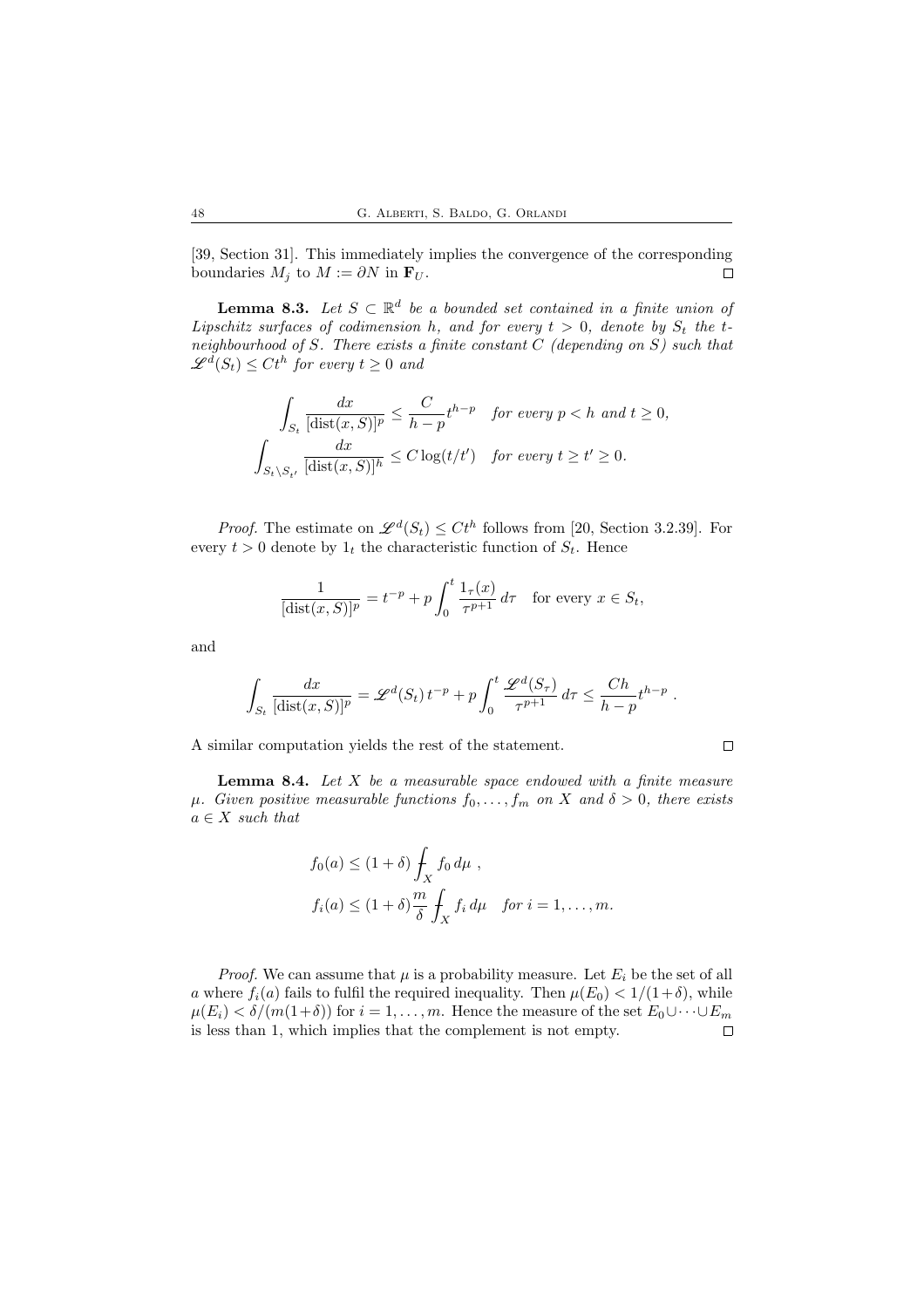**Lemma 8.5.** Let  $\Omega$  be an open subset of  $\mathbb{R}^d$ . Given a 1-Lipschitz function g on  $\Omega$ , denote by M and m respectively the supremum and the infimum of g on  $\Omega$ , and by  $\Omega_t$  the t-sublevel set of g. Then, for every sequence of positive Borel functions  $f_{\varepsilon}$  on  $\Omega$  there exists t such that  $m < t < M$  and

$$
\liminf_{\varepsilon \to 0} \int_{\partial \Omega_t} f_{\varepsilon} d\mathscr{H}^{d-1} \leq \frac{1}{M-m} \liminf_{\varepsilon \to 0} \int_{\Omega} f_{\varepsilon} d\mathscr{L}^d.
$$

*Proof.* Since  $|Dg| \leq 1$ , the coarea formula for Lipschitz functions yields, for every  $\varepsilon > 0$ ,

$$
\int_m^M \left[ \int_{\partial \Omega_t} f_{\varepsilon} d\mathscr{H}^{d-1} \right] dt = \int_{\Omega} f_{\varepsilon} |Dg| d\mathscr{L}^d \le \int_{\Omega} f_{\varepsilon} d\mathscr{L}^d,
$$

and by Fatou's lemma,

$$
\int_m^M \left[ \liminf_{\varepsilon \to 0} \int_{\partial \Omega_t} f_{\varepsilon} d\mathscr{H}^{d-1} \right] dt \leq \liminf_{\varepsilon \to 0} \int_{\Omega} f_{\varepsilon} d\mathscr{L}^d.
$$

To conclude, it suffices to choose t properly.

 $\Box$ 

We conclude this appendix with two approximation results for integral currents.

**Proposition 8.6.** Let  $\Omega$  be a bounded Lipschitz domain in  $\mathbb{R}^d$ ,  $d \geq 2$ , and let M be an integral boundary in  $\Omega$  with dimension  $h < d$  and finite mass. Then

- (i) M agrees (in  $\Omega$ ) with the boundary of an integral  $(h + 1)$ -current N in  $\mathbb{R}^d$ with compact support such that  $|\partial N|(\partial \Omega) = 0$ ;
- (ii) M can be approximated in the flat norm  $\mathbf{F}_{\Omega}$  by a sequence of polyhedral boundaries  $M_i$  in  $\mathbb{R}^d$  so that  $||M_i||_{\Omega} \to ||M||_{\Omega}$ . Moreover we can require that  $|M_i|(\partial\Omega) = 0$  and  $M_i$  has multiplicity 1 for every i.

*Proof.* Let  $M = \partial N$ , where N is an integral current N in  $\Omega$ .

We prove statement (i) first. We extend N to a neighbourhood of  $\overline{\Omega}$  using the reflection map  $\Phi$  in Remark 8.2. More precisely, we set  $\Omega' := \Omega \cup U$ , where  $U$  is the tubular neighbourhood in Proposition 8.1. Then the boundary of  $N$  in  $\Omega'$  is given by  $M + T$ , where T is supported on  $\partial \Omega$  (||T|| is not necessarily finite). If we set  $N' := N - \Phi_{\sharp}N$ , then  $\partial N' = M - \Phi_{\sharp}M$  in  $\Omega'$ .<sup>22</sup> Hence  $N'$  is an integral current in  $\Omega'$  which agrees with N in  $\Omega$ , and  $|\partial N'|(\partial \Omega) = 0$ . Finally, a suitable truncation makes  $N'$  an integral current in  $\mathbb{R}^d$ .

<sup>&</sup>lt;sup>22</sup>This can be verified using the identification of U with  $(-1, 1) \times \partial\Omega$  provided by Proposition 8.1, and the explicit formula for the reflection map given in Remark 8.2.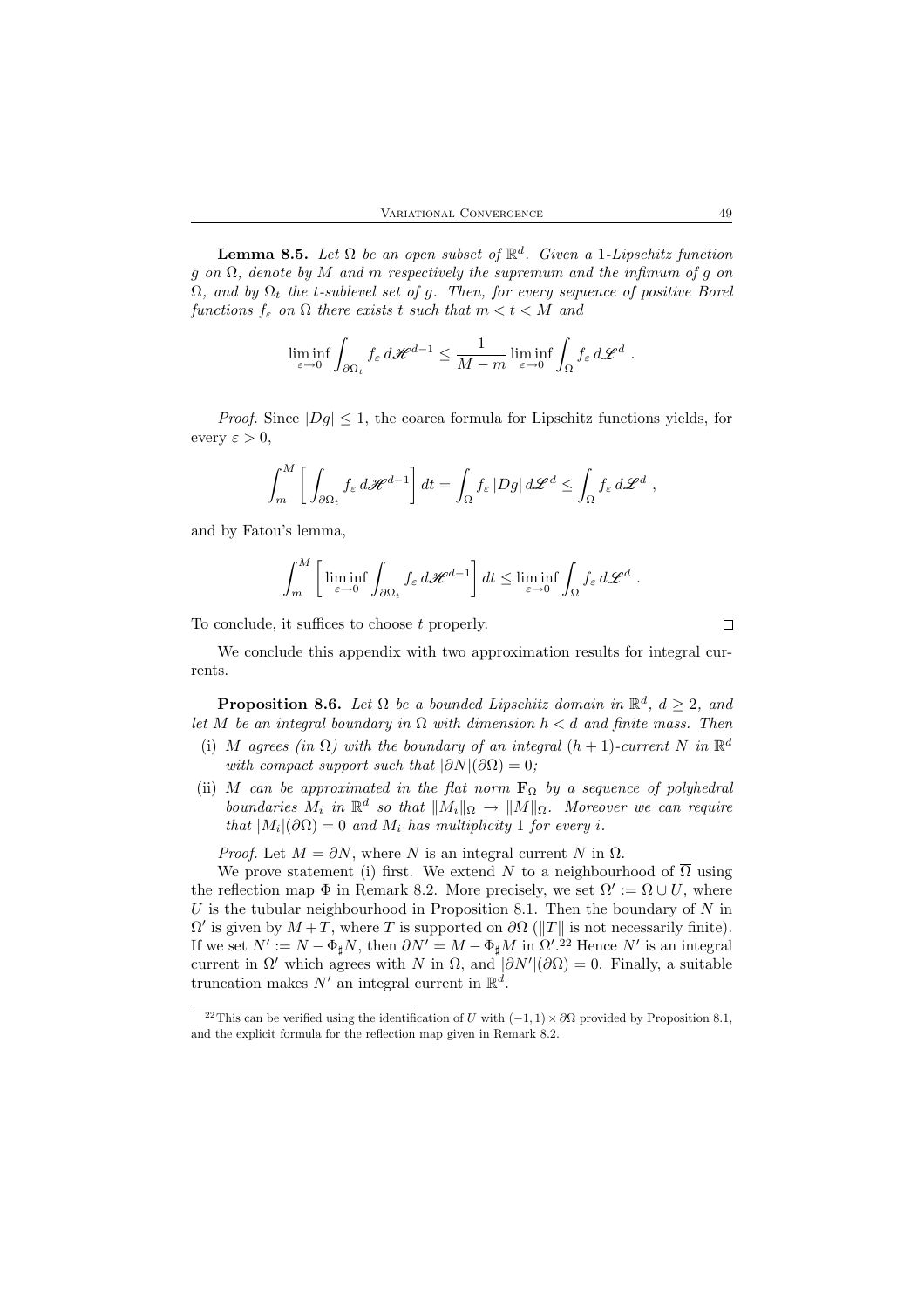We prove now statement (ii). By statement (i), we can assume that  $M = \partial N$ , where N is an integral current in  $\mathbb{R}^d$  with compact support, and  $|\partial N|(\partial\Omega) = 0$ . By standard approximation results (see, e.g., [20, Corollary 4.2.21]), we can find polyhedral currents  $N_i$  which converge to N in the usual flat norm for integral currents and  $||N_i|| + ||\partial N_i|| \rightarrow ||N|| + ||\partial N||$  (where all masses are computed on the entire  $\mathbb{R}^d$ ). It follows immediately that  $\mathbf{F}_{\mathbb{R}^d}(\partial N_i - \partial N) \to 0$  and  $\|\partial N_i\| \to$  $\|\partial N\|$ , and the latter implies  $\|\partial N_i\|_U \to \|\partial N\|_U$  for every open set U such that  $|\partial N|(\partial U) = 0$ , and in particular for  $\|\partial N_i\|_{\Omega} \to \|\partial N\|_{\Omega}$ .

We conclude the proof of statement (ii) with two simple remarks that allow us to choose  $N_i$  so that  $|\partial N_i|(\partial \Omega) = 0$  and  $N_i$  has multiplicity 1. Firstly, if a polyhedral current N does not satisfy  $|\partial N|(\partial \Omega) = 0$ , yet generic translations do. Indeed, since  $\partial\Omega$  has null Lebesgue measure, for every *n*-plane P in  $\mathbb{R}^d$ , the set of all vectors  $v \in \mathbb{R}^d$  such that  $\mathcal{H}^n((v + P) \cap \partial \Omega) > 0$  must be Lebesgue negligible by Fubini's theorem, and clearly the same holds if  $P$  is a subset of a finite union of  $n$ -planes.

Secondly, every integral polyhedral boundary  $M$  can be approximated in the flat norm by polyhedral boundaries with multiplicity 1. Write  $M$  as a finite sum  $M = \sum \sigma_i F_i$  where each  $F_i$  is an oriented simplex with multiplicity 1 and  $\sigma_i \ge 1$ an integer, and replace it by  $M' := M + \sum_{ij} \partial G_{ij}$  where j runs from 1 to  $\sigma_i$ and each  $G_{ij}$  is the cylinder which joins  $F_i$  and a translation  $F_i + v_{ij}$  (more precisely, the push-forward of the product current  $[0,1] \times F_i$  in  $\mathbb{R} \times \mathbb{R}^d$  according to the map  $(t, x) \mapsto (x + tv_{ij})$ . Thus M' is polyhedral and cobordant to M, it has multiplicity 1 for almost every choice of the vectors  $v_{ij}$ , and the distance  $\mathbf{F}_{\mathbb{R}^d}(M - M')$  is bounded by  $\sum_{ij} ||G_{ij}|| \leq \sum_{ij} |v_{ij}| \cdot ||F_i||$  and therefore can be taken arbitrarily small.

**Proposition 8.7.** Let  $\Omega$  be a bounded Lipschitz domain in  $\mathbb{R}^d$ ,  $d \geq 2$ . Let M' be a rectifiable current supported in  $\overline{\Omega}$  with dimension  $h < d$  such that  $|M'|(\partial\Omega) = 0$ , and let M be a rectifiable current supported in  $\overline{\Omega}$  of the form  $M = M' + \partial N$ , with N an integral current supported in  $\partial \Omega$ .

The current M can be approximated in the flat norm  $\mathbf{F}_{\mathbb{R}^d}$  by a sequence of currents  $M_{\varepsilon}$  of the form  $M_{\varepsilon} = M' + \partial N_{\varepsilon}$  where  $N_{\varepsilon}$  is an integral current with compact support in  $\Omega$ , and  $||M_{\varepsilon}|| \to ||M||$ . If in addition M' has multiplicity 1 and agrees on every compact subset of  $\Omega$  with a polyhedral current, then we can require that  $N_{\varepsilon}$  is polyhedral, and  $M_{\varepsilon}$  has multiplicity 1.

*Proof.* Take U and  $\Psi : (-1,1) \times \partial \Omega \to U$  as in Proposition 8.1. For every  $0 < \varepsilon < 1$  we set  $U_{\varepsilon} := \Psi((-\varepsilon, \varepsilon) \times \partial \Omega)$ . and take the following retraction of  $\Omega \cup U_{\varepsilon}$  onto  $\Omega \setminus U_{\varepsilon}$ :

$$
P_{\varepsilon}(x):=\left\{\begin{matrix}x&\text{if }x\in\Omega\setminus U_{\varepsilon},\\ \Psi(P'_{\varepsilon}(\Psi^{-1}(x)))&\text{if }x\in U_{\varepsilon},\end{matrix}\right.
$$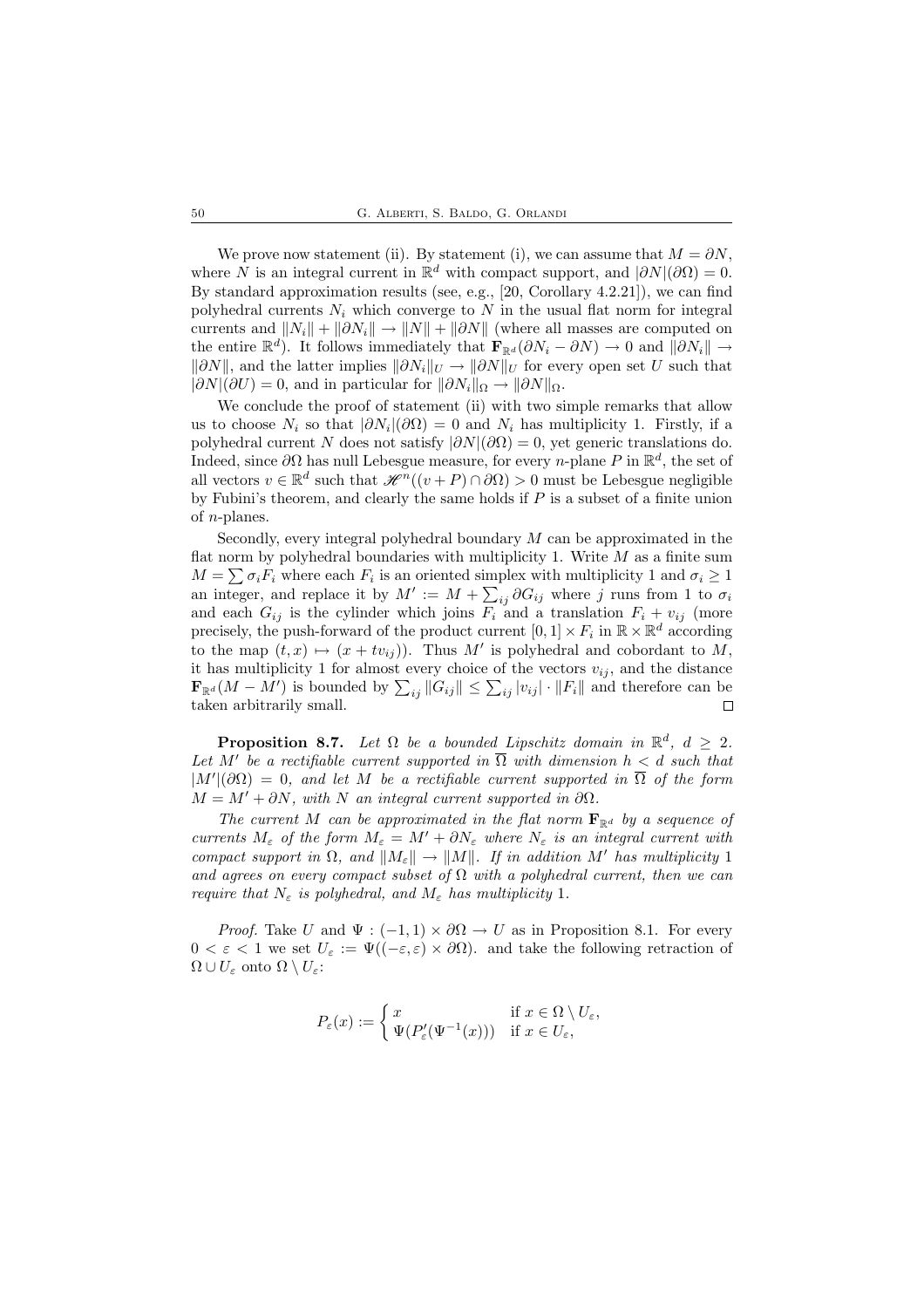where 
$$
P'_{\varepsilon}(t, x') := (-\varepsilon, x')
$$
 for every  $(t, x') \in (-\varepsilon, \varepsilon) \times \partial \Omega$ . We set  

$$
N_{\varepsilon} := P_{\varepsilon \sharp}(N) \quad \text{and} \quad M_{\varepsilon} := M' + \partial N_{\varepsilon} .
$$
 (8.4)

Clearly, supp $(N_{\varepsilon}) \subset \Omega$ . Let us verify that  $\mathbf{F}_{\mathbb{R}^d}(M_{\varepsilon}-M) \to 0$ . To this end, we define the following homotopy between  $P_{\varepsilon}$  and the identity map:

$$
R_{\varepsilon}(\lambda,x):=\left\{\begin{aligned} &x&\quad\text{if }\lambda\in[0,\varepsilon]\text{ and }x\in\Omega\setminus U_{\varepsilon},\\ &\Psi(R'_{\varepsilon}(\lambda,\Psi^{-1}(x)))&\quad\text{if }\lambda\in[0,\varepsilon]\text{ and }x\in U_{\varepsilon}, \end{aligned}\right.
$$

where  $R'_{\varepsilon}(\lambda, t, x') := (-\lambda + (1 - \lambda/\varepsilon)t, x')$  for  $(\lambda, t, x') \in [0, \varepsilon] \times (-\varepsilon, \varepsilon) \times \partial\Omega$ . Thus  $R_{\varepsilon}(0, x) = x$  and  $R_{\varepsilon}(\varepsilon, x) = P_{\varepsilon}(x)$ . We extend  $R_{\varepsilon}$  to all  $\lambda \notin [0, \varepsilon]$  by setting it equal to x for  $\lambda < 0$  and to  $P_{\varepsilon}(x)$  for  $\lambda > \varepsilon$ . Using definition (8.4), and denoting by  $I_{\varepsilon}$  the current associated to the oriented segment  $[0, \varepsilon]$ , we obtain

$$
M_{\varepsilon} - M = P_{\varepsilon \sharp} (\partial N) - \partial N = R_{\varepsilon \sharp} (\delta_{\varepsilon} \times \partial N - \delta_0 \times \partial N)
$$
  
=  $R_{\varepsilon \sharp} (\partial I_{\varepsilon} \times \partial N)$   
=  $R_{\varepsilon \sharp} (\partial (I_{\varepsilon} \times \partial N)) = \partial R_{\varepsilon \sharp} (I_{\varepsilon} \times (M - M'))$ ,

and since  $\text{Lip}(R_{\varepsilon})$  is bounded by a constant C independent of  $\varepsilon$ ,

$$
\mathbf{F}_{\mathbb{R}^{n+k}}(M_{\varepsilon}-M) \leq \|R_{\varepsilon\sharp}(I_{\varepsilon} \times (M-M'))\|
$$
  

$$
\leq C^{h+1} \|I_{\varepsilon} \times (M-M')\| \leq C^{h+1}\varepsilon \|M-M'\|.
$$

We prove now that  $||M_{\varepsilon}||$  converge to  $||M||$ . Using the identity  $M = M' + \partial N$ and definition (8.4), and recalling that  $P_{\varepsilon}$  agrees with the identity on  $\Omega \setminus U_{\varepsilon}$ , one easily verify that

$$
M_{\varepsilon} = M' - P_{\varepsilon \sharp} M' + \partial P_{\varepsilon \sharp} (M)
$$
  
=  $M' \mathsf{L} U_{\varepsilon} - P_{\varepsilon \sharp} (M' \mathsf{L} U_{\varepsilon}) + M \mathsf{L} (\Omega \setminus U_{\varepsilon})$   
+  $P_{\varepsilon \sharp} (M \mathsf{L} (U_{\varepsilon} \setminus \partial \Omega)) + P_{\varepsilon \sharp} (M \mathsf{L} \partial \Omega).$  (8.5)

The assumption  $|M'|(\partial\Omega) = 0$  implies that  $||M' L U_{\varepsilon}|| = |M|(U_{\varepsilon})$  tends to 0 as  $\varepsilon \to 0$ , and the same holds for  $||P_{\varepsilon}||(M' \cup U_{\varepsilon})||$  because the Lipschitz constants of the maps  $P_{\varepsilon}$  are bounded independently of  $\varepsilon$ . Similarly,  $||M' \mathsf{L}(U_{\varepsilon} \setminus \partial \Omega)||$  $|M|(U_{\varepsilon} \setminus \partial \Omega)$  tends to 0, and therefore the same holds for  $||P_{\varepsilon \sharp}(M' \mathsf{L}(U_{\varepsilon} \setminus \partial \Omega))||$ .

Obviously  $\|M \mathsf{L}(\Omega \setminus U_\varepsilon)\| = |M|(\Omega \setminus U_\varepsilon)$  tends to  $|M|(\Omega)$ . The definition of  $P_{\varepsilon}$  and formula (8.2) yields  $P_{\varepsilon}(x) = x - \varepsilon v(x)$  for every  $x \in \partial \Omega$ , where v is a smooth vectorfield. Hence the Lipschitz constant of the restriction of  $P_{\varepsilon}$  to  $\partial\Omega$ is of order  $1 + O(\varepsilon)$  and therefore  $||P_{\varepsilon}||(M \sqcup \partial \Omega)||$  tends to  $|M|(\partial \Omega)$ .

Combining these remarks and (8.5) we finally obtain

$$
\lim_{\varepsilon\to 0} \|M_\varepsilon\| = \lim_{\varepsilon\to 0} \left[ \|M\mathbf{L}\left(\Omega\setminus U_\varepsilon\right)\| + \|P_{\varepsilon\sharp}(M\mathbf{L}\,\partial\Omega)\|\right] = |M|(\overline{\Omega}) = \|M\|.
$$

The rest of the statement follows by standard arguments like those used in the proof of Proposition 8.6, and we omit the details. $\Box$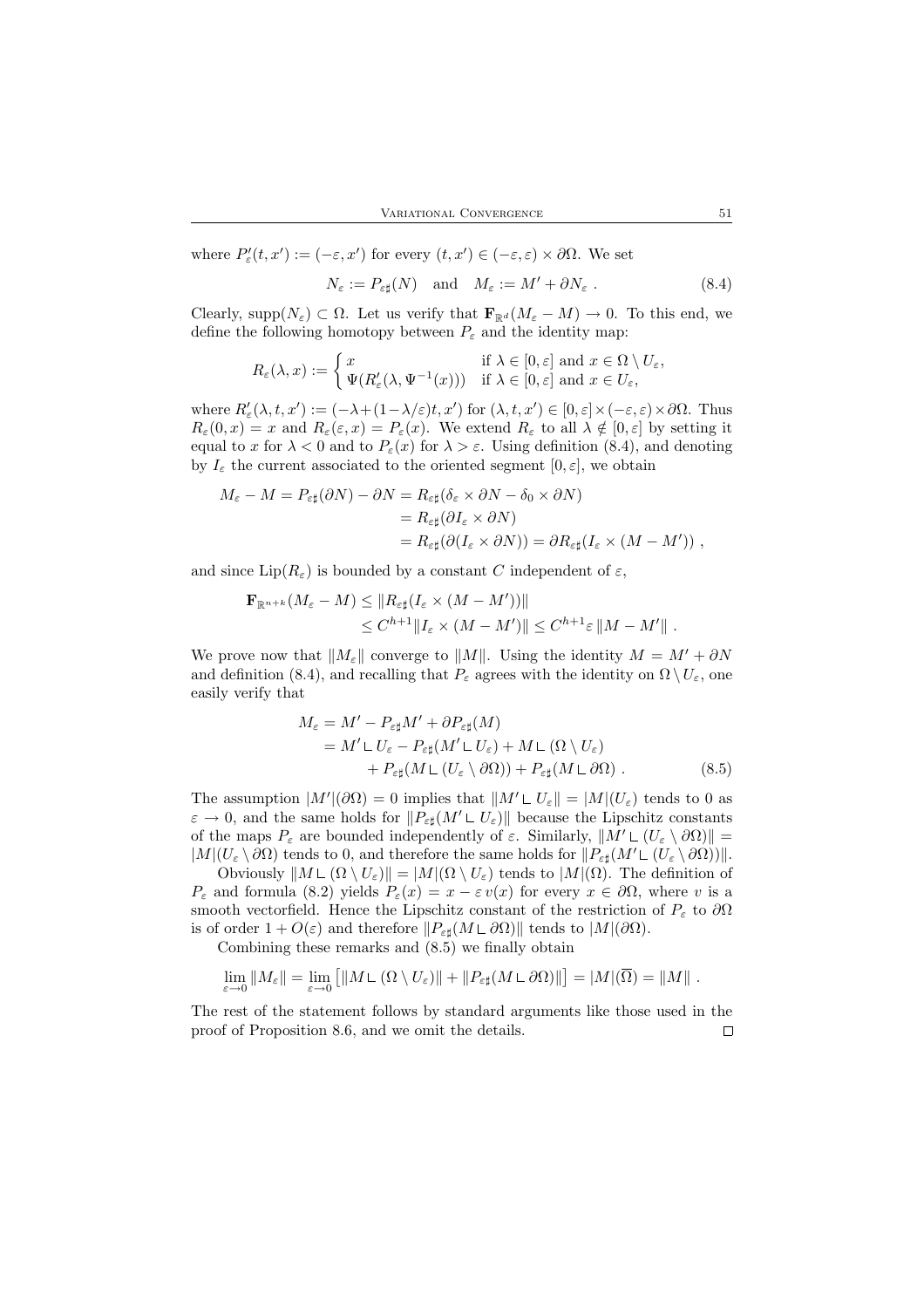#### 9. Appendix B: Maps with Prescribed Jacobians

The main result of this appendix is Theorem 9.6: it is a refinement of Theorem 5.10 of [3] and allows us to construct  $S^{k-1}$ -valued maps with prescribed Jacobian and prescribed boundary values. The proof requires some preliminary lemmas and additional notation.

We adopt the notation introduced in Section 4.1. In particular, given an h-dimensional polyhedral current, we denote by the same letter the supporting polyhedral set; given a simplex F in  $\mathbb{R}^{n+k}$  and  $\delta, \gamma > 0$ , the set  $U(F, \delta, \gamma)$  is the set of all  $x \in \mathbb{R}^{n+k}$  that satisfy (4.1) or equivalently (4.2). Jacobians of maps of class  $W^{1,k-1}$  valued in  $S^{k-1}$  are intended in the distributional sense (see Remark 2.11).

**9.1. Additional notation.** For every integer  $\sigma$  we fix a smooth map  $\phi_{\sigma}$ :  $S^{k-1} \to S^{k-1}$  so that  $\phi_0$  is constant,  $\phi_1$  is the identity, and each  $\phi_\sigma$  has degree σ.

Let F and  $U = U(F, \delta, \gamma)$  be taken as above, and let  $u : U \to S^{k-1}$  be a map which is continuous on  $U \setminus F$ . The *degree of the singularity* of u at F is  $\sigma := \deg(u, S, S^{k-1})$ , where S is any  $(k-1)$ -dimensional sphere of the form  ${x'}$  ×  $rS^{k-1}$  contained in U. Note that  $\sigma$  does not depend on the choice of S.

Let M and S be finite unions of simplexes in  $\mathbb{R}^{n+k}$  with dimension at most n and  $n-1$ , respectively. We say that a map u on  $\overline{\Omega}$  has a nice singularity at M, S, if u is locally Lipschitz on  $\overline{\Omega} \setminus (M \cup S)$  and

$$
|Du(x)| = O\left(\frac{1}{\text{dist}(x, M)}\right) + O\left(\frac{1}{(\text{dist}(x, S))^p}\right) \quad \text{for every } p > 1. \tag{9.1}
$$

We say that a map u has a nice singularity at  $M$  (resp., at  $S$ ) if it is locally Lipschitz on  $\overline{\Omega} \setminus M$  (resp.,  $\overline{\Omega} \setminus S$ ) and satisfies (9.1) when the second term (resp., the first term) at the right-hand side is dropped.

**Remark 9.2.** (i) Let U' be the interior of  $U = U(F, \delta, \gamma)$ . The Jacobian of a map  $u \in W^{1,k-1}(U', S^{k-1})$  which is continuous in  $U' \setminus F$  is supported on the singularity F, and more precisely  $\star Ju = \alpha_k \sigma F$ , where  $\sigma$  is the degree of the singularity—see [3, Section 3.7].<sup>23</sup>

(ii) If  $u : \overline{\Omega} \to S^{k-1}$  has a nice singularity at  $M, S$ , then (9.1) and Lemma 8.3 imply  $u \in W^{1,k-1}(\Omega \setminus (M \cup S))$ , and therefore  $u \in W^{1,k-1}(\Omega)$ , because  $M \cup S$ has codimension larger than  $k - 1$ .

**Lemma 9.3.** Let F be an n-dimensional simplex in  $\mathbb{R}^{n+k}$ , take  $U =$  $U(F, \delta, \gamma)$  as above, and let U' denote the interior of U. Given a map  $u : U \to$  $S^{k-1}$  with nice singularity at F of degree  $\sigma$ , there exists  $u': U \to S^{k-1}$  such that

<sup>&</sup>lt;sup>23</sup>We assume that the orientation of F agrees with that of  $\mathbb{R}^n$ , and that the orientation of  $\mathbb{R}^n \times \mathbb{R}^k$ agrees with that of  $\mathbb{R}^{n+k}$ .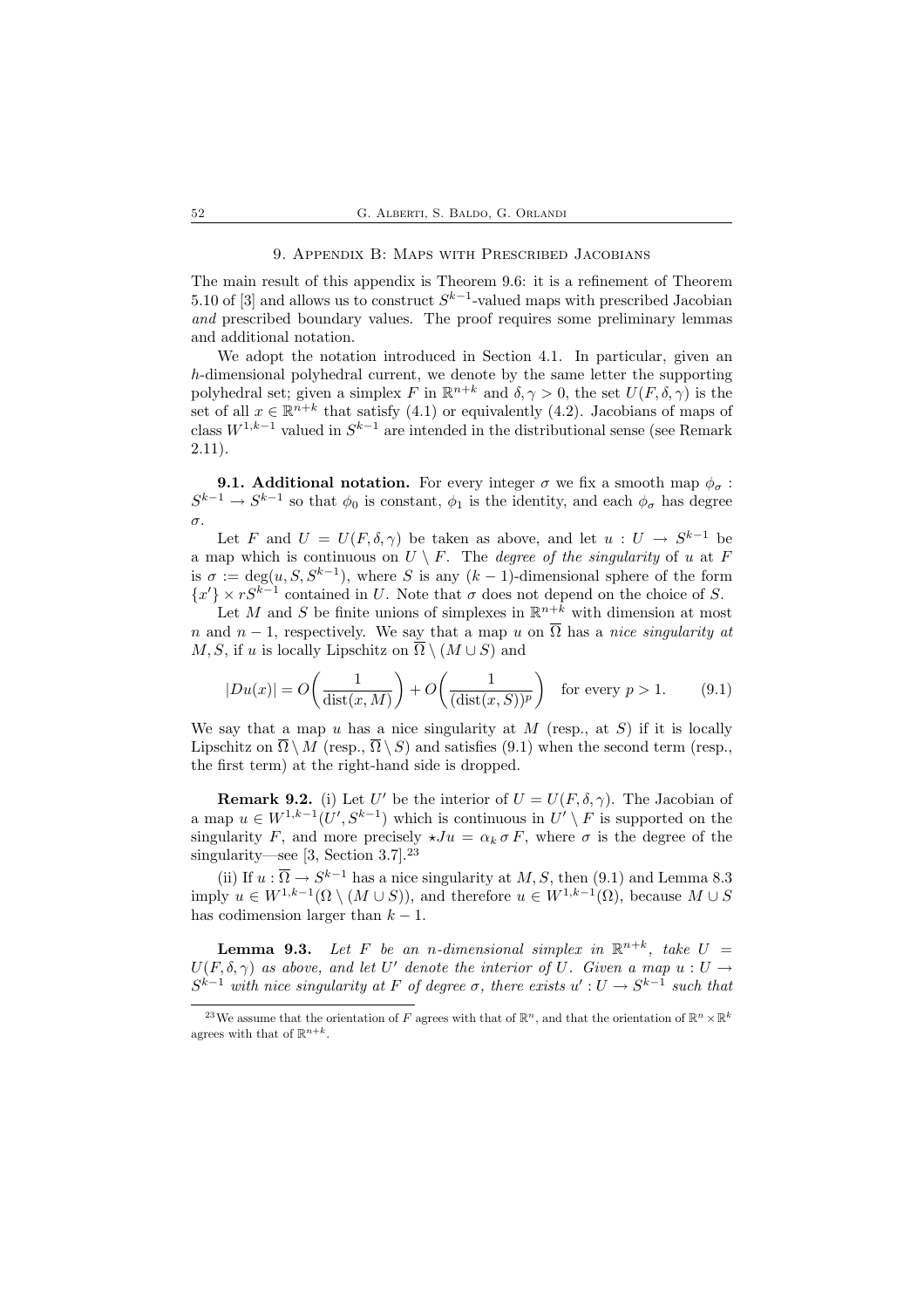- (i)  $u' = u$  on  $\partial U$ ;
- (ii)  $u'$  has a nice singularity at F,  $\partial F$  of degree  $\sigma$ ;
- (iii)  $u' \in W^{1,k-1}(U', S^{k-1})$  and  $Ju' = Ju;$
- (iv)  $u'(x) = \phi_{\sigma}(x''/|x''|)$  for all  $x \in U(F, \delta/4, \gamma/4)$ .

*Proof.* Throughout this proof, the letter  $C$  denotes any positive finite constant, possibly different at each occurrence, that depends only on the choice of u, U, and of the map  $\Psi$  below.

We define g as in (4.2), and then U can be written as  $U_1 \cup U_2$ , where  $U_1$  is the set of all x such that  $x' \in F$  and  $g(x')/2 \leq |x''| \leq g(x')$ , while  $U_2$  is the set of all x such that  $x' \in F$  and  $|x''| \le g(x')/2$  (see Figure 9.1).



FIGURE 9.1.

Thus  $U_2 = U(F, \delta/2, \gamma/2), \, \partial U_1 = \partial U \cup \partial U_2$ , and for every  $x \in U_1$ 

$$
|x''| \le g(x') \le \gamma \operatorname{dist}(x', \partial F) \le \gamma \operatorname{dist}(x, \partial F) \le C|x''|.
$$
 (9.2)

In other words, the ratio between any two of the quantities  $|x''|$ , dist $(x', \partial F)$ , dist $(x, \partial F)$ , and  $g(x')$  is bounded over all  $x \in U_1$ .

The proof is divided in two steps. First we define  $u'$  in  $U_1$  so that it agrees with u on  $\partial U$ , and depends only on the variable  $x''/|x''|$  on  $\partial U_2$ . Then we extend u' to the interior of  $U_2$  so that  $u'(x) = \phi_\sigma(x''/|x''|)$  for  $x \in U(F, \delta/4, \gamma/4)$ . From the topological point of view, the first step is almost immediate, because  $U_1\backslash \partial F$  is homeomorphic to the product  $(F \setminus \partial F) \times S^{k-1} \times [1/2, 1]$  and  $F \setminus \partial F$  is contractible; the required estimate on  $|Du'|$ , however, is delicate. The second step is taken from Section 5.9 of [3], and will not be explained in full detail.

Step 1. Since F is convex, there exists a Lipschitz retraction  $\Psi : F \times [0,1] \to F$ such that  $\Psi(x',0) = x'$  and  $\Psi(x',1) = x'_0$  for every  $x' \in F$ , where  $x'_0$  is an arbitrary point in the interior of  $F$ ; we can also assume that

$$
dist(\Psi(x',t),\partial F) \geq dist(x',\partial F) + Ct
$$
\n(9.3)

for every  $x' \in F$ ,  $t \in [0,1]$  (take for example  $\Psi(x', \tau) := (1 - \tau)x' + \tau x'_0$ ).

We choose a decreasing function  $\tau : [1/2, 1] \rightarrow [0, 1]$  of class  $C^1$  such that  $\tau(1) = 0$  and  $\tau(1/2) = 1$  (to be properly chosen later), and for every  $x \in U_1 \setminus \partial F$ we set

$$
\Psi'(x) := \Psi\left(x', \tau\left(\frac{|x''|}{g(x')}\right)\right), \quad u'(x) := u\left(\Psi'(x), \frac{g(\Psi'(x))}{g(x')}x''\right).
$$
 (9.4)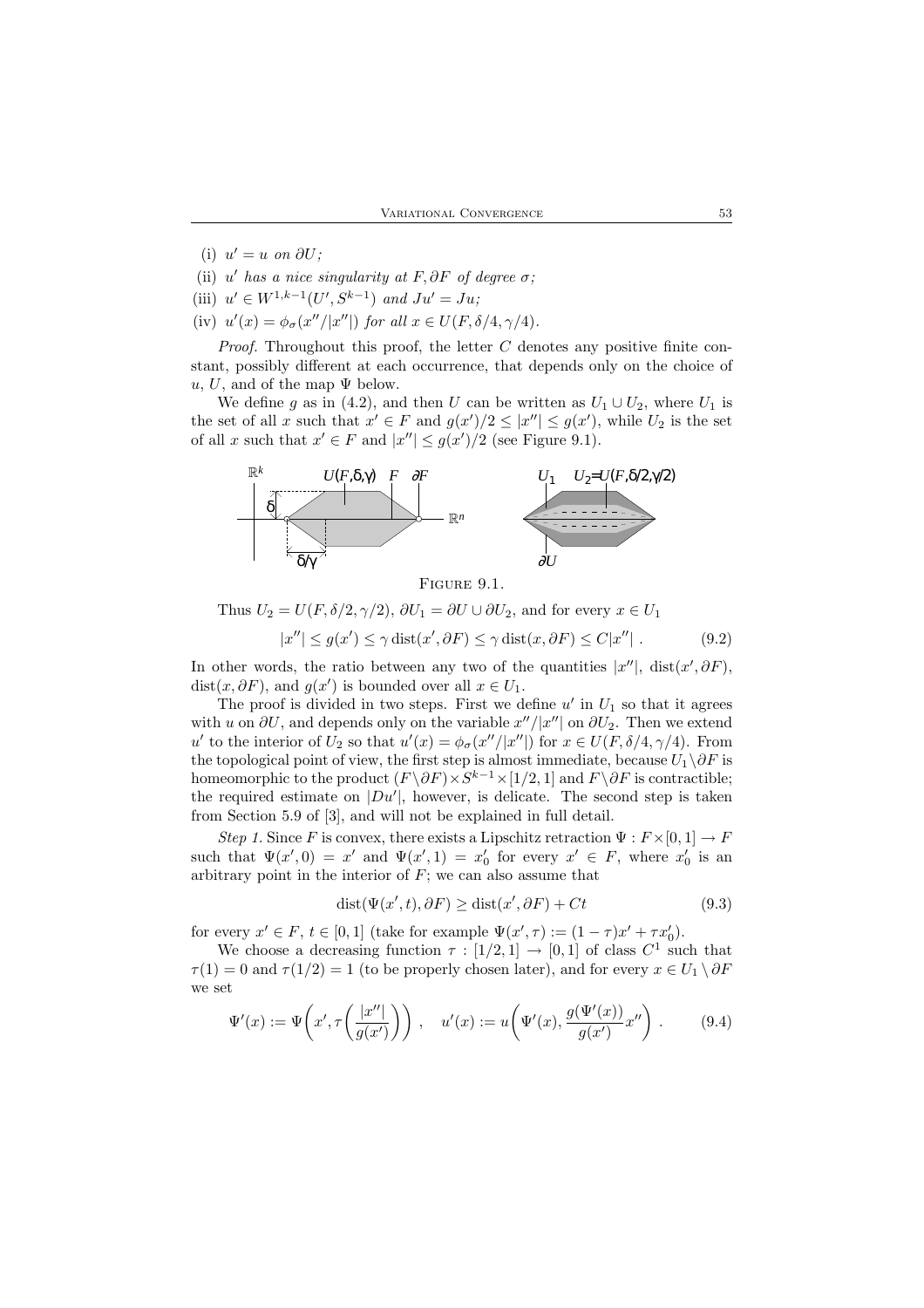One easily checks that u' is locally Lipschitz on  $U_1 \setminus \partial F$ , it agrees with u on  $\partial U$ —and therefore statement (i) holds—and for every  $x \in \partial U_2$  it can be written as  $u'(x) = \phi(x''/|x''|)$ , with  $\phi: S^{k-1} \to S^{k-1}$  Lipschitz.

Now we estimate  $|Du'|$ . Taking into account (9.2) and the fact that  $\Psi$  and g are Lipschitz, from (9.4) we obtain

$$
|D\Psi'(x)| \le C |D\Psi| \left[ 1 + |\dot{\tau}| \left( \frac{|Dx''|}{g(x')} + \frac{|Dg(x')| |x''|}{g^2(x')} \right) \right] \le C \left[ 1 + \frac{|\dot{\tau}|}{|x''|} \right], \quad (9.5)
$$

where the argument of  $\tau$  and  $\dot{\tau}$  is  $|x''|/g(x')$ , and the argument of  $\Psi$  is  $(x', \tau)$ . From  $(9.4)$  and  $(9.5)$  we obtain<sup>24</sup>

$$
|Du'(x)| \le C|Du| \left[ |D\Psi'| + \frac{|D\Psi'| |x''| + g(\Psi')}{g(x')} + \frac{g(\Psi') |x''|}{g^2(x')} \right]
$$
  
\n
$$
\le C \frac{g(x')}{g(\Psi') |x''|} \left[ 1 + \frac{|\dot{\tau}|}{|x''|} + \frac{g(\Psi')}{g(x')} \right]
$$
  
\n
$$
\le \frac{C}{|x''|} \left[ 1 + \frac{|\dot{\tau}|}{g(\Psi')} \right]
$$
  
\n
$$
\le \frac{C}{\text{dist}(x, \partial F)} \left[ 1 + \frac{|\dot{\tau}|}{\text{dist}(x, \partial F) + \tau} \right].
$$
 (9.6)

Let  $f : [0, +\infty) \to [0, +\infty)$  be a continuous and strictly increasing function—to be properly chosen below—such that  $f(0) = 0$ ,  $f(t)/t$  is decreasing in  $(0, t_0]$  for some  $t_0>0$  and

$$
\int_0^{t_0} \frac{dt}{f(t)} < \frac{1}{2} \tag{9.7}
$$

By (9.7) we can find a decreasing function  $\tau : [1/2, 1] \rightarrow [0, 1]$  of class  $C^1$  such that  $\tau(1/2) = 1$ ,  $\tau(1) = 0$ , and  $\dot{\tau} = -f(\tau)$  in the interval of all points where  $\tau \leq t_0$ . For every  $d > 0$  and every point where  $\tau \leq t_0$  there holds

$$
\frac{|\dot{\tau}|}{d+\tau} = \frac{f(\tau)}{d+\tau} \le \frac{f(d)}{d}
$$

(if  $d \leq \tau$  use that  $f(t)/t$  is decreasing, and if  $d \geq \tau$  use that  $f(t)$  is increasing). Therefore estimate (9.6) becomes

$$
|Du'(x)| \le C \frac{f(\text{dist}(x, \partial F))}{(\text{dist}(x, \partial F))^2} \quad \text{for every } x \in U_1.
$$
 (9.8)

<sup>&</sup>lt;sup>24</sup>The argument of  $Du$  in the first line is the same as that of u in formula (9.4). The second inequality follows by estimates (9.2), (9.5) and  $|Du(x)| \leq C/|x''|$ —by assumption, u has a nice singularity at F. For the third inequality we used the estimate  $g(\Psi') = g(\Psi(x', \tau)) \ge g(x')$ , while the last one follows from (9.2) and  $g(\Psi') \ge C(\text{dist}(x', \partial F) + \tau)$ . Both estimates follow from (9.3).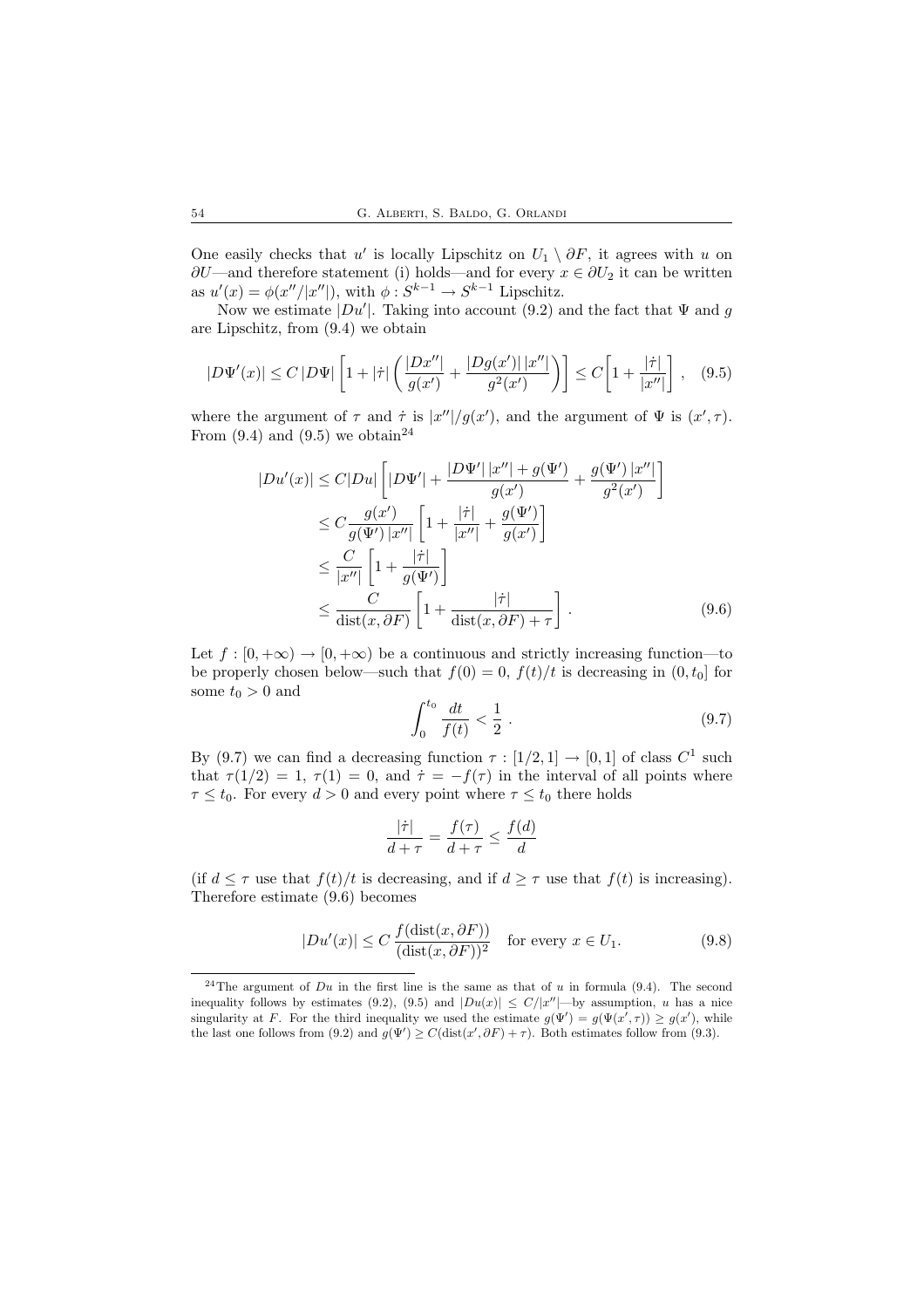Step 2. To extend  $u'$  to  $U_2$ , we proceed as in Section 5.9 of [3]. Since both  $\phi$  and  $\phi_{\sigma}$  have degree  $\sigma$ , by the Hopf theorem they are homotopic, and we can construct a Lipschitz map  $\Phi : S^{k-1} \times [0, 1/2]$  such that  $\Phi(\cdot, 1/2) = \phi(\cdot)$  and  $\Phi(\cdot, t) = \phi_{\sigma}(\cdot)$  for  $t \leq 1/4$ . For every x in the interior of  $U_2$  we set

$$
u'(x) := \Phi\left(\frac{x''}{|x''|}, \frac{|x''|}{g(x')}\right).
$$
 (9.9)

It is clear that u' is locally Lipschitz on  $U \setminus F$ , satisfies statement (iv), and has a singularity of degree  $\sigma$  at F. A straightforward computation gives  $|Du'(x)| =$  $O(1/|x''|)$  for  $x \in U_2$ . Together with (9.8), this implies

$$
|Du'(x)| = O\left(\frac{1}{\text{dist}(x, F)}\right) + O\left(\frac{f(\text{dist}(x, \partial F))}{(\text{dist}(x, \partial F))^2}\right). \tag{9.10}
$$

In particular, taking  $f(t) := t(\log t)^2$  (for  $t \leq 1/e^2$ ), we obtain that u' has a nice singularity at  $F, \partial F$ , and the proof of statement (ii) is complete. In turn, statement (ii) implies that u' belongs to  $W^{1,k-1}(U', S^{k-1})$  (cf. Remark 9.2(ii)), and  $\star Ju = \star Ju'$  because the singularities of u and u' have both degree  $\sigma$  (cf. Remark  $9.2(i)$ ). This concludes the proof of statement (iii).  $\Box$ 

**Remark 9.4.** (i) If u has a singularity of degree  $\sigma = 0$  at F, then definition (9.9) and the fact that  $\phi_0$  is a constant map imply that the map u' in Lemma 9.3 is constant in  $U_2$ . Thus the first term at the right-hand side of estimate (9.10) can be dropped, and u' has a nice singularity at  $\partial F$ . In other words, Lemma 9.3 shows that *n*-dimensional singularities of degree 0 can be reduced to  $(n-1)$ -dimensional singularities.

(ii) The function  $f(t)$  in the proof of Lemma 9.3 cannot be taken asymptotically equivalent to  $t$  because of assumption  $(9.7)$ , and therefore our construction does not provide a map u' such that  $|Du'(x)| = O(1/\text{dist}(x, \partial F)).$ 

In the following we assume that  $\Omega$  is a bounded domain in  $\mathbb{R}^{n+k}$  with polyhedral boundary, and  $u : \overline{\Omega} \to \mathbb{R}^k$  a piecewise affine map. By Proposition 6.4(ii), we can choose a regular value  $a \in B_1^k$  of u such that the map  $u_a$  defined in (6.7) belongs to  $W^{1,k-1}(\Omega, S^{k-1})$ , and  $\star Ju_a = \alpha_k M_a(u)$ . We also choose a regular value  $y \in S^{k-1}$  of  $u_a$  such that  $M_a(u) = (-1)^{n-1} \partial M_y(u_a)$  in  $\Omega$ —see Proposition 5.3(iii) and Remark 5.4(i). Note that  $M_a(u)$  and  $M_y(u_a)$  are polyhedral current of dimension *n* and  $n + 1$ , supported on the sets  $u^{-1}(a)$  and  $u^{-1}(L_{a,y})$ , where  $L_{a,y}$  is the half-line  $\{a+ty: t \geq 0\}.$ 

**Lemma 9.5.** Let  $\Omega$ , u, a, and y be taken as above. Let  $\Omega_1$  be an open set relatively compact in  $\Omega$  whose boundary is polyhedral and transversal to  $M_a(u)$ and  $M_y(u_a)$  (in the sense of Note 16) and set  $\Omega_2 := \Omega \setminus \overline{\Omega}_1$ . Let  $N' := M_y(u_a)$  $\Omega_2$  be the restriction of the polyhedral current  $M_y(u_a)$  to  $\Omega_2$ , and let M' be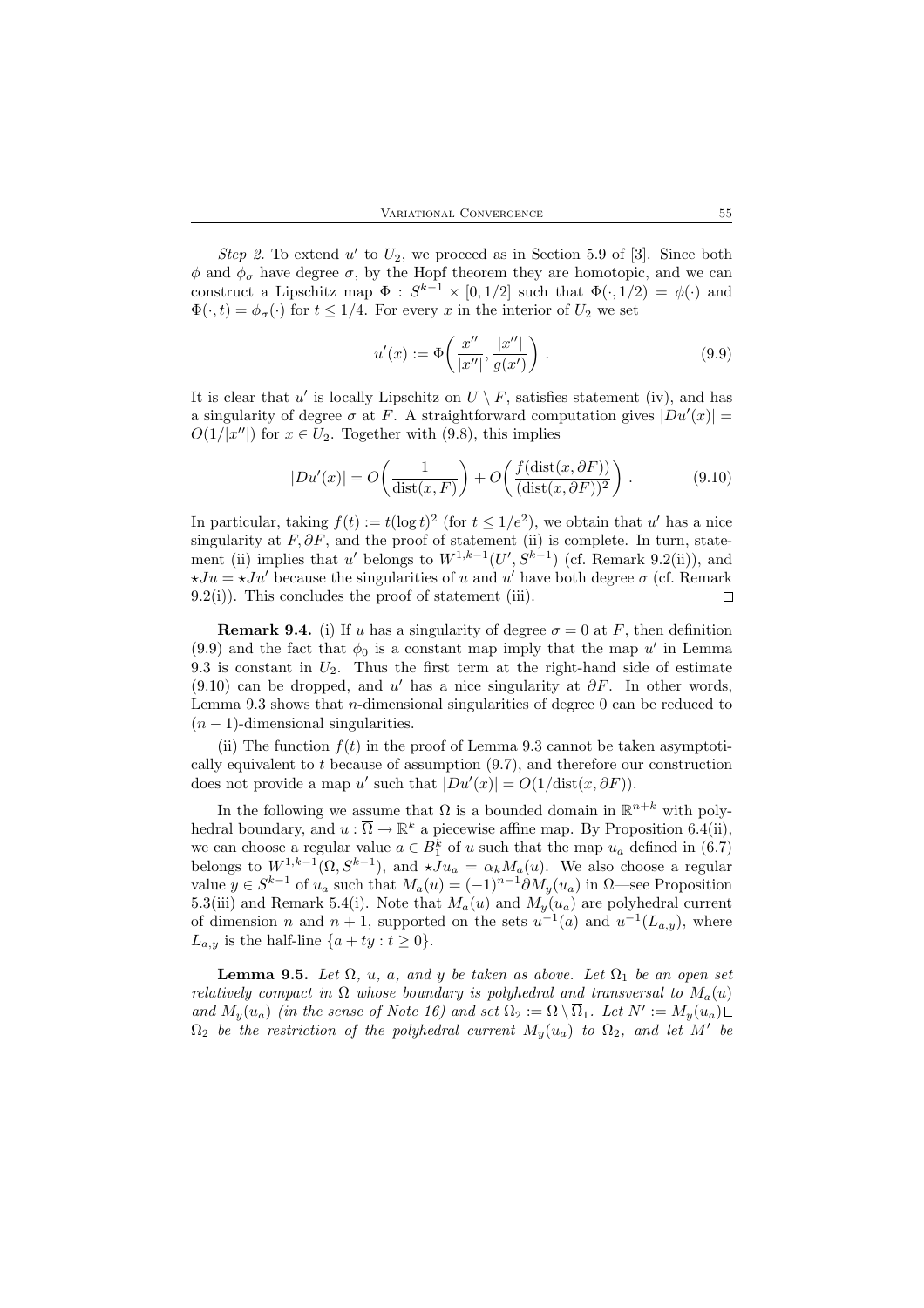the boundary of N' in  $\Omega$ . Given  $y' \in S^{k-1}$  with  $y' \neq y$ , there exists a map  $u': \overline{\Omega}_2 \to S^{k-1}$  such that

- (i)  $u' = u_a$  on  $\partial \Omega$  and  $u' = y'$  on  $\partial \Omega_1$ ;
- (ii)  $u'$  has a nice singularity at M';
- (iii)  $u' \in W^{1,k-1}(\Omega_2, S^{k-1})$  and  $M_y(u') = N'.$

*Proof.* Throughout this proof, the letter  $C$  denotes any positive finite constant, possibly different at each occurrence, that depends only on the choice of  $\Omega$ ,  $\Omega$ <sub>1</sub>, *u*, *a*, *y*, and *y'*.

First of all, we choose a map  $\Psi: S^{k-1} \times [0, +\infty) \to S^{k-1}$  such that

- (i')  $\Psi(x,t) = x$  if  $t \geq 1$ ;
- (ii')  $\Psi(x,t) = y'$  if  $|x y| \geq Kt$ ;
- (iii')  $\Psi$  is of class  $C^1$  on the complement of  $(y, 0)$ , and  $|D\Psi(x, t)| \le C/t$ .
- (iv') for  $t > 0$ ,  $\Psi(x, t) = y$  if and only if  $x = y$ , and the derivative of  $\Psi(\cdot, t)$  at y is orientation preserving.

(A way to construct the map  $\Psi$  is the following: represent  $S^{k-1}$  as a quotient of the closed unit ball D in  $\mathbb{R}^{k-1}$  so that 0 corresponds to y and  $\partial D$  corresponds to y', and take  $\Psi(x,t) := x/(t \wedge 1)$  for  $|x| \le t$  and  $\Psi(x,t) := x/|x| \simeq y'$  for  $|x| \ge t$ . We set  $M'' := M_a(u) \cap \overline{\Omega}_2$ , thus  $M''$  is the closure of  $M' \cap \Omega_2$  (or  $\partial N' \cap \Omega_2$ ).

Then, for every  $x \in \overline{\Omega}_2$ , we set

$$
u'(x) := \Psi(u_a(x), \sigma(x) g_1(x)) \quad \text{where} \quad g_1(x) := \frac{\text{dist}(x, M')}{\text{dist}(x, M'') \land 1} \,, \tag{9.11}
$$

where  $\sigma$  is a positive Lipschitz function on  $\Omega_2$  bounded away from 0 that will be made precise in the following. The verification of the properties of  $u'$  is divided in several steps.

Step 1. Formula  $(9.11)$  and assumption (iii') imply that u' is well-defined and locally Lipschitz in the set of all  $x \in \Omega_2$  such that  $(u_a(x), \sigma(x)g_1(x)) \neq (y, 0)$ and  $dist(x, M'') > 0$ , that is, in the complement of the set M'.

Step 2. We estimate now  $|Du'|$ . The definition of  $g_1$  yields

$$
|Dg_1(x)| \le \frac{1}{\text{dist}(x, M'') \land 1} + \frac{\text{dist}(x, M')}{(\text{dist}(x, M'') \land 1)^2} \le \frac{C}{\text{dist}(x, M'')} \ . \tag{9.12}
$$

Since u is piecewise affine,  $u_a$  has a nice singularity at  $M_a(u)$ , that is,  $|Du_a(x)| \leq$  $C/\text{dist}(x, M'')$  for every  $x \in \Omega_2$ . Hence, recalling the estimate on  $|D\Psi|$  in assumption (iii) and  $(9.12)$  we obtain

$$
|Du'(x)| \le |D\Psi| \cdot (|Du_a| + |D\sigma| g_1 + \sigma |Dg_1|)
$$
  

$$
\le \frac{C}{\sigma g_1} \cdot \frac{C}{\text{dist}(x, M'')} \le \frac{C}{\text{dist}(x, M')},
$$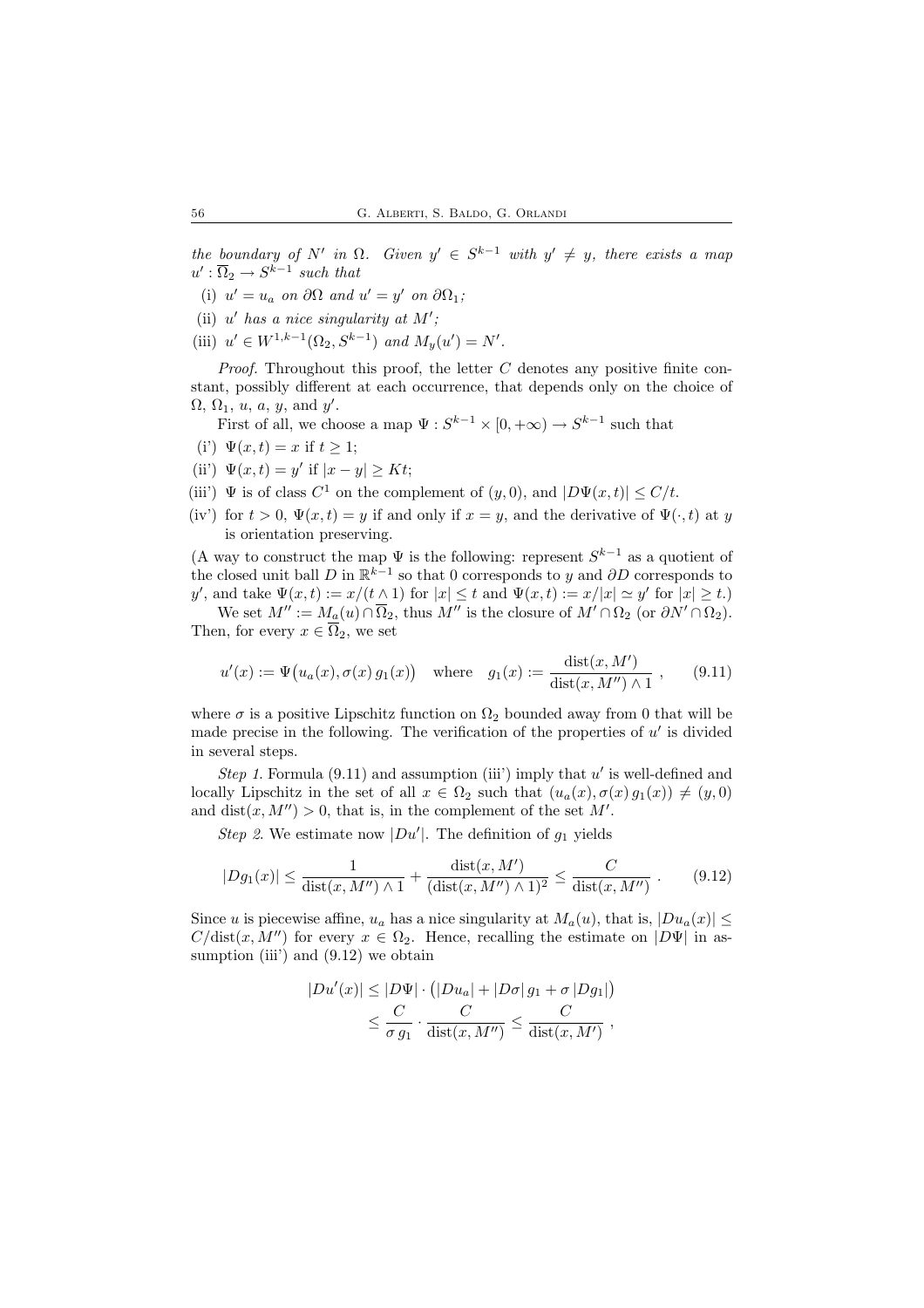Together with Step 1, this proves statement (ii).

Step 3. An easy computation shows that  $g_1(x) \geq 1 \wedge dist(\partial \Omega, \partial \Omega_1)$  for every  $x \in \partial\Omega$ , and therefore assumption (i') and formula (9.11) imply  $u'(x) = u_a(x)$ for every  $x \in \partial \Omega$  provided that  $\sigma \geq 1/(1 \wedge dist(\partial \Omega, \partial \Omega_1))$  on  $\partial \Omega$ .

Step 4. Using the definitions of  $u_a$  and  $N'$ , and the fact that u is piecewise affine, it is not difficult to check that for every  $x \in \overline{\Omega}$  there holds<sup>25</sup>

$$
|u_a(x) - y| \ge C \frac{\operatorname{dist}(x, M_y(u_a))}{\operatorname{dist}(x, M_a(u))} \vee C' \operatorname{dist}(x, M_y(u_a)) .
$$

Thus, for every  $x \in \Omega_2$ ,

$$
|u_a(x) - y| \ge C g_2(x)
$$
, where  $g_2(x) := \frac{\text{dist}(x, N')}{\text{dist}(x, M'') \wedge 1}$ . (9.13)

By assumption (ii'),  $u'(x) = y'$  provided that  $|u_a(x) - y| \ge K \sigma(x) g_1(x)$ . Taking into account (9.13) and the definitions of  $g_1$  and  $g_2$ , we obtain the implication

$$
\sigma(x) \operatorname{dist}(x, M') \ge C \operatorname{dist}(x, N') \implies u'(x) = y'.
$$
\n(9.14)

On the other hand,  $N'$  is transversal to  $\partial\Omega_1$ , and therefore

$$
C\operatorname{dist}(x,N')\geq \operatorname{dist}(x,N'\cap\partial\Omega_1)
$$

for every  $x \in \partial \Omega_1$  (cf. Note 16). Since  $N' \cap \partial \Omega_1 \subset M'$ ,

$$
C \operatorname{dist}(x, N') \ge \operatorname{dist}(x, M') \quad \text{for every } x \in \partial \Omega_1. \tag{9.15}
$$

Putting together (9.14) and (9.15) we finally obtain that  $u'(x) = y'$  on  $\partial\Omega_1$ provided that  $\sigma$  is smaller than a given positive constant on  $\partial\Omega_1$ . Together with Step 3, this proves statement (i).

Step 5. u' belongs to  $W^{1,k-1}(\Omega, S^{k-1})$  because it has a nice singularity at M' (cf. Remark 9.2(ii)). By assumption (iv'),  $u'(x) = y$  if and only if  $u_a(x) = y$ , and since  $\Psi(\cdot, t)$  is orientation-preserving at y, we deduce that  $M_y(u') = M_y(u_a)$  $\Omega_2 = N'$ , and the proof of statement (iii) is concluded.  $\Box$ 

We can now state and prove the main result of this section.

<sup>&</sup>lt;sup>25</sup>This estimate holds provided that  $M_a(u)$  and  $M_y(u_a)$  are not empty. It follows by the fact that the quantities in the left- and in the right-hand side vanish on the same set  $M_u(u_a)$ , and that u is locally affine and non-degenerate in the directions orthogonal to  $M_a(u)$ .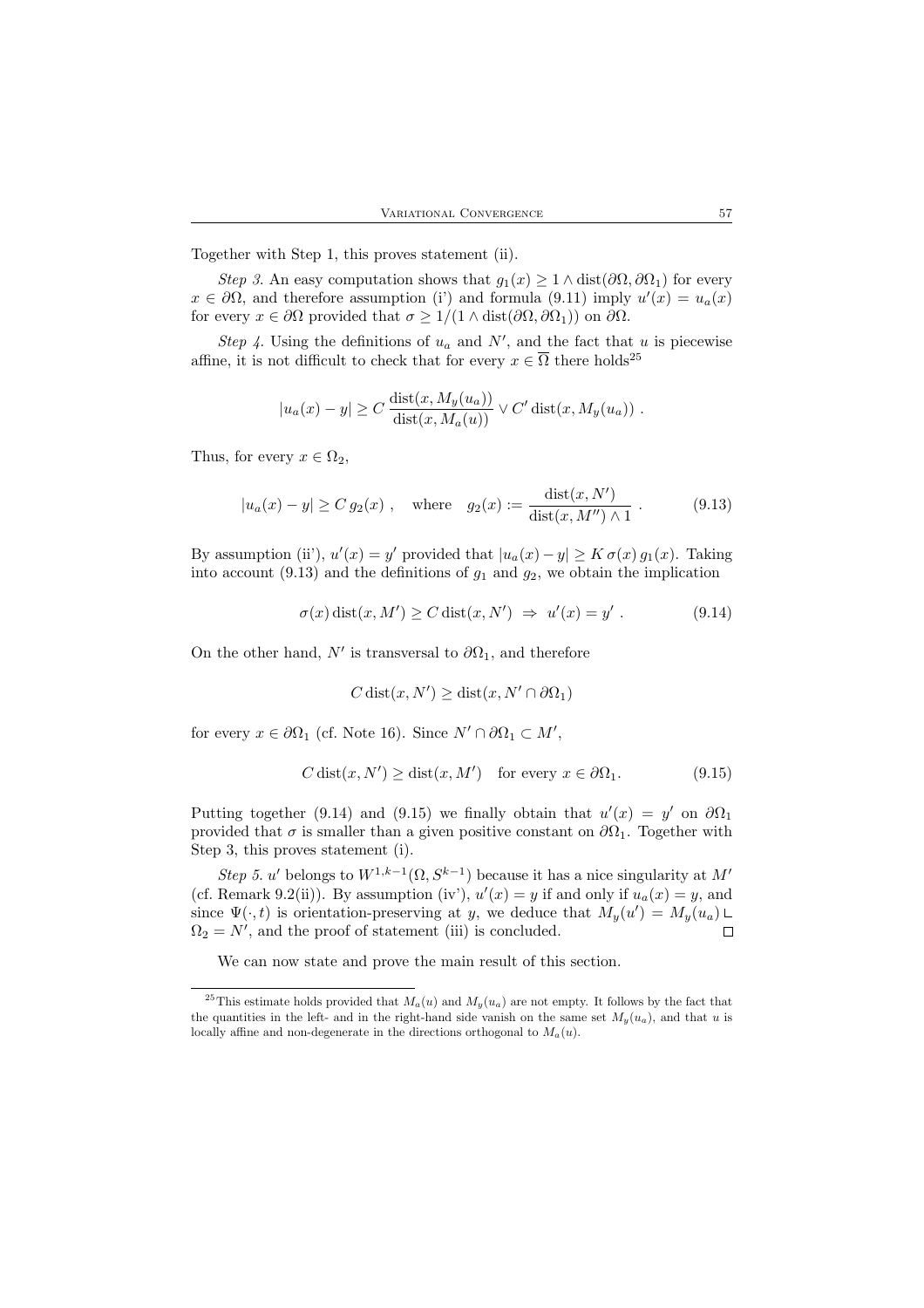**Theorem 9.6.** Let  $\Omega$ , u, a, and y be taken as above, and let M be an n-dimensional polyhedral current of the form  $M = M_a(u) + \partial N$ , where N is a polyhedral current with compact support in  $\Omega$ . Then there exists a map  $\tilde{u} : \Omega \to$  $S^{k-1}$ , an  $(n-1)$ -dimensional polyhedral set S, and  $\delta, \gamma > 0$  such that

- (i)  $\tilde{u} = u_a$  on  $\partial \Omega$ ;
- (ii)  $\tilde{u}$  has a nice singularity at  $M, S$ ;
- (iii)  $\tilde{u} \in W^{1,k-1}(\Omega, S^{k-1})$  and  $\star J\tilde{u} = \alpha_k M;$
- (iv) for every n-dimensional face F of M there holds  $u(x) = \phi_{\sigma}(x''/|x''|)$  on  $U(F, \delta, \gamma)$ , where  $\sigma$  is the multiplicity of M on F.

*Proof.* We choose a point  $y' \neq y$  in  $S^{k-1}$  and a polyhedral open set  $\Omega_1$  such that supp $(N) \in \Omega_1 \in \Omega$  and  $\partial\Omega_1$  is transversal to  $M_a(u)$  and  $M_y(u_a)$  (in the sense of Note 16). Then we take  $u'$  as in Lemma 9.5.

We denote by  $N''$  the restriction of  $M_y(u_a) + (-1)^{n-1}N$  to  $\Omega_1$ , and by  $M''$ the union of the *n*-dimensional faces of  $N''$ . We take  $\delta, \gamma > 0$  so that  $U(F, \delta, \gamma)$ is contained in the closure of  $\Omega_1$  for every  $(n + 1)$ -dimensional face F of N''. By Proposition 5.8 in [3] we can find a map  $u'': \mathbb{R}^{n+k} \to S^{k-1}$  such that

(i')  $u'' = y'$  in  $\mathbb{R}^{n+k} \setminus \cup U(F, \delta, \gamma)$ , where the union is taken over all  $(n + 1)$ dimensional faces F of  $N''$ ; in particular  $u'' = y'$  in  $\mathbb{R}^{n+k} \setminus \Omega_1$ ;

(ii')  $u''$  is locally Lipschitz in  $\mathbb{R}^{n+k} \setminus M''$ , and  $|Du''(x)| = O(1/\text{dist}(x, M''))$ ; (iii')  $u'' \in W_{\text{loc}}^{1,k-1}(\mathbb{R}^{n+k}, S^{k-1})$  and  $\star Ju'' = \alpha_k \partial N''$ . We set

$$
\tilde{u}(x):=\left\{\begin{matrix}u'(x)&\text{for }x\in\overline{\Omega}\setminus\Omega_1,\\ u''(x)&\text{for }x\in\Omega_1.\end{matrix}\right.
$$

Taking into account the properties of  $u''$  and  $u'$  (see Lemma 9.5), and in particular that  $u'' = u'$  on  $\partial\Omega_1$ , one easily verifies that  $\tilde{u}$  agrees with  $u_a$  on  $\partial\Omega$ , is locally Lipschitz in the complement of  $M' \cup M''$ , satisfies

$$
|D\tilde{u}(x)| = O\!\left(\frac{1}{\text{dist}(x, M' \cup M'')}\right),\,
$$

and belongs to  $W^{1,k-1}(\Omega, S^{k-1})$ . Moreover  $M_y(\tilde{u}) = M_y(u_a) + (-1)^{n-1}N$  by construction, and then

$$
\star J\tilde{u} = (-1)^{n-1} \alpha_k \, \partial M_y(\tilde{u}) = \alpha_k M \; .
$$

Thus  $\tilde{u}$  satisfies statements (i) and (iii), and has a nice singularity at  $M' \cup M''$ .

Now we use Lemma 9.4 to modify  $\tilde{u}$  in each  $U(F, \delta, \gamma)$  so that it agrees with  $\phi_{\sigma}$  in  $U(F, \delta/4, \gamma/4)$ , where  $\sigma$  is the degree of the singularity of  $\tilde{u}$  at F. Hence  $\tilde{u}$ satisfies statement (iv).

By Remark 9.4(ii) we have that  $\tilde{u}$  is no longer singular at F if  $\sigma = 0$ , and since  $\sigma$  agrees with the multiplicity of M at F (Remark 9.2(i)),  $\sigma = 0$  if and only if F does not belong to the support of M. Hence  $\tilde{u}$  has a nice singularity at  $M, S$ , where S is the union of the  $(n-1)$ -dimensional faces of  $M' \cup M''$ .  $\Box$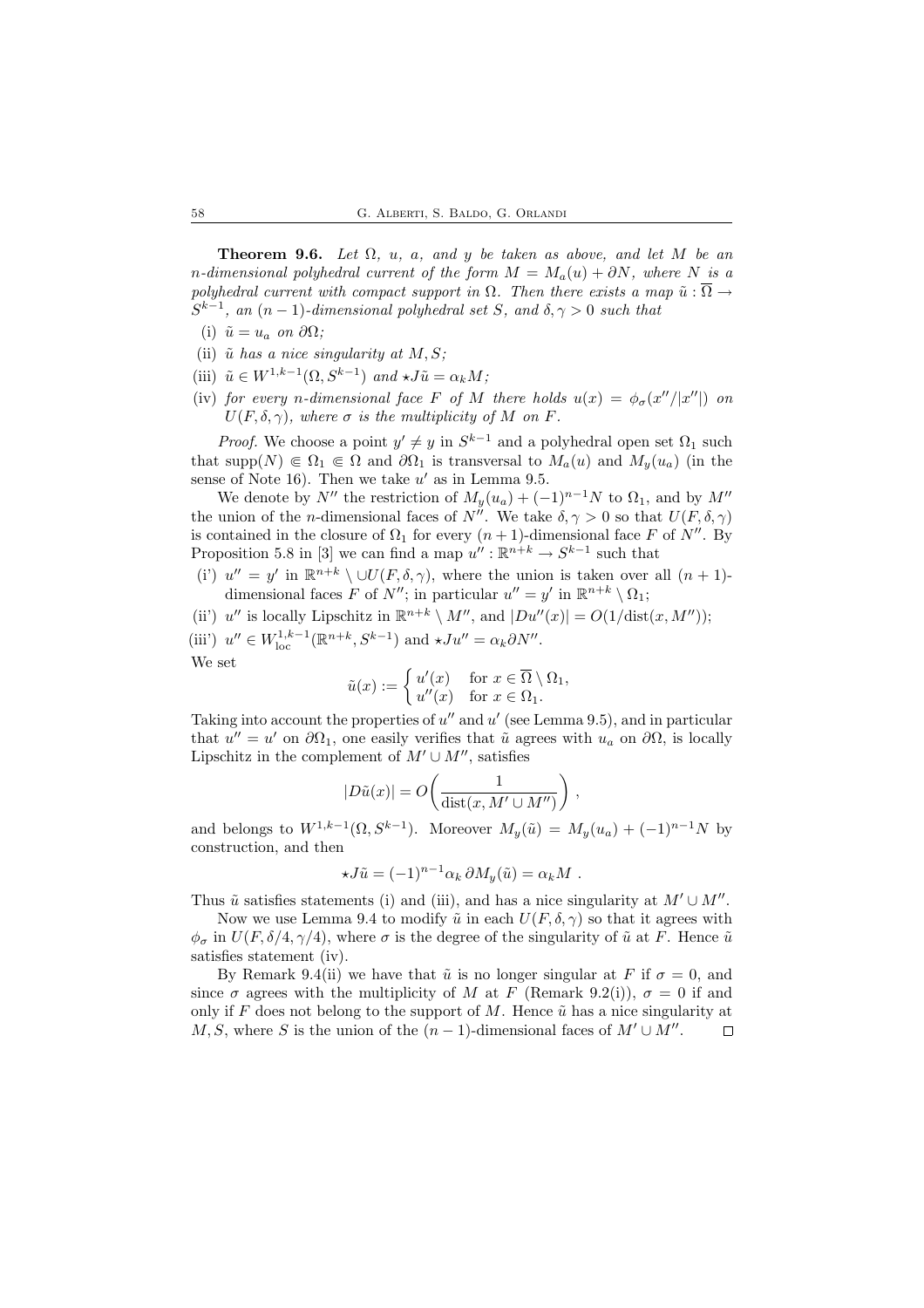**Remark 9.7.** By statement (i) of Theorem 9.6, the map  $\tilde{u}$  satisfies estimate  $(9.1)$  for every  $p > 1$ . It seems possible to choose  $\tilde{u}$  so that  $(9.1)$  holds with  $p = 1$ , that is,  $|D\tilde{u}(x)| = O(1/\text{dist}(x, M \cup S))$ . However, the only proof we could find is completely different from the current one and more complicated. Hence we opted for a slightly weaker statement, which is anyhow more than enough for our purposes.

Acknowledgements. This research was supported by italian CNR through grant 99.01699.CT01, and by MURST research project "Calcolo delle Variazioni". The third author was supported by CNR also through grants 203.01.69 and 203.01.71, while visiting ENS Cachan and the University of Paris VI; he thanks these institutions for the hospitality. During the final stage of this research, the first author was visiting the University of Paris VI and the Max Planck Institute for Mathematics in the Sciences in Leipzig, whose support and hospitality he gratefully acknowledges. Finally, we would like to thank one of the referees for his careful check of the manuscript, and Niccolò Desenzani for pointing out a serious mistake in Section 7.

#### **REFERENCES**

- [1] Giovanni Alberti, Variational models for phase transitions, an approach via Γ-convergence. Calculus of variations and partial differential equations (Pisa, 1996) (G. Buttazzo et al., eds.). Springer-Verlag, Berlin, 2000, pp. 95–114.
- [2] Giovanni Alberti, Un risultato di convergenza variazionale per funzionali di tipo Ginzburg-Landau in dimensione qualunque (A variational convergence result for functionals of Ginzburg-Landau type in any dimension). Boll. Un. Mat. Ital. B (8), 4 (2001), 289–310.
- [3] Giovanni Alberti, Sisto Baldo, and Giandomenico Orlandi, Functions with prescribed singularities. *J. Eur. Math. Soc.*, **5** (2003), 275-311.
- [4] GIOVANNI ALBERTI, GUY BOUCHITTÉ, and PIERRE SEPPECHER, Un résultat de perturbations singuliéres avec la norme  $H^{1/2}$ . C.R. Acad. Sci. Paris, Sér. I Math., **319** (1994), 333-338.
- [5] SISTO BALDO, Minimal interface criterion for phase transitions in mixtures of Cahn-Hilliard fluids. Ann. Inst. H. Poincaré Anal. Non Linéaire, 7 (1990), 67–90.
- [6] Sisto Baldo and Giandomenico Orlandi, Codimension-one minimal cycles with coefficients in  $\mathbb{Z}$  or in  $\mathbb{Z}_p$ , and variational functionals on fibered spaces. J. Geome. Anal., 9 (1999), 547–568.
- [7] Sisto Baldo and Giandomenico Orlandi, Fiber bundles and regular approximation of codimension-one cycles. Ann. Global Anal. Geom., 20 (2001), 47–57.
- [8] FABRICE BETHUEL, JEAN BOURGAIN, HAÏM BREZIS, and GIANDOMENICO ORLANDI,  $W^{1,p}$ estimates for solutions to the Ginzburg-Landau equation with boundary data in  $H^{1/2}$ . C. R. Acad. Sci. Paris, Sér. I Math., 333 (2001), 1069-1076.
- [9] FABRICE BETHUEL, HAÏM BREZIS, and FRÉDÉRIC HÉLEIN, *Ginzburg-Landau vortices*, Progress in Nonlinear Differential Equations and their Applications, vol. 13. Birkhäuser Boston, Boston, 1994.
- [10] FABRICE BETHUEL, HAÏM BREZIS, and FRÉDÉRIC HÉLEIN, Asymptotics for the minimization of a Ginzburg-Landau functional. Calc. Var. Partial Differential Equations, 1 (1993), 123–148.
- [11] FABRICE BETHUEL and TRISTAN RIVIÈRE, Vortices for a variational problem related to superconductivity. Ann. Inst. H. Poincaré Anal. Non Linéaire, 12 (1995), 243-303.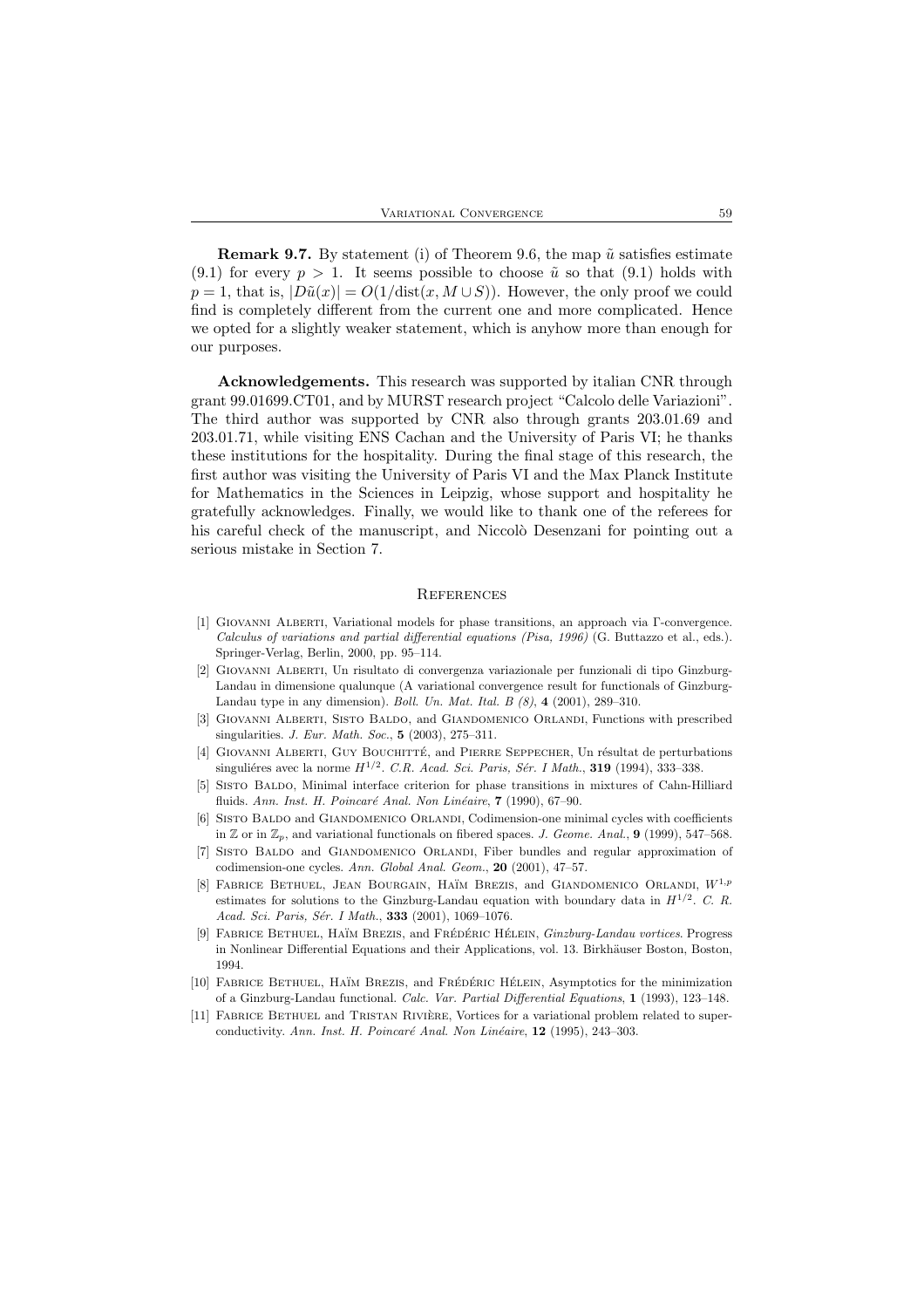- [12] RAOUL BOTT and LORING W. TU, Differential forms in algebraic topology. Graduate Texts in Mathematics, vol. 82. Springer-Verlag, New York, 1982.
- [13] JEAN BOURGAIN, HAÏM BREZIS, and PETRU MIRONESCU, On the structure of the Sobolev space  $H^{1/2}$  with values into the circle. C. R. Acad. Sci. Paris Sér. I Math., 331 (2000), 119–124.
- [14] ANDREA BRAIDES, Γ-convergence for beginners. Oxford Lecture Series in Mathematics and its Applications, vol. 22. Oxford University Press, Oxford, 2002.
- [15] HAÏM BREZIS, JEAN-MICHEL CORON, and ELLIOTT H. LIEB, Harmonic maps with defects. Commun. Math. Phys., 107 (1986), 649–705.
- [16] HAÏM BREZIS and PETRU MIRONESCU, Sur une conjecture de E. De Giorgi relative a l'energie de Ginzburg-Landau. C. R. Acad. Sci. Paris, Sér. I Math., 319 (1994), 167-170.
- [17] Gianni Dal Maso, An introduction to Γ-convergence. Progress in Nonlinear Differential Equations and Their Applications, 8. Birkhäuser Boston, Boston 1993.
- [18] Ennio De Giorgi and Tullio Franzoni, Su un tipo di convergenza variazionale. Atti Accad. Naz. Lincei Rend. Cl. Sci. Fis. Mat. Natur., 58 (1975), 842–850.
- [19] NICCOLÒ DESENZANI and ILARIA FRAGALÀ, Concentration of Ginzburg-Landau energies with supercritical growth. SIAM J. Math. Anal., to appear.
- [20] HERBERT FEDERER, Geometric measure theory. Grundlehren der mathematischen Wissenschaften, 153. Springer-Verlag, Berlin-New York, 1969. Reprinted in the series Classics in Mathematics. Springer-Verlag, Berlin-Heidelberg, 1996.
- [21] MARIANO GIAQUINTA, GIUSEPPE MODICA, and JIŘÍ SOUČEK, Cartesian currents in the calculus of variations. I. Cartesian currents. Ergebnisse der Mathematik und ihrer Grenzgebiete. 3. Folge (A Series of modern surveys in mathematics), vol. 37. Springer-Verlag, Berlin, 1998.
- [22] Zheng-Chao Han and Yan-Yan Li, Degenerate elliptic systems and applications to Ginzburg-Landau type equations. I. Calc. Var. Partial Differential Equations, 4 (1996), 171–202. Erratum,  $ibid., 4 (1996), 497.$
- [23] Feng-Bo Hang and Fang-Hua Lin, A remark on the Jacobians. Commun. Contemp. Math., 2 (2000), 35–46.
- [24] ROBERT HARDT, FANG-HUA LIN, Mappings minimizing the  $L^p$ -norm of the gradient. Comm. Pure Appl. Math., 40 (1987), 555–588.
- [25] Min-Chun Hong, Asymptotic behavior for minimizers of a Ginzburg-Landau-type functional in higher dimensions associated with n-harmonic maps. Adv. Differential Equations, 1 (1996), 611–634.
- [26] ARTHUR JAFFE and CLIFFORD TAUBES, Vortices and monopoles. Structure of static gauge theories. Progress in Physics, vol. 2. Birkhäuser Boston, Boston, 1980.
- [27] ROBERT L. JERRARD, Lower bounds for generalized Ginzburg-Landau functionals. Siam J. Math. Anal., 30 (1999), 721–746.
- [28] ROBERT L. JERRARD and HALIL METE SONER, Functions of bounded higher variation. *Indiana* Univ. Math. J., 51 (2002), 645–677.
- [29] Robert L. Jerrard and Halil Mete Soner, The Jacobian and the Ginzburg-Landau energy. Calc. Var. Partial Differential Equations, 14 (2002), 151–191.
- [30] FANG-HUA LIN and TRISTAN RIVIÈRE, Complex Ginzburg-Landau equations in high dimensions and codimension two area minimizing currents. J. Eur. Math. Soc., 1 (1999), 237–311. Erratum,  $ibid., 2 (2000), 87-91.$
- [31] Luciano Modica, The gradient theory of phase transitions and the minimal interface criterion. Arch. Rational Mech. Anal., 98 (1987), 123–142.
- [32] Luciano Modica and Stefano Mortola, Un esempio di Γ-convergenza. Boll. Un. Mat. Ital. B (5), 14 (1977), 285–299.
- [33] LUCIANO MODICA and STEFANO MORTOLA, Il limite nella Γ-convergenza di una famiglia di funzionali ellittici. Boll. Un. Mat. Ital. A (5), 14 (1977), 526–529.